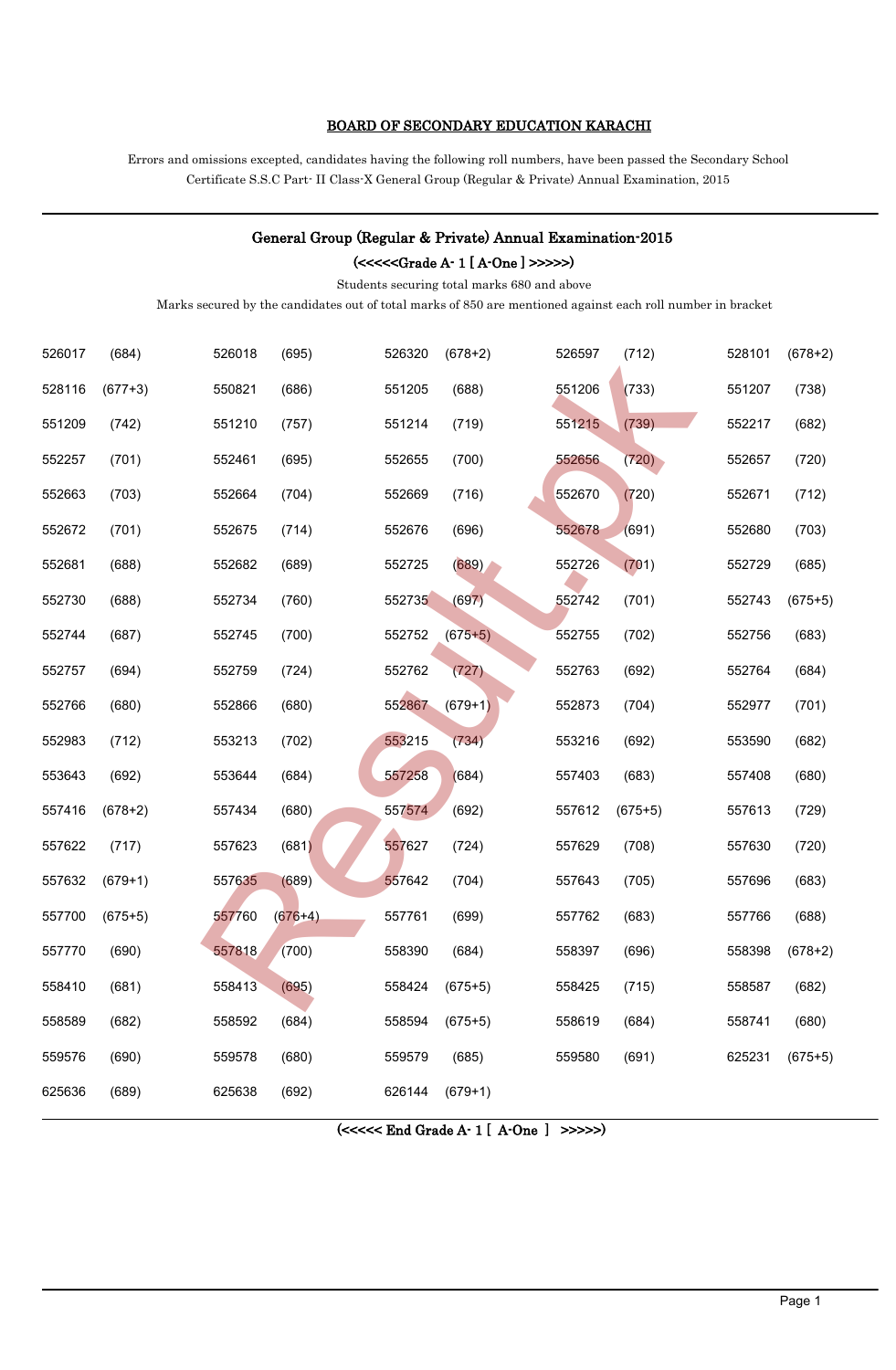#### BOARD OF SECONDARY EDUCATION KARACHI

Errors and omissions excepted, candidates having the following roll numbers, have been passed the Secondary School Certificate S.S.C Part- II Class-X General Group (Regular & Private) Annual Examination, 2015

# General Group (Regular & Private) Annual Examination-2015  $(\ll\ll\ll \text{Grade A}$  >>>>>) Students securing total marks 595 and above and below equal to 679 Marks secured by the candidates out of total marks of 850 are mentioned against each roll number in bracket (597) 525075 (610) 525083 (621) 525102 (591+4) 525104 (594+1) (616) 525210 (632) 525426 (595) 525471 (602) 525494 (591+4) (596) 525679 (590+5) 525681 (654) 525683 (592+3) 525686 (606) (613) 525695 (626) 525761 (596) 525766 (591+4) 525768 (602) (614) 525778 (593+2) 525786 (617) 525799 (632) 525800 (612) (590+5) 525862 (637) 525869 (607) 525879 (622) 526006 (621) (614) 526016 (625) 526019 (637) 526020 (613) 526021 (641) (625) 526023 (652) 526026 (597) 526058 (611) 526084 (596) (591+4) 526246 (623) 526272 (646) 526315 (669) 526316 (591+4) (654) 526321 (597) 526323 (593+2) 526375 (609) 526376 (600) (637) 526378 (643) 526399 (619) 526401 (590+5) 526402 (598) (624) 526407 (593+2) 526409 (641) 526410 (670) 526411 (600) (628) 526438 (618) 526447 (634) 526448 (626) 526455 (604) (650) 526469 (640) 526488 (597) 526495 (606) 526505 (602) (608) 526508 (617) 526509 (641) 526517 (610) 526578 (597) (593+2) 526622 (594+1) 526728 (599) 526943 (605) 526945 (593+2) (619) 527029 (594+1) 527038 (593+2) 527042 (611) 527045 (590+5) (605) 527050 (623) 527055 (591+4) 527061 (605) 527064 (599) (595) 527077 (638) 527078 (635) 527098 (636) 527101 (594+1) (624) 527106 (594+1) 527107 (645) 527108 (642) 527109 (646) (625) 527114 (591+4) 527116 (592+3) 527118 (673) 527173 (590+5) (595) 527283 (652) 527527 (606) 527555 (605) 527573 (616) (635) 527589 (609) 527613 (666) 527623 (592+3) 527662 (624) (598) 527666 (644) 527670 (598) 527671 (627) 527673 (607) (658) 527892 (595) 527967 (612) 527972 (606) 527974 (599) (614) 527976 (615) 528016 (612) 528026 (633) 528045 (594+1) (610) 528099 (621) 528102 (615) 528104 (647) 528105 (594+1) (638) 528107 (618) 528108 (605) 528110 (625) 528111 (620) (644) 528113 (607) 525075 (510) 525083 (621) 226083 (521) 2265122 (561144) 525152 (561144) 525152 (6314)<br>52210 (532) 225281 (634) 225281 (644) 225263 (6324) 525263 (6324) 525268 (6324) 525268 (6324) 525268 (6324) 525268 (6324) 525268 (6324)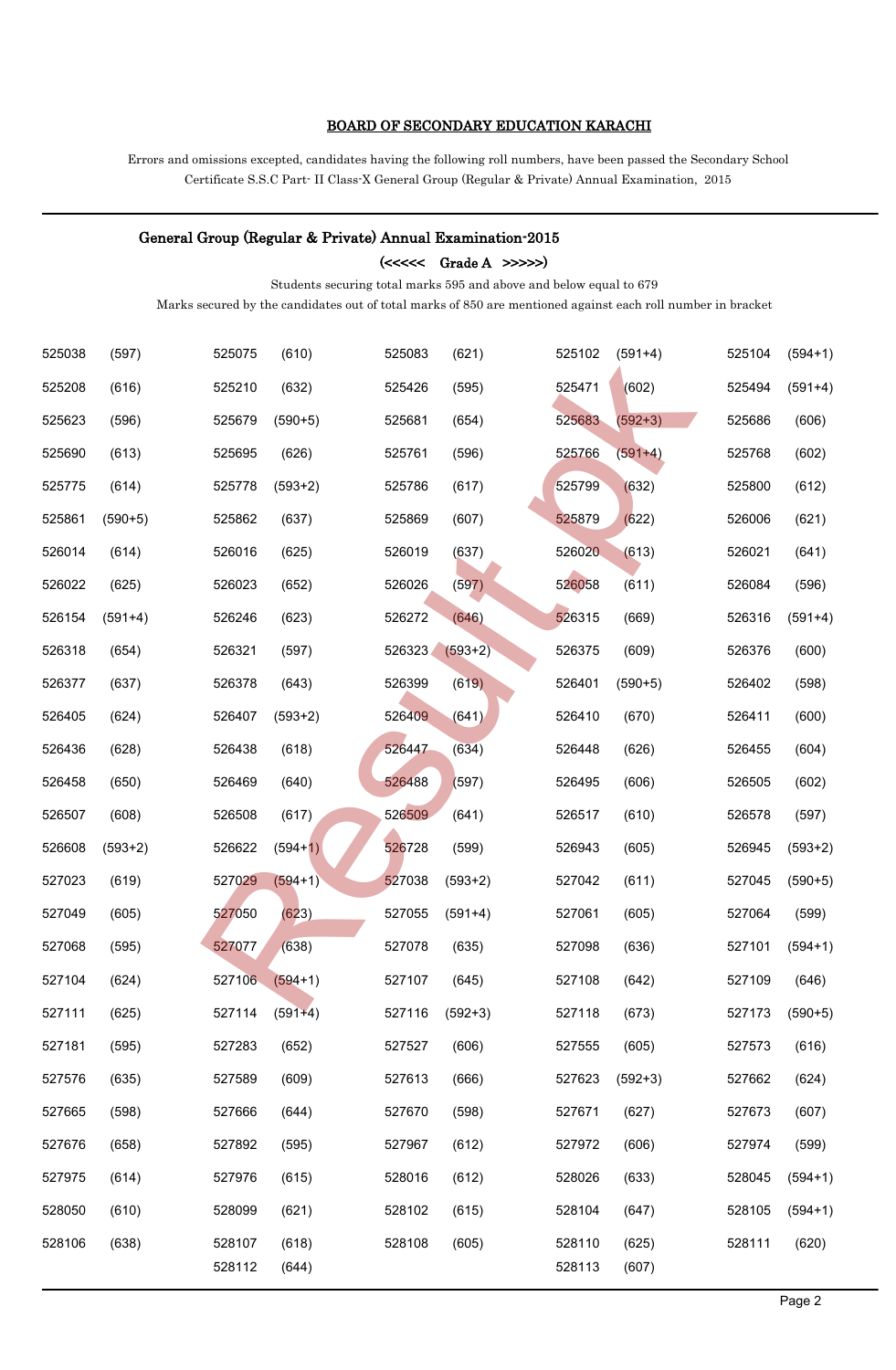(<<<<< Grade A >>>>>)

Students securing total marks 595 and above and below equal to 679

| 528115 | $(594+1)$ | 528117 | $(594+1)$ | 528265 | (615)     | 528285 | (614)     | 528287 | $(592+3)$ |
|--------|-----------|--------|-----------|--------|-----------|--------|-----------|--------|-----------|
| 528361 | (605)     | 528363 | (597)     | 528446 | (651)     | 528447 | (656)     | 528452 | (601)     |
| 528453 | (647)     | 528541 | (605)     | 528542 | (614)     | 528543 | (655)     | 528545 | (619)     |
| 528546 | (608)     | 528595 | (630)     | 550023 | (616)     | 550252 | (640)     | 550545 | (612)     |
| 550550 | $(590+5)$ | 550566 | (597)     | 550637 | (640)     | 550680 | (631)     | 550683 | (639)     |
| 550684 | (641)     | 550685 | $(592+3)$ | 550687 | (653)     | 550688 | (602)     | 550689 | (599)     |
| 550690 | (658)     | 550692 | (653)     | 550693 | (608)     | 550694 | (636)     | 550696 | (629)     |
| 550768 | (635)     | 550769 | (671)     | 550770 | (649)     | 550771 | (646)     | 550772 | (612)     |
| 550773 | (638)     | 550774 | (640)     | 550775 | (632)     | 550783 | (612)     | 550793 | (602)     |
| 550811 | (615)     | 550814 | (627)     | 550818 | (606)     | 550822 | (601)     | 550823 | (626)     |
| 550825 | (650)     | 550842 | (613)     | 551106 | (629)     | 551176 | (625)     | 551186 | (637)     |
| 551208 | (656)     | 551211 | (652)     | 551212 | (653)     | 551213 | (647)     | 551240 | (666)     |
| 551369 | (613)     | 551405 | (596)     | 551533 | (614)     | 551679 | $(593+2)$ | 551742 | (620)     |
| 552123 | (602)     | 552128 | (596)     | 552183 | (604)     | 552209 | (643)     | 552210 | (621)     |
| 552212 | (665)     | 552214 | (645)     | 552215 | (657)     | 552216 | (637)     | 552219 | (621)     |
| 552227 | (600)     | 552228 | (622)     | 552229 | (621)     | 552232 | (609)     | 552233 | (636)     |
| 552235 | (648)     | 552236 | (618)     | 552238 | (612)     | 552242 | (625)     | 552252 | (597)     |
| 552253 | (635)     | 552256 | (598)     | 552260 | (618)     | 552264 | $(591+4)$ | 552277 | (607)     |
| 552314 | (603)     | 552339 | (606)     | 552340 | (617)     | 552349 | (667)     | 552352 | $(591+4)$ |
| 552353 | (608)     | 552356 | (621)     | 552358 | (667)     | 552359 | (638)     | 552368 | (609)     |
| 552372 | (628)     | 552441 | (602)     | 552451 | (596)     | 552452 | (622)     | 552454 | (666)     |
| 552455 | (614)     | 552456 | (632)     | 552457 | $(592+3)$ | 552458 | (648)     | 552459 | (661)     |
| 552460 | (661)     | 552467 | (597)     | 552468 | (601)     | 552469 | (617)     | 552470 | (607)     |
| 552472 | (606)     | 552474 | (599)     | 552504 | (600)     | 552532 | $(593+2)$ | 552612 | $(590+5)$ |
| 552615 | $(594+1)$ | 552653 | (601)     | 552659 | (660)     | 552660 | (638)     | 552661 | (639)     |
| 552662 | (619)     | 552666 | (636)     | 552668 | (621)     | 552674 | (650)     | 552677 | (673)     |
| 552679 | (666)     | 552683 | (654)     | 552684 | (621)     | 552706 | (617)     | 552707 | (647)     |
| 552708 | (636)     | 552709 | (646)     | 552711 | (597)     | 552714 | (632)     | 552722 | (661)     |
| 552723 | (607)     | 552727 | (662)     | 552728 | (650)     | 552731 | $(657+2)$ | 552732 | (659)     |
| 552733 | (659)     | 552736 | (663)     | 552737 | (646)     | 552738 | (659)     | 552739 | (655)     |
| 552740 | (661)     | 552741 | (669)     | 552746 | (605)     | 552748 | (600)     | 552749 | (645)     |
| 552750 | (651)     |        |           | 552751 | (646)     |        |           | 552753 | (664)     |
|        |           |        |           |        |           |        |           |        | Page 3    |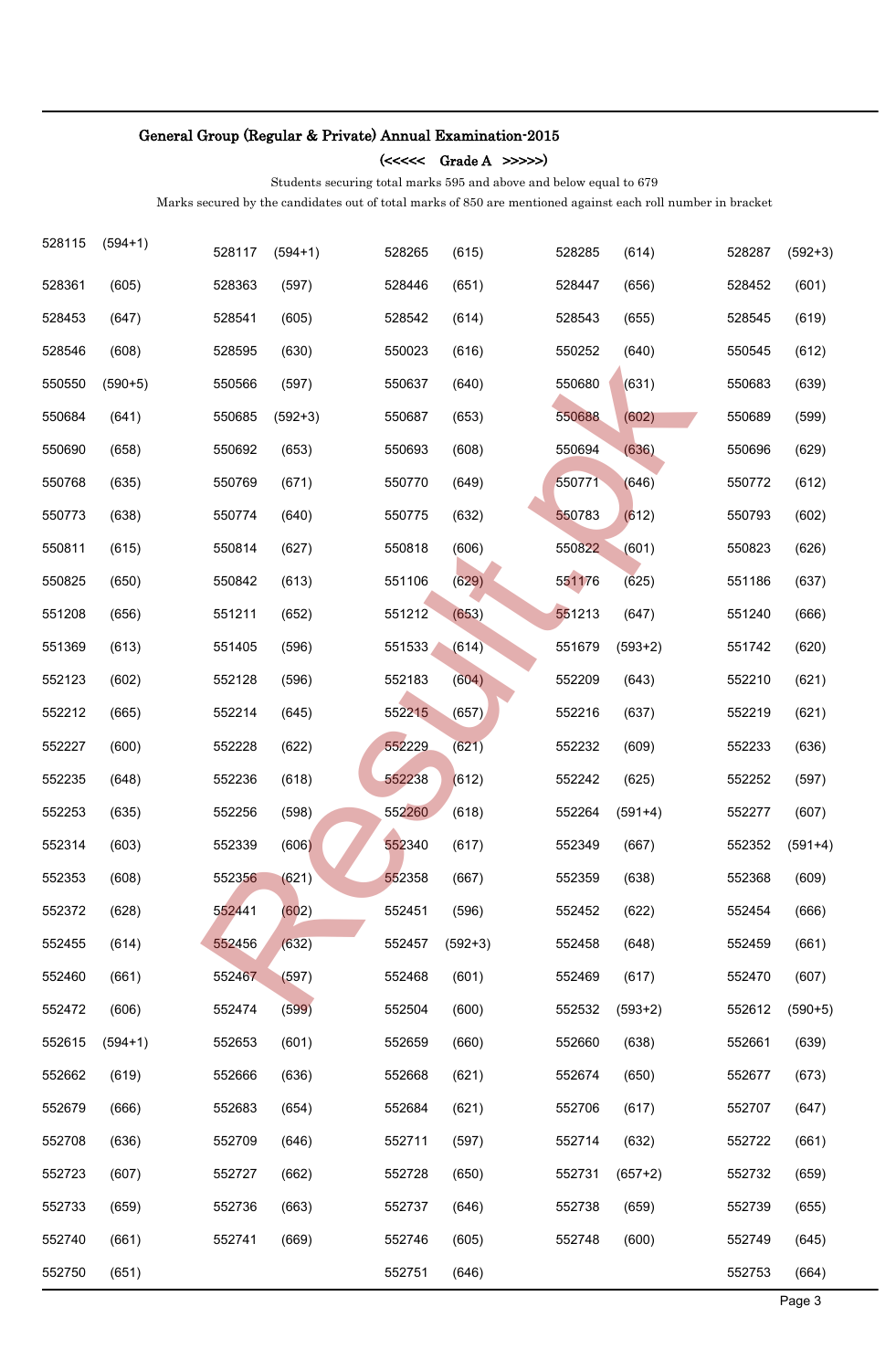$(<<<<\mathrm{Grade}\:A\;>>>>>)$ 

Students securing total marks 595 and above and below equal to 679

|        |           | 552758 | (641)     | 552760 | (617)     | 552761 | (618)     | 552765 | (651)     |
|--------|-----------|--------|-----------|--------|-----------|--------|-----------|--------|-----------|
| 552767 | (597)     | 552768 | (639)     | 552769 | (633)     | 552770 | (635)     | 552771 | (659)     |
| 552774 | (641)     | 552777 | $(590+5)$ | 552778 | (595)     | 552781 | $(594+1)$ | 552809 | (650)     |
| 552811 | (612)     | 552868 | (609)     | 552870 | (619)     | 552871 | (624)     | 552872 | (669)     |
| 552874 | (607)     | 552875 | (634)     | 552877 | $(590+5)$ | 552914 | (622)     | 552918 | (644)     |
| 552925 | (614)     | 552955 | $(590+5)$ | 552962 | (595)     | 552964 | (643)     | 552966 | (638)     |
| 552970 | (618)     | 552975 | (614)     | 552976 | $(590+5)$ | 552988 | (635)     | 553120 | (595)     |
| 553194 | (595)     | 553195 | (619)     | 553196 | (611)     | 553197 | (620)     | 553198 | (653)     |
| 553200 | (640)     | 553204 | (597)     | 553206 | (615)     | 553207 | (604)     | 553208 | (669)     |
| 553209 | (673)     | 553212 | $(591+4)$ | 553214 | (653)     | 553217 | (634)     | 553219 | (667)     |
| 553220 | (631)     | 553338 | (637)     | 553339 | (617)     | 553340 | (637)     | 553341 | (596)     |
| 553345 | (609)     | 553364 | (615)     | 553370 | (635)     | 553372 | (602)     | 553373 | (643)     |
| 553374 | (636)     | 553385 | (603)     | 553389 | (613)     | 553396 | (598)     | 553400 | (625)     |
| 553401 | $(593+2)$ | 553403 | (613)     | 553485 | (630)     | 553491 | (609)     | 553537 | (595)     |
| 553567 | (602)     | 553568 | (601)     | 553570 | (646)     | 553571 | (636)     | 553572 | (644)     |
| 553574 | (596)     | 553575 | (649)     | 553576 | (652)     | 553577 | (598)     | 553578 | (656)     |
| 553579 | (616)     | 553580 | (645)     | 553581 | (605)     | 553582 | (623)     | 553583 | (656)     |
| 553584 | $(593+2)$ | 553585 | (615)     | 553586 | (634)     | 553587 | (640)     | 553588 | (615)     |
| 553589 | (635)     | 553594 | (630)     | 553595 | (607)     | 553618 | (615)     | 553632 | (600)     |
| 553633 | (608)     | 553637 | (609)     | 553641 | (661)     | 553642 | (638)     | 553645 | (650)     |
| 553646 | (660)     | 553787 | (638)     | 553789 | (604)     | 553791 | (595)     | 553792 | (625)     |
| 553797 | (612)     | 553801 | (671)     | 553802 | (640)     | 553805 | $(592+3)$ | 553814 | (618)     |
| 553950 | $(592+3)$ | 553959 | (598)     | 553979 | (607)     | 553989 | (597)     | 553990 | (624)     |
| 553993 | (595)     | 553996 | (630)     | 554070 | $(591+4)$ | 554071 | $(592+3)$ | 554086 | (626)     |
| 554087 | $(590+5)$ | 554100 | (621)     | 554108 | (625)     | 554232 | (630)     | 554470 | $(594+1)$ |
| 554724 | (598)     | 554726 | (652)     | 554735 | (617)     | 554737 | (603)     | 554738 | (612)     |
| 554740 | $(590+5)$ | 554946 | (612)     | 555026 | (668)     | 555027 | (633)     | 555029 | (598)     |
| 555034 | (611)     | 555244 | (600)     | 555245 | (597)     | 555505 | $(592+3)$ | 555717 | $(593+2)$ |
| 555959 | (618)     | 556449 | (598)     | 556534 | (606)     | 556537 | (666)     | 556539 | (631)     |
| 556578 | $(592+3)$ | 556582 | (634)     | 556705 | (618)     | 556790 | (603)     | 556793 | (615)     |
| 556832 | (600)     | 556945 | (613)     | 556954 | (630)     | 557000 | (616)     | 557048 | (669)     |
| 557065 | (608)     |        |           | 557067 | $(593+2)$ |        |           | 557077 | (620)     |
|        |           |        |           |        |           |        |           |        | Page 4    |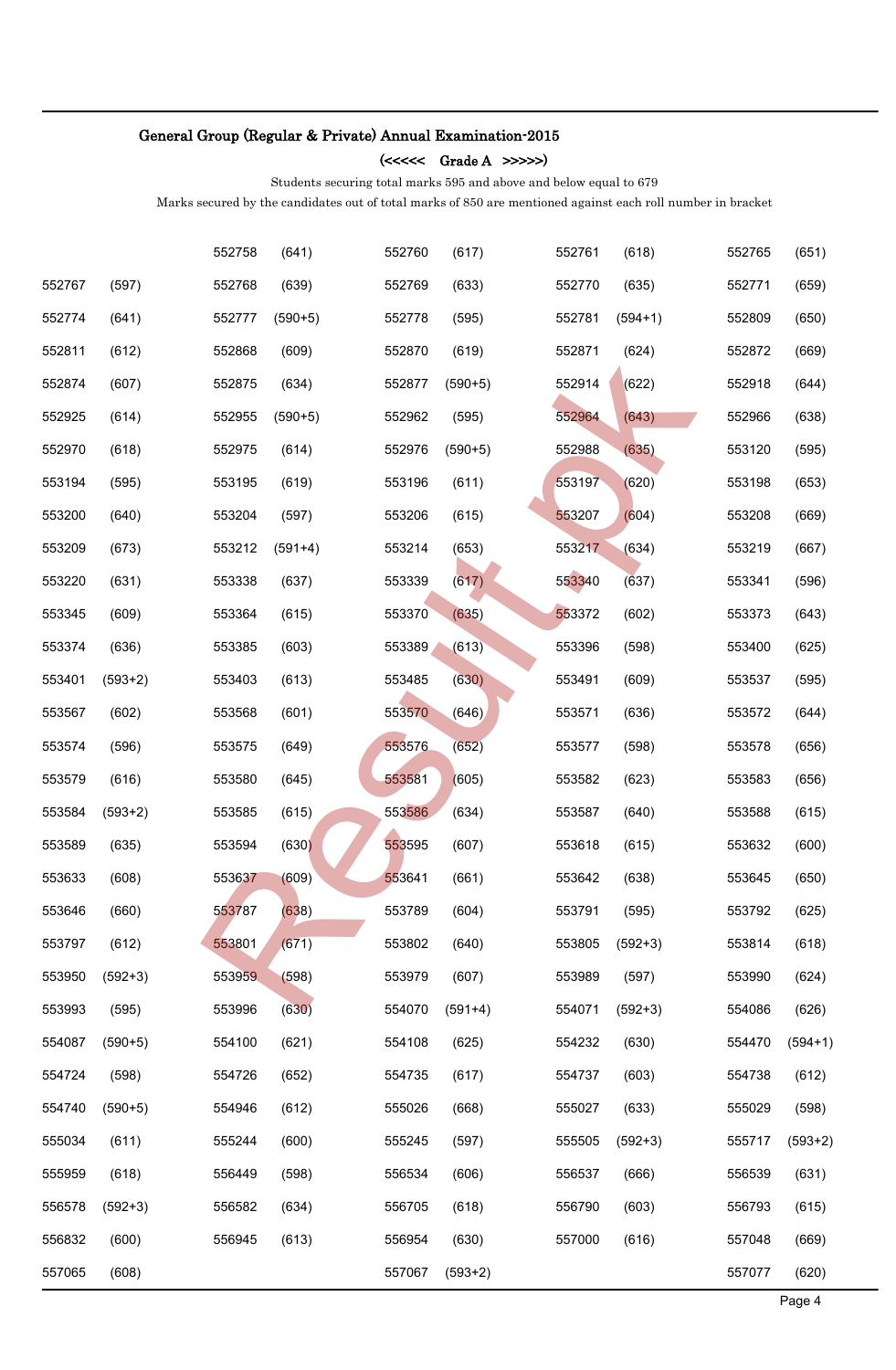(<<<<< Grade A >>>>>)

Students securing total marks 595 and above and below equal to 679

|        |           | 557079 | (597)     | 557086 | (606)     | 557089 | (614)     | 557092 | $(594+1)$ |
|--------|-----------|--------|-----------|--------|-----------|--------|-----------|--------|-----------|
| 557093 | (631)     | 557107 | (618)     | 557110 | $(592+3)$ | 557111 | (620)     | 557112 | (609)     |
| 557125 | (608)     | 557132 | $(593+2)$ | 557133 | (623)     | 557141 | (605)     | 557142 | $(593+2)$ |
| 557143 | (639)     | 557157 | (608)     | 557177 | (603)     | 557233 | (611)     | 557244 | (643)     |
| 557260 | $(592+3)$ | 557274 | $(594+1)$ | 557276 | (607)     | 557292 | (613)     | 557293 | (644)     |
| 557299 | $(590+5)$ | 557304 | (624)     | 557308 | (646)     | 557311 | (624)     | 557396 | (597)     |
| 557398 | (619)     | 557399 | $(590+5)$ | 557400 | (609)     | 557401 | (615)     | 557402 | (595)     |
| 557404 | (629)     | 557405 | (602)     | 557407 | (666)     | 557410 | (634)     | 557413 | $(594+1)$ |
| 557414 | $(590+5)$ | 557415 | (661)     | 557422 | (601)     | 557425 | (614)     | 557432 | (600)     |
| 557436 | (610)     | 557438 | (622)     | 557439 | (616)     | 557442 | (625)     | 557449 | (647)     |
| 557511 | (607)     | 557518 | $(592+3)$ | 557519 | (623)     | 557533 | (641)     | 557534 | (624)     |
| 557536 | (611)     | 557539 | (619)     | 557543 | (666)     | 557546 | (660)     | 557560 | (596)     |
| 557572 | (650)     | 557576 | (597)     | 557585 | (640)     | 557588 | (621)     | 557590 | (649)     |
| 557591 | (612)     | 557600 | (629)     | 557605 | (636)     | 557607 | (604)     | 557608 | (606)     |
| 557610 | (667)     | 557614 | (667)     | 557615 | (604)     | 557616 | (657)     | 557617 | (623)     |
| 557618 | (619)     | 557619 | (665)     | 557620 | (607)     | 557621 | (638)     | 557624 | (662)     |
| 557625 | (673)     | 557626 | (648)     | 557628 | (622)     | 557631 | (661)     | 557633 | (631)     |
| 557634 | (646)     | 557636 | (627)     | 557638 | (665)     | 557639 | (621)     | 557645 | (603)     |
| 557648 | (649)     | 557649 | (632)     | 557651 | (638)     | 557674 | (656)     | 557675 | $(591+4)$ |
| 557678 | (622)     | 557689 | (643)     | 557694 | (628)     | 557695 | (652)     | 557698 | (611)     |
| 557699 | (656)     | 557727 | (597)     | 557730 | (619)     | 557733 | (596)     | 557735 | $(591+4)$ |
| 557736 | (620)     | 557742 | $(592+3)$ | 557743 | $(590+5)$ | 557744 | (598)     | 557758 | (608)     |
| 557759 | (656)     | 557763 | (672)     | 557764 | (603)     | 557765 | (664)     | 557767 | (660)     |
| 557768 | (622)     | 557769 | (662)     | 557771 | (650)     | 557772 | (643)     | 557774 | (660)     |
| 557815 | (613)     | 557828 | $(590+5)$ | 557832 | (640)     | 557840 | (630)     | 557844 | (632)     |
| 557851 | (613)     | 557853 | (598)     | 557856 | (645)     | 557857 | (634)     | 557861 | $(591+4)$ |
| 557868 | (619)     | 557911 | (630)     | 557915 | (619)     | 557928 | (651)     | 557930 | (599)     |
| 557946 | (647)     | 557947 | (614)     | 557951 | (644)     | 557967 | $(591+4)$ | 557968 | (614)     |
| 557997 | (641)     | 558005 | $(590+5)$ | 558024 | (638)     | 558043 | $(594+1)$ | 558114 | (597)     |
| 558127 | (607)     | 558155 | (607)     | 558179 | (604)     | 558185 | (610)     | 558207 | $(592+3)$ |
| 558208 | $(591+4)$ | 558227 | (634)     | 558251 | (622)     | 558256 | $(594+1)$ | 558286 | (607)     |
| 558293 | (634)     |        |           | 558297 | (626)     |        |           | 558315 | (670)     |
|        |           |        |           |        |           |        |           |        | Page 5    |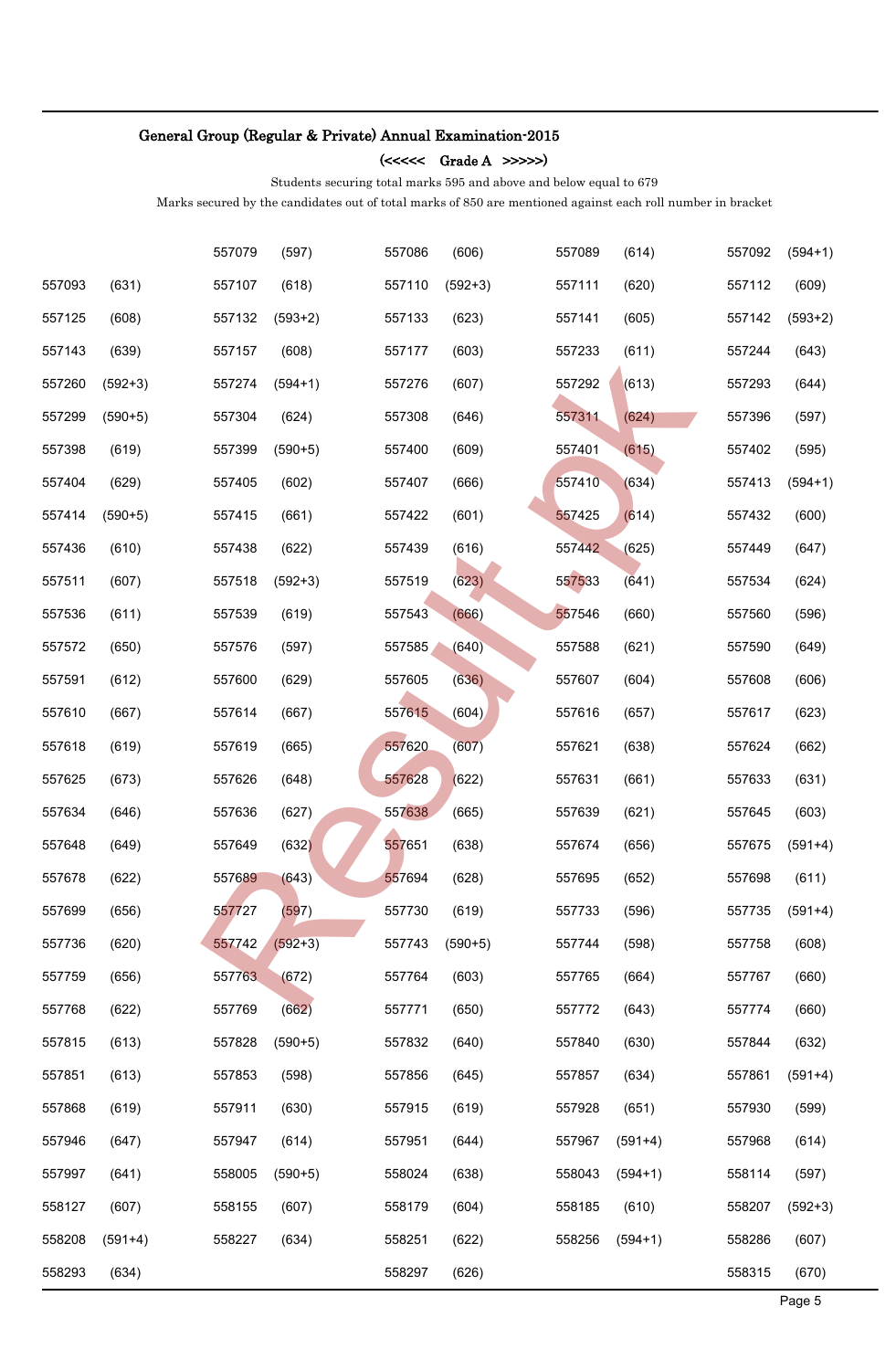(<<<<< Grade A >>>>>)

Students securing total marks 595 and above and below equal to 679

|        |           | 558316 | (624) | 558320 | (657)     | 558322 | $(592+3)$ | 558325 | (617)     |
|--------|-----------|--------|-------|--------|-----------|--------|-----------|--------|-----------|
| 558326 | (672)     | 558330 | (611) | 558331 | (618)     | 558334 | (605)     | 558337 | (606)     |
| 558339 | (597)     | 558343 | (605) | 558346 | (620)     | 558347 | (622)     | 558348 | $(594+1)$ |
| 558349 | (651)     | 558354 | (609) | 558362 | (602)     | 558389 | (655)     | 558391 | (643)     |
| 558392 | (659)     | 558393 | (641) | 558394 | (656)     | 558395 | (661)     | 558399 | (615)     |
| 558400 | (635)     | 558401 | (666) | 558402 | (627)     | 558403 | (645)     | 558404 | (634)     |
| 558406 | (601)     | 558407 | (616) | 558408 | (645)     | 558409 | (659)     | 558411 | (655)     |
| 558412 | (643)     | 558414 | (631) | 558415 | (625)     | 558437 | (627)     | 558442 | (615)     |
| 558448 | (623)     | 558449 | (626) | 558450 | $(591+4)$ | 558453 | (595)     | 558461 | (613)     |
| 558495 | (640)     | 558528 | (616) | 558571 | $(592+3)$ | 558583 | (623)     | 558586 | $(591+4)$ |
| 558588 | (611)     | 558591 | (617) | 558593 | (663)     | 558595 | (637)     | 558596 | (651)     |
| 558597 | (629)     | 558598 | (600) | 558605 | (649)     | 558606 | (668)     | 558607 | (669)     |
| 558620 | (650)     | 558721 | (625) | 558753 | (612)     | 558755 | (652)     | 558759 | (630)     |
| 558764 | (652)     | 558942 | (615) | 558962 | (608)     | 558981 | $(590+5)$ | 559013 | (611)     |
| 559015 | (600)     | 559017 | (650) | 559018 | (625)     | 559020 | (628)     | 559033 | (623)     |
| 559036 | $(592+3)$ | 559093 | (610) | 559130 | $(590+5)$ | 559288 | (607)     | 559289 | (599)     |
| 559309 | (607)     | 559321 | (602) | 559460 | (599)     | 559493 | $(591+4)$ | 559565 | (626)     |
| 559570 | (624)     | 559577 | (648) | 559581 | (619)     | 559582 | (632)     | 559609 | (595)     |
| 559620 | (649)     | 559626 | (607) | 559631 | (626)     | 559638 | (610)     | 559645 | (598)     |
| 559649 | (614)     | 559668 | (598) | 559706 | (599)     | 559709 | $(593+2)$ | 559728 | $(594+1)$ |
| 559740 | (599)     | 559741 | (615) | 559742 | (600)     | 559745 | (606)     | 559748 | (634)     |
| 559754 | (623)     | 559755 | (609) | 559756 | $(590+5)$ | 559800 | (641)     | 559803 | (628)     |
| 559805 | (623)     | 559808 | (644) | 559812 | (644)     | 559813 | (607)     | 559816 | (653)     |
| 559817 | (665)     | 559818 | (652) | 559820 | (657)     | 559821 | (605)     | 559833 | (621)     |
| 559834 | (649)     | 559836 | (614) | 559840 | (618)     | 559843 | (633)     | 559844 | (648)     |
| 559849 | $(593+2)$ | 559850 | (669) | 559853 | (598)     | 559854 | (611)     | 559857 | (622)     |
| 559858 | (612)     | 559859 | (621) | 559864 | (618)     | 559865 | (604)     | 559871 | (604)     |
| 559872 | (597)     | 559890 | (608) | 559905 | (617)     | 559906 | (617)     | 559911 | (599)     |
| 559914 | (598)     | 559919 | (623) | 559921 | (614)     | 559922 | (614)     | 559937 | (596)     |
| 559966 | (605)     | 559977 | (621) | 559986 | (617)     | 560009 | (606)     | 560020 | $(594+1)$ |
| 560036 | (623)     | 560053 | (605) | 560061 | (611)     | 560064 | (601)     | 560076 | (646)     |
| 560087 | (604)     |        |       | 560101 | (641)     |        |           | 560102 | (600)     |
|        |           |        |       |        |           |        |           |        | Page 6    |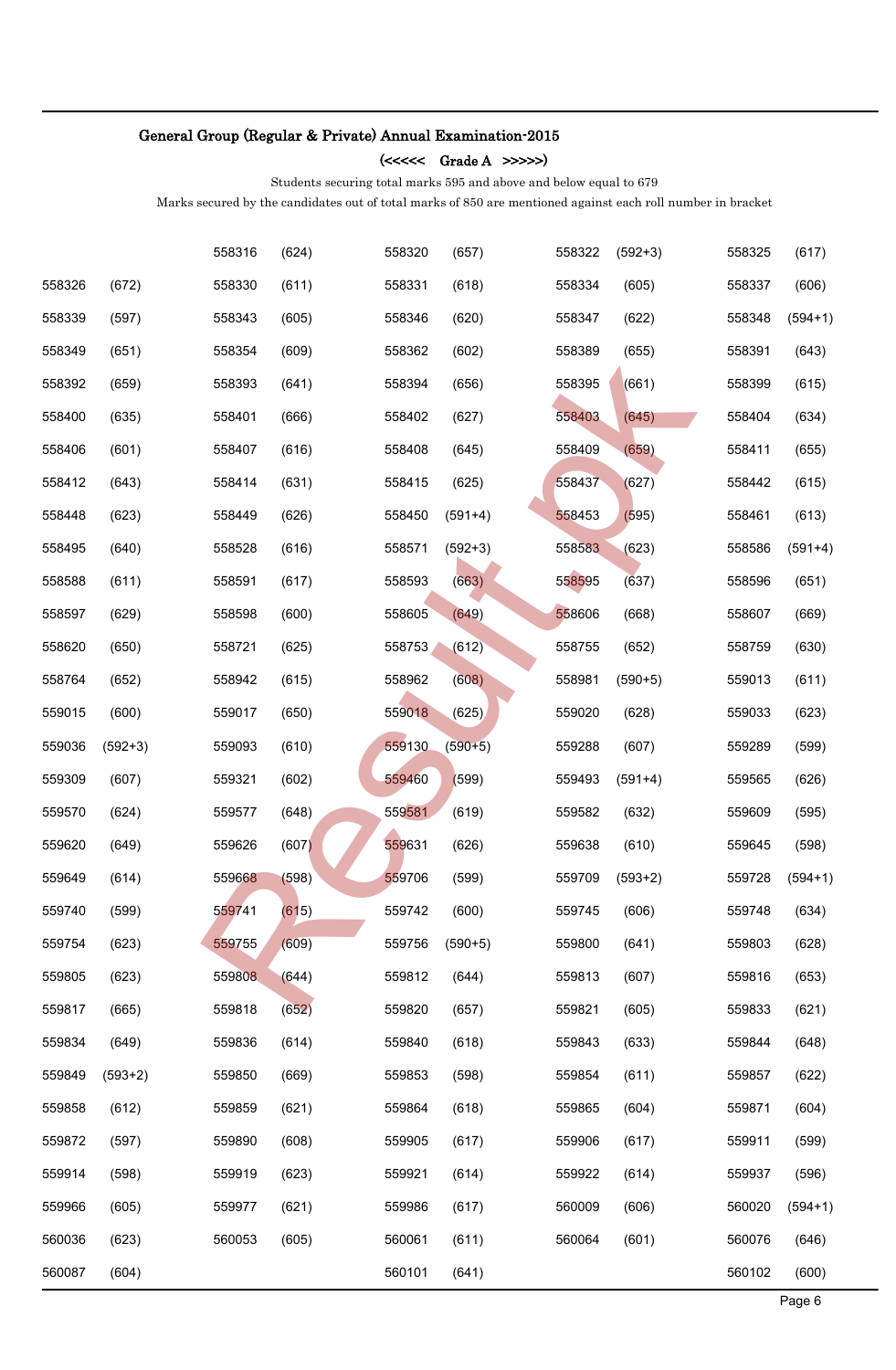$(<<<<\mathrm{Grade}\:A\;>>>>>)$ 

Students securing total marks 595 and above and below equal to 679

|                  |                |                  |                |                  |                |                  |                |                  | Page 7         |
|------------------|----------------|------------------|----------------|------------------|----------------|------------------|----------------|------------------|----------------|
| 625620           | (618)          |                  |                | 625666           | (618)          |                  |                | 625684           | (598)          |
| 625567           | (601)          | 625578           | (635)          | 625595           | $(592+3)$      | 625597           | (638)          | 625603           | $(590+5)$      |
| 625406           | (618)          | 625505           | (653)          | 625526           | $(594+1)$      | 625540           | (607)          | 625553           | (610)          |
| 625262           | $(593+2)$      | 625277           | (626)          | 625307           | (614)          | 625320           | (602)          | 625356           | (605)          |
| 610122<br>615433 | (597)<br>(599) | 610538<br>615959 | (634)<br>(600) | 610796<br>625029 | (609)<br>(645) | 611112<br>625169 | (661)<br>(602) | 615351<br>625216 | (620)<br>(600) |
| 603030           | (616)          | 603031           | $(592+3)$      | 603035           | (615)          | 603101           | $(594+1)$      | 603470           | (625)          |
| 602647           | (597)          | 602671           | (628)          | 602706           | (613)          | 602770           | (609)          | 602934           | (610)          |
| 602195           | (625)          | 602316           | (603)          | 602370           | (598)          | 602506           | (645)          | 602583           | (616)          |
| 602168           | (606)          | 602180           | (652)          | 602183           | $(590+5)$      | 602184           | (598)          | 602192           | (612)          |
| 602058           | (598)          | 602062           | (645)          | 602134           | (613)          | 602154           | (660)          | 602166           | $(591+4)$      |
| 601859           | (600)          | 601942           | (605)          | 601991           | (641)          | 602002           | (600)          | 602009           | $(593+2)$      |
| 601720           | (604)          | 601759           | (598)          | 601760           | (610)          | 601763           | (606)          | 601840           | (632)          |
| 601570           | (651)          | 601618           | (646)          | 601620           | (597)          | 601673           | (623)          | 601705           | (622)          |
| 601225           | (632)          | 601244           | (631)          | 601271           | (619)          | 601492           | $(593+2)$      | 601566           | (614)          |
| 600906           | (612)          | 600919           | (598)          | 600946           | $(590+5)$      | 600972           | $(592+3)$      | 600994           | $(592+3)$      |
| 600399           | (601)          | 600618           | (598)          | 600626           | $(592+3)$      | 600870           | (654)          | 600873           | (616)          |
| 562209           | (596)          | 562265           | $(593+2)$      | 562285           | (610)          | 600047           | (620)          | 600262           | (606)          |
| 561903           | (614)          | 561904           | (632)          | 561905           | (602)          | 562023           | (606)          | 562044           | (630)          |
| 561895           | (636)          | 561896           | (635)          | 561898           | (635)          | 561899           | (650)          | 561901           | (597)          |
| 561864           | (618)          | 561886           | (623)          | 561887           | $(592+3)$      | 561888           | (622)          | 561894           | (604)          |
| 561598           | (607)          | 561636           | (613)          | 561639           | (601)          | 561679           | (633)          | 561825           | (607)          |
| 561457           | (618)          | 561490           | $(594+1)$      | 561522           | (654)          | 561552           | (625)          | 561570           | (650)          |
| 561199           | (624)          | 561257           | (596)          | 561358           | (601)          | 561398           | (602)          | 561407           | (624)          |
| 561143           | (629)          | 561144           | (638)          | 561145           | (624)          | 561146           | (613)          | 561147           | (639)          |
| 561027           | (618)          | 561138           | (620)          | 561140           | (616)          | 561141           | (627)          | 561142           | (625)          |
| 560860           | (648)          | 560862           | (633)          | 560863           | (640)          | 561021           | (609)          | 561026           | (638)          |
| 560563           | (618)          | 560713           | $(590+5)$      | 560755           | (600)          | 560858           | (623)          | 560859           | (604)          |
| 560257           | (656)          | 560260           | (601)          | 560299           | (635)          | 560333           | (599)          | 560363           | (607)          |
| 560142           | (608)          | 560150           | (615)          | 560193           | (599)          | 560211           | $(590+5)$      | 560215           | (603)          |
| 560124           | (604)          | 560126           | (633)          | 560128           | (617)          | 560130           | (635)          | 560131           | (595)          |
|                  |                | 560105           | (606)          | 560119           | (631)          | 560121           | $(594+1)$      | 560122           | $(594+1)$      |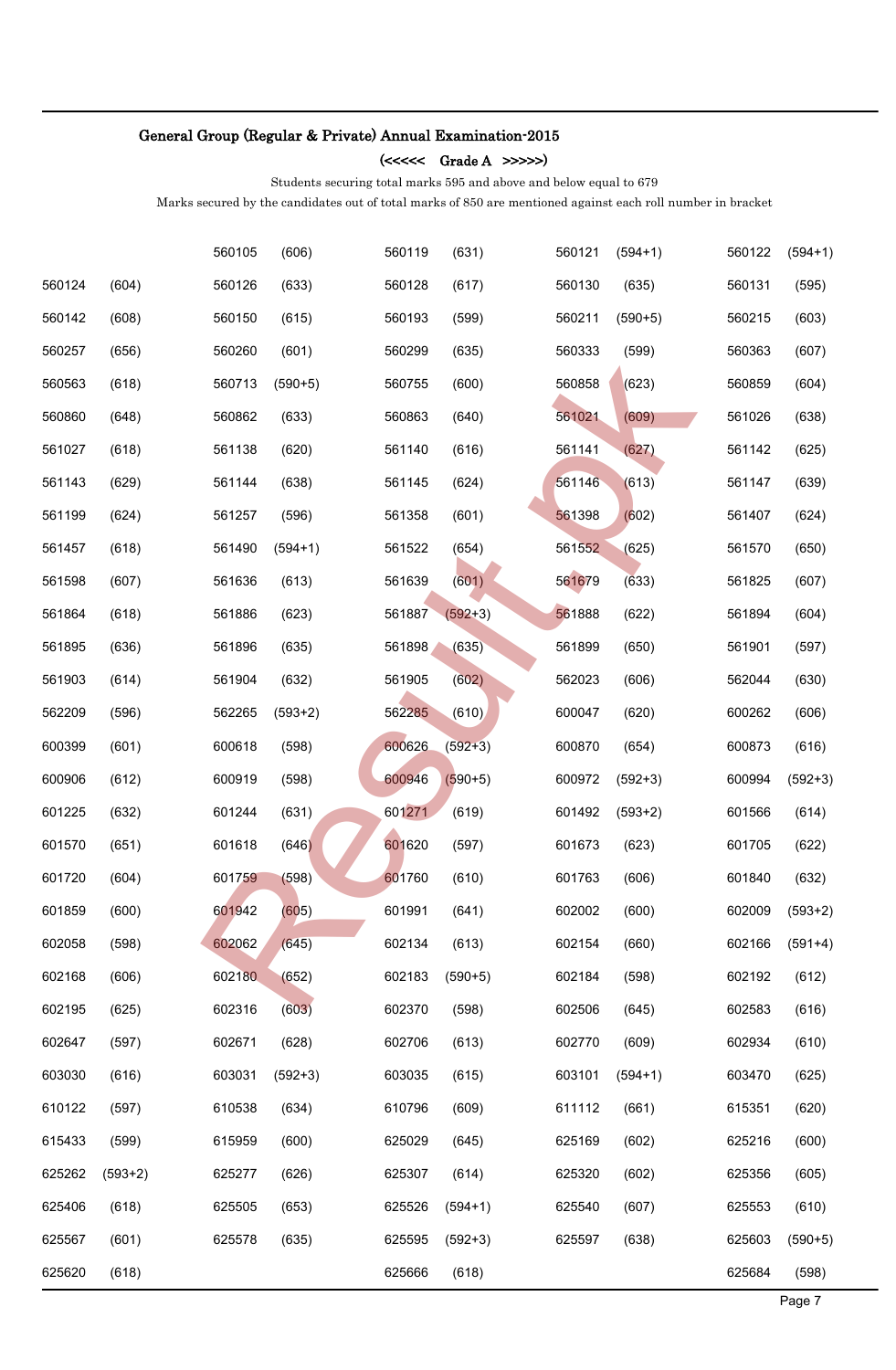(<<<<< Grade A >>>>>)

Students securing total marks 595 and above and below equal to 679

Marks secured by the candidates out of total marks of 850 are mentioned against each roll number in bracket

|        |       | 625740 | $(592+3)$ | 625755 | (596)     | 625762 | (615)     | 625811 | (629)     |
|--------|-------|--------|-----------|--------|-----------|--------|-----------|--------|-----------|
| 625832 | (656) | 625859 | (642)     | 625876 | (613)     | 625904 | (618)     | 625912 | $(592+3)$ |
| 625922 | (609) | 625932 | (611)     | 625944 | (672)     | 625962 | (603)     | 626005 | (638)     |
| 626006 | (620) | 626013 | (608)     | 626029 | (601)     | 626032 | (615)     | 626033 | (601)     |
| 626034 | (609) | 626090 | (652)     | 626142 | $(591+4)$ | 626151 | (611)     | 626173 | (623)     |
| 626250 | (601) | 626251 | (653)     | 626266 | (636)     | 626294 | $(594+1)$ | 626327 | $(591+4)$ |
| 626339 | (610) | 626354 | (631)     | 626355 | (621)     | 626358 | (655)     | 626406 | (614)     |
| 626419 | (634) | 626422 | (610)     | 626425 | (611)     | 635303 | (624)     | 640166 | (621)     |
| 640186 | (664) |        |           |        |           |        |           |        |           |
|        |       |        |           |        |           |        |           |        | Page 8    |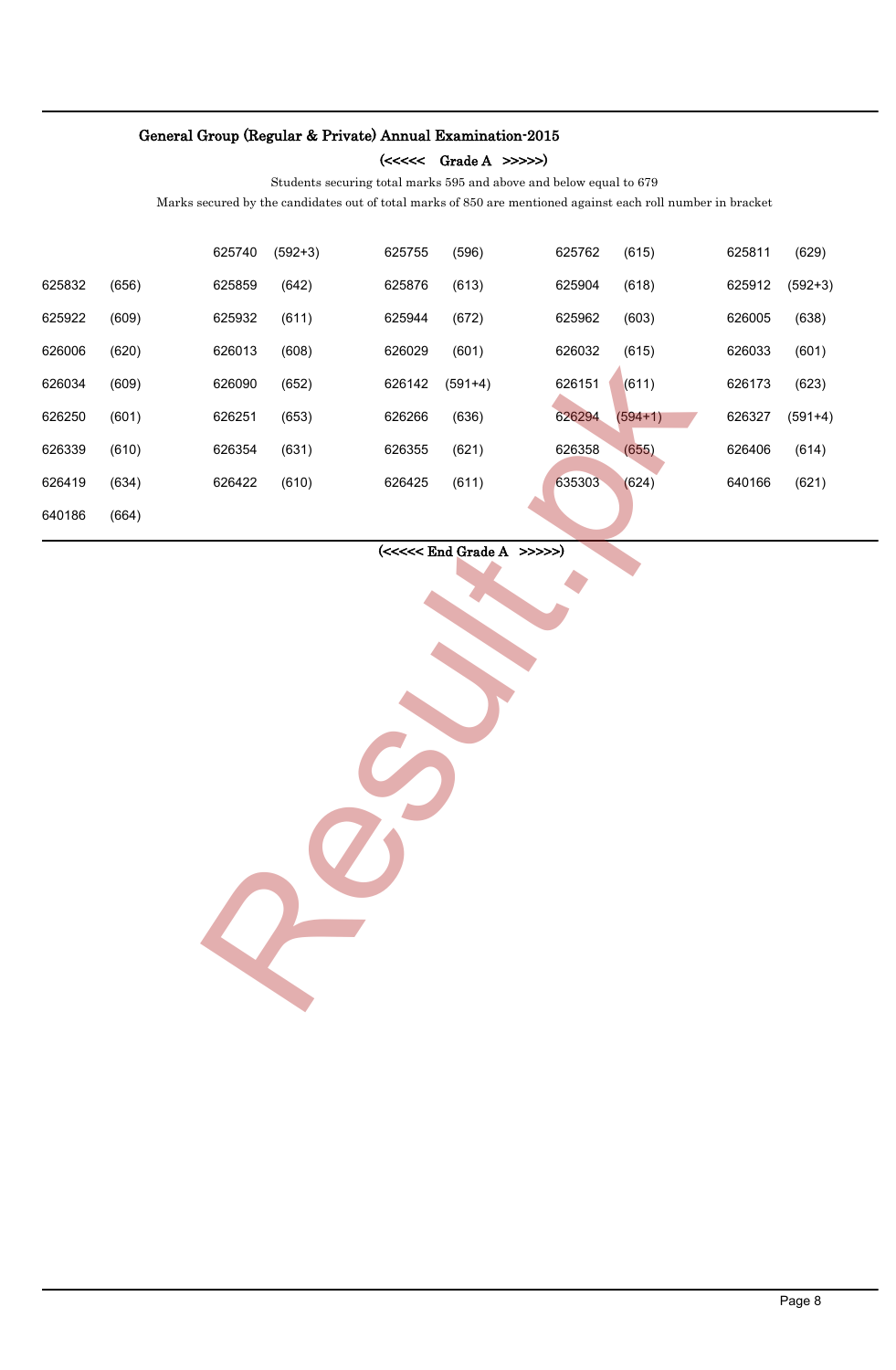#### BOARD OF SECONDARY EDUCATION KARACHI

Errors and omissions excepted, candidates having the following roll numbers, have been passed the Secondary School Certificate S.S.C Part- II Class-X General Group (Regular & Private) Annual Examination, 2015

|        |           |        |           |        |               | General Group (Regular & Private) Annual Examination-2015                                                   |           |        |           |
|--------|-----------|--------|-----------|--------|---------------|-------------------------------------------------------------------------------------------------------------|-----------|--------|-----------|
|        |           |        |           |        | $(<<< >>>>>)$ |                                                                                                             |           |        |           |
|        |           |        |           |        |               | Students securing total marks 510 and above and below equal to 594                                          |           |        |           |
|        |           |        |           |        |               | Marks secured by the candidates out of total marks of 850 are mentioned against each roll number in bracket |           |        |           |
| 525002 | (574)     | 525073 | (516)     | 525076 | (576)         | 525077                                                                                                      | $(525+2)$ | 525079 | (583)     |
| 525081 | (531)     | 525084 | (547)     | 525087 | (567)         | 525088                                                                                                      | (521)     | 525089 | (560)     |
| 525092 | (542)     | 525093 | (561)     | 525096 | (528)         | 525097                                                                                                      | (563)     | 525116 | (547)     |
| 525118 | (563)     | 525121 | (567)     | 525123 | $(508+2)$     | 525209                                                                                                      | (576)     | 525211 | (538)     |
| 525275 | (564)     | 525276 | $(509+1)$ | 525295 | (511)         | 525333                                                                                                      | (569)     | 525335 | (524)     |
| 525362 | (512)     | 525364 | (511)     | 525417 | (522)         | 525420                                                                                                      | (588)     | 525479 | (569)     |
| 525499 | (558)     | 525543 | (511)     | 525547 | (572)         | 525620                                                                                                      | $(554+3)$ | 525628 | (580)     |
| 525636 | (580)     | 525637 | (521)     | 525642 | (531)         | 525646                                                                                                      | (553)     | 525648 | (513)     |
| 525651 | (517)     | 525652 | (566)     | 525657 | $(508+2)$     | 525670                                                                                                      | (536)     | 525680 | (528)     |
| 525682 | (555)     | 525685 | (588)     | 525687 | (552)         | 525691                                                                                                      | (559)     | 525694 | (512)     |
| 525757 | (550)     | 525760 | (554)     | 525763 | (531)         | 525764                                                                                                      | (553)     | 525765 | (566)     |
| 525767 | (524)     | 525769 | (524)     | 525770 | (538)         | 525771                                                                                                      | (582)     | 525772 | (538)     |
| 525779 | (588)     | 525781 | (518)     | 525783 | (514)         | 525785                                                                                                      | (576)     | 525787 | (567)     |
| 525788 | (572)     | 525789 | $(505+5)$ | 525790 | (545)         | 525792                                                                                                      | (571)     | 525796 | (573)     |
| 525839 | (536)     | 525844 | (527)     | 525845 | (571)         | 525846                                                                                                      | (570)     | 525847 | (561)     |
| 525848 | (584)     | 525849 | (556)     | 525851 | (517)         | 525855                                                                                                      | (529)     | 525860 | (533)     |
| 525868 | (577)     | 525870 | (587)     | 525872 | (533)         | 525884                                                                                                      | (556)     | 525888 | (528)     |
| 525890 | (543)     | 525898 | (561)     | 525906 | (523)         | 525947                                                                                                      | (580)     | 525973 | (553)     |
| 525974 | (529)     | 525978 | (559)     | 525979 | (512)         | 525981                                                                                                      | (554)     | 525982 | (566)     |
| 525987 | (576)     | 525990 | (561)     | 525992 | (530)         | 525994                                                                                                      | (531)     | 525995 | (566)     |
| 525998 | (522)     | 525999 | (518)     | 526000 | (534)         | 526001                                                                                                      | (543)     | 526002 | (558)     |
| 526003 | $(508+2)$ | 526005 | (579)     | 526008 | (559)         | 526009                                                                                                      | $(507+3)$ | 526015 | (579)     |
| 526024 | (530)     | 526027 | (551)     | 526033 | (549)         | 526034                                                                                                      | (511)     | 526035 | (522)     |
| 526036 | (559)     | 526037 | (520)     | 526039 | $(506+4)$     | 526041                                                                                                      | (576)     | 526044 | (572)     |
| 526047 | (530)     | 526050 | (562)     | 526053 | (538)         | 526055                                                                                                      | (547)     | 526057 | $(505+5)$ |
| 526061 | (531)     | 526062 | (580)     | 526065 | (516)         | 526066                                                                                                      | (583)     | 526070 | (545)     |
| 526072 | $(519+2)$ | 526073 | (589)     | 526076 | (573)         | 526079                                                                                                      | (552)     | 526083 | (554)     |
| 526086 | (531)     | 526087 | (542)     | 526089 | (575)         | 526090                                                                                                      | (528)     | 526093 | (555)     |
|        |           | 526100 | $(508+2)$ |        |               | 526104                                                                                                      | (528)     |        |           |
|        |           |        |           |        |               |                                                                                                             |           |        | Page 9    |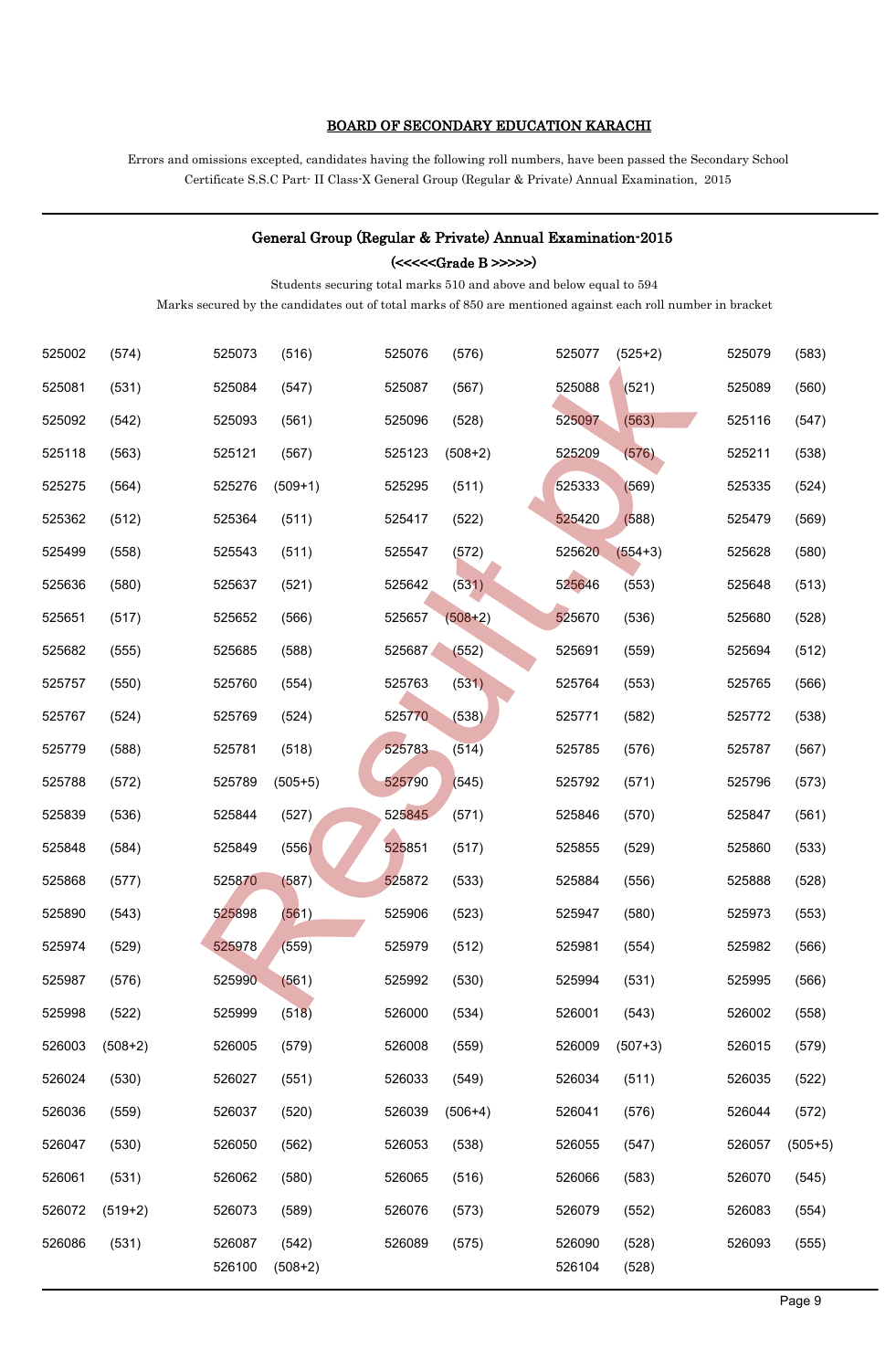(<<<<<Grade B >>>>>)

Students securing total marks 510 and above and below equal to 594

| 526105 | (542)     | 526108 | (551)     | 526110 | (579)     | 526111 | (535)     | 526114 | (515)     |
|--------|-----------|--------|-----------|--------|-----------|--------|-----------|--------|-----------|
| 526124 | (548)     | 526126 | (526)     | 526127 | (556)     | 526128 | (589)     | 526129 | (579)     |
| 526130 | (527)     | 526132 | (527)     | 526134 | (587)     | 526135 | (539)     | 526136 | (566)     |
| 526137 | (536)     | 526140 | (567)     | 526141 | (519)     | 526144 | (572)     | 526145 | (566)     |
| 526146 | (532)     | 526147 | (545)     | 526148 | $(509+1)$ | 526149 | (546)     | 526151 | (558)     |
| 526152 | $(507+3)$ | 526153 | (565)     | 526155 | (550)     | 526156 | (545)     | 526157 | (533)     |
| 526158 | (582)     | 526162 | (568)     | 526166 | (546)     | 526168 | (530)     | 526171 | (519)     |
| 526177 | (517)     | 526180 | $(506+4)$ | 526230 | (546)     | 526233 | (546)     | 526235 | (540)     |
| 526239 | (549)     | 526271 | (513)     | 526273 | (534)     | 526277 | (525)     | 526280 | (565)     |
| 526281 | (514)     | 526293 | (536)     | 526313 | (562)     | 526314 | (566)     | 526317 | (586)     |
| 526322 | (575)     | 526336 | (514)     | 526338 | (512)     | 526365 | (568)     | 526366 | (513)     |
| 526369 | (511)     | 526371 | (512)     | 526374 | (528)     | 526394 | $(507+3)$ | 526395 | (581)     |
| 526396 | $(505+5)$ | 526397 | (575)     | 526398 | (513)     | 526400 | (537)     | 526403 | (574)     |
| 526404 | (571)     | 526406 | $(509+1)$ | 526408 | (553)     | 526412 | (543)     | 526415 | (542)     |
| 526432 | (552)     | 526433 | (522)     | 526437 | $(506+4)$ | 526440 | (573)     | 526442 | (568)     |
| 526443 | $(509+1)$ | 526446 | (576)     | 526449 | (552)     | 526450 | (529)     | 526456 | (572)     |
| 526460 | (561)     | 526467 | (541)     | 526474 | (572)     | 526476 | (578)     | 526477 | (563)     |
| 526479 | (525)     | 526482 | (521)     | 526483 | (517)     | 526484 | (560)     | 526485 | $(509+1)$ |
| 526489 | (577)     | 526490 | (511)     | 526491 | (565)     | 526492 | (536)     | 526493 | (556)     |
| 526494 | (551)     | 526502 | (571)     | 526504 | (586)     | 526510 | (568)     | 526511 | (524)     |
| 526512 | (588)     | 526513 | (558)     | 526514 | (552)     | 526515 | (562)     | 526516 | (566)     |
| 526519 | (572)     | 526530 | (524)     | 526532 | (519)     | 526563 | (580)     | 526577 | $(508+2)$ |
| 526579 | (547)     | 526584 | (531)     | 526585 | (556)     | 526590 | (532)     | 526603 | (529)     |
| 526604 | (541)     | 526607 | $(508+2)$ | 526609 | (566)     | 526610 | (536)     | 526611 | (530)     |
| 526612 | (528)     | 526616 | (523)     | 526617 | (542)     | 526618 | (531)     | 526621 | (515)     |
| 526630 | (539)     | 526648 | (515)     | 526665 | (510)     | 526666 | (529)     | 526683 | (553)     |
| 526691 | (526)     | 526700 | (551)     | 526701 | (536)     | 526702 | $(506+4)$ | 526710 | (515)     |
| 526720 | (522)     | 526722 | (561)     | 526723 | (535)     | 526726 | (546)     | 526727 | (545)     |
| 526730 | (552)     | 526739 | (541)     | 526740 | (539)     | 526742 | (540)     | 526743 | (519)     |
| 526744 | (518)     | 526745 | (542)     | 526746 | $(506+4)$ | 526752 | (564)     | 526760 | (553)     |
| 526768 | (522)     | 526788 | (537)     | 526791 | (532)     | 526792 | (576)     | 526793 | (573)     |
| 526794 | (510)     |        |           | 526801 | (542)     |        |           | 526812 | (518)     |
|        |           |        |           |        |           |        |           |        | Page 10   |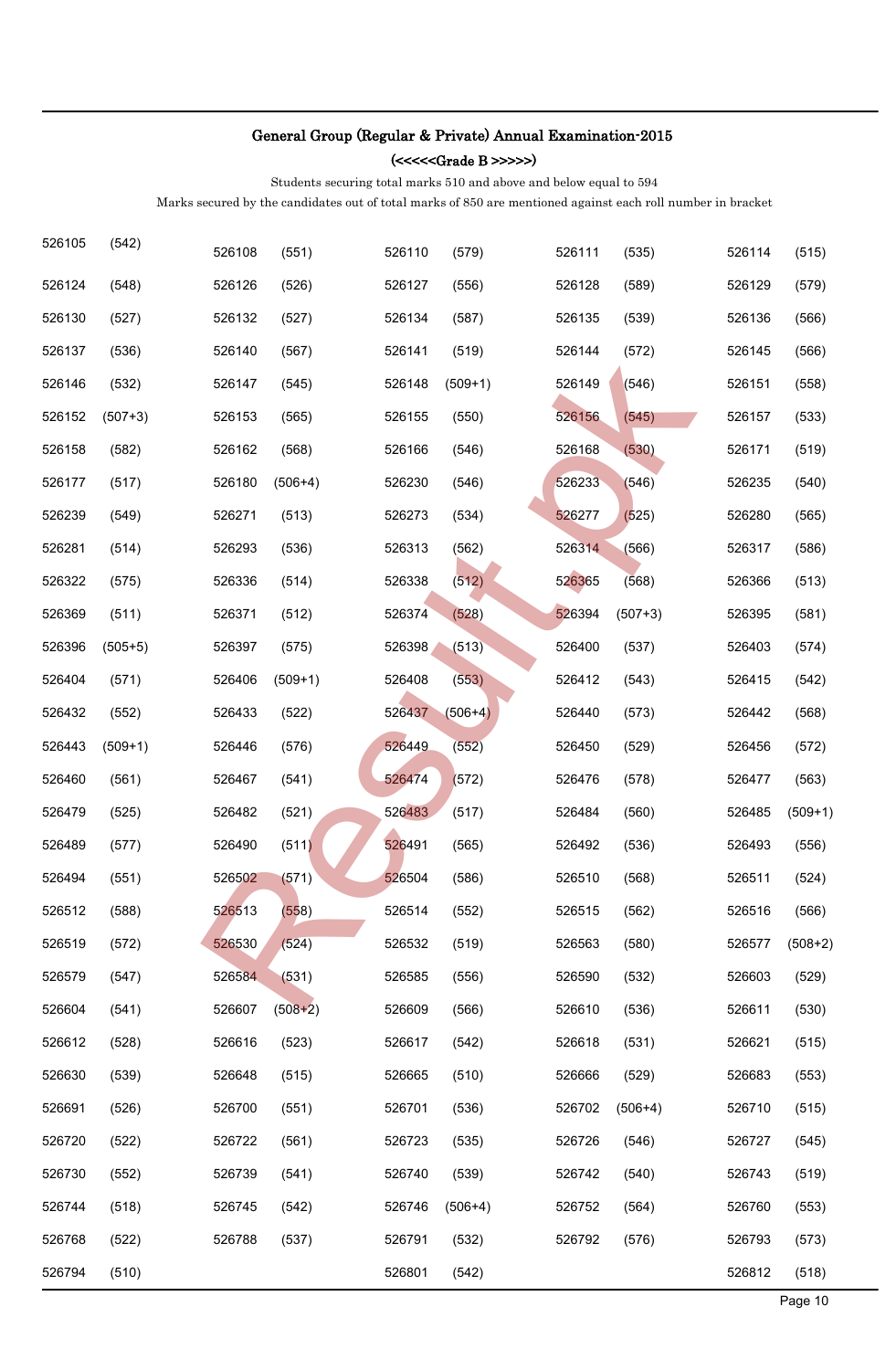(<<<<<Grade B >>>>>)

Students securing total marks 510 and above and below equal to 594

|        |       | 526831 | (531)     | 526859 | (550)     | 526936 | (515)     | 526938 | (580)     |
|--------|-------|--------|-----------|--------|-----------|--------|-----------|--------|-----------|
| 526944 | (573) | 526951 | (578)     | 526952 | (528)     | 527014 | (525)     | 527017 | (523)     |
| 527019 | (584) | 527020 | (549)     | 527021 | (569)     | 527022 | (561)     | 527024 | $(506+4)$ |
| 527025 | (517) | 527026 | (527)     | 527027 | (589)     | 527028 | (521)     | 527030 | (584)     |
| 527040 | (580) | 527041 | (544)     | 527044 | (561)     | 527046 | (562)     | 527047 | (579)     |
| 527048 | (565) | 527051 | (579)     | 527052 | (553)     | 527053 | (534)     | 527054 | (564)     |
| 527056 | (543) | 527057 | (520)     | 527058 | (544)     | 527062 | $(507+3)$ | 527063 | (554)     |
| 527065 | (583) | 527066 | (536)     | 527067 | (571)     | 527071 | (565)     | 527072 | (579)     |
| 527073 | (560) | 527074 | (553)     | 527076 | (549)     | 527079 | (568)     | 527080 | (538)     |
| 527082 | (529) | 527085 | (562)     | 527086 | (534)     | 527087 | (521)     | 527089 | (517)     |
| 527090 | (545) | 527093 | (543)     | 527094 | (520)     | 527096 | (580)     | 527097 | (549)     |
| 527099 | (550) | 527100 | $(505+5)$ | 527103 | $(509+1)$ | 527105 | (572)     | 527115 | (565)     |
| 527120 | (588) | 527122 | (522)     | 527123 | (526)     | 527125 | (563)     | 527126 | (517)     |
| 527128 | (573) | 527129 | (555)     | 527130 | (563)     | 527131 | (525)     | 527133 | (516)     |
| 527135 | (527) | 527136 | (512)     | 527138 | (523)     | 527139 | (535)     | 527140 | (513)     |
| 527141 | (512) | 527144 | $(506+4)$ | 527155 | (516)     | 527165 | (532)     | 527168 | (526)     |
| 527170 | (523) | 527174 | (522)     | 527175 | (532)     | 527182 | (515)     | 527183 | (537)     |
| 527184 | (559) | 527185 | (528)     | 527186 | (569)     | 527187 | (545)     | 527203 | (554)     |
| 527204 | (533) | 527206 | (525)     | 527207 | (525)     | 527208 | (515)     | 527209 | (568)     |
| 527212 | (522) | 527213 | (558)     | 527215 | (519)     | 527217 | (510)     | 527266 | (534)     |
| 527267 | (558) | 527274 | (551)     | 527281 | $(505+5)$ | 527285 | (524)     | 527301 | (518)     |
| 527306 | (522) | 527309 | (516)     | 527312 | $(506+4)$ | 527313 | $(507+3)$ | 527323 | $(505+5)$ |
| 527329 | (541) | 527330 | (528)     | 527331 | (548)     | 527333 | (556)     | 527338 | (516)     |
| 527344 | (516) | 527345 | (553)     | 527359 | (525)     | 527372 | (539)     | 527373 | (539)     |
| 527374 | (512) | 527376 | (518)     | 527387 | (550)     | 527388 | (575)     | 527394 | (525)     |
| 527411 | (558) | 527436 | (511)     | 527446 | (536)     | 527447 | $(505+5)$ | 527454 | (528)     |
| 527456 | (528) | 527457 | (547)     | 527458 | (547)     | 527463 | (541)     | 527464 | (561)     |
| 527465 | (580) | 527469 | $(509+1)$ | 527470 | $(507+3)$ | 527472 | (574)     | 527473 | $(507+3)$ |
| 527476 | (515) | 527485 | (527)     | 527517 | (519)     | 527546 | (572)     | 527549 | (587)     |
| 527567 | (512) | 527571 | (581)     | 527572 | (516)     | 527574 | (537)     | 527575 | (545)     |
| 527577 | (522) | 527578 | (556)     | 527580 | (549)     | 527581 | $(507+3)$ | 527582 | (519)     |
| 527583 | (583) |        |           | 527584 | (585)     |        |           | 527602 | (512)     |
|        |       |        |           |        |           |        |           |        | Page 11   |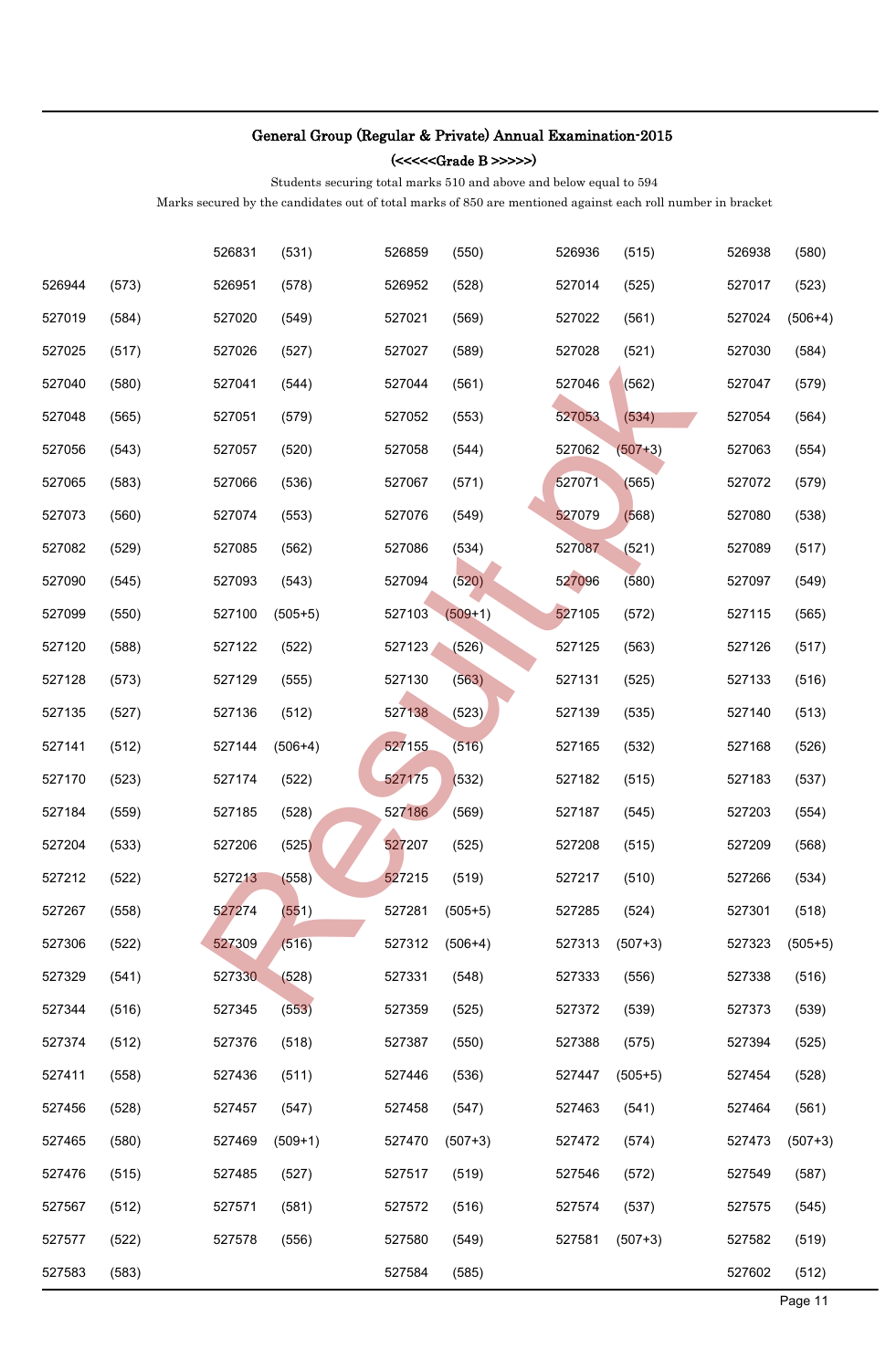(<<<<<Grade B >>>>>)

Students securing total marks 510 and above and below equal to 594

|        |           | 527611 | (523)     | 527612 | (524)     | 527614 | (583)     | 527617 | (556)     |
|--------|-----------|--------|-----------|--------|-----------|--------|-----------|--------|-----------|
| 527621 | (512)     | 527622 | (571)     | 527628 | (517)     | 527634 | (520)     | 527640 | (518)     |
| 527657 | (513)     | 527659 | $(508+2)$ | 527660 | (540)     | 527663 | (554)     | 527667 | (559)     |
| 527668 | (524)     | 527669 | (550)     | 527672 | (530)     | 527674 | (530)     | 527678 | $(507+3)$ |
| 527679 | (528)     | 527684 | (566)     | 527685 | (572)     | 527686 | (542)     | 527687 | (571)     |
| 527688 | (523)     | 527689 | (560)     | 527690 | (521)     | 527745 | $(507+3)$ | 527753 | $(507+3)$ |
| 527754 | (517)     | 527759 | (537)     | 527771 | (553)     | 527797 | (517)     | 527825 | (516)     |
| 527856 | (536)     | 527857 | (563)     | 527858 | (525)     | 527863 | (554)     | 527867 | (536)     |
| 527877 | (523)     | 527912 | (512)     | 527939 | $(505+5)$ | 527955 | (566)     | 527956 | (518)     |
| 527958 | (544)     | 527959 | (520)     | 527960 | (529)     | 527963 | (529)     | 527964 | (528)     |
| 527965 | (518)     | 527966 | (529)     | 527968 | (514)     | 527969 | (563)     | 527970 | (561)     |
| 527971 | (588)     | 527973 | (559)     | 527978 | (552)     | 527979 | (525)     | 527980 | (526)     |
| 527982 | (566)     | 527983 | (539)     | 527984 | (586)     | 527985 | (558)     | 527986 | (517)     |
| 527988 | (537)     | 527994 | $(506+4)$ | 527996 | (542)     | 527997 | (570)     | 527998 | $(506+4)$ |
| 528004 | (519)     | 528007 | (586)     | 528008 | (519)     | 528009 | (526)     | 528013 | (563)     |
| 528014 | (531)     | 528015 | (562)     | 528018 | (520)     | 528020 | (526)     | 528021 | (541)     |
| 528022 | (569)     | 528023 | (527)     | 528024 | $(505+5)$ | 528025 | (525)     | 528027 | (512)     |
| 528028 | (551)     | 528029 | (557)     | 528030 | (529)     | 528031 | (577)     | 528032 | (584)     |
| 528035 | (583)     | 528037 | (533)     | 528038 | (584)     | 528039 | (535)     | 528041 | (517)     |
| 528042 | (553)     | 528049 | (551)     | 528053 | (541)     | 528059 | (535)     | 528065 | (517)     |
| 528083 | (547)     | 528085 | (527)     | 528087 | (514)     | 528094 | (535)     | 528095 | (524)     |
| 528097 | (573)     | 528100 | (564)     | 528103 | (538)     | 528109 | (574)     | 528118 | (518)     |
| 528119 | $(507+3)$ | 528120 | (556)     | 528131 | (514)     | 528132 | (511)     | 528156 | (526)     |
| 528171 | (551)     | 528193 | (516)     | 528207 | (517)     | 528214 | (536)     | 528254 | (514)     |
| 528257 | (524)     | 528262 | (556)     | 528263 | (514)     | 528271 | (517)     | 528274 | $(506+4)$ |
| 528276 | (527)     | 528280 | (550)     | 528281 | (530)     | 528290 | (513)     | 528299 | (561)     |
| 528328 | (546)     | 528332 | $(508+2)$ | 528335 | $(508+2)$ | 528336 | (516)     | 528345 | (556)     |
| 528347 | (510)     | 528348 | $(506+4)$ | 528349 | (549)     | 528350 | (527)     | 528351 | (532)     |
| 528352 | (533)     | 528355 | (556)     | 528357 | (520)     | 528359 | (563)     | 528360 | (570)     |
| 528362 | (587)     | 528364 | (571)     | 528365 | (556)     | 528366 | (558)     | 528369 | (580)     |
| 528379 | (536)     | 528380 | $(505+5)$ | 528381 | (511)     | 528382 | (546)     | 528384 | (524)     |
| 528387 | (517)     |        |           | 528389 | (586)     |        |           | 528390 | (547)     |
|        |           |        |           |        |           |        |           |        | Page 12   |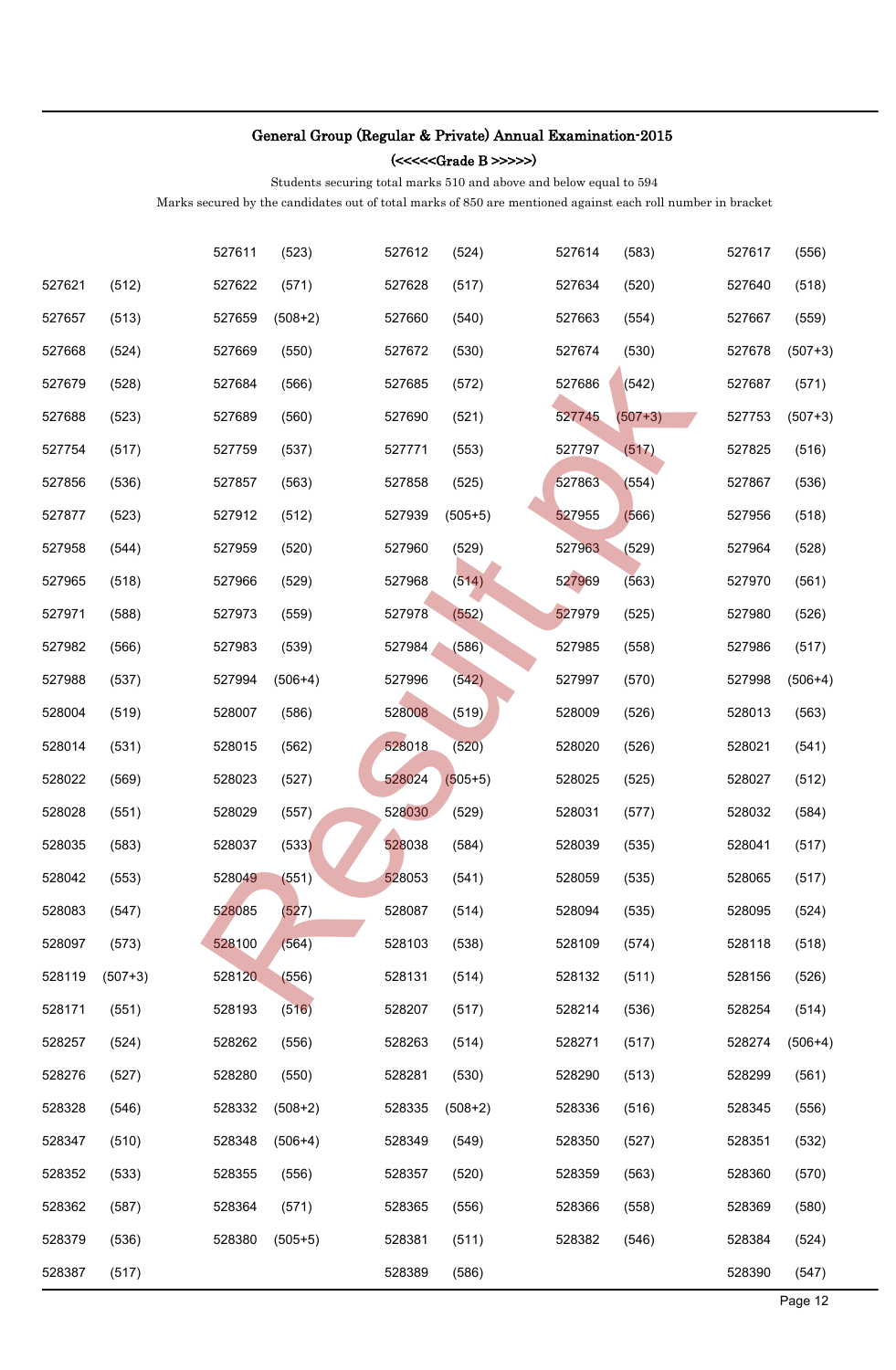(<<<<<Grade B >>>>>)

Students securing total marks 510 and above and below equal to 594

|        |           | 528394 | (514)     | 528400 | (550)     | 528414 | $(509+1)$ | 528440 | (513)     |
|--------|-----------|--------|-----------|--------|-----------|--------|-----------|--------|-----------|
| 528443 | (552)     | 528445 | (555)     | 528448 | (573)     | 528449 | (563)     | 528450 | (587)     |
| 528451 | (576)     | 528469 | (540)     | 528544 | (589)     | 528547 | (574)     | 528596 | (555)     |
| 528597 | (560)     | 528598 | (586)     | 528623 | (548)     | 528627 | (513)     | 528633 | (528)     |
| 528666 | (574)     | 528668 | (550)     | 528690 | $(505+5)$ | 540007 | (522)     | 540008 | (525)     |
| 545050 | (518)     | 545076 | (519)     | 545103 | (574)     | 545140 | (515)     | 545287 | (528)     |
| 545305 | (533)     | 547018 | (526)     | 550005 | (547)     | 550036 | (543)     | 550068 | (517)     |
| 550093 | (549)     | 550105 | (534)     | 550116 | $(509+1)$ | 550142 | (518)     | 550183 | (532)     |
| 550189 | (534)     | 550224 | (570)     | 550253 | (547)     | 550256 | $(507+3)$ | 550261 | (513)     |
| 550262 | $(506+4)$ | 550277 | (517)     | 550288 | $(506+4)$ | 550290 | (574)     | 550294 | $(505+5)$ |
| 550304 | $(509+1)$ | 550306 | (531)     | 550307 | (512)     | 550356 | (515)     | 550359 | (531)     |
| 550360 | (527)     | 550376 | (588)     | 550386 | (522)     | 550427 | (542)     | 550430 | (518)     |
| 550457 | (522)     | 550462 | (533)     | 550470 | (516)     | 550473 | (517)     | 550474 | (530)     |
| 550489 | (573)     | 550492 | (584)     | 550493 | (564)     | 550496 | (543)     | 550499 | (543)     |
| 550500 | (567)     | 550502 | (546)     | 550520 | (557)     | 550524 | (525)     | 550548 | (524)     |
| 550553 | (533)     | 550555 | (576)     | 550563 | (531)     | 550565 | (551)     | 550573 | $(506+4)$ |
| 550579 | (537)     | 550621 | (543)     | 550630 | (535)     | 550649 | (517)     | 550652 | (516)     |
| 550653 | (516)     | 550658 | (525)     | 550659 | (570)     | 550660 | $(506+4)$ | 550667 | (519)     |
| 550668 | (513)     | 550669 | (522)     | 550670 | (555)     | 550675 | (578)     | 550676 | $(508+2)$ |
| 550679 | (527)     | 550681 | (560)     | 550682 | (569)     | 550686 | (565)     | 550691 | (526)     |
| 550700 | (525)     | 550702 | (542)     | 550711 | (534)     | 550716 | (529)     | 550718 | (510)     |
| 550719 | (512)     | 550721 | (536)     | 550724 | (542)     | 550730 | (525)     | 550738 | (517)     |
| 550741 | $(507+3)$ | 550742 | (523)     | 550747 | (565)     | 550751 | $(506+4)$ | 550753 | (516)     |
| 550777 | (563)     | 550778 | (562)     | 550784 | (524)     | 550785 | (570)     | 550786 | (534)     |
| 550788 | (537)     | 550789 | $(508+2)$ | 550790 | (571)     | 550791 | (526)     | 550792 | (570)     |
| 550794 | (571)     | 550795 | (557)     | 550796 | (571)     | 550797 | (585)     | 550799 | (545)     |
| 550800 | (577)     | 550813 | (582)     | 550815 | (578)     | 550816 | (523)     | 550817 | (514)     |
| 550819 | (570)     | 550820 | (550)     | 550824 | (584)     | 550826 | (556)     | 550829 | (512)     |
| 550836 | $(506+4)$ | 550855 | (516)     | 550891 | (523)     | 550895 | (529)     | 550913 | (552)     |
| 550914 | (586)     | 550915 | (583)     | 550918 | (528)     | 550967 | $(505+5)$ | 550970 | (532)     |
| 550985 | (562)     | 551012 | (530)     | 551014 | (526)     | 551023 | (529)     | 551033 | (537)     |
| 551043 | $(508+2)$ |        |           | 551088 | (544)     |        |           | 551089 | (521)     |
|        |           |        |           |        |           |        |           |        | Page 13   |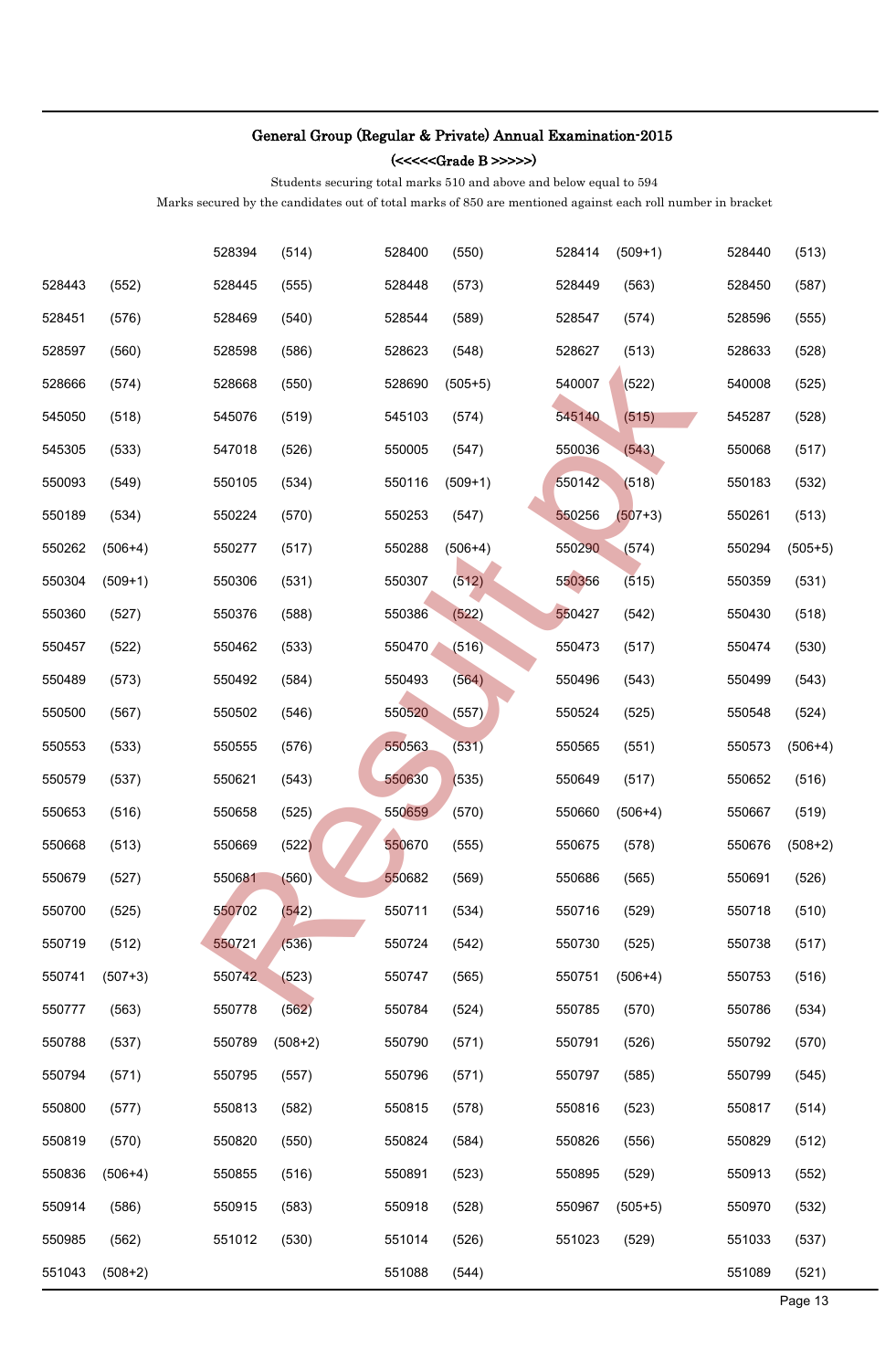(<<<<<Grade B >>>>>)

Students securing total marks 510 and above and below equal to 594

|        |           | 551107 | (523)     | 551129 | (564)     | 551132 | (574)     | 551141 | (549)     |
|--------|-----------|--------|-----------|--------|-----------|--------|-----------|--------|-----------|
| 551142 | (566)     | 551160 | $(508+2)$ | 551168 | (531)     | 551170 | (519)     | 551172 | $(505+5)$ |
| 551175 | (563)     | 551177 | (581)     | 551180 | (558)     | 551181 | (586)     | 551193 | (542)     |
| 551201 | (534)     | 551204 | $(507+3)$ | 551229 | (547)     | 551244 | (555)     | 551252 | (519)     |
| 551253 | (533)     | 551254 | (537)     | 551255 | (535)     | 551256 | (515)     | 551261 | (571)     |
| 551271 | (556)     | 551272 | (583)     | 551279 | (510)     | 551283 | (530)     | 551286 | (533)     |
| 551287 | (512)     | 551291 | (587)     | 551292 | (517)     | 551295 | (556)     | 551296 | (531)     |
| 551297 | (515)     | 551302 | (554)     | 551312 | $(517+2)$ | 551318 | (535)     | 551330 | (557)     |
| 551336 | (526)     | 551341 | (521)     | 551342 | (527)     | 551345 | (557)     | 551367 | (550)     |
| 551378 | (548)     | 551385 | (538)     | 551419 | (524)     | 551501 | $(509+1)$ | 551534 | (522)     |
| 551536 | (550)     | 551543 | (548)     | 551555 | $(509+1)$ | 551601 | (525)     | 551611 | (545)     |
| 551614 | (553)     | 551617 | (540)     | 551618 | (562)     | 551622 | (521)     | 551643 | (554)     |
| 551644 | (542)     | 551646 | (542)     | 551656 | (568)     | 551662 | (516)     | 551684 | (563)     |
| 551685 | (526)     | 551724 | (552)     | 551731 | (536)     | 551737 | (576)     | 551739 | (537)     |
| 551743 | (556)     | 551795 | (550)     | 551804 | $(506+4)$ | 551808 | (532)     | 551853 | (529)     |
| 551872 | (512)     | 551896 | $(505+5)$ | 551902 | (511)     | 551905 | $(505+5)$ | 551906 | $(509+1)$ |
| 551910 | $(509+1)$ | 551918 | $(509+1)$ | 551921 | (533)     | 551929 | (579)     | 551942 | $(507+3)$ |
| 551943 | (558)     | 551944 | (517)     | 551949 | (520)     | 551956 | $(508+2)$ | 551977 | (513)     |
| 551999 | $(509+1)$ | 552006 | (539)     | 552010 | $(506+4)$ | 552011 | (543)     | 552033 | (523)     |
| 552039 | (541)     | 552040 | (522)     | 552042 | (533)     | 552043 | (519)     | 552044 | (527)     |
| 552045 | (523)     | 552046 | (514)     | 552073 | (533)     | 552095 | (519)     | 552101 | (544)     |
| 552102 | (521)     | 552109 | $(505+5)$ | 552110 | (514)     | 552112 | (589)     | 552115 | (564)     |
| 552121 | (553)     | 552122 | (538)     | 552127 | $(529+1)$ | 552132 | (540)     | 552136 | (514)     |
| 552137 | (530)     | 552139 | $(507+3)$ | 552146 | (530)     | 552148 | $(507+3)$ | 552150 | (533)     |
| 552159 | (526)     | 552175 | (521)     | 552176 | (527)     | 552180 | (578)     | 552181 | (523)     |
| 552182 | (584)     | 552186 | (516)     | 552195 | (556)     | 552197 | (539)     | 552208 | (517)     |
| 552218 | (558)     | 552220 | (517)     | 552224 | (530)     | 552230 | (568)     | 552231 | (581)     |
| 552234 | (581)     | 552239 | (543)     | 552240 | (584)     | 552243 | (586)     | 552244 | (543)     |
| 552245 | (540)     | 552246 | (569)     | 552247 | (565)     | 552250 | (585)     | 552251 | (559)     |
| 552254 | (553)     | 552258 | (523)     | 552259 | (578)     | 552262 | (530)     | 552265 | (577)     |
| 552266 | (576)     | 552267 | (529)     | 552268 | (536)     | 552299 | (562)     | 552337 | (583)     |
| 552341 | (586)     |        |           | 552343 | (513)     |        |           | 552344 | (515)     |
|        |           |        |           |        |           |        |           |        | Page 14   |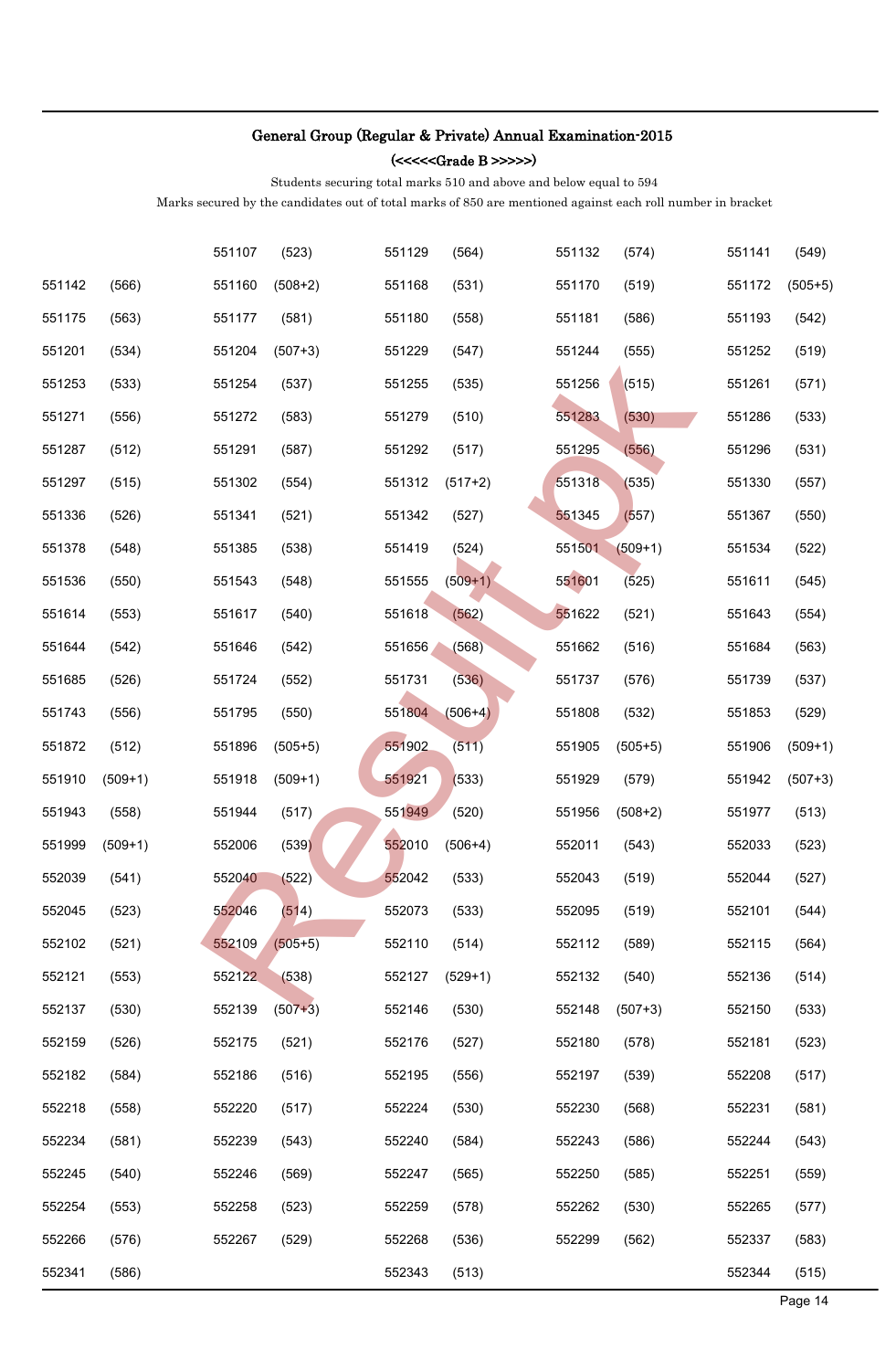(<<<<<Grade B >>>>>)

Students securing total marks 510 and above and below equal to 594

|        |           | 552347 | (536)     | 552348 | (512)     | 552350 | (580) | 552351 | (552)     |
|--------|-----------|--------|-----------|--------|-----------|--------|-------|--------|-----------|
| 552354 | (556)     | 552357 | (527)     | 552360 | (574)     | 552361 | (565) | 552363 | (544)     |
| 552366 | (569)     | 552367 | (533)     | 552369 | (512)     | 552370 | (519) | 552371 | (562)     |
| 552373 | (558)     | 552377 | (583)     | 552378 | (582)     | 552379 | (557) | 552381 | (528)     |
| 552407 | (583)     | 552408 | (534)     | 552412 | (529)     | 552414 | (524) | 552415 | (521)     |
| 552416 | (523)     | 552419 | (588)     | 552420 | $(507+3)$ | 552421 | (575) | 552423 | (535)     |
| 552424 | (531)     | 552426 | (521)     | 552429 | (510)     | 552430 | (544) | 552431 | (534)     |
| 552432 | $(505+5)$ | 552433 | (555)     | 552450 | (585)     | 552453 | (578) | 552462 | (575)     |
| 552465 | (584)     | 552466 | (543)     | 552476 | (550)     | 552479 | (567) | 552483 | $(508+2)$ |
| 552487 | (546)     | 552498 | (547)     | 552533 | (522)     | 552538 | (537) | 552544 | (531)     |
| 552550 | (544)     | 552558 | (536)     | 552559 | $(508+2)$ | 552562 | (534) | 552565 | $(505+5)$ |
| 552592 | (566)     | 552596 | (562)     | 552604 | (555)     | 552613 | (587) | 552614 | (563)     |
| 552616 | (525)     | 552621 | (565)     | 552624 | (579)     | 552626 | (578) | 552627 | (579)     |
| 552633 | (588)     | 552641 | (512)     | 552643 | (510)     | 552648 | (557) | 552650 | (543)     |
| 552654 | (525)     | 552658 | (542)     | 552665 | (521)     | 552667 | (583) | 552685 | (515)     |
| 552694 | (530)     | 552701 | (532)     | 552702 | (522)     | 552703 | (537) | 552704 | (553)     |
| 552705 | (543)     | 552710 | (570)     | 552712 | (563)     | 552713 | (560) | 552715 | (520)     |
| 552721 | (528)     | 552724 | (562)     | 552747 | (530)     | 552772 | (574) | 552773 | (574)     |
| 552776 | (588)     | 552779 | (513)     | 552782 | (515)     | 552810 | (559) | 552832 | (515)     |
| 552861 | (529)     | 552876 | (511)     | 552885 | (527)     | 552897 | (539) | 552904 | $(505+5)$ |
| 552907 | (524)     | 552908 | (540)     | 552910 | (550)     | 552911 | (534) | 552913 | (539)     |
| 552915 | (532)     | 552923 | (523)     | 552927 | $(505+5)$ | 552929 | (512) | 552938 | $(509+1)$ |
| 552939 | (540)     | 552940 | $(506+4)$ | 552941 | (528)     | 552942 | (544) | 552943 | (555)     |
| 552944 | (569)     | 552945 | (563)     | 552949 | (576)     | 552950 | (548) | 552952 | (543)     |
| 552953 | (537)     | 552954 | (559)     | 552956 | (550)     | 552958 | (582) | 552959 | (517)     |
| 552960 | (565)     | 552963 | (565)     | 552968 | (550)     | 552969 | (544) | 552973 | (555)     |
| 552974 | (586)     | 552978 | (530)     | 552980 | (524)     | 552982 | (517) | 552984 | (523)     |
| 552985 | (552)     | 552986 | (512)     | 552987 | (582)     | 552989 | (545) | 552990 | (552)     |
| 552991 | (571)     | 552992 | (580)     | 552993 | (522)     | 552994 | (550) | 552995 | (522)     |
| 553013 | (510)     | 553023 | (541)     | 553045 | (529)     | 553052 | (556) | 553054 | (520)     |
| 553057 | (511)     | 553071 | $(505+5)$ | 553080 | (512)     | 553101 | (510) | 553103 | (540)     |
| 553104 | (566)     |        |           | 553106 | $(507+3)$ |        |       | 553199 | (558)     |
|        |           |        |           |        |           |        |       |        | Page 15   |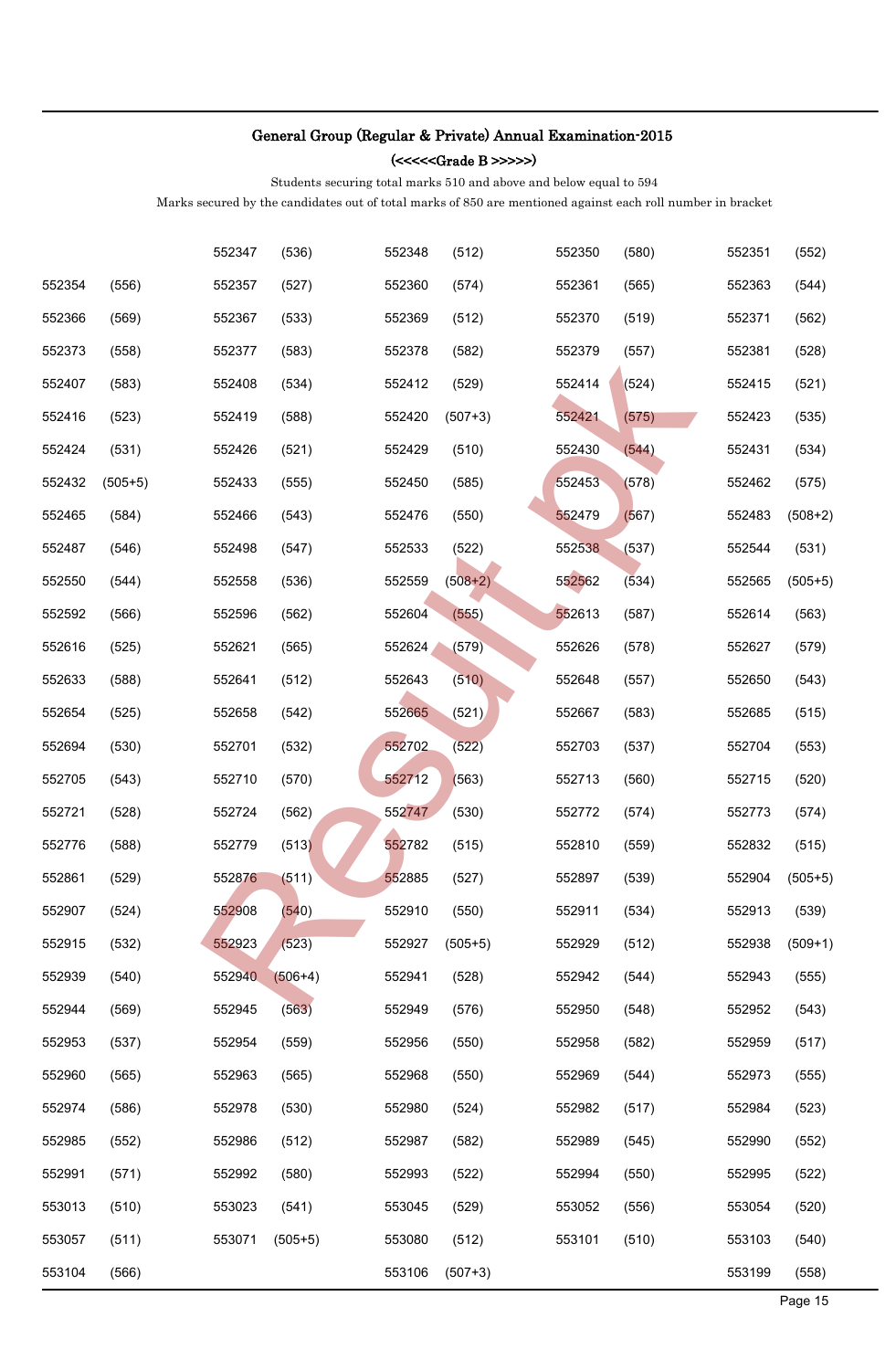(<<<<<Grade B >>>>>)

Students securing total marks 510 and above and below equal to 594

|        |           | 553201 | (556)     | 553202 | (560)     | 553203 | (549)     | 553205 | (589)   |
|--------|-----------|--------|-----------|--------|-----------|--------|-----------|--------|---------|
| 553210 | (576)     | 553218 | (574)     | 553221 | (586)     | 553224 | (572)     | 553225 | (514)   |
| 553247 | (558)     | 553259 | (520)     | 553260 | (574)     | 553308 | (532)     | 553309 | (535)   |
| 553315 | (526)     | 553318 | (517)     | 553325 | (579)     | 553327 | (515)     | 553330 | (526)   |
| 553334 | (557)     | 553336 | (533)     | 553342 | (566)     | 553343 | (552)     | 553344 | (574)   |
| 553346 | (571)     | 553347 | (519)     | 553353 | (556)     | 553357 | $(507+3)$ | 553358 | (527)   |
| 553359 | (545)     | 553360 | (565)     | 553361 | (559)     | 553363 | (564)     | 553365 | (582)   |
| 553366 | (548)     | 553375 | (571)     | 553377 | (543)     | 553378 | (572)     | 553382 | (544)   |
| 553383 | (582)     | 553387 | (554)     | 553390 | (566)     | 553394 | (511)     | 553395 | (560)   |
| 553397 | (545)     | 553399 | (561)     | 553404 | (589)     | 553409 | (529)     | 553419 | (551)   |
| 553426 | (536)     | 553453 | (567)     | 553478 | (532)     | 553528 | (544)     | 553530 | (561)   |
| 553533 | (532)     | 553550 | $(508+2)$ | 553557 | (571)     | 553573 | (578)     | 553591 | (557)   |
| 553592 | (568)     | 553596 | (538)     | 553598 | (580)     | 553599 | (581)     | 553600 | (541)   |
| 553601 | (544)     | 553602 | (575)     | 553603 | (553)     | 553604 | (515)     | 553610 | (583)   |
| 553622 | (523)     | 553624 | (547)     | 553625 | (528)     | 553628 | (528)     | 553629 | (534)   |
| 553630 | (528)     | 553631 | (522)     | 553635 | (573)     | 553648 | (535)     | 553672 | (513)   |
| 553690 | (511)     | 553732 | (580)     | 553785 | (541)     | 553786 | (582)     | 553790 | (573)   |
| 553795 | (520)     | 553803 | (531)     | 553809 | (558)     | 553811 | (519)     | 553812 | (584)   |
| 553813 | (583)     | 553815 | (576)     | 553818 | (534)     | 553861 | (547)     | 553879 | (516)   |
| 553880 | (545)     | 553928 | (554)     | 553932 | $(516+3)$ | 553936 | $(507+3)$ | 553954 | (521)   |
| 553955 | (538)     | 553960 | $(508+2)$ | 553967 | (513)     | 553968 | $(509+1)$ | 553975 | (532)   |
| 553980 | (526)     | 553983 | (564)     | 553998 | (518)     | 554000 | (544)     | 554003 | (536)   |
| 554004 | (570)     | 554008 | (572)     | 554064 | (572)     | 554065 | (585)     | 554066 | (532)   |
| 554067 | (515)     | 554068 | (543)     | 554069 | (525)     | 554073 | (566)     | 554074 | (578)   |
| 554075 | (563)     | 554076 | (522)     | 554079 | (584)     | 554080 | (569)     | 554082 | (574)   |
| 554083 | (571)     | 554084 | (555)     | 554090 | (585)     | 554098 | (520)     | 554101 | (576)   |
| 554102 | (514)     | 554107 | (580)     | 554115 | (556)     | 554116 | (534)     | 554117 | (515)   |
| 554118 | (523)     | 554153 | (568)     | 554157 | (554)     | 554159 | (554)     | 554175 | (517)   |
| 554206 | (510)     | 554210 | (566)     | 554231 | (551)     | 554258 | (535)     | 554310 | (518)   |
| 554312 | $(509+1)$ | 554321 | (526)     | 554323 | (558)     | 554328 | (520)     | 554338 | (526)   |
| 554345 | (544)     | 554346 | (516)     | 554351 | (522)     | 554353 | (567)     | 554361 | (512)   |
| 554381 | $(508+2)$ |        |           | 554414 | (526)     |        |           | 554421 | (537)   |
|        |           |        |           |        |           |        |           |        | Page 16 |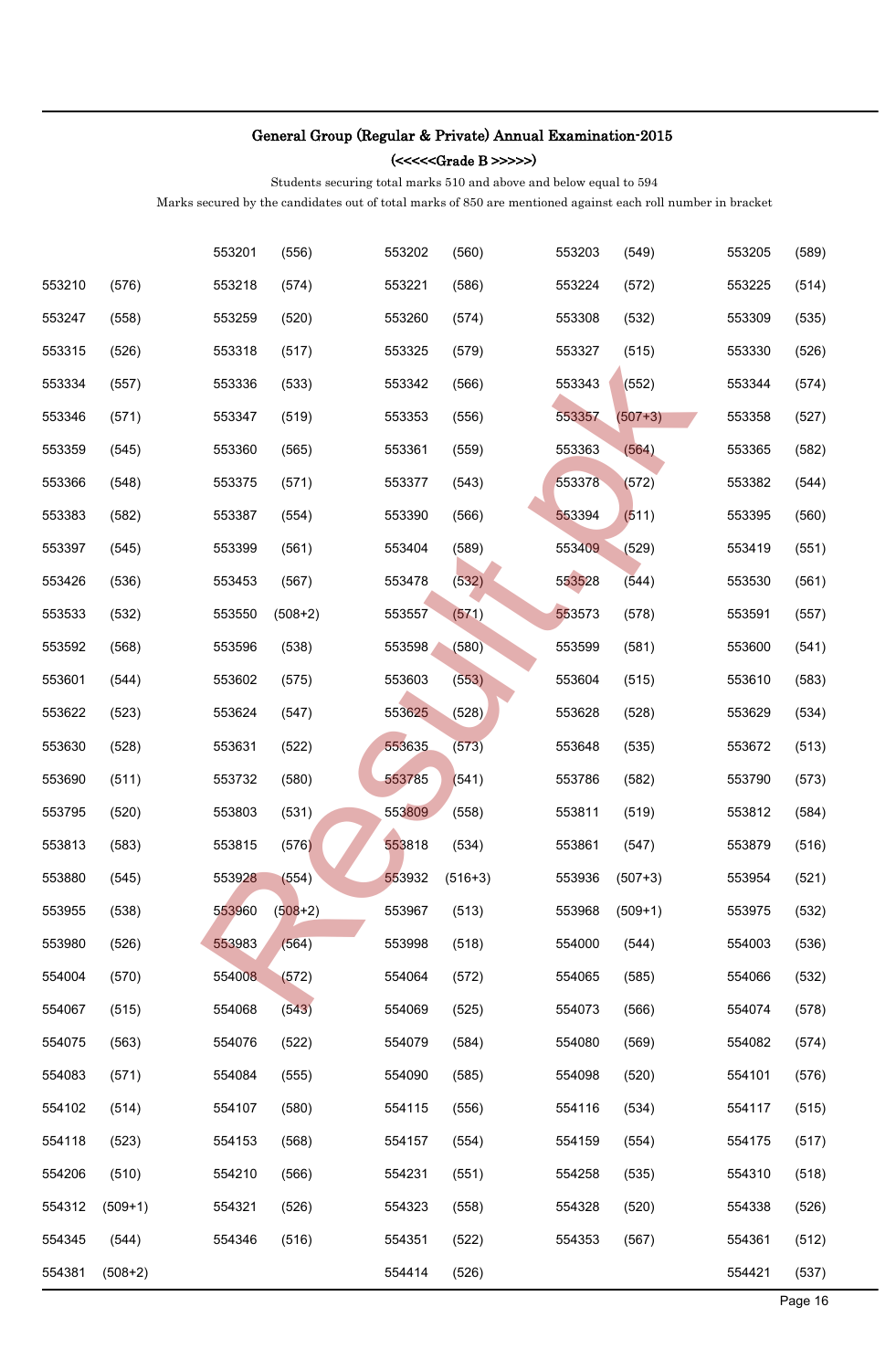(<<<<<Grade B >>>>>)

Students securing total marks 510 and above and below equal to 594

|        |           | 554464 | (514)     | 554465 | (543)     | 554466 | (538)     | 554469 | (518)     |
|--------|-----------|--------|-----------|--------|-----------|--------|-----------|--------|-----------|
| 554526 | (565)     | 554546 | (529)     | 554551 | (533)     | 554552 | $(508+2)$ | 554554 | (573)     |
| 554567 | (522)     | 554568 | (517)     | 554569 | (546)     | 554571 | (585)     | 554578 | (513)     |
| 554584 | (515)     | 554591 | (580)     | 554605 | (559)     | 554606 | (560)     | 554611 | (518)     |
| 554626 | (558)     | 554633 | $(508+2)$ | 554645 | (512)     | 554646 | (535)     | 554648 | (556)     |
| 554651 | (543)     | 554652 | (532)     | 554653 | (511)     | 554655 | (535)     | 554656 | (532)     |
| 554657 | (537)     | 554663 | (572)     | 554690 | $(505+5)$ | 554693 | (515)     | 554699 | (512)     |
| 554700 | (522)     | 554722 | (521)     | 554725 | (548)     | 554728 | (571)     | 554736 | (566)     |
| 554741 | (536)     | 554753 | (535)     | 554774 | (513)     | 554777 | (539)     | 554779 | $(505+5)$ |
| 554786 | (513)     | 554817 | (515)     | 554818 | (558)     | 554832 | (557)     | 554858 | (542)     |
| 554867 | (512)     | 554901 | (577)     | 554923 | (531)     | 554932 | (544)     | 554959 | (527)     |
| 554974 | (527)     | 554980 | (578)     | 555005 | (564)     | 555007 | (515)     | 555008 | (558)     |
| 555011 | (525)     | 555012 | (588)     | 555017 | (523)     | 555019 | $(508+2)$ | 555020 | (589)     |
| 555022 | (538)     | 555024 | (549)     | 555025 | (580)     | 555028 | (555)     | 555030 | (572)     |
| 555031 | (544)     | 555032 | (573)     | 555035 | (536)     | 555036 | (545)     | 555043 | (548)     |
| 555059 | (510)     | 555068 | $(505+5)$ | 555070 | (556)     | 555071 | (564)     | 555072 | $(506+4)$ |
| 555078 | (540)     | 555079 | (556)     | 555080 | (550)     | 555111 | $(505+5)$ | 555112 | (584)     |
| 555113 | $(506+4)$ | 555114 | (547)     | 555137 | (515)     | 555141 | (535)     | 555155 | (555)     |
| 555158 | (571)     | 555161 | (547)     | 555185 | (536)     | 555196 | (523)     | 555200 | (535)     |
| 555226 | $(505+5)$ | 555229 | (546)     | 555233 | (541)     | 555238 | (542)     | 555242 | (523)     |
| 555243 | (546)     | 555246 | (568)     | 555247 | $(508+2)$ | 555248 | (530)     | 555249 | (515)     |
| 555254 | (530)     | 555256 | $(509+1)$ | 555258 | (518)     | 555260 | $(505+5)$ | 555261 | $(508+2)$ |
| 555262 | (557)     | 555266 | (571)     | 555267 | (536)     | 555306 | (516)     | 555313 | (512)     |
| 555334 | (516)     | 555335 | (517)     | 555336 | (511)     | 555339 | (559)     | 555361 | $(506+4)$ |
| 555374 | $(508+2)$ | 555379 | $(509+1)$ | 555382 | (586)     | 555387 | $(508+2)$ | 555394 | (552)     |
| 555489 | (534)     | 555504 | (557)     | 555618 | (523)     | 555644 | (535)     | 555656 | (565)     |
| 555691 | (535)     | 555700 | (521)     | 555711 | (544)     | 555729 | (516)     | 555747 | (541)     |
| 555779 | (510)     | 555854 | (511)     | 555872 | (515)     | 555882 | (517)     | 555884 | (528)     |
| 555903 | (567)     | 555922 | (513)     | 555940 | (511)     | 555948 | (527)     | 555961 | (541)     |
| 555962 | (543)     | 555972 | $(506+4)$ | 555981 | (534)     | 555982 | (545)     | 555985 | (531)     |
| 555989 | (532)     | 555995 | (544)     | 556006 | (521)     | 556026 | $(506+4)$ | 556039 | (520)     |
| 556066 | (517)     |        |           | 556069 | (522)     |        |           | 556078 | (538)     |
|        |           |        |           |        |           |        |           |        | Page 17   |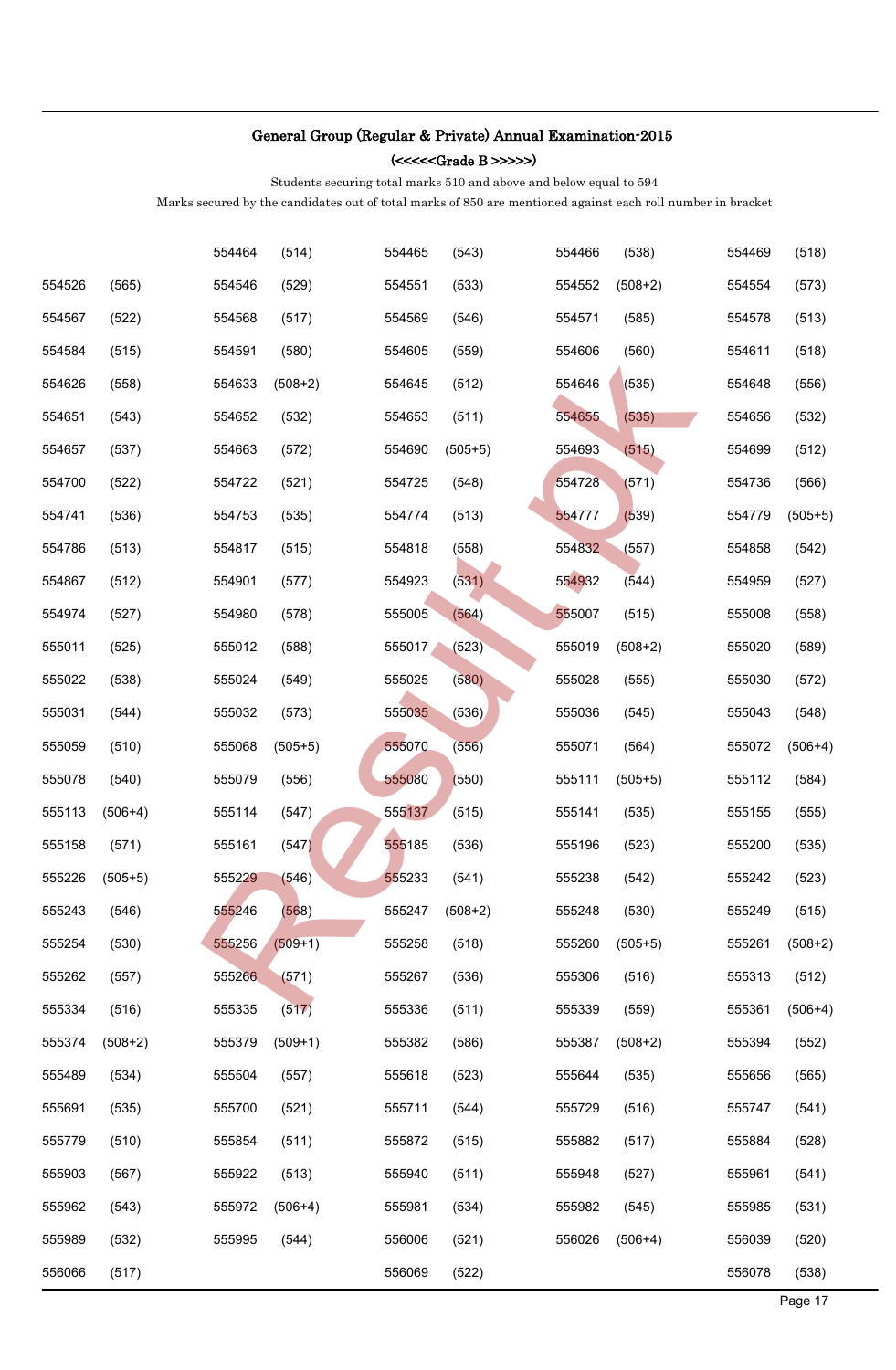(<<<<<Grade B >>>>>)

Students securing total marks 510 and above and below equal to 594

|        |           | 556151 | (514)     | 556215 | (527)     | 556221 | (517)     | 556227 | (561)     |
|--------|-----------|--------|-----------|--------|-----------|--------|-----------|--------|-----------|
| 556232 | (583)     | 556239 | (510)     | 556246 | (528)     | 556256 | (555)     | 556261 | (514)     |
| 556286 | (527)     | 556290 | (512)     | 556294 | (534)     | 556296 | (530)     | 556301 | (518)     |
| 556324 | (536)     | 556336 | (516)     | 556375 | (584)     | 556381 | (511)     | 556387 | (554)     |
| 556432 | (533)     | 556433 | (518)     | 556445 | (554)     | 556450 | (553)     | 556462 | (539)     |
| 556464 | (546)     | 556505 | (521)     | 556506 | (512)     | 556509 | (536)     | 556514 | $(505+5)$ |
| 556515 | (557)     | 556517 | (515)     | 556521 | (541)     | 556525 | (582)     | 556529 | (543)     |
| 556530 | (542)     | 556531 | (581)     | 556532 | (569)     | 556533 | (542)     | 556536 | (580)     |
| 556538 | (577)     | 556540 | (551)     | 556541 | (515)     | 556542 | (566)     | 556543 | (560)     |
| 556544 | (557)     | 556545 | (532)     | 556546 | (520)     | 556547 | (534)     | 556548 | (564)     |
| 556549 | (575)     | 556550 | (540)     | 556552 | (524)     | 556554 | (525)     | 556557 | (539)     |
| 556560 | $(509+1)$ | 556561 | (579)     | 556562 | (534)     | 556563 | (556)     | 556566 | (569)     |
| 556568 | (526)     | 556569 | (522)     | 556570 | (575)     | 556571 | (559)     | 556572 | (544)     |
| 556573 | (565)     | 556574 | (556)     | 556575 | (571)     | 556576 | $(506+4)$ | 556579 | (544)     |
| 556580 | (580)     | 556581 | (559)     | 556584 | (551)     | 556585 | (523)     | 556587 | (564)     |
| 556590 | (531)     | 556593 | (541)     | 556594 | (566)     | 556599 | (532)     | 556639 | (544)     |
| 556690 | $(508+2)$ | 556692 | $(507+3)$ | 556703 | (533)     | 556709 | (538)     | 556711 | (579)     |
| 556713 | (566)     | 556717 | (523)     | 556718 | (517)     | 556731 | (529)     | 556738 | (510)     |
| 556745 | (515)     | 556752 | (514)     | 556762 | (526)     | 556765 | $(509+1)$ | 556768 | (540)     |
| 556780 | (571)     | 556782 | (536)     | 556787 | (530)     | 556789 | (555)     | 556791 | (571)     |
| 556792 | (582)     | 556795 | (548)     | 556796 | (581)     | 556830 | (555)     | 556839 | (520)     |
| 556909 | (550)     | 556915 | (538)     | 556919 | (530)     | 556923 | (531)     | 556924 | (510)     |
| 556925 | (524)     | 556927 | (529)     | 556931 | (560)     | 556932 | (576)     | 556934 | (530)     |
| 556935 | $(508+2)$ | 556936 | (520)     | 556938 | (526)     | 556939 | (565)     | 556940 | $(509+1)$ |
| 556941 | (588)     | 556950 | (552)     | 556952 | $(509+1)$ | 556953 | (542)     | 556965 | (539)     |
| 556968 | $(508+2)$ | 556970 | (545)     | 556987 | (510)     | 556989 | (547)     | 557010 | (530)     |
| 557020 | $(507+3)$ | 557045 | (519)     | 557046 | (580)     | 557049 | (554)     | 557050 | (568)     |
| 557053 | (566)     | 557055 | (511)     | 557059 | (514)     | 557060 | (566)     | 557061 | (580)     |
| 557062 | (572)     | 557063 | (575)     | 557066 | (527)     | 557068 | (566)     | 557069 | (572)     |
| 557070 | (542)     | 557072 | (537)     | 557073 | (531)     | 557074 | (555)     | 557075 | (521)     |
| 557076 | (586)     | 557078 | (535)     | 557080 | (563)     | 557081 | (516)     | 557082 | (523)     |
| 557083 | (564)     |        |           | 557085 | (533)     |        |           | 557091 | (554)     |
|        |           |        |           |        |           |        |           |        | Page 18   |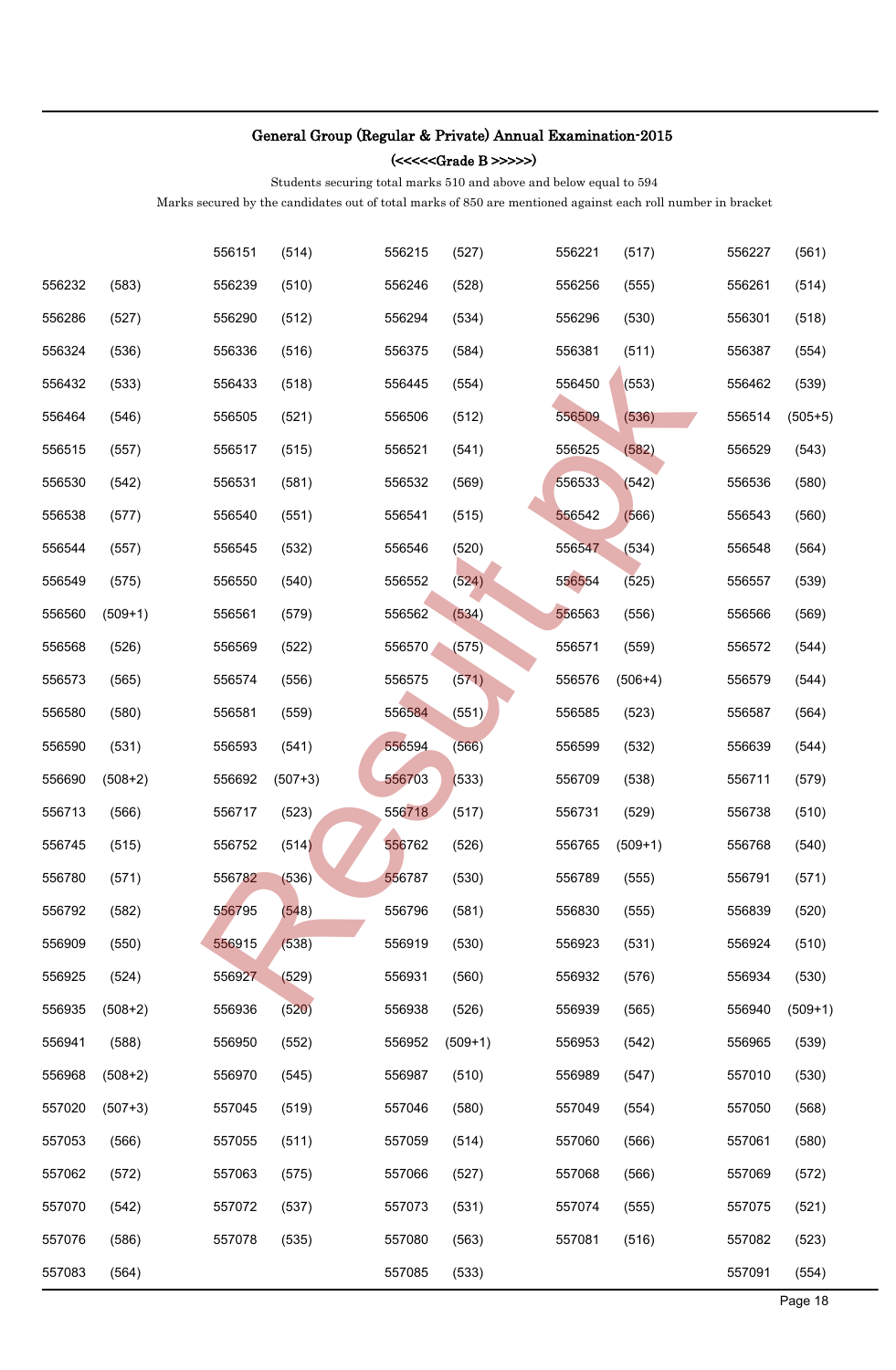(<<<<<Grade B >>>>>)

Students securing total marks 510 and above and below equal to 594

|        |           | 557094 | (556)     | 557096 | (527)     | 557098 | $(505+5)$ | 557099 | (523)     |
|--------|-----------|--------|-----------|--------|-----------|--------|-----------|--------|-----------|
| 557100 | (557)     | 557101 | (537)     | 557103 | (561)     | 557104 | $(506+4)$ | 557105 | (561)     |
| 557106 | (581)     | 557108 | (541)     | 557109 | (553)     | 557115 | (513)     | 557116 | (510)     |
| 557121 | (517)     | 557123 | (521)     | 557128 | (523)     | 557134 | (581)     | 557135 | (556)     |
| 557136 | (558)     | 557137 | (546)     | 557138 | (542)     | 557139 | $(576+2)$ | 557140 | (546)     |
| 557158 | (581)     | 557159 | (566)     | 557160 | $(507+3)$ | 557161 | (518)     | 557162 | (583)     |
| 557163 | (514)     | 557166 | (569)     | 557167 | $(508+2)$ | 557168 | (530)     | 557170 | (535)     |
| 557171 | (582)     | 557173 | (582)     | 557175 | (567)     | 557176 | (549)     | 557178 | (585)     |
| 557179 | (585)     | 557202 | $(507+3)$ | 557205 | $(508+2)$ | 557206 | $(505+5)$ | 557214 | (531)     |
| 557228 | (584)     | 557230 | (569)     | 557232 | (531)     | 557241 | (558)     | 557243 | (566)     |
| 557247 | (516)     | 557249 | (529)     | 557251 | (552)     | 557252 | (552)     | 557253 | (577)     |
| 557254 | (573)     | 557259 | $(508+2)$ | 557261 | $(508+2)$ | 557263 | (532)     | 557264 | (528)     |
| 557265 | (529)     | 557266 | (566)     | 557268 | (522)     | 557270 | (515)     | 557271 | (558)     |
| 557272 | (560)     | 557275 | (555)     | 557277 | (557)     | 557281 | (531)     | 557289 | (552)     |
| 557290 | (511)     | 557295 | (539)     | 557296 | (570)     | 557297 | (562)     | 557298 | (578)     |
| 557300 | $(509+1)$ | 557301 | (525)     | 557302 | (525)     | 557305 | (542)     | 557306 | (583)     |
| 557307 | (578)     | 557310 | (553)     | 557312 | (580)     | 557314 | (527)     | 557318 | (575)     |
| 557319 | (525)     | 557320 | (557)     | 557321 | (550)     | 557322 | (573)     | 557323 | (526)     |
| 557338 | (517)     | 557386 | (517)     | 557394 | (550)     | 557395 | (558)     | 557397 | (584)     |
| 557406 | (555)     | 557409 | (526)     | 557417 | (581)     | 557419 | (579)     | 557424 | (589)     |
| 557427 | (518)     | 557428 | (583)     | 557435 | (585)     | 557437 | (510)     | 557440 | (514)     |
| 557441 | (536)     | 557443 | (571)     | 557444 | (561)     | 557445 | (555)     | 557446 | (578)     |
| 557447 | (579)     | 557448 | (512)     | 557453 | (550)     | 557454 | (544)     | 557456 | (525)     |
| 557457 | (532)     | 557459 | (554)     | 557469 | (517)     | 557487 | $(506+4)$ | 557489 | (536)     |
| 557490 | (562)     | 557492 | (550)     | 557494 | (520)     | 557497 | (524)     | 557506 | (588)     |
| 557512 | (588)     | 557516 | (567)     | 557530 | (542)     | 557532 | (525)     | 557537 | (559)     |
| 557544 | (561)     | 557545 | (559)     | 557547 | (544)     | 557550 | (545)     | 557552 | $(509+1)$ |
| 557555 | (579)     | 557558 | (543)     | 557563 | (533)     | 557567 | (574)     | 557571 | (566)     |
| 557573 | (589)     | 557578 | (517)     | 557587 | (554)     | 557596 | (539)     | 557599 | (539)     |
| 557601 | (588)     | 557602 | (581)     | 557603 | $(505+5)$ | 557604 | (547)     | 557609 | (518)     |
| 557611 | (572)     | 557637 | (547)     | 557640 | (572)     | 557641 | (582)     | 557644 | (579)     |
| 557647 | (550)     |        |           | 557652 | (579)     |        |           | 557654 | $(505+5)$ |
|        |           |        |           |        |           |        |           |        | Page 19   |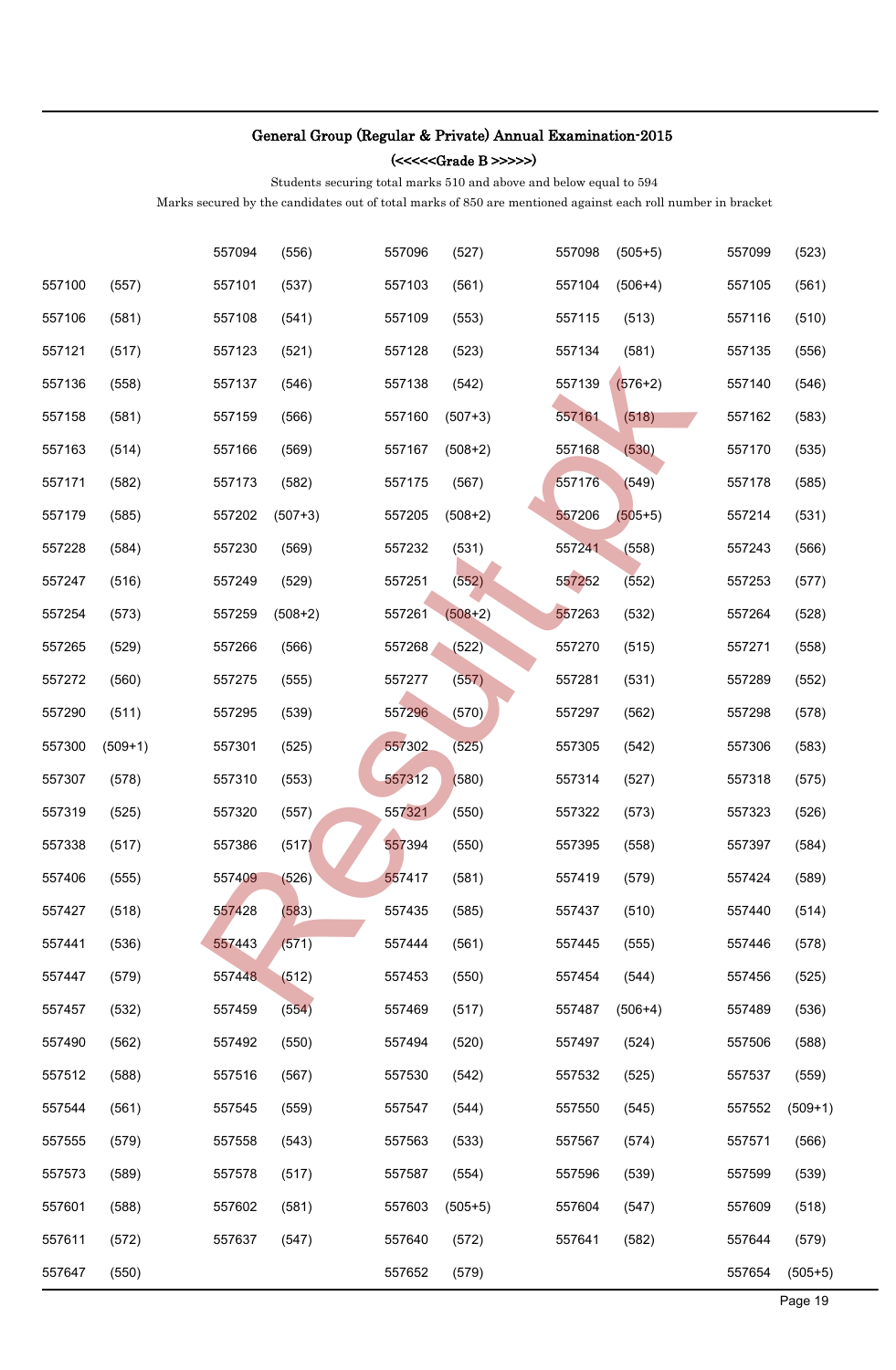(<<<<<Grade B >>>>>)

Students securing total marks 510 and above and below equal to 594

|        |           | 557655 | (528)     | 557666 | (546)     | 557667 | (545)     | 557668 | (541)     |
|--------|-----------|--------|-----------|--------|-----------|--------|-----------|--------|-----------|
| 557669 | (521)     | 557676 | (537)     | 557677 | $(509+1)$ | 557679 | (563)     | 557690 | (555)     |
| 557691 | (578)     | 557692 | (567)     | 557693 | (586)     | 557697 | (516)     | 557710 | (548)     |
| 557724 | (513)     | 557725 | (534)     | 557726 | (563)     | 557729 | $(509+1)$ | 557732 | (585)     |
| 557734 | (548)     | 557738 | (567)     | 557739 | (568)     | 557745 | (577)     | 557747 | (514)     |
| 557749 | (536)     | 557757 | (514)     | 557773 | (588)     | 557794 | (577)     | 557797 | (542)     |
| 557804 | (544)     | 557806 | (527)     | 557808 | (511)     | 557813 | (547)     | 557816 | (561)     |
| 557817 | (554)     | 557819 | (565)     | 557820 | (543)     | 557822 | (537)     | 557824 | $(506+4)$ |
| 557827 | (575)     | 557829 | (543)     | 557830 | (566)     | 557834 | (528)     | 557837 | (534)     |
| 557838 | (542)     | 557841 | (538)     | 557845 | (552)     | 557847 | (535)     | 557848 | (553)     |
| 557852 | (552)     | 557854 | $(505+5)$ | 557864 | (514)     | 557867 | (525)     | 557870 | (572)     |
| 557878 | $(508+2)$ | 557883 | (549)     | 557891 | (564)     | 557893 | $(506+4)$ | 557896 | (540)     |
| 557901 | $(505+5)$ | 557908 | (530)     | 557912 | (534)     | 557919 | (532)     | 557920 | (513)     |
| 557926 | (532)     | 557934 | (565)     | 557936 | (520)     | 557938 | (535)     | 557940 | (550)     |
| 557941 | (538)     | 557944 | (542)     | 557950 | (586)     | 557953 | (589)     | 557955 | (520)     |
| 557962 | (538)     | 557965 | $(507+3)$ | 557969 | (521)     | 557981 | (532)     | 557984 | (521)     |
| 557985 | (539)     | 557986 | $(506+4)$ | 557987 | (537)     | 557988 | $(508+2)$ | 557990 | (544)     |
| 557993 | (520)     | 557998 | (516)     | 558001 | (527)     | 558003 | (520)     | 558004 | (537)     |
| 558007 | (534)     | 558009 | (561)     | 558012 | (550)     | 558015 | (510)     | 558018 | (544)     |
| 558019 | (534)     | 558021 | (577)     | 558022 | (511)     | 558025 | (512)     | 558027 | (513)     |
| 558028 | (544)     | 558037 | (587)     | 558042 | (527)     | 558057 | (553)     | 558065 | (535)     |
| 558070 | (543)     | 558071 | (547)     | 558075 | (570)     | 558076 | (512)     | 558077 | (542)     |
| 558081 | (525)     | 558088 | (557)     | 558092 | (535)     | 558093 | (555)     | 558095 | (525)     |
| 558098 | (586)     | 558105 | (522)     | 558106 | (574)     | 558107 | (555)     | 558108 | (516)     |
| 558110 | (545)     | 558112 | (542)     | 558121 | (514)     | 558123 | (554)     | 558125 | (549)     |
| 558126 | (519)     | 558129 | (582)     | 558130 | (585)     | 558133 | (573)     | 558138 | (572)     |
| 558140 | (556)     | 558147 | (569)     | 558151 | (518)     | 558153 | (523)     | 558154 | (517)     |
| 558157 | (514)     | 558161 | (532)     | 558162 | (522)     | 558172 | (549)     | 558175 | (544)     |
| 558178 | (548)     | 558182 | (550)     | 558184 | (567)     | 558186 | (526)     | 558190 | (584)     |
| 558223 | (576)     | 558226 | (530)     | 558228 | (550)     | 558229 | (531)     | 558231 | (549)     |
| 558233 | (533)     | 558237 | $(508+2)$ | 558238 | (547)     | 558239 | (541)     | 558240 | (557)     |
| 558241 | (544)     |        |           | 558247 | (520)     |        |           | 558248 | (517)     |
|        |           |        |           |        |           |        |           |        | Page 20   |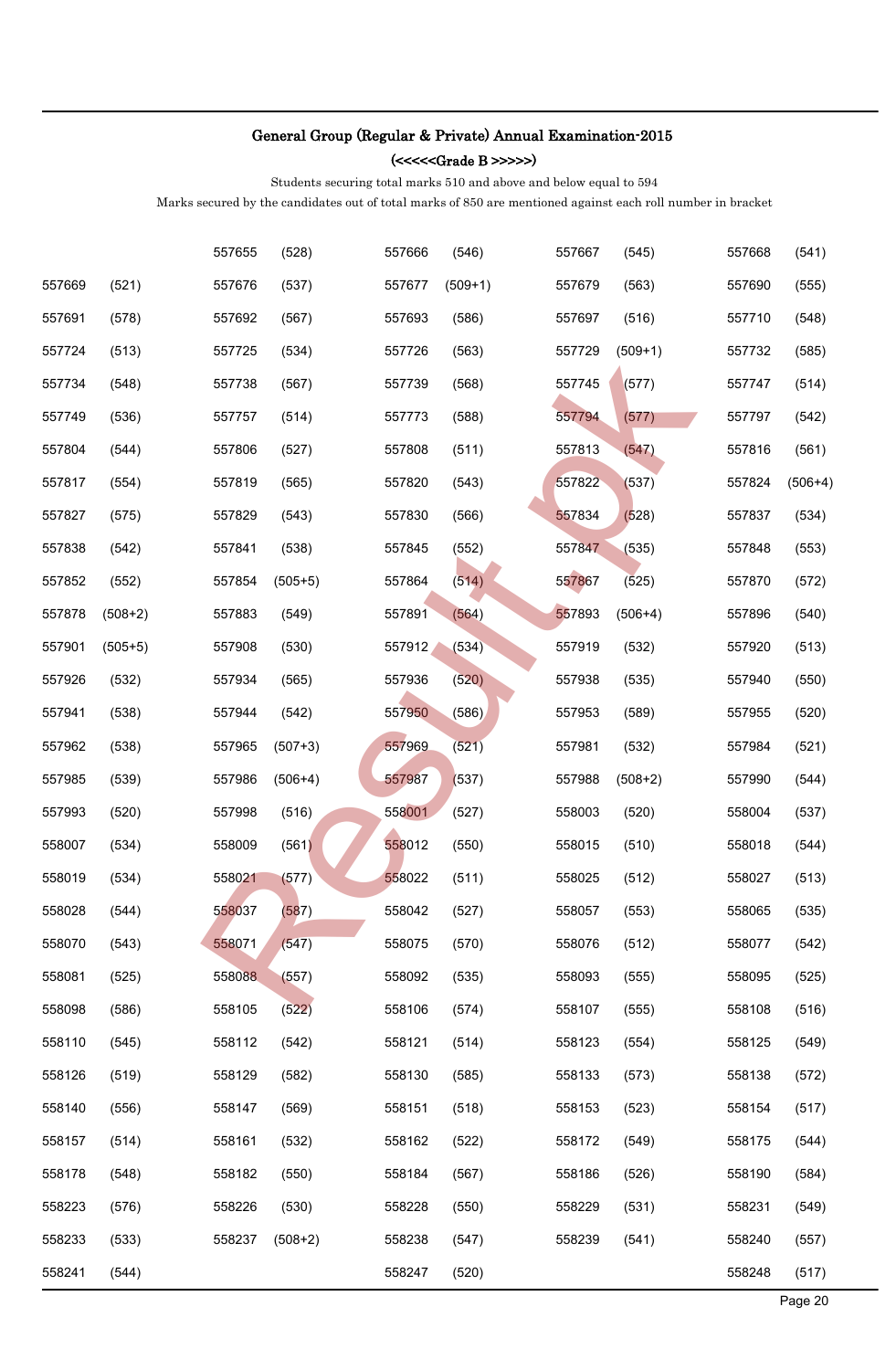(<<<<<Grade B >>>>>)

Students securing total marks 510 and above and below equal to 594

|        |           | 558250 | (527)     | 558253 | (539)     | 558254 | (539)     | 558255 | (571)     |
|--------|-----------|--------|-----------|--------|-----------|--------|-----------|--------|-----------|
| 558259 | (561)     | 558260 | (534)     | 558263 | (588)     | 558265 | (584)     | 558266 | (540)     |
| 558267 | (527)     | 558269 | (530)     | 558271 | (567)     | 558273 | (514)     | 558276 | (581)     |
| 558278 | (547)     | 558279 | (541)     | 558280 | (546)     | 558282 | (583)     | 558283 | (529)     |
| 558284 | (565)     | 558287 | (572)     | 558288 | (510)     | 558289 | (517)     | 558292 | (539)     |
| 558294 | (521)     | 558298 | (512)     | 558300 | (525)     | 558301 | (589)     | 558302 | (540)     |
| 558303 | (556)     | 558305 | (575)     | 558306 | (531)     | 558308 | (573)     | 558309 | (575)     |
| 558317 | (564)     | 558318 | (553)     | 558319 | (551)     | 558321 | (557)     | 558323 | (568)     |
| 558324 | (515)     | 558329 | (533)     | 558335 | (523)     | 558336 | (562)     | 558338 | (534)     |
| 558340 | $(506+4)$ | 558341 | (547)     | 558342 | (522)     | 558344 | (569)     | 558345 | (562)     |
| 558350 | (563)     | 558351 | (556)     | 558352 | (558)     | 558353 | (579)     | 558357 | (539)     |
| 558359 | (518)     | 558363 | (549)     | 558368 | (519)     | 558369 | (521)     | 558370 | (518)     |
| 558372 | (552)     | 558396 | (568)     | 558405 | (577)     | 558417 | (564)     | 558423 | (525)     |
| 558432 | (556)     | 558433 | (576)     | 558435 | (511)     | 558438 | (511)     | 558439 | (534)     |
| 558440 | (524)     | 558441 | (576)     | 558445 | (558)     | 558446 | (525)     | 558455 | (543)     |
| 558467 | (574)     | 558468 | (523)     | 558480 | (513)     | 558486 | (530)     | 558488 | (511)     |
| 558506 | (557)     | 558509 | (552)     | 558510 | (539)     | 558523 | (514)     | 558524 | (521)     |
| 558529 | (567)     | 558536 | (515)     | 558538 | (554)     | 558539 | $(509+1)$ | 558540 | (581)     |
| 558545 | (577)     | 558552 | (553)     | 558562 | (535)     | 558573 | (563)     | 558574 | (547)     |
| 558577 | (542)     | 558584 | $(513+2)$ | 558585 | (573)     | 558590 | (583)     | 558601 | (584)     |
| 558612 | (583)     | 558616 | (589)     | 558629 | (510)     | 558674 | (574)     | 558675 | (558)     |
| 558677 | (576)     | 558684 | (513)     | 558705 | (541)     | 558706 | (534)     | 558711 | (547)     |
| 558715 | (553)     | 558718 | (516)     | 558719 | (522)     | 558725 | (555)     | 558727 | (545)     |
| 558730 | (528)     | 558731 | (528)     | 558735 | $(507+3)$ | 558739 | (522)     | 558742 | (583)     |
| 558745 | (541)     | 558750 | (561)     | 558752 | (518)     | 558754 | (528)     | 558757 | (550)     |
| 558758 | (586)     | 558760 | (542)     | 558761 | (521)     | 558762 | (584)     | 558763 | (511)     |
| 558765 | (531)     | 558766 | (524)     | 558767 | (522)     | 558768 | (581)     | 558769 | (552)     |
| 558772 | (572)     | 558773 | (582)     | 558774 | (525)     | 558778 | (514)     | 558785 | (518)     |
| 558792 | (535)     | 558798 | (564)     | 558814 | (558)     | 558816 | $(509+1)$ | 558817 | (511)     |
| 558819 | (518)     | 558820 | (536)     | 558821 | (523)     | 558823 | $(508+2)$ | 558824 | $(506+4)$ |
| 558842 | (521)     | 558843 | (536)     | 558844 | (516)     | 558846 | (554)     | 558859 | (548)     |
| 558867 | (514)     |        |           | 558870 | (516)     |        |           | 558878 | (529)     |
|        |           |        |           |        |           |        |           |        | Page 21   |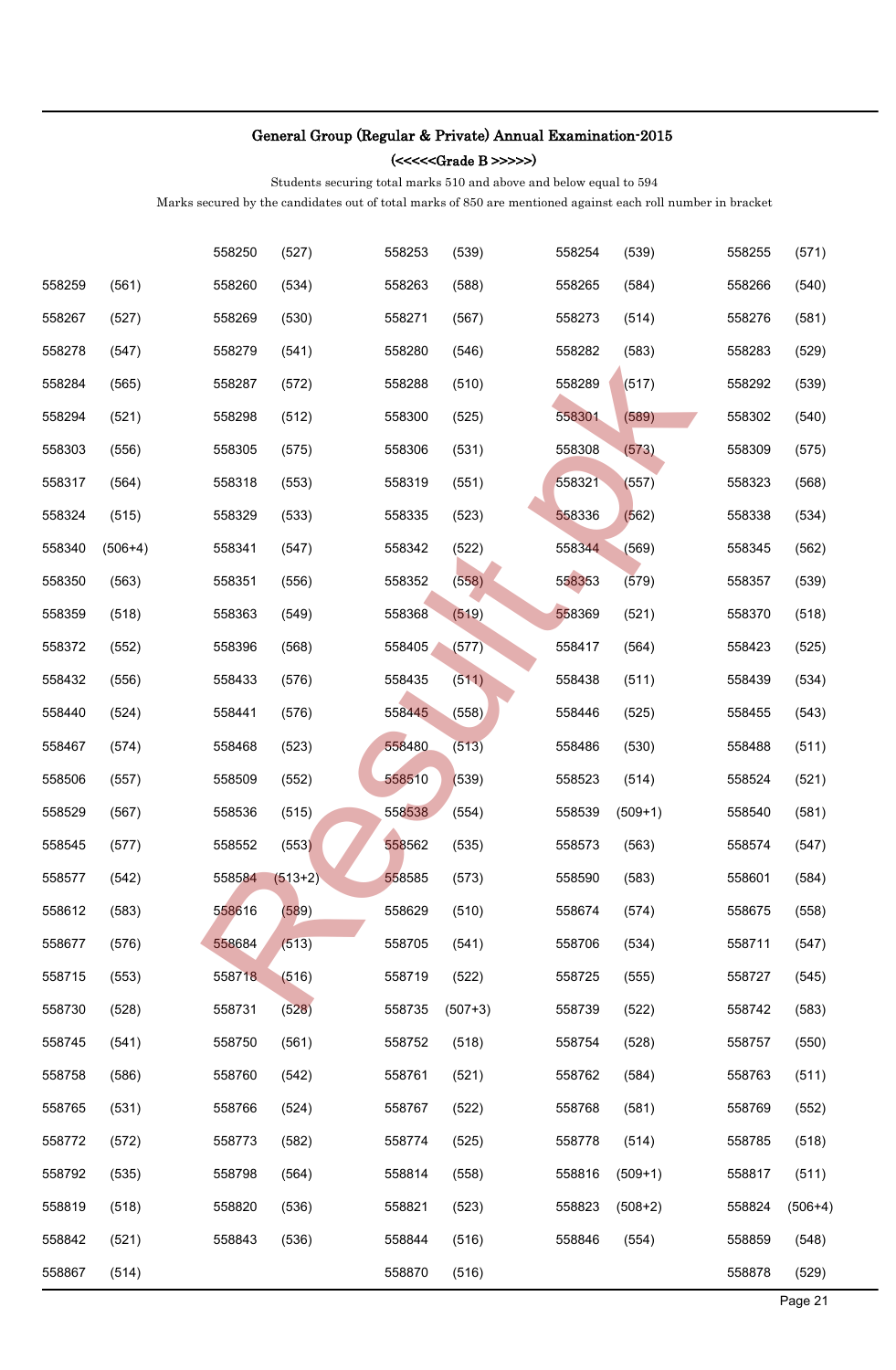(<<<<<Grade B >>>>>)

Students securing total marks 510 and above and below equal to 594

|        |           | 558890 | (573)     | 558894 | (571)     | 558895 | (514)     | 558896 | (546)   |
|--------|-----------|--------|-----------|--------|-----------|--------|-----------|--------|---------|
| 558897 | (555)     | 558898 | (558)     | 558921 | (558)     | 558927 | (546)     | 558933 | (510)   |
| 558934 | (520)     | 558941 | $(509+1)$ | 558945 | (550)     | 558946 | (552)     | 558949 | (548)   |
| 558950 | (511)     | 558951 | (539)     | 558988 | (522)     | 558989 | (541)     | 558990 | (522)   |
| 558995 | (555)     | 558996 | (526)     | 558998 | (580)     | 558999 | (566)     | 559000 | (539)   |
| 559003 | $(507+3)$ | 559005 | (518)     | 559007 | (510)     | 559009 | (518)     | 559012 | (583)   |
| 559016 | (567)     | 559019 | (546)     | 559023 | (571)     | 559024 | (578)     | 559025 | (560)   |
| 559027 | (549)     | 559028 | (544)     | 559029 | (544)     | 559030 | (587)     | 559034 | (583)   |
| 559035 | (542)     | 559045 | (539)     | 559050 | (577)     | 559055 | (575)     | 559059 | (525)   |
| 559063 | $(506+4)$ | 559118 | (560)     | 559120 | (546)     | 559123 | (568)     | 559129 | (516)   |
| 559132 | (510)     | 559135 | (519)     | 559138 | $(507+3)$ | 559140 | (548)     | 559141 | (579)   |
| 559154 | (536)     | 559173 | (521)     | 559174 | (551)     | 559183 | (537)     | 559203 | (512)   |
| 559213 | (535)     | 559221 | (555)     | 559223 | (516)     | 559243 | $(506+4)$ | 559279 | (535)   |
| 559282 | (548)     | 559283 | (575)     | 559284 | (547)     | 559285 | (529)     | 559287 | (546)   |
| 559290 | (514)     | 559291 | (513)     | 559292 | (556)     | 559293 | (554)     | 559295 | (567)   |
| 559297 | (547)     | 559299 | (560)     | 559301 | (513)     | 559302 | (517)     | 559303 | (524)   |
| 559308 | (554)     | 559310 | (583)     | 559312 | (517)     | 559315 | (526)     | 559317 | (552)   |
| 559318 | (551)     | 559320 | (517)     | 559322 | (512)     | 559323 | (582)     | 559326 | (532)   |
| 559327 | (532)     | 559328 | (545)     | 559329 | (583)     | 559331 | (518)     | 559332 | (511)   |
| 559333 | (534)     | 559334 | (544)     | 559335 | (534)     | 559336 | (525)     | 559337 | (522)   |
| 559339 | (534)     | 559341 | (538)     | 559342 | (520)     | 559343 | (571)     | 559344 | (528)   |
| 559345 | (574)     | 559346 | (579)     | 559348 | (580)     | 559349 | (516)     | 559350 | (541)   |
| 559351 | (530)     | 559352 | $(507+3)$ | 559353 | (518)     | 559354 | (548)     | 559357 | (522)   |
| 559360 | (566)     | 559362 | (561)     | 559363 | (532)     | 559364 | (578)     | 559365 | (536)   |
| 559366 | (525)     | 559367 | (538)     | 559368 | (523)     | 559369 | (532)     | 559371 | (516)   |
| 559372 | (530)     | 559374 | (536)     | 559375 | $(507+3)$ | 559378 | (524)     | 559380 | (526)   |
| 559384 | (567)     | 559389 | (518)     | 559394 | (519)     | 559395 | (555)     | 559396 | (553)   |
| 559405 | (576)     | 559407 | (520)     | 559409 | (520)     | 559414 | $(506+4)$ | 559417 | (532)   |
| 559420 | (535)     | 559424 | (512)     | 559435 | (541)     | 559441 | (516)     | 559457 | (564)   |
| 559459 | (530)     | 559466 | (552)     | 559472 | (519)     | 559491 | $(508+2)$ | 559500 | (527)   |
| 559502 | (513)     | 559505 | (523)     | 559509 | (589)     | 559513 | (552)     | 559517 | (534)   |
| 559518 | (552)     |        |           | 559519 | (566)     |        |           | 559524 | (512)   |
|        |           |        |           |        |           |        |           |        | Page 22 |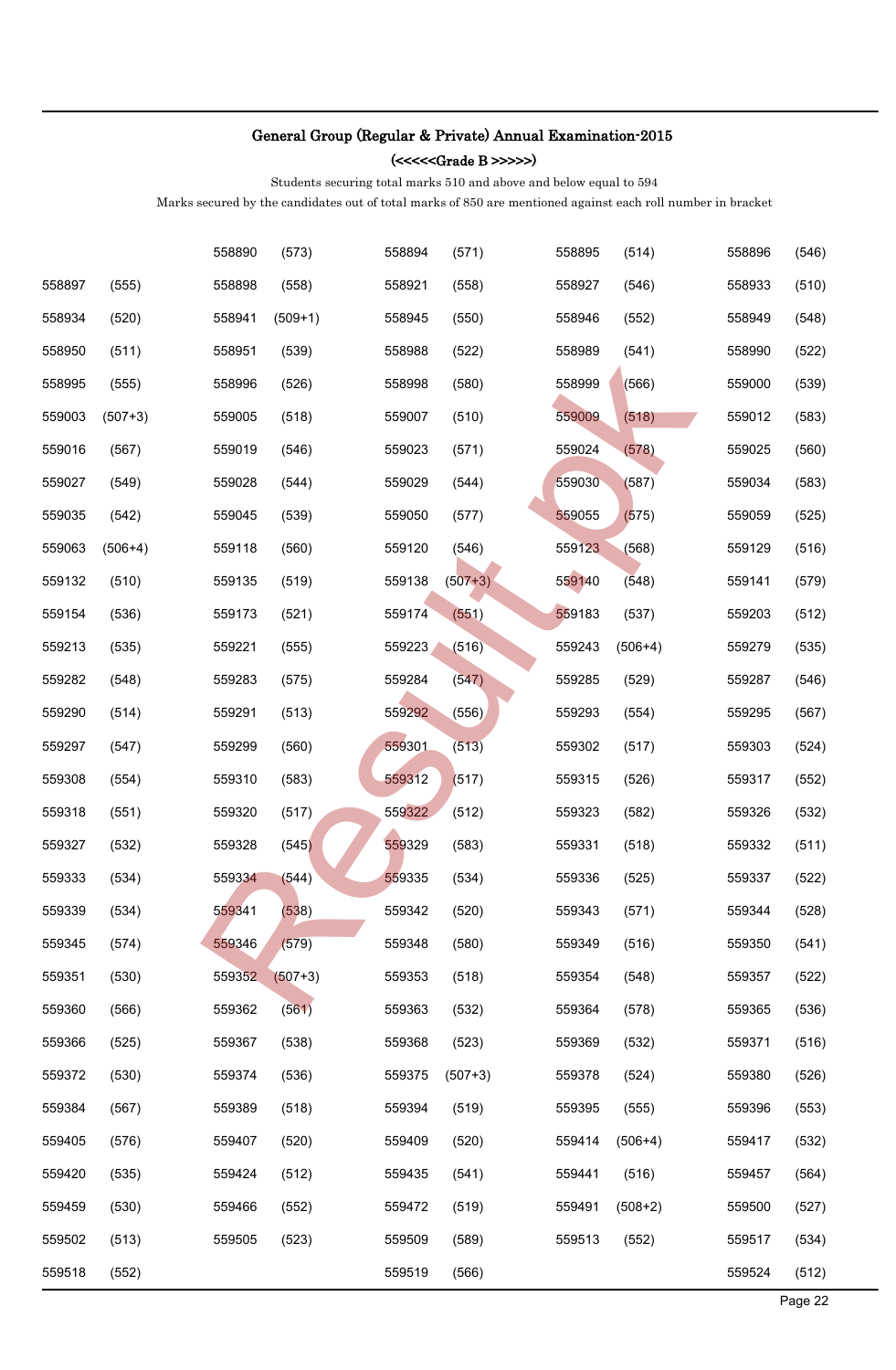(<<<<<Grade B >>>>>)

Students securing total marks 510 and above and below equal to 594

|        |       | 559537 | (587)     | 559546 | (518)     | 559555 | (523) | 559591 | (519)     |
|--------|-------|--------|-----------|--------|-----------|--------|-------|--------|-----------|
| 559598 | (534) | 559599 | (514)     | 559612 | (588)     | 559614 | (557) | 559615 | (569)     |
| 559617 | (543) | 559618 | (571)     | 559619 | (559)     | 559622 | (560) | 559623 | (553)     |
| 559624 | (542) | 559627 | (565)     | 559628 | (538)     | 559633 | (512) | 559637 | (562)     |
| 559639 | (537) | 559640 | (582)     | 559641 | (523)     | 559644 | (539) | 559646 | (585)     |
| 559651 | (559) | 559655 | (568)     | 559660 | (520)     | 559661 | (558) | 559662 | $(507+3)$ |
| 559663 | (559) | 559664 | (522)     | 559666 | $(508+2)$ | 559667 | (545) | 559674 | (516)     |
| 559689 | (529) | 559692 | $(509+1)$ | 559693 | (517)     | 559704 | (568) | 559705 | (570)     |
| 559712 | (514) | 559715 | (548)     | 559717 | (543)     | 559720 | (518) | 559723 | (585)     |
| 559725 | (548) | 559726 | $(506+4)$ | 559727 | (534)     | 559730 | (515) | 559737 | (586)     |
| 559738 | (573) | 559739 | (511)     | 559744 | (526)     | 559746 | (566) | 559747 | (585)     |
| 559749 | (573) | 559750 | (570)     | 559751 | (523)     | 559752 | (572) | 559753 | (529)     |
| 559760 | (513) | 559767 | (572)     | 559769 | (530)     | 559770 | (530) | 559772 | (570)     |
| 559773 | (539) | 559774 | (557)     | 559776 | (537)     | 559779 | (557) | 559788 | (519)     |
| 559789 | (545) | 559791 | $(524+3)$ | 559796 | (564)     | 559804 | (581) | 559806 | (574)     |
| 559807 | (554) | 559809 | (516)     | 559811 | (574)     | 559814 | (534) | 559815 | (514)     |
| 559819 | (563) | 559822 | (511)     | 559823 | (557)     | 559824 | (553) | 559825 | (567)     |
| 559826 | (565) | 559828 | (526)     | 559830 | (514)     | 559831 | (579) | 559832 | (581)     |
| 559837 | (589) | 559838 | (570)     | 559839 | (567)     | 559842 | (561) | 559845 | (539)     |
| 559846 | (544) | 559848 | (563)     | 559851 | (579)     | 559852 | (519) | 559856 | (534)     |
| 559860 | (543) | 559861 | (557)     | 559862 | (572)     | 559863 | (534) | 559866 | (570)     |
| 559867 | (559) | 559868 | (549)     | 559869 | (543)     | 559870 | (517) | 559873 | (526)     |
| 559874 | (564) | 559877 | (531)     | 559879 | (529)     | 559881 | (516) | 559882 | (553)     |
| 559883 | (511) | 559886 | (550)     | 559888 | (525)     | 559891 | (528) | 559892 | (532)     |
| 559893 | (512) | 559894 | (558)     | 559896 | (552)     | 559900 | (584) | 559902 | (529)     |
| 559904 | (517) | 559907 | (566)     | 559908 | (518)     | 559910 | (566) | 559913 | (521)     |
| 559915 | (583) | 559916 | (542)     | 559917 | $(506+4)$ | 559920 | (544) | 559933 | (571)     |
| 559934 | (520) | 559935 | (560)     | 559936 | (536)     | 559939 | (545) | 559940 | (574)     |
| 559941 | (515) | 559942 | (573)     | 559943 | (535)     | 559945 | (563) | 559946 | (589)     |
| 559947 | (588) | 559949 | (568)     | 559950 | (569)     | 559951 | (574) | 559954 | (512)     |
| 559956 | (579) | 559957 | $(506+4)$ | 559965 | (576)     | 559975 | (525) | 559984 | (558)     |
| 559985 | (577) |        |           | 559988 | (534)     |        |       | 559991 | (538)     |
|        |       |        |           |        |           |        |       |        | Page 23   |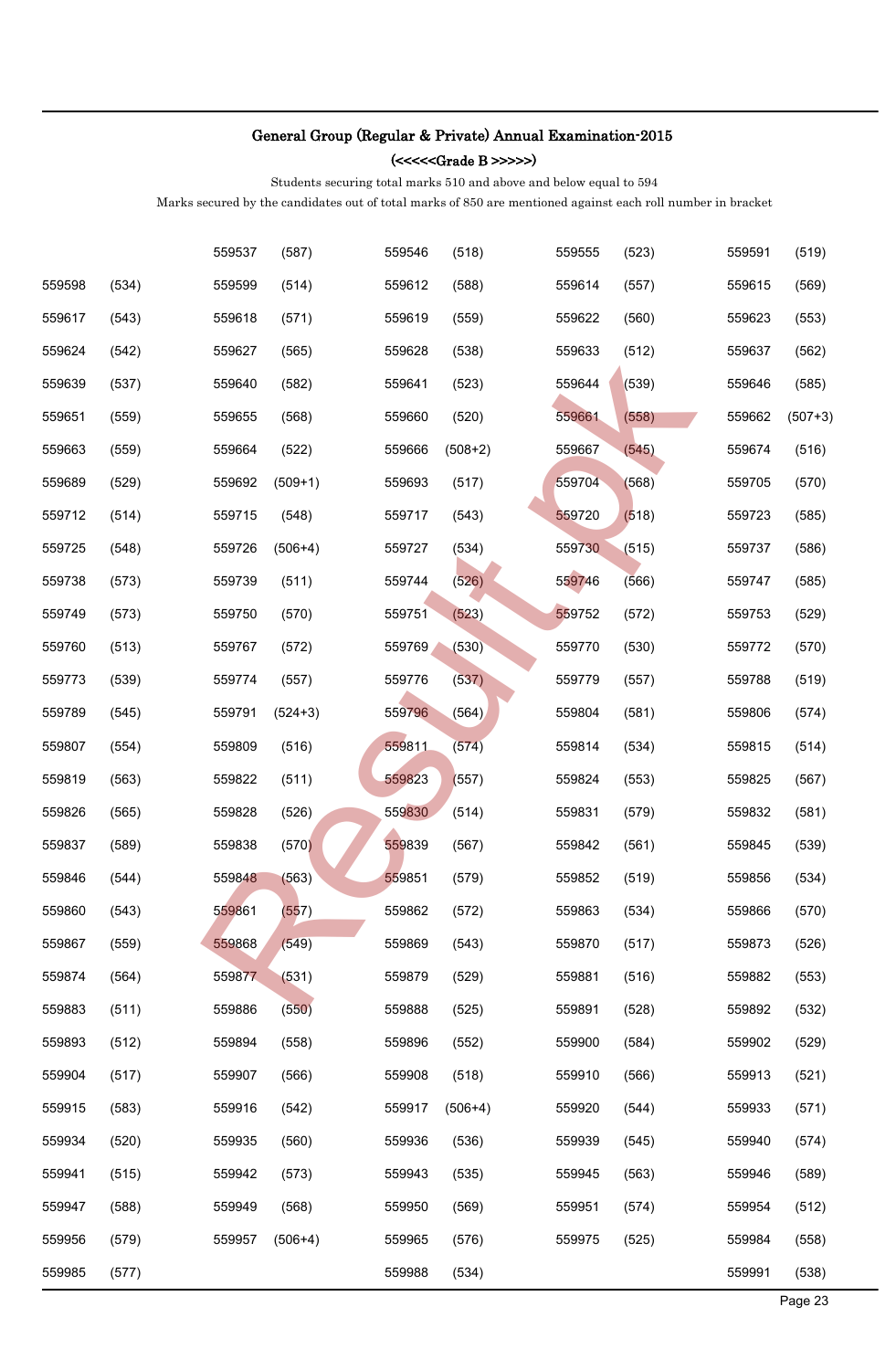(<<<<<Grade B >>>>>)

Students securing total marks 510 and above and below equal to 594

|        |           | 559994 | (549)     | 559995 | (572)     | 559997 | (572)     | 559998 | (542)     |
|--------|-----------|--------|-----------|--------|-----------|--------|-----------|--------|-----------|
| 559999 | (534)     | 560002 | (510)     | 560004 | (586)     | 560005 | (542)     | 560006 | (519)     |
| 560008 | (525)     | 560010 | (511)     | 560013 | (540)     | 560016 | (546)     | 560017 | (525)     |
| 560022 | (524)     | 560025 | (558)     | 560032 | (536)     | 560034 | (542)     | 560035 | (566)     |
| 560037 | (551)     | 560041 | (511)     | 560042 | (519)     | 560046 | (515)     | 560047 | (554)     |
| 560048 | (513)     | 560052 | (515)     | 560054 | (549)     | 560058 | (547)     | 560059 | (582)     |
| 560060 | (524)     | 560062 | (547)     | 560063 | (570)     | 560066 | (557)     | 560067 | (545)     |
| 560068 | (519)     | 560071 | (538)     | 560072 | (532)     | 560073 | (531)     | 560075 | (559)     |
| 560085 | (535)     | 560086 | (516)     | 560092 | (538)     | 560094 | (511)     | 560097 | (531)     |
| 560098 | (557)     | 560099 | (525)     | 560100 | (584)     | 560103 | (574)     | 560104 | (557)     |
| 560106 | (551)     | 560107 | (533)     | 560109 | (517)     | 560110 | (551)     | 560111 | (550)     |
| 560112 | (548)     | 560113 | (545)     | 560114 | (577)     | 560115 | (520)     | 560116 | (512)     |
| 560117 | (528)     | 560118 | (514)     | 560120 | (568)     | 560123 | $(506+4)$ | 560125 | $(507+3)$ |
| 560129 | (573)     | 560132 | (577)     | 560134 | (586)     | 560135 | (551)     | 560136 | (553)     |
| 560137 | (521)     | 560138 | (587)     | 560139 | (519)     | 560140 | (580)     | 560144 | (557)     |
| 560175 | (525)     | 560187 | (522)     | 560188 | (553)     | 560190 | (565)     | 560194 | $(506+4)$ |
| 560195 | (547)     | 560196 | $(508+2)$ | 560201 | (531)     | 560205 | (516)     | 560208 | (514)     |
| 560210 | (562)     | 560212 | (586)     | 560214 | (541)     | 560216 | (524)     | 560217 | (542)     |
| 560218 | (556)     | 560219 | (554)     | 560220 | (582)     | 560248 | (560)     | 560256 | (582)     |
| 560258 | (524)     | 560266 | (561)     | 560276 | (510)     | 560279 | $(506+4)$ | 560308 | (562)     |
| 560313 | (543)     | 560314 | (523)     | 560317 | (525)     | 560318 | (543)     | 560329 | (573)     |
| 560330 | (576)     | 560331 | (575)     | 560334 | $(508+2)$ | 560335 | (514)     | 560339 | (538)     |
| 560342 | $(505+5)$ | 560344 | $(505+5)$ | 560347 | (586)     | 560349 | (582)     | 560355 | (511)     |
| 560357 | $(509+1)$ | 560360 | (548)     | 560361 | (554)     | 560362 | (571)     | 560364 | (558)     |
| 560365 | (554)     | 560367 | (533)     | 560374 | (554)     | 560454 | $(508+2)$ | 560455 | (539)     |
| 560461 | $(506+4)$ | 560465 | (533)     | 560468 | (547)     | 560520 | (510)     | 560560 | (522)     |
| 560567 | (572)     | 560578 | $(505+5)$ | 560603 | (587)     | 560618 | (547)     | 560744 | (548)     |
| 560753 | (523)     | 560765 | (576)     | 560777 | (512)     | 560778 | (527)     | 560796 | (539)     |
| 560797 | $(506+4)$ | 560798 | (537)     | 560802 | (515)     | 560806 | (531)     | 560807 | (517)     |
| 560829 | (555)     | 560830 | (516)     | 560842 | (534)     | 560846 | (515)     | 560861 | (521)     |
| 560866 | (532)     | 560883 | (510)     | 560890 | $(509+1)$ | 560902 | (565)     | 560903 | (562)     |
| 560910 | $(505+5)$ |        |           | 560913 | (546)     |        |           | 560921 | (536)     |
|        |           |        |           |        |           |        |           |        | Page 24   |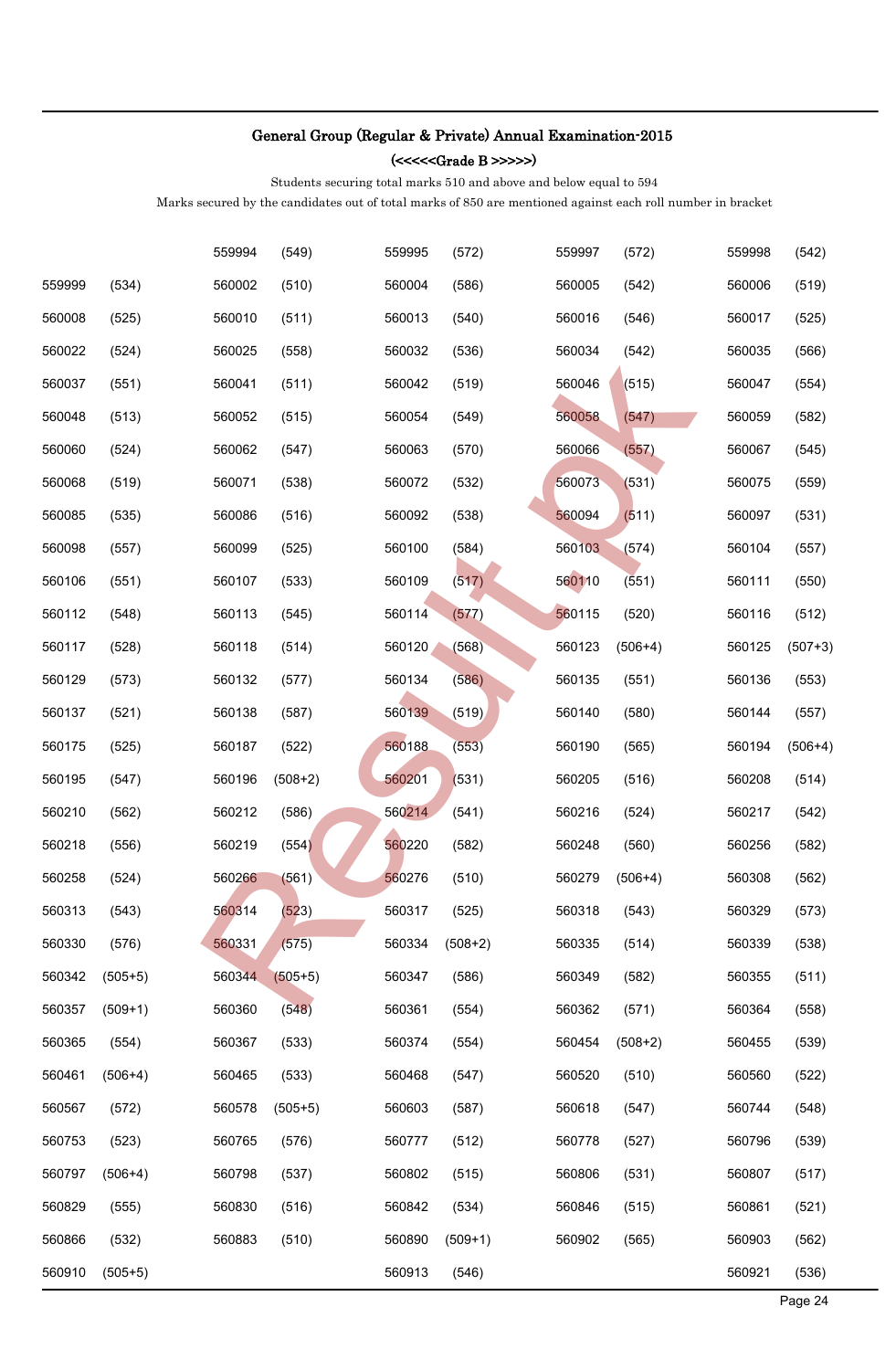(<<<<<Grade B >>>>>)

Students securing total marks 510 and above and below equal to 594

|        |           | 560939 | (560)     | 560942 | (520)     | 560953 | (518)     | 560955 | (524)     |
|--------|-----------|--------|-----------|--------|-----------|--------|-----------|--------|-----------|
| 560956 | (548)     | 560957 | (540)     | 560962 | (568)     | 560964 | (569)     | 560966 | (583)     |
| 560970 | (524)     | 560975 | (558)     | 560979 | (530)     | 560983 | (511)     | 560984 | (511)     |
| 560988 | (515)     | 560989 | (538)     | 561000 | (553)     | 561007 | (523)     | 561008 | (580)     |
| 561014 | (525)     | 561015 | (522)     | 561016 | (587)     | 561017 | (533)     | 561018 | (510)     |
| 561019 | $(505+5)$ | 561020 | (555)     | 561022 | (516)     | 561023 | (565)     | 561025 | (562)     |
| 561028 | (579)     | 561031 | (528)     | 561095 | (529)     | 561119 | (554)     | 561121 | (545)     |
| 561131 | (515)     | 561135 | (513)     | 561137 | (541)     | 561139 | (574)     | 561154 | (566)     |
| 561161 | (581)     | 561162 | (520)     | 561179 | $(508+2)$ | 561185 | (574)     | 561187 | $(508+2)$ |
| 561194 | (541)     | 561195 | (520)     | 561197 | (560)     | 561200 | $(509+1)$ | 561218 | $(506+4)$ |
| 561226 | (539)     | 561231 | (550)     | 561232 | (529)     | 561243 | (520)     | 561244 | (546)     |
| 561247 | (527)     | 561249 | (567)     | 561252 | (527)     | 561253 | (588)     | 561256 | (532)     |
| 561258 | (525)     | 561267 | (558)     | 561275 | (518)     | 561286 | (520)     | 561303 | (514)     |
| 561313 | (517)     | 561332 | (513)     | 561335 | (532)     | 561345 | (515)     | 561352 | (535)     |
| 561353 | (521)     | 561359 | (512)     | 561362 | (523)     | 561364 | (580)     | 561371 | (551)     |
| 561373 | (576)     | 561374 | (564)     | 561376 | (540)     | 561381 | (563)     | 561386 | (529)     |
| 561387 | (513)     | 561389 | (526)     | 561390 | (513)     | 561392 | (543)     | 561394 | (531)     |
| 561395 | (549)     | 561396 | (587)     | 561399 | (559)     | 561401 | (562)     | 561402 | (552)     |
| 561403 | (557)     | 561405 | (562)     | 561406 | (564)     | 561408 | (589)     | 561416 | (560)     |
| 561417 | (553)     | 561419 | (530)     | 561425 | (532)     | 561426 | $(505+5)$ | 561433 | (551)     |
| 561436 | (554)     | 561437 | $(506+4)$ | 561458 | $(505+5)$ | 561459 | (581)     | 561460 | (526)     |
| 561461 | (537)     | 561471 | (527)     | 561475 | (541)     | 561476 | (531)     | 561492 | (518)     |
| 561493 | (538)     | 561503 | (579)     | 561507 | (551)     | 561509 | (533)     | 561535 | (551)     |
| 561540 | (552)     | 561544 | (534)     | 561550 | (538)     | 561551 | (525)     | 561553 | (567)     |
| 561555 | (529)     | 561558 | (583)     | 561559 | (585)     | 561560 | (531)     | 561563 | $(508+2)$ |
| 561566 | (533)     | 561569 | (544)     | 561575 | (520)     | 561578 | (533)     | 561580 | (528)     |
| 561581 | (518)     | 561585 | (575)     | 561587 | (562)     | 561597 | (540)     | 561609 | (519)     |
| 561614 | (540)     | 561621 | (576)     | 561627 | (531)     | 561633 | (517)     | 561637 | (548)     |
| 561638 | (537)     | 561640 | (532)     | 561644 | (520)     | 561651 | (535)     | 561657 | (552)     |
| 561659 | $(506+4)$ | 561663 | $(509+1)$ | 561664 | (524)     | 561670 | (546)     | 561672 | (537)     |
| 561681 | $(510+1)$ | 561682 | (513)     | 561685 | (567)     | 561687 | (582)     | 561689 | (515)     |
| 561696 | (547)     |        |           | 561697 | (543)     |        |           | 561698 | (535)     |
|        |           |        |           |        |           |        |           |        | Page 25   |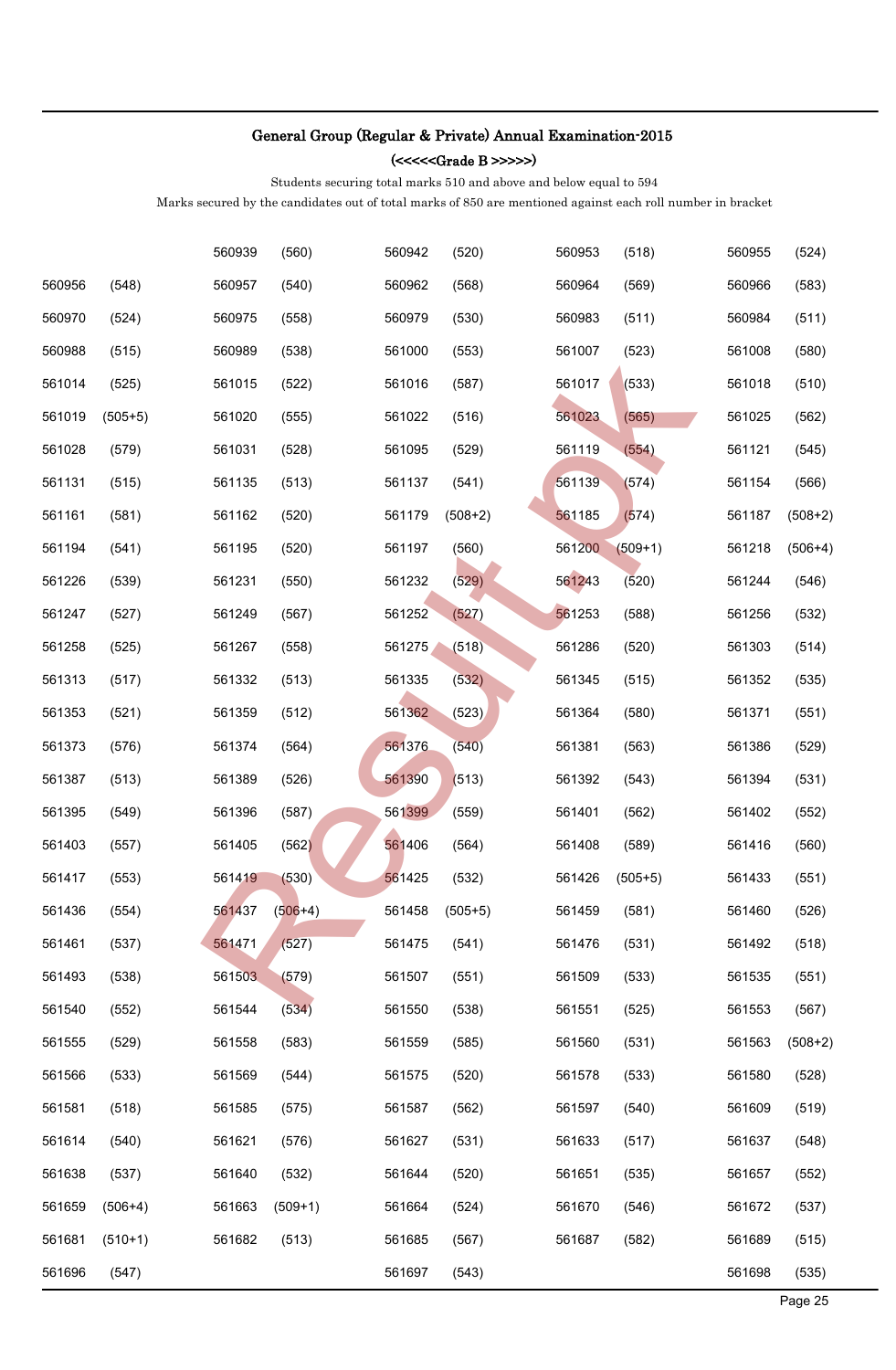(<<<<<Grade B >>>>>)

Students securing total marks 510 and above and below equal to 594

|        |           | 561700 | (578)     | 561724 | (520)     | 561729 | (549)     | 561788 | (545)     |
|--------|-----------|--------|-----------|--------|-----------|--------|-----------|--------|-----------|
| 561795 | (570)     | 561816 | (530)     | 561819 | (552)     | 561824 | (556)     | 561828 | (545)     |
| 561837 | (549)     | 561843 | (566)     | 561849 | (531)     | 561853 | (527)     | 561874 | (521)     |
| 561876 | (534)     | 561877 | $(507+3)$ | 561881 | (530)     | 561882 | (550)     | 561883 | (535)     |
| 561885 | $(509+1)$ | 561889 | (516)     | 561890 | (554)     | 561892 | (549)     | 561893 | (589)     |
| 561897 | (558)     | 561900 | (584)     | 561906 | (561)     | 561920 | (516)     | 561927 | (571)     |
| 561956 | (517)     | 561960 | (527)     | 561989 | (533)     | 562013 | $(509+1)$ | 562022 | (544)     |
| 562024 | (558)     | 562042 | (512)     | 562078 | (575)     | 562087 | (521)     | 562092 | (511)     |
| 562093 | (529)     | 562095 | (518)     | 562096 | (566)     | 562097 | $(507+3)$ | 562099 | (585)     |
| 562100 | (513)     | 562103 | (511)     | 562104 | (527)     | 562107 | (567)     | 562120 | (517)     |
| 562122 | (511)     | 562213 | (523)     | 562214 | $(546+1)$ | 562217 | (581)     | 562218 | (520)     |
| 562229 | (576)     | 562250 | (524)     | 562254 | (522)     | 562257 | (548)     | 562260 | (526)     |
| 562261 | (533)     | 562262 | (583)     | 562267 | (550)     | 562269 | $(507+3)$ | 562271 | (563)     |
| 562272 | $(505+5)$ | 562274 | (524)     | 562280 | (580)     | 562302 | (550)     | 562310 | (554)     |
| 562316 | (530)     | 562325 | (514)     | 577624 | (546)     | 577682 | (539)     | 578111 | $(507+3)$ |
| 578125 | (514)     | 578153 | (526)     | 578169 | (575)     | 578228 | (517)     | 578292 | $(509+1)$ |
| 583555 | $(506+4)$ | 583720 | (547)     | 600022 | (510)     | 600051 | (523)     | 600055 | (544)     |
| 600060 | (572)     | 600066 | (513)     | 600085 | $(558+2)$ | 600086 | (515)     | 600089 | $(508+2)$ |
| 600108 | (570)     | 600234 | (559)     | 600241 | (585)     | 600248 | (526)     | 600286 | (570)     |
| 600291 | (517)     | 600370 | (576)     | 600377 | (510)     | 600401 | (544)     | 600407 | (512)     |
| 600411 | (521)     | 600413 | (528)     | 600422 | $(506+4)$ | 600428 | (560)     | 600431 | (514)     |
| 600433 | (581)     | 600436 | (565)     | 600444 | (552)     | 600453 | (577)     | 600456 | (520)     |
| 600462 | (534)     | 600466 | (553)     | 600467 | (514)     | 600480 | (529)     | 600481 | (582)     |
| 600490 | (511)     | 600493 | $(509+1)$ | 600497 | (561)     | 600502 | (552)     | 600508 | (561)     |
| 600509 | (551)     | 600513 | (556)     | 600525 | (575)     | 600534 | $(506+4)$ | 600539 | (549)     |
| 600541 | (514)     | 600565 | (553)     | 600567 | (543)     | 600577 | (548)     | 600578 | $(509+1)$ |
| 600589 | (547)     | 600590 | (543)     | 600597 | $(509+1)$ | 600600 | (587)     | 600602 | (553)     |
| 600605 | (531)     | 600607 | (559)     | 600608 | (535)     | 600609 | (538)     | 600610 | (547)     |
| 600612 | (543)     | 600623 | (572)     | 600629 | (575)     | 600632 | (512)     | 600637 | (575)     |
| 600638 | (520)     | 600642 | (550)     | 600647 | (587)     | 600650 | (522)     | 600683 | (545)     |
| 600685 | (556)     | 600688 | (538)     | 600704 | (514)     | 600705 | (572)     | 600709 | (545)     |
| 600715 | (517)     |        |           | 600720 | (525)     |        |           | 600738 | $(509+1)$ |
|        |           |        |           |        |           |        |           |        | Page 26   |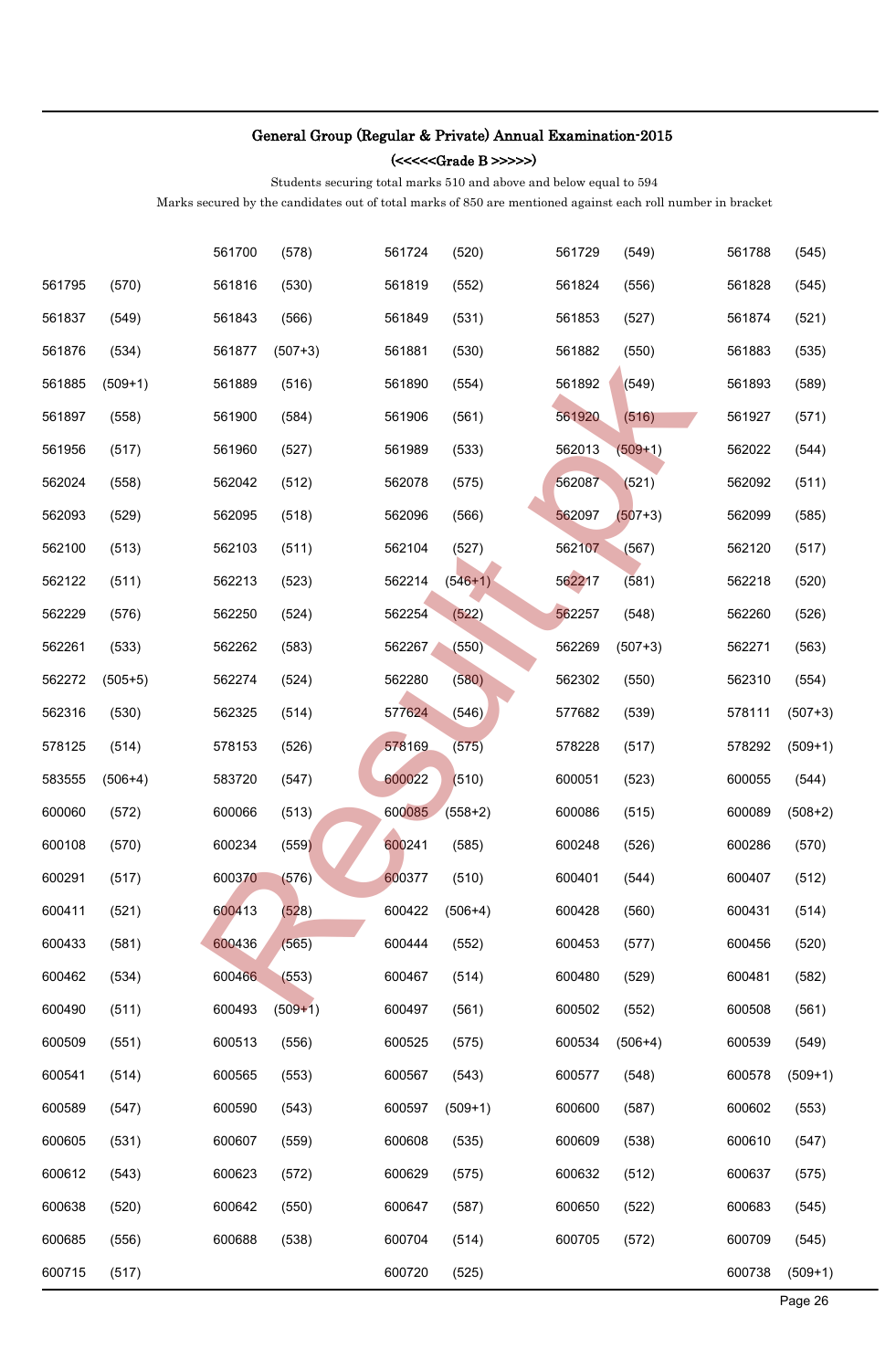(<<<<<Grade B >>>>>)

Students securing total marks 510 and above and below equal to 594

|        |           | 600743 | (510) | 600744 | (539)     | 600745 | (584)     | 600755 | (546)     |
|--------|-----------|--------|-------|--------|-----------|--------|-----------|--------|-----------|
| 600756 | (514)     | 600776 | (554) | 600784 | (520)     | 600793 | $(508+2)$ | 600797 | (544)     |
| 600798 | (527)     | 600805 | (510) | 600806 | (523)     | 600811 | (534)     | 600814 | (522)     |
| 600815 | (533)     | 600817 | (542) | 600828 | (532)     | 600830 | (514)     | 600831 | (526)     |
| 600832 | (536)     | 600836 | (545) | 600845 | (513)     | 600846 | (526)     | 600849 | (525)     |
| 600851 | (535)     | 600858 | (521) | 600862 | (559)     | 600877 | (514)     | 600878 | (576)     |
| 600886 | $(508+2)$ | 600893 | (544) | 600894 | (510)     | 600900 | (534)     | 600904 | (541)     |
| 600915 | (580)     | 600918 | (511) | 600930 | $(508+2)$ | 600932 | (517)     | 600933 | (561)     |
| 600934 | (510)     | 600947 | (530) | 600969 | (536)     | 601005 | (516)     | 601041 | (516)     |
| 601042 | (513)     | 601044 | (555) | 601046 | (530)     | 601048 | $(505+5)$ | 601051 | (535)     |
| 601061 | (573)     | 601074 | (517) | 601157 | (524)     | 601187 | (561)     | 601215 | $(506+4)$ |
| 601217 | (520)     | 601280 | (553) | 601283 | $(507+3)$ | 601300 | (583)     | 601306 | (549)     |
| 601308 | $(508+2)$ | 601358 | (571) | 601385 | $(506+4)$ | 601389 | (521)     | 601409 | $(506+4)$ |
| 601441 | (527)     | 601479 | (559) | 601482 | (541)     | 601484 | (543)     | 601486 | (520)     |
| 601489 | $(508+2)$ | 601498 | (514) | 601499 | (575)     | 601500 | (521)     | 601501 | (551)     |
| 601504 | (583)     | 601506 | (530) | 601513 | (512)     | 601517 | (542)     | 601519 | (536)     |
| 601520 | (589)     | 601521 | (528) | 601529 | (577)     | 601538 | (533)     | 601542 | (560)     |
| 601544 | (548)     | 601552 | (524) | 601553 | (517)     | 601572 | (582)     | 601575 | (518)     |
| 601577 | (536)     | 601579 | (566) | 601580 | (561)     | 601581 | (537)     | 601585 | (521)     |
| 601590 | (510)     | 601591 | (540) | 601598 | (551)     | 601599 | (550)     | 601605 | (516)     |
| 601606 | (513)     | 601608 | (517) | 601609 | (584)     | 601611 | (522)     | 601612 | (520)     |
| 601613 | (564)     | 601614 | (580) | 601616 | (575)     | 601617 | (556)     | 601624 | (573)     |
| 601626 | (514)     | 601632 | (520) | 601634 | (581)     | 601635 | (528)     | 601637 | (530)     |
| 601638 | (567)     | 601639 | (525) | 601641 | (525)     | 601647 | (585)     | 601649 | $(505+5)$ |
| 601650 | (516)     | 601651 | (570) | 601653 | (554)     | 601655 | (512)     | 601657 | (582)     |
| 601659 | (516)     | 601661 | (525) | 601665 | (543)     | 601671 | (576)     | 601672 | (538)     |
| 601674 | (559)     | 601677 | (539) | 601679 | (558)     | 601683 | (564)     | 601687 | (551)     |
| 601690 | (514)     | 601691 | (538) | 601694 | (548)     | 601695 | (589)     | 601697 | (547)     |
| 601698 | $(507+3)$ | 601699 | (540) | 601703 | (535)     | 601704 | $(535+3)$ | 601706 | (533)     |
| 601709 | (529)     | 601711 | (519) | 601714 | (544)     | 601715 | (561)     | 601716 | $(505+5)$ |
| 601717 | (511)     | 601721 | (530) | 601725 | (527)     | 601728 | (539)     | 601730 | (535)     |
| 601735 | (543)     |        |       | 601737 | (554)     |        |           | 601739 | (571)     |
|        |           |        |       |        |           |        |           |        | Page 27   |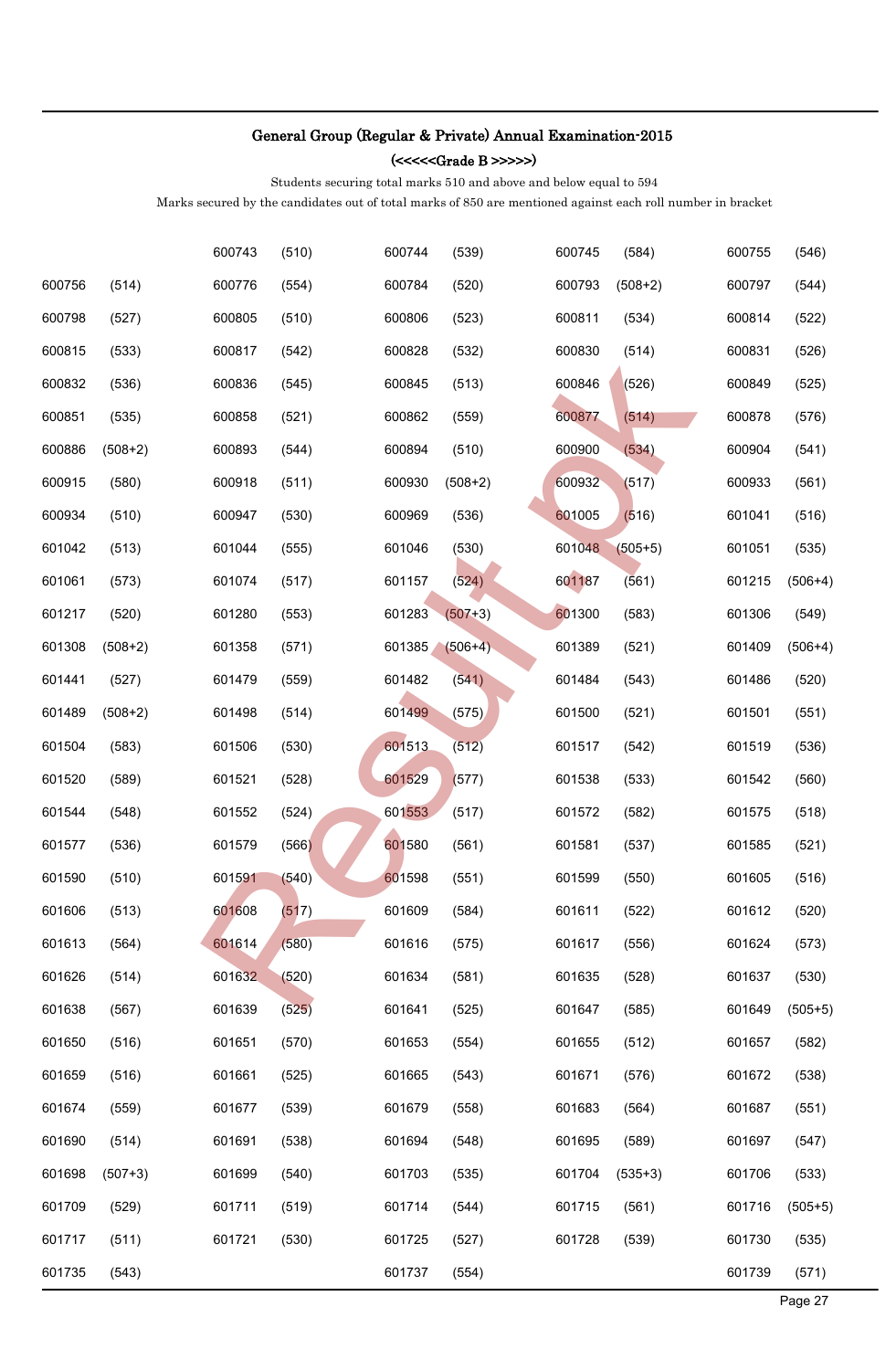(<<<<<Grade B >>>>>)

Students securing total marks 510 and above and below equal to 594

|        |           | 601740 | (522)     | 601741 | (517)     | 601744 | (552)     | 601747 | $(506+4)$ |
|--------|-----------|--------|-----------|--------|-----------|--------|-----------|--------|-----------|
| 601749 | (536)     | 601750 | (552)     | 601754 | (526)     | 601755 | (564)     | 601769 | (558)     |
| 601770 | (545)     | 601772 | (516)     | 601777 | (555)     | 601778 | (525)     | 601786 | (562)     |
| 601788 | (522)     | 601792 | (530)     | 601800 | (545)     | 601812 | (566)     | 601814 | (529)     |
| 601830 | (556)     | 601835 | (569)     | 601838 | (550)     | 601849 | (517)     | 601853 | (519)     |
| 601855 | (553)     | 601862 | (517)     | 601863 | (579)     | 601864 | $(506+4)$ | 601865 | (515)     |
| 601868 | (522)     | 601870 | (512)     | 601884 | (517)     | 601887 | $(506+4)$ | 601888 | (537)     |
| 601892 | (521)     | 601894 | (537)     | 601898 | (545)     | 601899 | (562)     | 601904 | (512)     |
| 601914 | (521)     | 601918 | (548)     | 601919 | (513)     | 601920 | $(508+2)$ | 601922 | (537)     |
| 601923 | (578)     | 601924 | (539)     | 601927 | (525)     | 601930 | (567)     | 601935 | (514)     |
| 601939 | (510)     | 601943 | (529)     | 601944 | (552)     | 601949 | (523)     | 601951 | (521)     |
| 601955 | (537)     | 601972 | (510)     | 601978 | (570)     | 601986 | (582)     | 601992 | (511)     |
| 601994 | (542)     | 601999 | (580)     | 602000 | (554)     | 602003 | (511)     | 602005 | (567)     |
| 602010 | $(507+3)$ | 602011 | (552)     | 602030 | (515)     | 602038 | (517)     | 602044 | (553)     |
| 602046 | (560)     | 602048 | (517)     | 602055 | (567)     | 602059 | (582)     | 602074 | (583)     |
| 602076 | (513)     | 602077 | (539)     | 602083 | (550)     | 602088 | (567)     | 602089 | (574)     |
| 602090 | (539)     | 602091 | (519)     | 602105 | $(505+5)$ | 602109 | (558)     | 602111 | (536)     |
| 602115 | (537)     | 602118 | $(505+5)$ | 602120 | (576)     | 602122 | (571)     | 602125 | (562)     |
| 602136 | (560)     | 602140 | (561)     | 602141 | (512)     | 602142 | (525)     | 602143 | $(505+5)$ |
| 602144 | (576)     | 602155 | (581)     | 602165 | (566)     | 602169 | (514)     | 602171 | (524)     |
| 602173 | (520)     | 602175 | $(509+1)$ | 602176 | (526)     | 602181 | (518)     | 602182 | (564)     |
| 602186 | $(508+2)$ | 602189 | (528)     | 602190 | (519)     | 602191 | (560)     | 602197 | (531)     |
| 602203 | (576)     | 602204 | (528)     | 602205 | (562)     | 602230 | (519)     | 602238 | (510)     |
| 602274 | (525)     | 602276 | (543)     | 602283 | (515)     | 602284 | $(506+4)$ | 602288 | (533)     |
| 602299 | (570)     | 602317 | (540)     | 602322 | $(506+4)$ | 602323 | (540)     | 602331 | $(507+3)$ |
| 602409 | (511)     | 602417 | (516)     | 602419 | (522)     | 602448 | (531)     | 602457 | (511)     |
| 602465 | $(508+2)$ | 602474 | (515)     | 602475 | (544)     | 602477 | (557)     | 602490 | (513)     |
| 602493 | (516)     | 602514 | (583)     | 602515 | (517)     | 602517 | (579)     | 602529 | (515)     |
| 602538 | (556)     | 602541 | (545)     | 602559 | (510)     | 602564 | $(506+4)$ | 602591 | (510)     |
| 602621 | (540)     | 602630 | $(517+1)$ | 602639 | (566)     | 602662 | (525)     | 602705 | (521)     |
| 602721 | (564)     | 602726 | (522)     | 602738 | (522)     | 602740 | (577)     | 602752 | (544)     |
| 602756 | (546)     |        |           | 602767 | $(506+4)$ |        |           | 602768 | (527)     |
|        |           |        |           |        |           |        |           |        | Page 28   |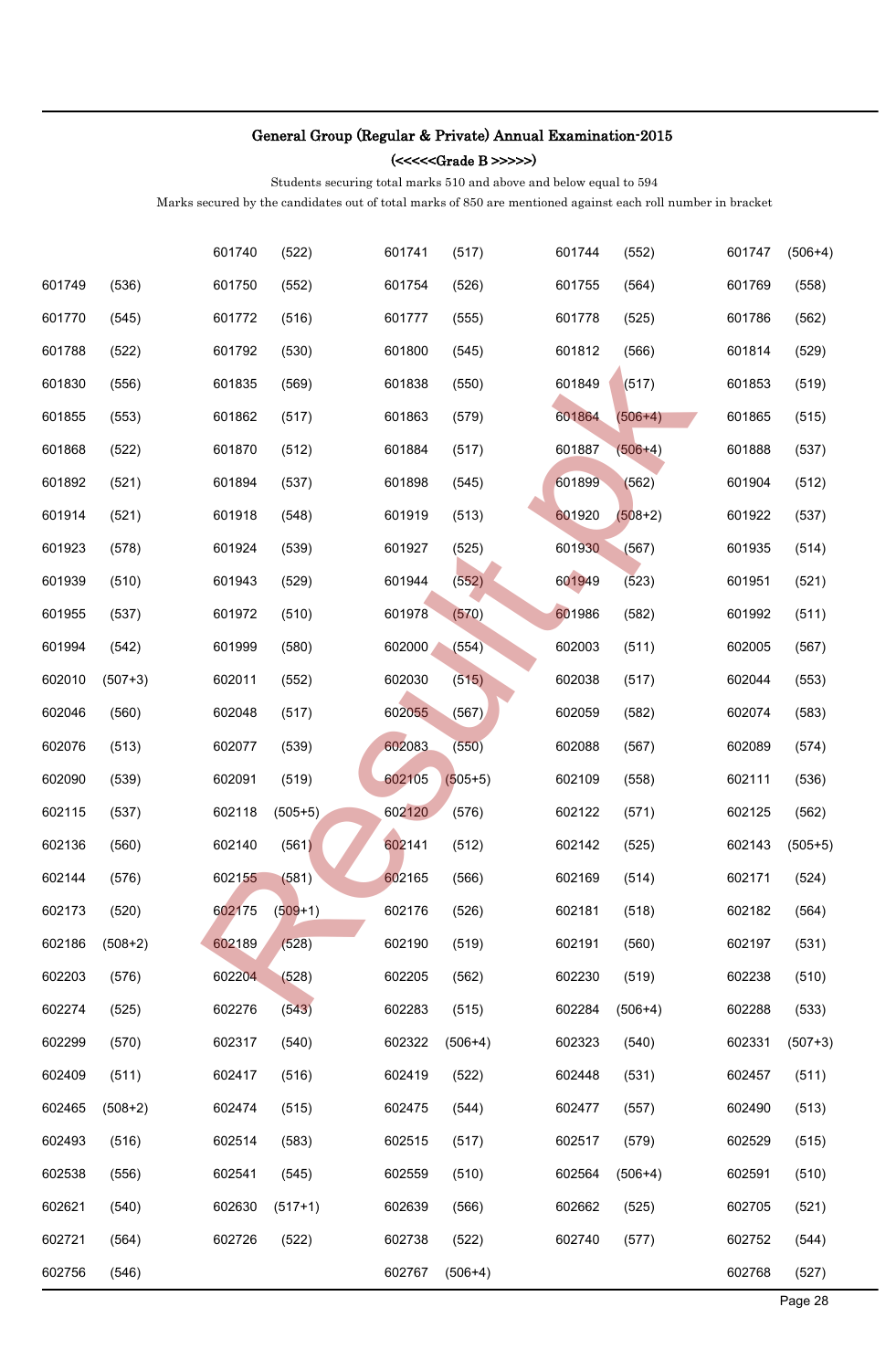(<<<<<Grade B >>>>>)

Students securing total marks 510 and above and below equal to 594

|        |           | 602772 | (540)     | 602773 | (552)     | 602774 | (549)     | 602788 | (587)     |
|--------|-----------|--------|-----------|--------|-----------|--------|-----------|--------|-----------|
| 602804 | (554)     | 602818 | (540)     | 602824 | $(507+3)$ | 602830 | (512)     | 602843 | (521)     |
| 602876 | (537)     | 602889 | (520)     | 602901 | (530)     | 602912 | (514)     | 602920 | $(506+4)$ |
| 602935 | (551)     | 602940 | (526)     | 602947 | $(509+1)$ | 602948 | $(506+4)$ | 602951 | $(509+1)$ |
| 602973 | (515)     | 602974 | (563)     | 602992 | (510)     | 602995 | (512)     | 603009 | (571)     |
| 603019 | (527)     | 603020 | (536)     | 603039 | (523)     | 603051 | (550)     | 603055 | $(519+2)$ |
| 603057 | (538)     | 603062 | (539)     | 603064 | (535)     | 603066 | (515)     | 603069 | (556)     |
| 603073 | $(532+3)$ | 603083 | $(505+5)$ | 603087 | (577)     | 603089 | (534)     | 603090 | (529)     |
| 603097 | (542)     | 603107 | (533)     | 603112 | (518)     | 603125 | $(506+4)$ | 603145 | (537)     |
| 603147 | (529)     | 603148 | (560)     | 603153 | (546)     | 603200 | (521)     | 603201 | (567)     |
| 603203 | $(507+3)$ | 603212 | (561)     | 603221 | (538)     | 603227 | $(509+1)$ | 603243 | (524)     |
| 603259 | (555)     | 603260 | (519)     | 603322 | (514)     | 603325 | (515)     | 603327 | (528)     |
| 603328 | (522)     | 603404 | (538)     | 603427 | (546)     | 603440 | $(506+4)$ | 603443 | (547)     |
| 603472 | (555)     | 603478 | (530)     | 603479 | $(509+1)$ | 603481 | (536)     | 603484 | (543)     |
| 603491 | (534)     | 603495 | (513)     | 603539 | $(509+1)$ | 603578 | (534)     | 603579 | (559)     |
| 603580 | (558)     | 610187 | (521)     | 610306 | (525)     | 610320 | $(506+4)$ | 610336 | (564)     |
| 610363 | $(507+3)$ | 610368 | (531)     | 610389 | (523)     | 610410 | (536)     | 610420 | (526)     |
| 610428 | (524)     | 610446 | (547)     | 610468 | (537)     | 610495 | (561)     | 610524 | (540)     |
| 610724 | (516)     | 610732 | (535)     | 610818 | (530)     | 610881 | (512)     | 610894 | (556)     |
| 610993 | (538)     | 611004 | (535)     | 611005 | (569)     | 611025 | (583)     | 615033 | (539)     |
| 615040 | (510)     | 615073 | (512)     | 615096 | (544)     | 615111 | (517)     | 615120 | (547)     |
| 615131 | (579)     | 615145 | (520)     | 615160 | (550)     | 615165 | (516)     | 615166 | (565)     |
| 615176 | (558)     | 615177 | (533)     | 615192 | (550)     | 615282 | (576)     | 615285 | (584)     |
| 615314 | $(507+3)$ | 615329 | (562)     | 615355 | $(509+1)$ | 615364 | (530)     | 615379 | (511)     |
| 615385 | (523)     | 615390 | (516)     | 615397 | (555)     | 615399 | (526)     | 615400 | (522)     |
| 615401 | (529)     | 615403 | (512)     | 615405 | (511)     | 615418 | (535)     | 615420 | $(552+1)$ |
| 615422 | (544)     | 615450 | $(506+4)$ | 615456 | $(505+5)$ | 615466 | (573)     | 615475 | (540)     |
| 615490 | (514)     | 615667 | (527)     | 615720 | (545)     | 615801 | (556)     | 615810 | (537)     |
| 615843 | (512)     | 615852 | (541)     | 615860 | $(506+4)$ | 615865 | (534)     | 615875 | (516)     |
| 615913 | (560)     | 615998 | $(507+3)$ | 618037 | (536)     | 618038 | (569)     | 618039 | (539)     |
| 618048 | (577)     | 618105 | (543)     | 618108 | (512)     | 618157 | (522)     | 618198 | (553)     |
| 618205 | (540)     |        |           | 618209 | (545)     |        |           | 625021 | (518)     |
|        |           |        |           |        |           |        |           |        | Page 29   |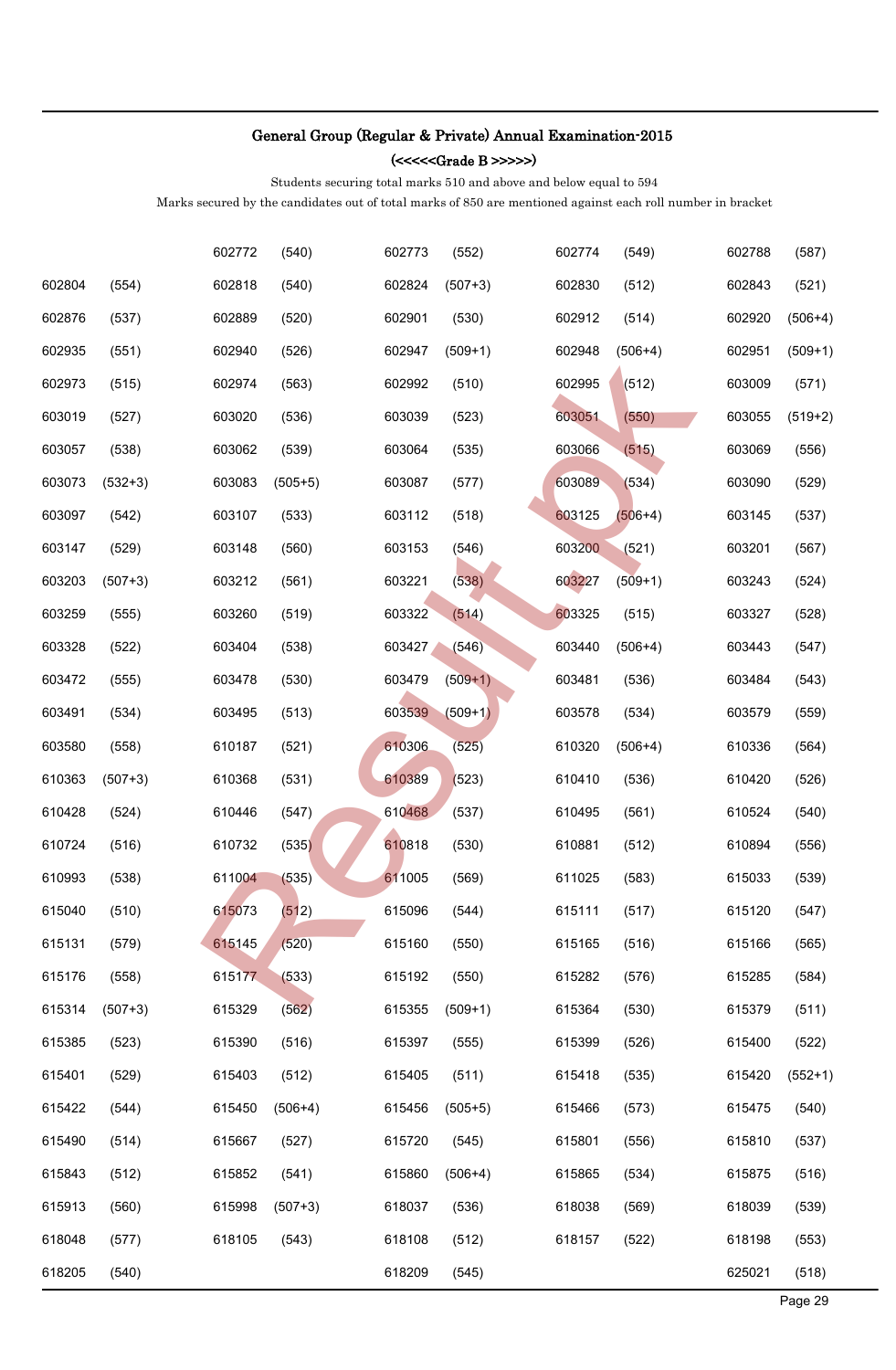(<<<<<Grade B >>>>>)

Students securing total marks 510 and above and below equal to 594

|        |       | 625026 | (537)     | 625030 | (569)     | 625037 | (582)     | 625042 | (510)     |
|--------|-------|--------|-----------|--------|-----------|--------|-----------|--------|-----------|
| 625053 | (540) | 625054 | (548)     | 625058 | (539)     | 625062 | (552)     | 625068 | (524)     |
| 625070 | (555) | 625078 | (511)     | 625083 | $(505+5)$ | 625090 | (531)     | 625091 | (519)     |
| 625101 | (513) | 625103 | (541)     | 625147 | (511)     | 625153 | (517)     | 625156 | (559)     |
| 625158 | (517) | 625164 | $(508+2)$ | 625180 | (541)     | 625196 | (546)     | 625202 | $(506+4)$ |
| 625208 | (560) | 625223 | (515)     | 625229 | (523)     | 625244 | (560)     | 625251 | (523)     |
| 625253 | (564) | 625254 | (553)     | 625256 | (530)     | 625259 | (548)     | 625283 | (541)     |
| 625285 | (564) | 625289 | (511)     | 625290 | (551)     | 625291 | (512)     | 625292 | $(509+1)$ |
| 625311 | (569) | 625313 | (519)     | 625314 | (542)     | 625317 | (587)     | 625319 | (583)     |
| 625325 | (552) | 625327 | (519)     | 625347 | (565)     | 625355 | (529)     | 625361 | $(509+1)$ |
| 625373 | (524) | 625380 | (548)     | 625412 | (553)     | 625414 | (570)     | 625416 | (510)     |
| 625431 | (538) | 625436 | (524)     | 625437 | (542)     | 625438 | $(506+4)$ | 625442 | (524)     |
| 625445 | (532) | 625456 | (519)     | 625459 | (568)     | 625462 | (516)     | 625491 | (533)     |
| 625492 | (532) | 625501 | (529)     | 625506 | (568)     | 625507 | (525)     | 625508 | (563)     |
| 625509 | (550) | 625533 | (524)     | 625549 | (523)     | 625564 | $(548+1)$ | 625566 | (511)     |
| 625572 | (543) | 625574 | (570)     | 625583 | (541)     | 625584 | $(505+5)$ | 625588 | (565)     |
| 625589 | (544) | 625590 | (547)     | 625592 | (580)     | 625596 | (538)     | 625600 | (580)     |
| 625606 | (542) | 625611 | $(508+2)$ | 625615 | (546)     | 625616 | (526)     | 625624 | (589)     |
| 625627 | (553) | 625653 | (579)     | 625654 | (528)     | 625655 | (515)     | 625674 | (588)     |
| 625687 | (553) | 625688 | (565)     | 625689 | (534)     | 625712 | (587)     | 625728 | (563)     |
| 625729 | (523) | 625737 | (557)     | 625738 | (536)     | 625739 | (518)     | 625742 | (576)     |
| 625750 | (527) | 625760 | (510)     | 625763 | (521)     | 625766 | (543)     | 625769 | (538)     |
| 625770 | (528) | 625777 | (536)     | 625778 | (538)     | 625779 | (510)     | 625780 | (567)     |
| 625781 | (538) | 625782 | (519)     | 625788 | (531)     | 625789 | (572)     | 625794 | (550)     |
| 625796 | (532) | 625797 | (550)     | 625800 | (589)     | 625805 | (551)     | 625806 | (571)     |
| 625818 | (536) | 625834 | (566)     | 625841 | $(505+5)$ | 625846 | (561)     | 625852 | (564)     |
| 625860 | (576) | 625863 | (535)     | 625867 | (529)     | 625870 | (525)     | 625871 | (556)     |
| 625880 | (550) | 625885 | (529)     | 625887 | (566)     | 625888 | (529)     | 625891 | (562)     |
| 625896 | (570) | 625898 | (517)     | 625905 | (511)     | 625907 | (537)     | 625908 | (517)     |
| 625910 | (563) | 625916 | (543)     | 625920 | (515)     | 625923 | (556)     | 625924 | (527)     |
| 625928 | (510) | 625929 | $(508+2)$ | 625935 | (553)     | 625937 | (578)     | 625939 | (552)     |
| 625945 | (549) |        |           | 625959 | $(505+5)$ |        |           | 625974 | (539)     |
|        |       |        |           |        |           |        |           |        | Page 30   |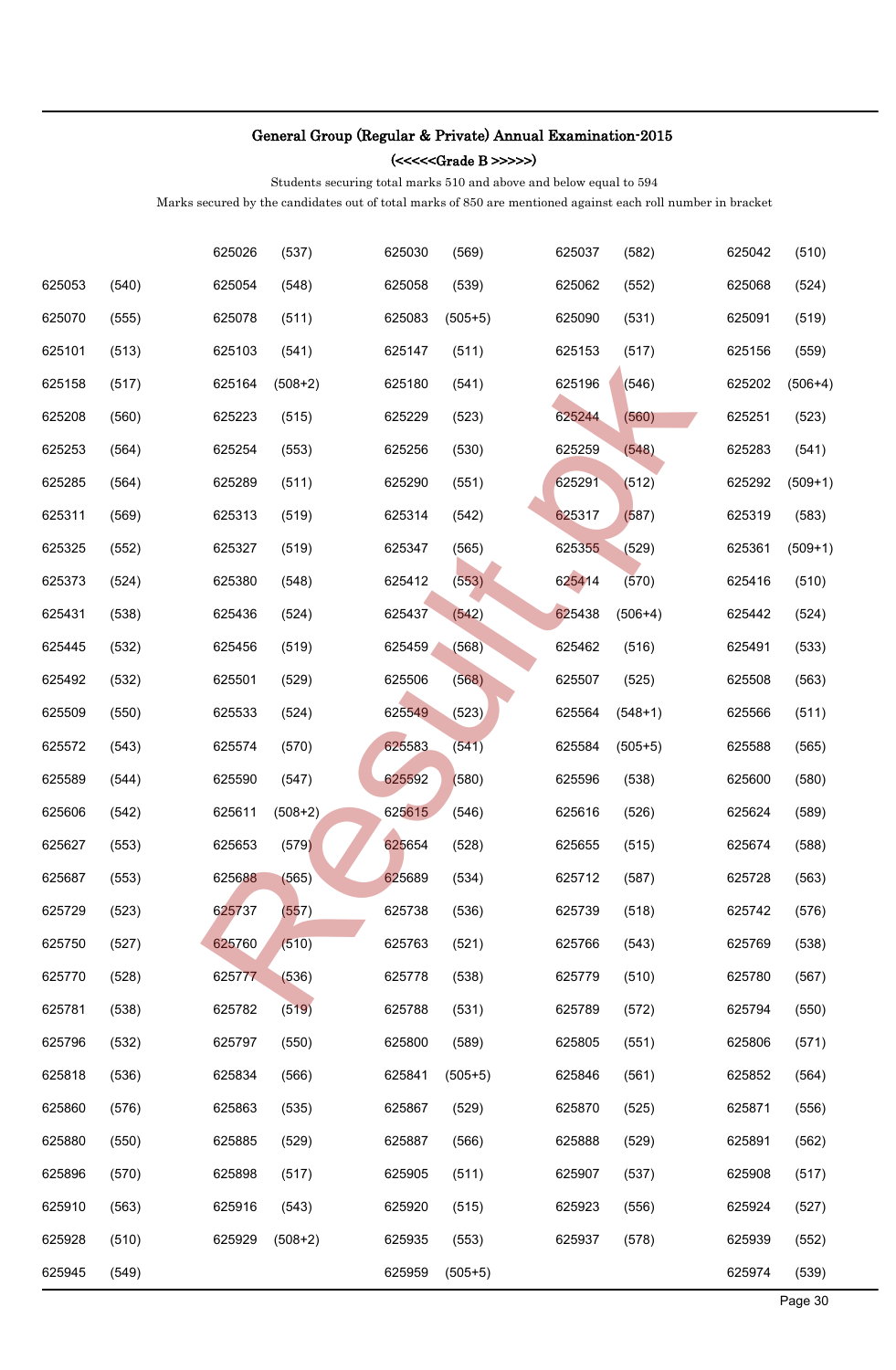(<<<<<Grade B >>>>>)

Students securing total marks 510 and above and below equal to 594

Marks secured by the candidates out of total marks of 850 are mentioned against each roll number in bracket

|        |           | 625978 | $(508+2)$ | 625983 | (578)                           | 625986 | (543)     | 625988 | (539)     |
|--------|-----------|--------|-----------|--------|---------------------------------|--------|-----------|--------|-----------|
| 625994 | (565)     | 626011 | (539)     | 626019 | (525)                           | 626028 | (584)     | 626039 | (543)     |
| 626048 | (511)     | 626053 | (581)     | 626056 | (526)                           | 626058 | (525)     | 626059 | (580)     |
| 626075 | (565)     | 626080 | (522)     | 626087 | (513)                           | 626098 | (525)     | 626099 | (527)     |
| 626124 | (563)     | 626126 | (569)     | 626127 | $(505+5)$                       | 626134 | (516)     | 626135 | (517)     |
| 626145 | (525)     | 626146 | (545)     | 626152 | (567)                           | 626169 | (540)     | 626182 | (569)     |
| 626204 | (536)     | 626227 | (538)     | 626238 | (555)                           | 626254 | (539)     | 626259 | (516)     |
| 626273 | (520)     | 626275 | (567)     | 626277 | (523)                           | 626279 | $(508+2)$ | 626281 | $(505+5)$ |
| 626291 | (567)     | 626295 | $(509+1)$ | 626305 | (514)                           | 626306 | (555)     | 626323 | (541)     |
| 626328 | (547)     | 626335 | (581)     | 626337 | (539)                           | 626338 | (552)     | 626341 | (578)     |
| 626343 | (551)     | 626345 | (526)     | 626348 | (565)                           | 626352 | (526)     | 626357 | $(508+2)$ |
| 626360 | $(509+1)$ | 626361 | (520)     | 626363 | (517)                           | 626376 | (540)     | 626380 | (530)     |
| 626382 | (526)     | 626385 | (535)     | 626399 | (513)                           | 626404 | (551)     | 626407 | (530)     |
| 626411 | (566)     | 626414 | (560)     | 626417 | (552)                           | 626426 | (543)     | 626429 | (510)     |
| 626436 | (550)     | 626437 | (515)     | 626442 | (540)                           | 626444 | (520)     | 635041 | (519)     |
| 635152 | (558)     | 635179 | (554)     | 635196 | (543)                           | 635238 | (542)     | 635263 | $(507+3)$ |
| 635309 | (536)     | 635330 | (531)     | 635385 | (579)                           | 640043 | (512)     | 640059 | (531)     |
| 640062 | (550)     | 640099 | (515)     | 640127 | (519)                           | 640168 | (551)     | 640176 | (529)     |
| 640180 | (565)     | 640188 | (548)     | 640227 | $(506+4)$                       | 640228 | $(506+4)$ | 643010 | (527)     |
| 643025 | (548)     | 643033 | (512)     |        |                                 |        |           |        |           |
|        |           |        |           |        | $(\ll\ll\ll$ End Grade B >>>>>) |        |           |        |           |
|        |           |        |           |        |                                 |        |           |        |           |
|        |           |        |           |        |                                 |        |           |        |           |
|        |           |        |           |        |                                 |        |           |        |           |
|        |           |        |           |        |                                 |        |           |        |           |
|        |           |        |           |        |                                 |        |           |        |           |
|        |           |        |           |        |                                 |        |           |        |           |
|        |           |        |           |        |                                 |        |           |        |           |
|        |           |        |           |        |                                 |        |           |        |           |
|        |           |        |           |        |                                 |        |           |        |           |
|        |           |        |           |        |                                 |        |           |        |           |
|        |           |        |           |        |                                 |        |           |        |           |
|        |           |        |           |        |                                 |        |           |        | Page 31   |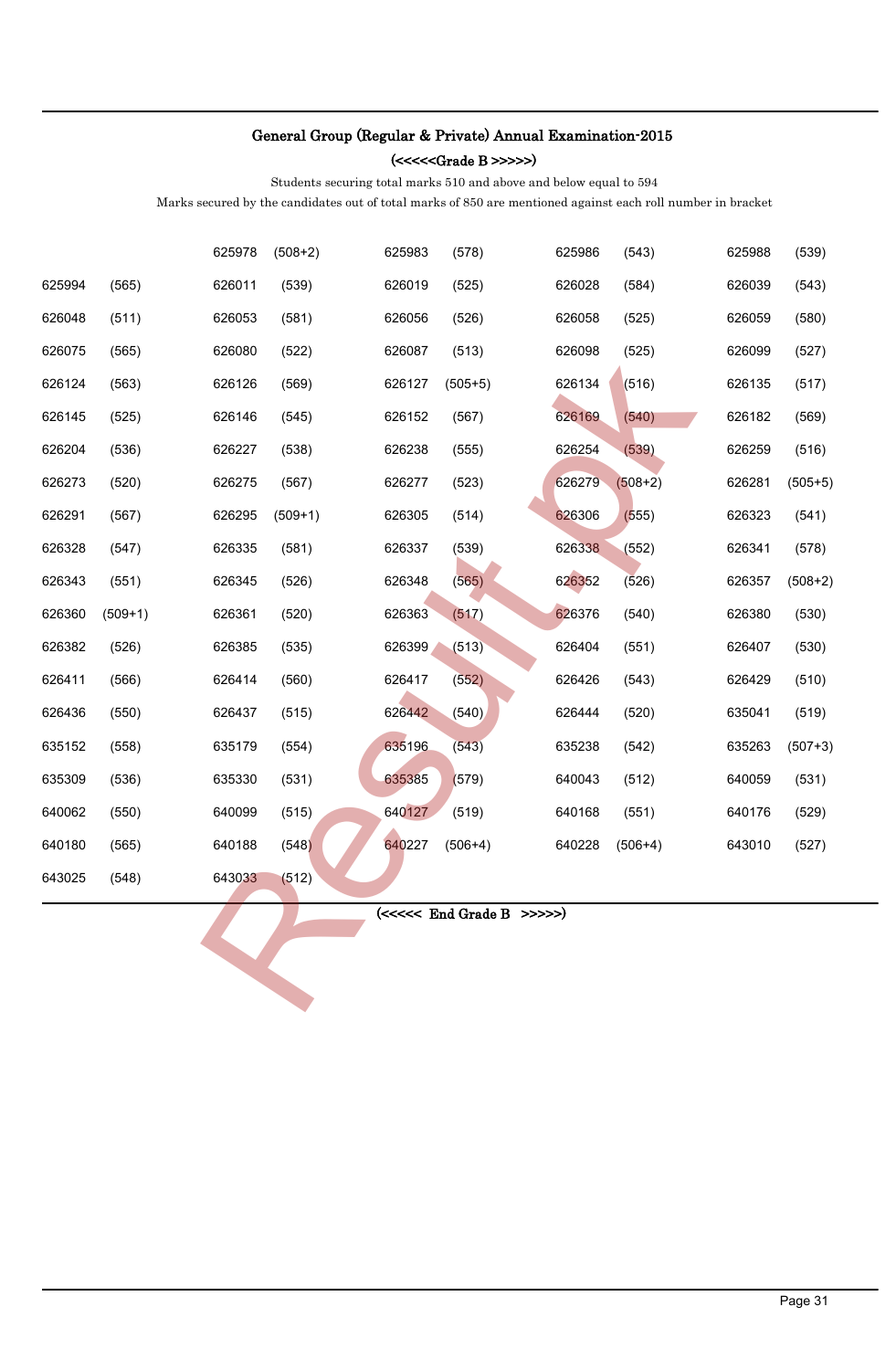#### BOARD OF SECONDARY EDUCATION KARACHI

Errors and omissions excepted, candidates having the following roll numbers, have been passed the Secondary School Certificate S.S.C Part- II Class-X General Group (Regular & Private) Annual Examination, 2015

#### General Group (Regular & Private) Annual Examination-2015

(<<<<< Grade C >>>>>)

Students securing total marks 425 and above and below equal to 509

| 525004 | (503)     | 525032 | (434)     | 525043 | (464)     | 525044 | (474)     | 525070 | $(470+2)$ |
|--------|-----------|--------|-----------|--------|-----------|--------|-----------|--------|-----------|
| 525071 | (474)     | 525074 | (441)     | 525085 | (484)     | 525090 | (453)     | 525091 | (457)     |
| 525098 | (495)     | 525099 | (433)     | 525100 | (462)     | 525105 | (504)     | 525107 | $(422+3)$ |
| 525109 | (449)     | 525111 | (469)     | 525113 | (442)     | 525114 | (444)     | 525115 | $(421+4)$ |
| 525117 | (470)     | 525124 | (470)     | 525125 | (466)     | 525127 | (431)     | 525129 | (493)     |
| 525144 | (444)     | 525183 | (468)     | 525185 | (455)     | 525193 | (440)     | 525226 | (500)     |
| 525249 | (429)     | 525250 | (484)     | 525251 | (454)     | 525254 | (436)     | 525260 | (430)     |
| 525262 | (453)     | 525265 | (434)     | 525268 | (437)     | 525273 | (463)     | 525274 | (476)     |
| 525278 | (484)     | 525279 | (447)     | 525280 | (441)     | 525281 | (457)     | 525282 | (459)     |
| 525327 | (497)     | 525328 | (487)     | 525330 | (442)     | 525332 | (442)     | 525334 | (487)     |
| 525349 | (437)     | 525352 | (433)     | 525370 | (445)     | 525371 | (491)     | 525373 | (446)     |
| 525374 | $(421+4)$ | 525375 | (472)     | 525379 | $(423+2)$ | 525394 | (447)     | 525402 | (477)     |
| 525405 | (434)     | 525413 | (453)     | 525427 | (498)     | 525428 | (464)     | 525441 | (429)     |
| 525458 | (504)     | 525459 | (456)     | 525461 | (436)     | 525462 | (462)     | 525463 | (504)     |
| 525464 | (433)     | 525466 | (448)     | 525467 | (444)     | 525470 | (473)     | 525472 | (435)     |
| 525473 | (437)     | 525480 | $(420+5)$ | 525489 | (477)     | 525492 | (447)     | 525493 | (488)     |
| 525495 | (503)     | 525496 | (458)     | 525497 | (455)     | 525498 | (456)     | 525509 | $(422+3)$ |
| 525546 | (430)     | 525586 | (480)     | 525588 | (438)     | 525595 | (485)     | 525600 | (441)     |
| 525602 | (466)     | 525619 | $(434+2)$ | 525621 | (428)     | 525625 | (460)     | 525630 | (492)     |
| 525631 | (452)     | 525641 | (464)     | 525645 | (484)     | 525650 | (439)     | 525653 | (503)     |
| 525655 | (437)     | 525662 | (466)     | 525664 | (429)     | 525676 | (453)     | 525688 | (504)     |
| 525689 | (462)     | 525692 | (446)     | 525696 | (492)     | 525697 | (479)     | 525698 | (500)     |
| 525724 | (439)     | 525731 | (489)     | 525737 | (431)     | 525740 | $(468+1)$ | 525741 | (444)     |
| 525753 | (439)     | 525754 | (487)     | 525755 | (485)     | 525756 | (497)     | 525758 | (498)     |
| 525759 | (473)     | 525762 | (499)     | 525773 | (472)     | 525777 | (488)     | 525782 | (491)     |
| 525793 | (468)     | 525794 | (479)     | 525797 | (501)     | 525798 | (494)     | 525801 | (473)     |
| 525802 | (471)     | 525809 | (489)     | 525810 | (447)     | 525811 | (441)     | 525815 | (427)     |
| 525819 | $(423+2)$ | 525821 | (426)     | 525840 | (495)     | 525841 | (494)     | 525842 | (444)     |
|        |           | 525850 | (472)     |        |           | 525852 | $(465+3)$ |        |           |
|        |           |        |           |        |           |        |           |        | Page 32   |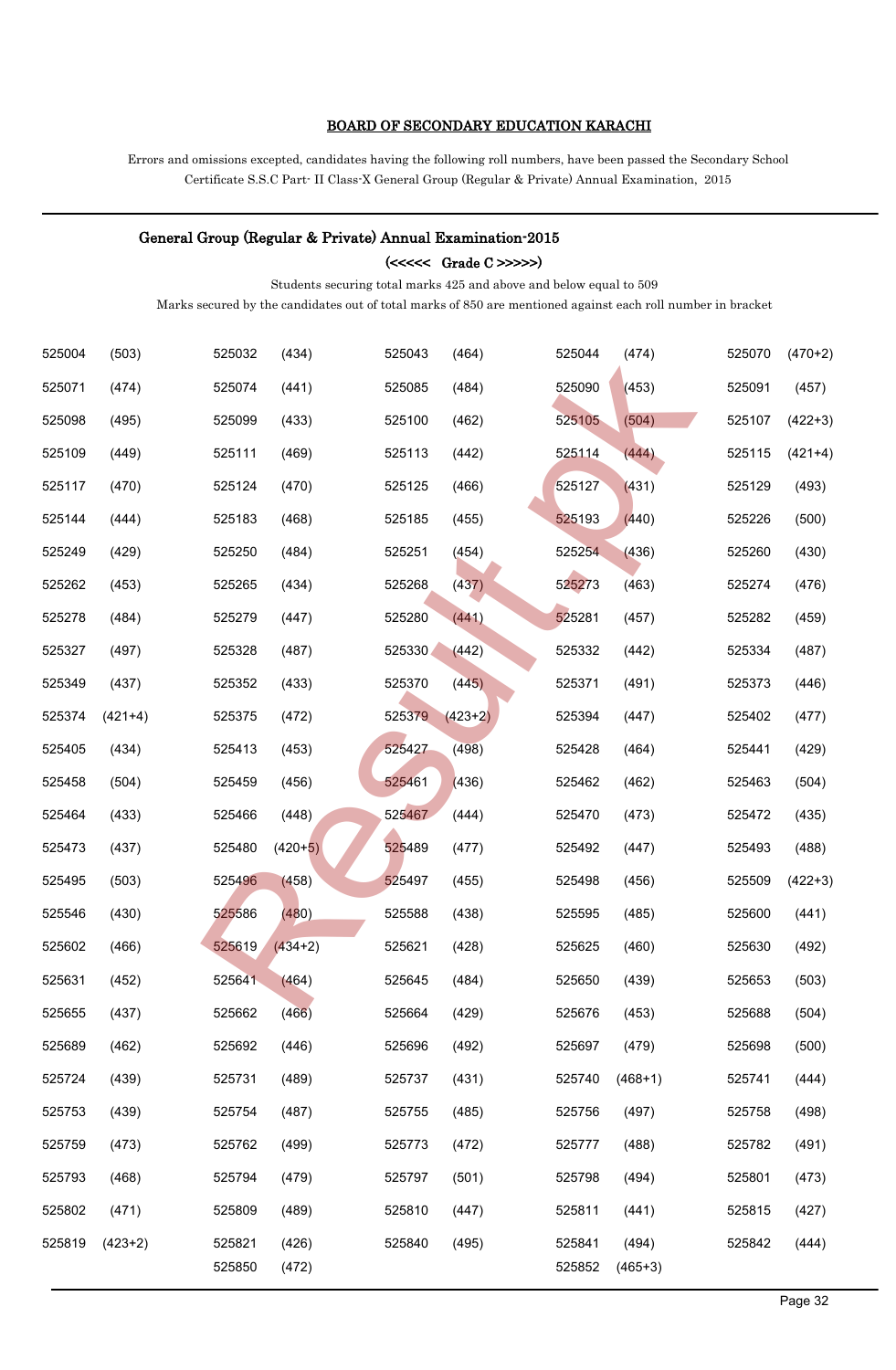#### (<<<<< Grade C >>>>>)

Students securing total marks 425 and above and below equal to 509

| 525853 | (473)     | 525854 | (474)     | 525856 | (502)     | 525864 | (472)     | 525865 | (480)     |
|--------|-----------|--------|-----------|--------|-----------|--------|-----------|--------|-----------|
| 525866 | (443)     | 525867 | (470)     | 525900 | (429)     | 525902 | (504)     | 525905 | (451)     |
| 525908 | (489)     | 525912 | (456)     | 525916 | (482)     | 525918 | (498)     | 525919 | (479)     |
| 525922 | (475)     | 525946 | (461)     | 525949 | (463)     | 525950 | (467)     | 525953 | (432)     |
| 525954 | (429)     | 525955 | $(424+1)$ | 525958 | $(443+2)$ | 525959 | (431)     | 525960 | (454)     |
| 525964 | (438)     | 525967 | $(430+2)$ | 525970 | (502)     | 525971 | (475)     | 525975 | (465)     |
| 525976 | (500)     | 525977 | (499)     | 525980 | (487)     | 525983 | (477)     | 525986 | (454)     |
| 525988 | (427)     | 525989 | (484)     | 525991 | (501)     | 525993 | (499)     | 525996 | (497)     |
| 525997 | (480)     | 526004 | (492)     | 526007 | (498)     | 526012 | $(422+3)$ | 526030 | (495)     |
| 526032 | (478)     | 526038 | (457)     | 526040 | (455)     | 526042 | (464)     | 526043 | (461)     |
| 526046 | (499)     | 526049 | (486)     | 526052 | (449)     | 526054 | (481)     | 526059 | (458)     |
| 526060 | $(497+1)$ | 526063 | (472)     | 526064 | (500)     | 526067 | (480)     | 526068 | (443)     |
| 526071 | $(495+3)$ | 526080 | (464)     | 526081 | (473)     | 526085 | (445)     | 526088 | (496)     |
| 526091 | (468)     | 526094 | (477)     | 526095 | (484)     | 526097 | $(502+1)$ | 526101 | (466)     |
| 526109 | (446)     | 526112 | (502)     | 526113 | (495)     | 526131 | (503)     | 526139 | (498)     |
| 526143 | (480)     | 526150 | (456)     | 526160 | (482)     | 526169 | (472)     | 526170 | (499)     |
| 526174 | (466)     | 526175 | (504)     | 526176 | $(492+2)$ | 526179 | (477)     | 526181 | (447)     |
| 526184 | (466)     | 526185 | (489)     | 526186 | (450)     | 526187 | (494)     | 526189 | (476)     |
| 526190 | (458)     | 526192 | (466)     | 526194 | (504)     | 526207 | (478)     | 526222 | $(424+1)$ |
| 526223 | (442)     | 526231 | (447)     | 526232 | (496)     | 526234 | (452)     | 526236 | (473)     |
| 526237 | (433)     | 526240 | (499)     | 526243 | (445)     | 526245 | $(464+2)$ | 526247 | (469)     |
| 526253 | (481)     | 526254 | (426)     | 526255 | (489)     | 526256 | (459)     | 526258 | (492)     |
| 526263 | (435)     | 526274 | (442)     | 526275 | (473)     | 526276 | (470)     | 526278 | (470)     |
| 526279 | (499)     | 526285 | (471)     | 526289 | (449)     | 526290 | (452)     | 526295 | (452)     |
| 526299 | (464)     | 526335 | (439)     | 526342 | (436)     | 526367 | (425)     | 526368 | (459)     |
| 526370 | (495)     | 526372 | (445)     | 526373 | (486)     | 526380 | (436)     | 526388 | (461)     |
| 526392 | (431)     | 526393 | (458)     | 526435 | (476)     | 526441 | (473)     | 526444 | (445)     |
| 526445 | (480)     | 526452 | (436)     | 526454 | (458)     | 526457 | (472)     | 526459 | (450)     |
| 526461 | (462)     | 526463 | (478)     | 526464 | (443)     | 526465 | (439)     | 526466 | (431)     |
| 526468 | (491)     | 526470 | (456)     | 526471 | (438)     | 526472 | (451)     | 526478 | (502)     |
| 526480 | (504)     | 526481 | (463)     | 526486 | (502)     | 526487 | (435)     | 526496 | (460)     |
| 526498 | (479)     |        |           | 526499 | (494)     |        |           | 526500 | (492)     |
|        |           |        |           |        |           |        |           |        | Page 33   |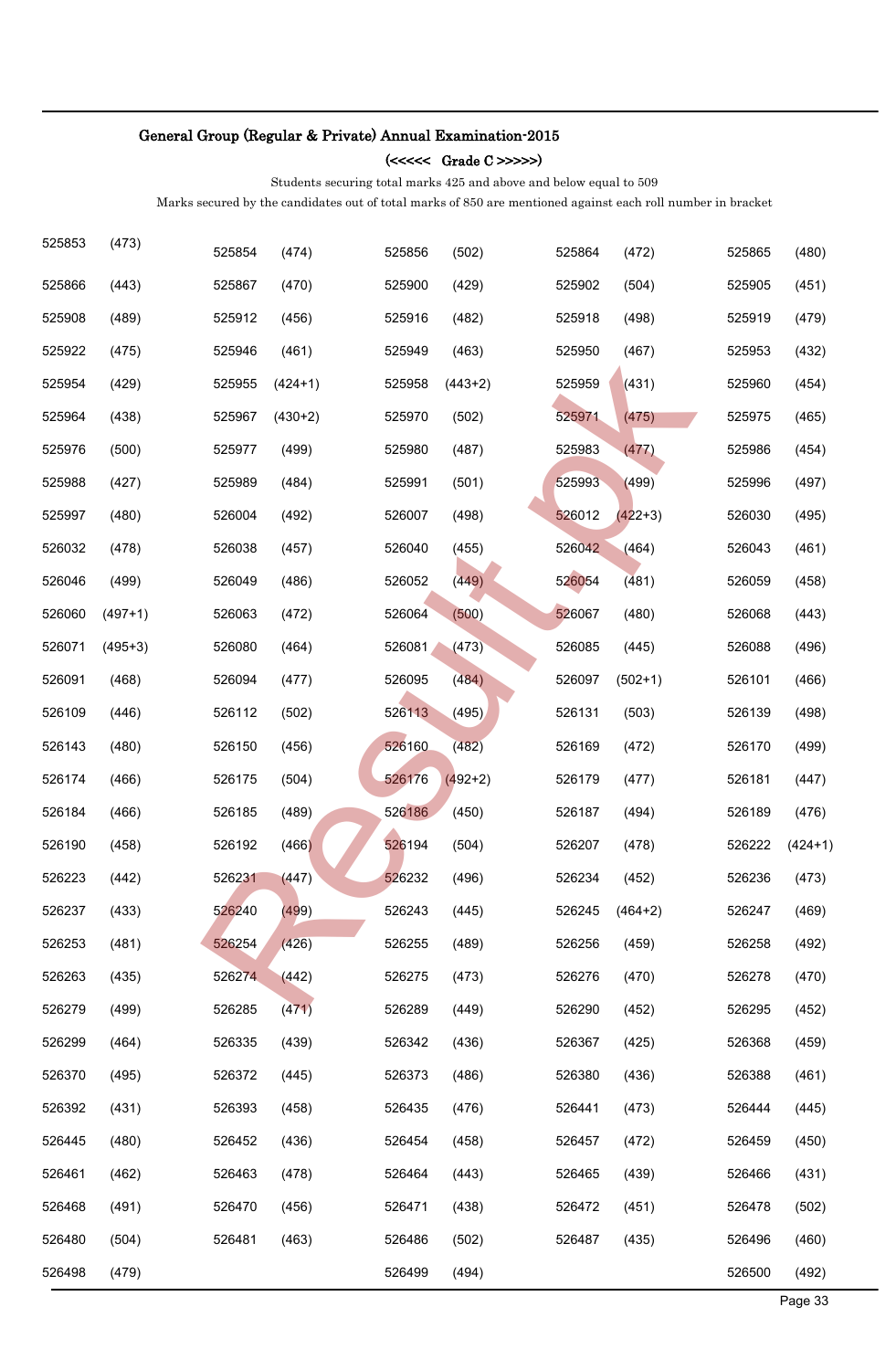#### (<<<<< Grade C >>>>>)

Students securing total marks 425 and above and below equal to 509

|        |       | 526520 | (461)     | 526523 | (486)     | 526559 | (477) | 526560 | (504)     |
|--------|-------|--------|-----------|--------|-----------|--------|-------|--------|-----------|
| 526561 | (503) | 526562 | (458)     | 526565 | (434)     | 526568 | (459) | 526569 | (464)     |
| 526570 | (485) | 526572 | (462)     | 526574 | (448)     | 526580 | (496) | 526581 | (461)     |
| 526582 | (480) | 526587 | (502)     | 526588 | (489)     | 526589 | (498) | 526591 | (486)     |
| 526598 | (466) | 526599 | (457)     | 526601 | (469)     | 526605 | (430) | 526606 | (477)     |
| 526619 | (464) | 526627 | (489)     | 526628 | (500)     | 526629 | (488) | 526631 | (461)     |
| 526632 | (470) | 526633 | (445)     | 526637 | (447)     | 526643 | (451) | 526646 | (464)     |
| 526647 | (448) | 526649 | (482)     | 526654 | (446)     | 526662 | (497) | 526663 | (451)     |
| 526672 | (428) | 526680 | (475)     | 526681 | (433)     | 526686 | (483) | 526693 | (440)     |
| 526694 | (435) | 526696 | (440)     | 526698 | (450)     | 526699 | (451) | 526704 | (472)     |
| 526705 | (449) | 526707 | $(422+3)$ | 526709 | (438)     | 526721 | (442) | 526725 | $(472+2)$ |
| 526729 | (461) | 526731 | (493)     | 526733 | (457)     | 526734 | (477) | 526735 | (434)     |
| 526737 | (446) | 526738 | (497)     | 526753 | (439)     | 526754 | (469) | 526759 | (465)     |
| 526762 | (434) | 526763 | (425)     | 526765 | (442)     | 526766 | (456) | 526767 | (477)     |
| 526769 | (503) | 526770 | (470)     | 526774 | (426)     | 526775 | (481) | 526777 | (484)     |
| 526778 | (464) | 526779 | $(434+3)$ | 526780 | (491)     | 526781 | (501) | 526783 | (464)     |
| 526784 | (491) | 526785 | (498)     | 526786 | (477)     | 526787 | (436) | 526789 | (451)     |
| 526802 | (466) | 526803 | (441)     | 526805 | (501)     | 526807 | (452) | 526808 | (470)     |
| 526809 | (486) | 526813 | (435)     | 526816 | (468)     | 526821 | (433) | 526826 | (471)     |
| 526828 | (478) | 526833 | (471)     | 526838 | $(420+5)$ | 526843 | (447) | 526846 | (479)     |
| 526847 | (462) | 526857 | (434)     | 526876 | $(421+4)$ | 526910 | (436) | 526912 | (477)     |
| 526916 | (484) | 526917 | (449)     | 526924 | (432)     | 526925 | (460) | 526926 | (484)     |
| 526927 | (483) | 526928 | (433)     | 526929 | (442)     | 526937 | (431) | 526947 | (478)     |
| 526950 | (444) | 526953 | (450)     | 526954 | (469)     | 526955 | (476) | 526956 | (464)     |
| 526957 | (443) | 526961 | (479)     | 526963 | (453)     | 526964 | (499) | 526965 | (467)     |
| 526969 | (463) | 526974 | (435)     | 526983 | (436)     | 526984 | (460) | 526994 | $(420+5)$ |
| 526999 | (446) | 527011 | (455)     | 527016 | (459)     | 527018 | (471) | 527032 | (465)     |
| 527033 | (458) | 527036 | (465)     | 527037 | (473)     | 527039 | (474) | 527059 | (495)     |
| 527060 | (504) | 527069 | (495)     | 527070 | (442)     | 527075 | (458) | 527081 | (445)     |
| 527083 | (492) | 527088 | (447)     | 527091 | (495)     | 527092 | (489) | 527102 | $(489+2)$ |
| 527110 | (492) | 527113 | (498)     | 527121 | (460)     | 527124 | (479) | 527132 | (496)     |
| 527134 | (474) |        |           | 527137 | (475)     |        |       | 527145 | (436)     |
|        |       |        |           |        |           |        |       |        | Page 34   |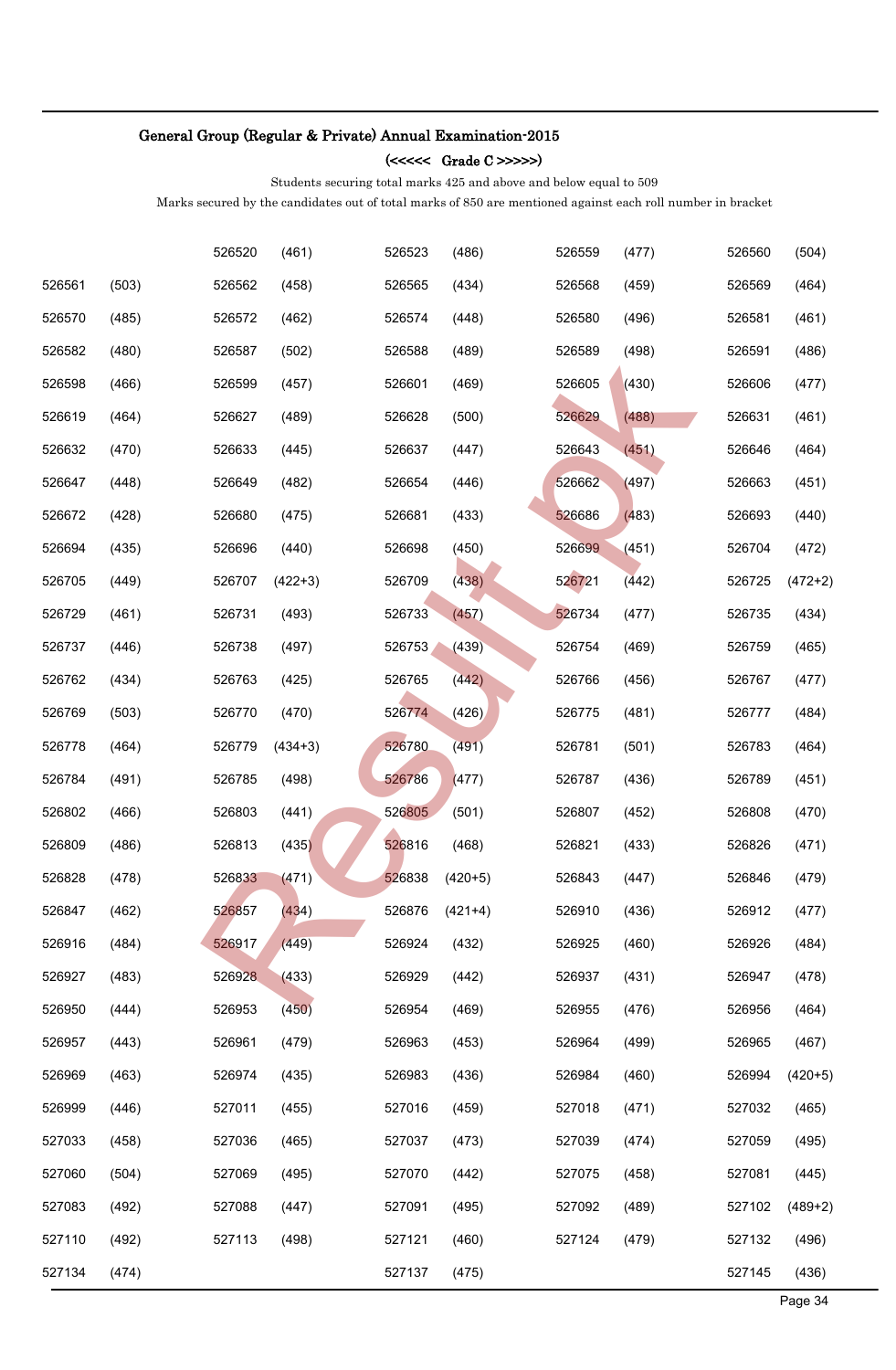#### (<<<<< Grade C >>>>>)

Students securing total marks 425 and above and below equal to 509

|        |           | 527147 | (483)     | 527148 | (471)     | 527149 | (463)     | 527151 | (497)     |
|--------|-----------|--------|-----------|--------|-----------|--------|-----------|--------|-----------|
| 527154 | $(458+2)$ | 527156 | (455)     | 527162 | $(468+2)$ | 527163 | $(472+2)$ | 527166 | (466)     |
| 527167 | (487)     | 527169 | (501)     | 527178 | (499)     | 527179 | (454)     | 527180 | (446)     |
| 527188 | (491)     | 527190 | (456)     | 527201 | (504)     | 527205 | (490)     | 527210 | (450)     |
| 527211 | (463)     | 527216 | (502)     | 527218 | (429)     | 527219 | (474)     | 527227 | (483)     |
| 527265 | (444)     | 527268 | (472)     | 527269 | (431)     | 527272 | (440)     | 527273 | (465)     |
| 527275 | (448)     | 527278 | (471)     | 527279 | (484)     | 527280 | (428)     | 527287 | (479)     |
| 527291 | (466)     | 527294 | (486)     | 527296 | (448)     | 527299 | $(428+1)$ | 527300 | (477)     |
| 527303 | (500)     | 527304 | (501)     | 527305 | (455)     | 527307 | (472)     | 527308 | (477)     |
| 527310 | (492)     | 527311 | (472)     | 527314 | (459)     | 527332 | (465)     | 527334 | $(445+3)$ |
| 527336 | (465)     | 527339 | (449)     | 527340 | (437)     | 527341 | (473)     | 527342 | (432)     |
| 527346 | (503)     | 527347 | (455)     | 527349 | (432)     | 527350 | (450)     | 527351 | (439)     |
| 527352 | (462)     | 527353 | (441)     | 527356 | (439)     | 527360 | (470)     | 527361 | (460)     |
| 527362 | (441)     | 527363 | (445)     | 527364 | (452)     | 527365 | (441)     | 527366 | (472)     |
| 527367 | (442)     | 527368 | (453)     | 527371 | (434)     | 527375 | (485)     | 527377 | $(450+3)$ |
| 527380 | (450)     | 527381 | (451)     | 527386 | (441)     | 527389 | (435)     | 527390 | (430)     |
| 527391 | (439)     | 527393 | $(422+3)$ | 527395 | (502)     | 527396 | (451)     | 527398 | (464)     |
| 527399 | (450)     | 527400 | $(421+4)$ | 527402 | (466)     | 527404 | (448)     | 527405 | (425)     |
| 527406 | (470)     | 527408 | (474)     | 527409 | (439)     | 527410 | (425)     | 527420 | (456)     |
| 527425 | (425)     | 527432 | (477)     | 527435 | (436)     | 527438 | (441)     | 527439 | (468)     |
| 527440 | (466)     | 527441 | (466)     | 527444 | (502)     | 527445 | $(423+2)$ | 527448 | (464)     |
| 527449 | (449)     | 527450 | (481)     | 527451 | (485)     | 527452 | $(422+3)$ | 527455 | (496)     |
| 527459 | (463)     | 527460 | (465)     | 527467 | (495)     | 527468 | (452)     | 527471 | (476)     |
| 527474 | (448)     | 527478 | (448)     | 527480 | (435)     | 527481 | (476)     | 527505 | (498)     |
| 527510 | (427)     | 527512 | (491)     | 527516 | $(421+4)$ | 527544 | (445)     | 527545 | (466)     |
| 527548 | (493)     | 527552 | (504)     | 527553 | (476)     | 527554 | (433)     | 527562 | (461)     |
| 527569 | $(422+3)$ | 527579 | (484)     | 527591 | (479)     | 527594 | (440)     | 527595 | (432)     |
| 527597 | (489)     | 527599 | (444)     | 527600 | (432)     | 527601 | (479)     | 527603 | (427)     |
| 527604 | (471)     | 527605 | $(423+2)$ | 527608 | (476)     | 527620 | (488)     | 527624 | (459)     |
| 527626 | (468)     | 527630 | (455)     | 527631 | (496)     | 527632 | (468)     | 527633 | (454)     |
| 527635 | (436)     | 527636 | (489)     | 527637 | (461)     | 527638 | (463)     | 527639 | (491)     |
| 527641 | (447)     |        |           | 527642 | (447)     |        |           | 527643 | (484)     |
|        |           |        |           |        |           |        |           |        | Page 35   |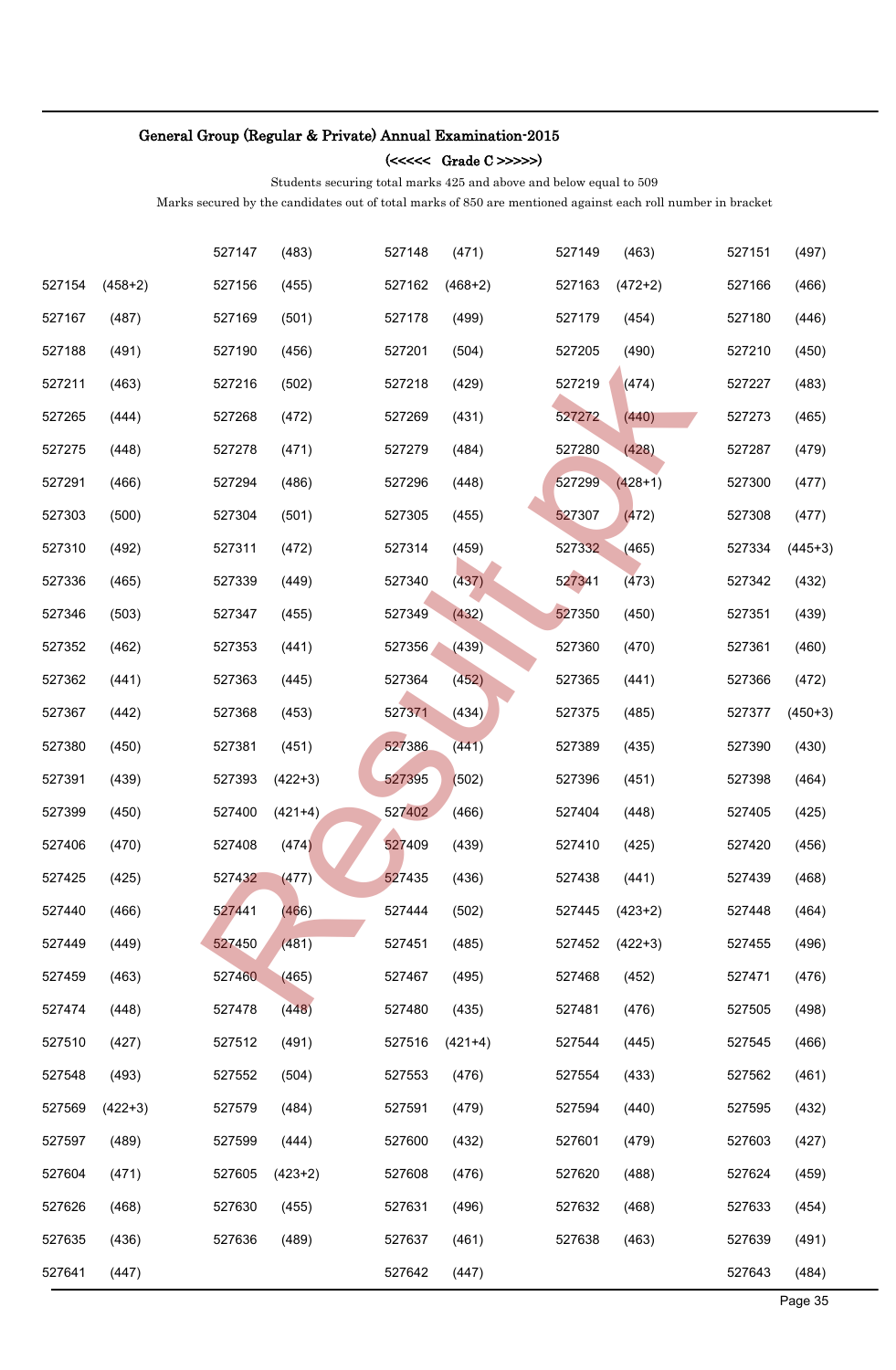#### (<<<<< Grade C >>>>>)

Students securing total marks 425 and above and below equal to 509

|        |           | 527658 | (480)     | 527661 | (471)     | 527664 | (454)     | 527675 | (486)     |
|--------|-----------|--------|-----------|--------|-----------|--------|-----------|--------|-----------|
| 527677 | (494)     | 527680 | (436)     | 527681 | (471)     | 527682 | (489)     | 527691 | (493)     |
| 527692 | (457)     | 527694 | (456)     | 527697 | (459)     | 527701 | (473)     | 527720 | $(420+5)$ |
| 527725 | (436)     | 527733 | (446)     | 527737 | (430)     | 527738 | (496)     | 527740 | (439)     |
| 527748 | $(421+4)$ | 527749 | (491)     | 527750 | (434)     | 527751 | (449)     | 527752 | (504)     |
| 527755 | (480)     | 527756 | (440)     | 527757 | (467)     | 527758 | (436)     | 527760 | (431)     |
| 527762 | (442)     | 527763 | (499)     | 527765 | (439)     | 527766 | (467)     | 527767 | (459)     |
| 527770 | (441)     | 527772 | (434)     | 527775 | (436)     | 527776 | (443)     | 527778 | (462)     |
| 527779 | $(422+3)$ | 527780 | (474)     | 527781 | (474)     | 527782 | (476)     | 527783 | (467)     |
| 527784 | (431)     | 527787 | (456)     | 527790 | (453)     | 527794 | $(421+4)$ | 527796 | (447)     |
| 527798 | (425)     | 527805 | (448)     | 527807 | (472)     | 527811 | (425)     | 527820 | (452)     |
| 527822 | $(424+1)$ | 527823 | (442)     | 527826 | (470)     | 527828 | (433)     | 527830 | (459)     |
| 527831 | (436)     | 527832 | $(421+4)$ | 527833 | $(421+4)$ | 527834 | (472)     | 527835 | $(443+1)$ |
| 527837 | (452)     | 527839 | (466)     | 527843 | $(422+3)$ | 527849 | (494)     | 527850 | (495)     |
| 527851 | (430)     | 527852 | (457)     | 527853 | (440)     | 527854 | (504)     | 527855 | (442)     |
| 527859 | (441)     | 527860 | (451)     | 527862 | (478)     | 527864 | (481)     | 527865 | (475)     |
| 527868 | (441)     | 527873 | (481)     | 527874 | (502)     | 527875 | (455)     | 527878 | (427)     |
| 527879 | (438)     | 527880 | (502)     | 527883 | (440)     | 527884 | (433)     | 527885 | (438)     |
| 527888 | $(421+4)$ | 527889 | (464)     | 527890 | (463)     | 527891 | (495)     | 527894 | (444)     |
| 527895 | (477)     | 527896 | (491)     | 527897 | (463)     | 527898 | (467)     | 527903 | (487)     |
| 527904 | (438)     | 527906 | (500)     | 527908 | $(423+2)$ | 527910 | (445)     | 527911 | $(420+5)$ |
| 527913 | (483)     | 527916 | (467)     | 527922 | (435)     | 527925 | (428)     | 527926 | (442)     |
| 527930 | $(423+2)$ | 527933 | (455)     | 527935 | (489)     | 527936 | (470)     | 527937 | (464)     |
| 527938 | (444)     | 527940 | (495)     | 527941 | (501)     | 527942 | (461)     | 527943 | (470)     |
| 527944 | (473)     | 527945 | (445)     | 527946 | (441)     | 527947 | (500)     | 527948 | (503)     |
| 527949 | (499)     | 527950 | (432)     | 527951 | (443)     | 527952 | (478)     | 527954 | (485)     |
| 527957 | (461)     | 527962 | (465)     | 527977 | (457)     | 527981 | (474)     | 527987 | (448)     |
| 527991 | (459)     | 527993 | (495)     | 527999 | (462)     | 528001 | (490)     | 528003 | (464)     |
| 528005 | (465)     | 528010 | (479)     | 528012 | (496)     | 528017 | (498)     | 528019 | (463)     |
| 528033 | (498)     | 528034 | (503)     | 528043 | (439)     | 528046 | (476)     | 528047 | (485)     |
| 528048 | (496)     | 528051 | (450)     | 528052 | (435)     | 528054 | (501)     | 528056 | (479)     |
| 528057 | (504)     |        |           | 528058 | (497)     |        |           | 528061 | (459)     |
|        |           |        |           |        |           |        |           |        | Page 36   |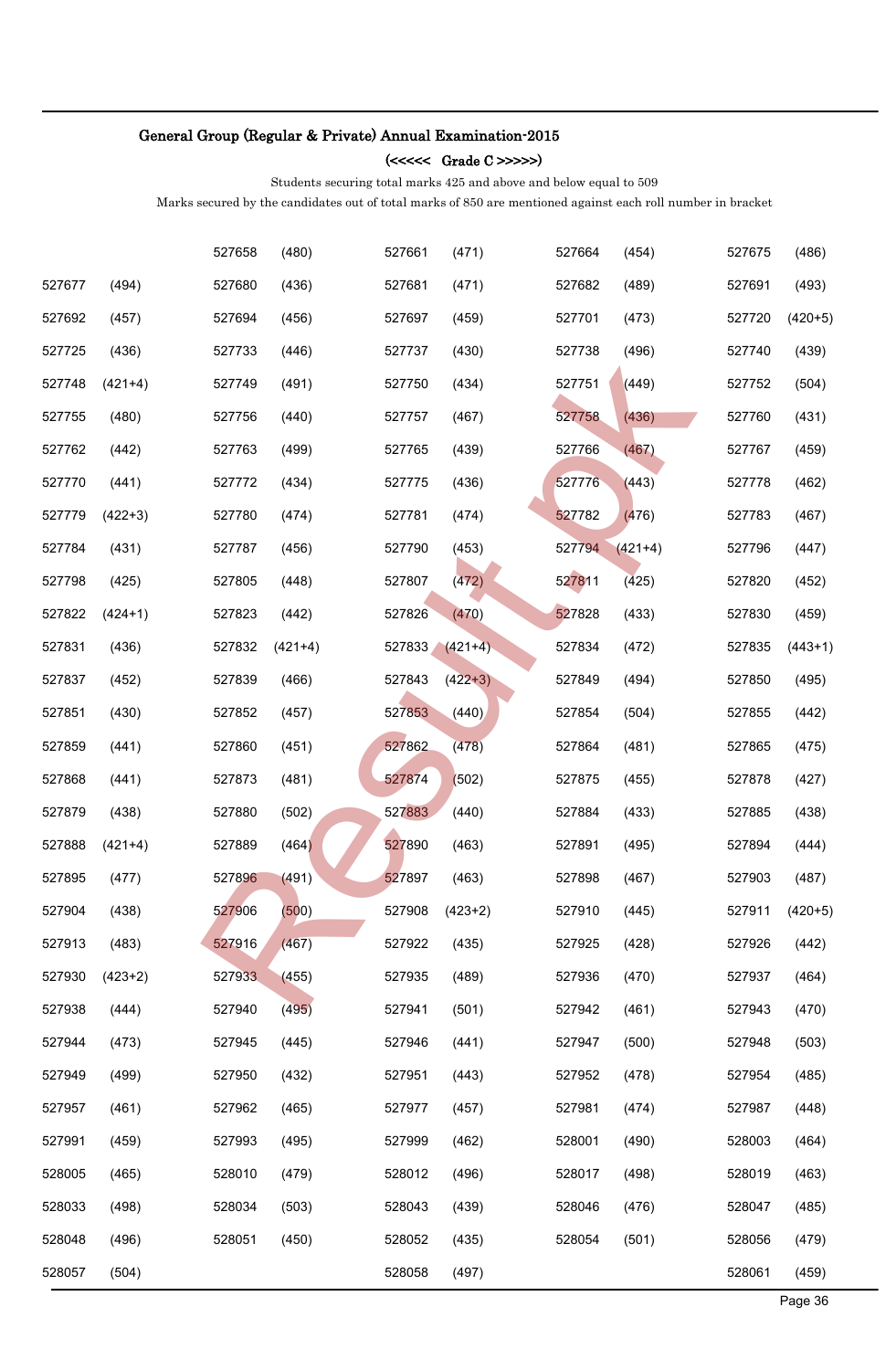### (<<<<< Grade C >>>>>)

Students securing total marks 425 and above and below equal to 509

|        |           | 528064 | (431)     | 528066 | $(424+1)$ | 528070 | (427)     | 528075 | (502)   |
|--------|-----------|--------|-----------|--------|-----------|--------|-----------|--------|---------|
| 528077 | $(423+2)$ | 528078 | (437)     | 528081 | (493)     | 528084 | (488)     | 528086 | (490)   |
| 528088 | (475)     | 528089 | (482)     | 528091 | (499)     | 528093 | (493)     | 528098 | (461)   |
| 528114 | (439)     | 528121 | (471)     | 528122 | (452)     | 528123 | (498)     | 528124 | (496)   |
| 528125 | (491)     | 528127 | (431)     | 528128 | (452)     | 528136 | (443)     | 528143 | (457)   |
| 528150 | (434)     | 528151 | (445)     | 528152 | (468)     | 528153 | (483)     | 528154 | (470)   |
| 528157 | (468)     | 528158 | (459)     | 528159 | (480)     | 528161 | (429)     | 528164 | (472)   |
| 528165 | (501)     | 528166 | (460)     | 528167 | (476)     | 528168 | (465)     | 528169 | (481)   |
| 528170 | (491)     | 528172 | (448)     | 528173 | (429)     | 528175 | $(420+5)$ | 528180 | (440)   |
| 528181 | (451)     | 528182 | (476)     | 528183 | (447)     | 528185 | (488)     | 528186 | (492)   |
| 528187 | (469)     | 528188 | (500)     | 528189 | (494)     | 528190 | (444)     | 528191 | (442)   |
| 528194 | (443)     | 528195 | (433)     | 528196 | (482)     | 528197 | (475)     | 528198 | (491)   |
| 528199 | (454)     | 528200 | (455)     | 528202 | (444)     | 528203 | (476)     | 528204 | (455)   |
| 528205 | (489)     | 528206 | (449)     | 528208 | (479)     | 528213 | (469)     | 528217 | (450)   |
| 528234 | (433)     | 528237 | $(421+4)$ | 528238 | (488)     | 528242 | (462)     | 528243 | (499)   |
| 528244 | (466)     | 528246 | (455)     | 528247 | (465)     | 528249 | (454)     | 528251 | (466)   |
| 528252 | (445)     | 528253 | (472)     | 528255 | (431)     | 528256 | (455)     | 528260 | (433)   |
| 528261 | (500)     | 528264 | (484)     | 528266 | (443)     | 528268 | (431)     | 528269 | (455)   |
| 528270 | (469)     | 528273 | (451)     | 528275 | (495)     | 528278 | (483)     | 528282 | (484)   |
| 528286 | (434)     | 528289 | (445)     | 528291 | (464)     | 528293 | (439)     | 528295 | (504)   |
| 528296 | (504)     | 528297 | (486)     | 528300 | (476)     | 528301 | (455)     | 528303 | (430)   |
| 528304 | (497)     | 528306 | (485)     | 528309 | $(421+4)$ | 528311 | (429)     | 528312 | (437)   |
| 528322 | (450)     | 528323 | (435)     | 528324 | (432)     | 528325 | $(424+1)$ | 528329 | (453)   |
| 528330 | (457)     | 528331 | (466)     | 528333 | (501)     | 528334 | (457)     | 528337 | (471)   |
| 528339 | (452)     | 528340 | (456)     | 528341 | (442)     | 528342 | (456)     | 528343 | (458)   |
| 528344 | (496)     | 528346 | (454)     | 528353 | (469)     | 528354 | $(423+2)$ | 528356 | (501)   |
| 528358 | (476)     | 528370 | (431)     | 528371 | (500)     | 528374 | (451)     | 528375 | (467)   |
| 528376 | (491)     | 528377 | (436)     | 528385 | (494)     | 528391 | (493)     | 528392 | (437)   |
| 528393 | (451)     | 528397 | (467)     | 528398 | (471)     | 528401 | (497)     | 528402 | (474)   |
| 528406 | (473)     | 528407 | (457)     | 528410 | (437)     | 528413 | (430)     | 528419 | (434)   |
| 528421 | (443)     | 528422 | $(420+5)$ | 528428 | (431)     | 528431 | $(420+5)$ | 528432 | (456)   |
| 528433 | (478)     |        |           | 528434 | (476)     |        |           | 528436 | (430)   |
|        |           |        |           |        |           |        |           |        | Page 37 |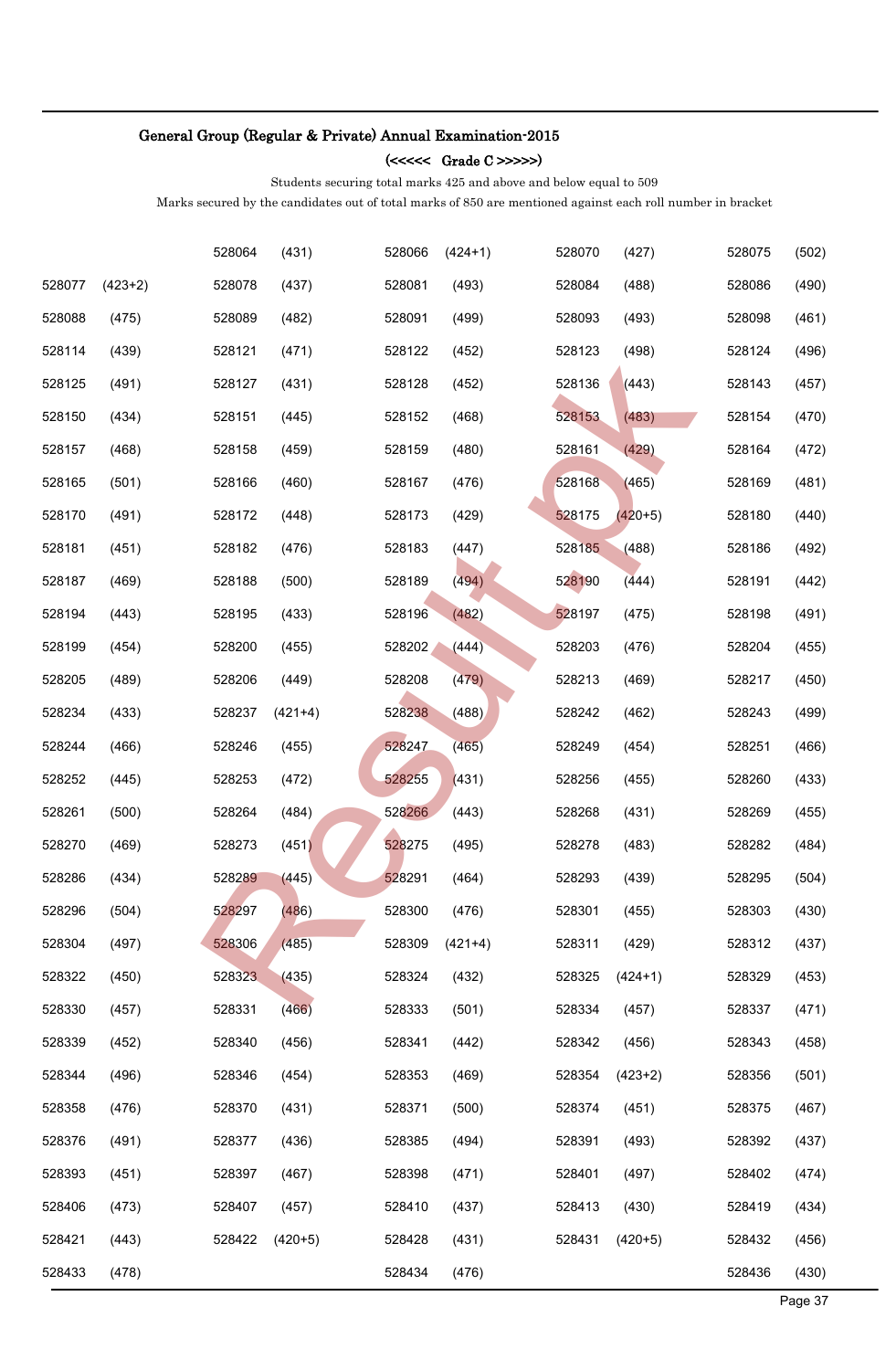### (<<<<< Grade C >>>>>)

Students securing total marks 425 and above and below equal to 509

|        |           | 528437 | (458)     | 528438 | (472)     | 528439 | (436)     | 528441 | (432)     |
|--------|-----------|--------|-----------|--------|-----------|--------|-----------|--------|-----------|
| 528442 | (435)     | 528444 | (459)     | 528454 | $(438+3)$ | 528466 | (488)     | 528539 | (477)     |
| 528540 | (476)     | 528584 | (439)     | 528592 | (450)     | 528611 | (429)     | 528617 | (432)     |
| 528632 | (425)     | 528645 | (427)     | 528647 | (427)     | 528651 | (457)     | 528655 | (458)     |
| 528659 | (441)     | 528661 | (473)     | 528662 | $(422+3)$ | 528663 | (475)     | 528664 | (480)     |
| 528665 | (468)     | 528670 | (481)     | 528674 | (471)     | 528678 | (441)     | 528681 | (431)     |
| 528682 | (428)     | 528683 | $(423+2)$ | 528688 | (426)     | 528689 | (494)     | 528691 | (470)     |
| 528692 | (478)     | 540002 | $(505+3)$ | 545046 | $(424+1)$ | 545051 | (449)     | 545056 | (465)     |
| 545057 | (446)     | 545104 | (445)     | 545111 | $(424+1)$ | 545112 | (492)     | 545115 | (425)     |
| 545117 | (463)     | 545121 | (501)     | 545128 | (485)     | 545136 | (479)     | 545137 | (454)     |
| 545145 | (492)     | 545146 | (458)     | 545147 | (492)     | 545161 | (429)     | 545265 | (447)     |
| 545307 | $(422+3)$ | 545313 | (452)     | 545320 | (427)     | 545321 | (465)     | 545322 | (437)     |
| 545323 | (459)     | 545327 | $(420+5)$ | 545328 | (434)     | 545333 | (426)     | 545355 | (449)     |
| 547034 | (446)     | 547036 | $(424+1)$ | 547037 | (455)     | 547038 | (460)     | 547041 | (469)     |
| 547082 | (440)     | 550003 | (467)     | 550006 | (444)     | 550008 | (434)     | 550014 | (425)     |
| 550018 | $(421+4)$ | 550029 | (482)     | 550050 | (490)     | 550051 | (439)     | 550086 | (481)     |
| 550092 | (470)     | 550114 | (479)     | 550125 | (440)     | 550127 | (447)     | 550128 | (499)     |
| 550132 | (441)     | 550135 | $(423+2)$ | 550136 | (426)     | 550137 | (461)     | 550140 | (438)     |
| 550148 | (437)     | 550149 | (491)     | 550151 | (494)     | 550152 | (426)     | 550163 | (500)     |
| 550168 | (461)     | 550173 | (442)     | 550180 | (452)     | 550184 | (485)     | 550186 | (434)     |
| 550201 | (488)     | 550210 | (489)     | 550219 | (488)     | 550220 | (432)     | 550222 | (495)     |
| 550223 | (445)     | 550225 | (426)     | 550239 | (451)     | 550254 | (473)     | 550259 | (450)     |
| 550260 | (444)     | 550265 | (457)     | 550269 | (482)     | 550272 | (426)     | 550279 | $(420+5)$ |
| 550281 | (454)     | 550282 | (485)     | 550286 | (496)     | 550287 | (454)     | 550292 | (493)     |
| 550293 | (437)     | 550296 | (440)     | 550297 | (482)     | 550298 | (469)     | 550301 | (439)     |
| 550302 | (435)     | 550305 | (503)     | 550308 | (452)     | 550312 | (456)     | 550314 | (447)     |
| 550316 | (469)     | 550318 | (443)     | 550320 | (426)     | 550326 | (482)     | 550329 | (466)     |
| 550333 | (469)     | 550345 | (449)     | 550349 | (502)     | 550353 | (427)     | 550354 | (473)     |
| 550358 | (495)     | 550368 | (492)     | 550371 | (483)     | 550378 | (436)     | 550379 | (442)     |
| 550390 | (490)     | 550392 | (435)     | 550393 | $(424+1)$ | 550407 | $(423+2)$ | 550410 | (492)     |
| 550411 | (451)     | 550412 | (443)     | 550414 | (434)     | 550428 | (453)     | 550429 | (431)     |
| 550434 | (478)     |        |           | 550451 | (499)     |        |           | 550453 | (484)     |
|        |           |        |           |        |           |        |           |        | Page 38   |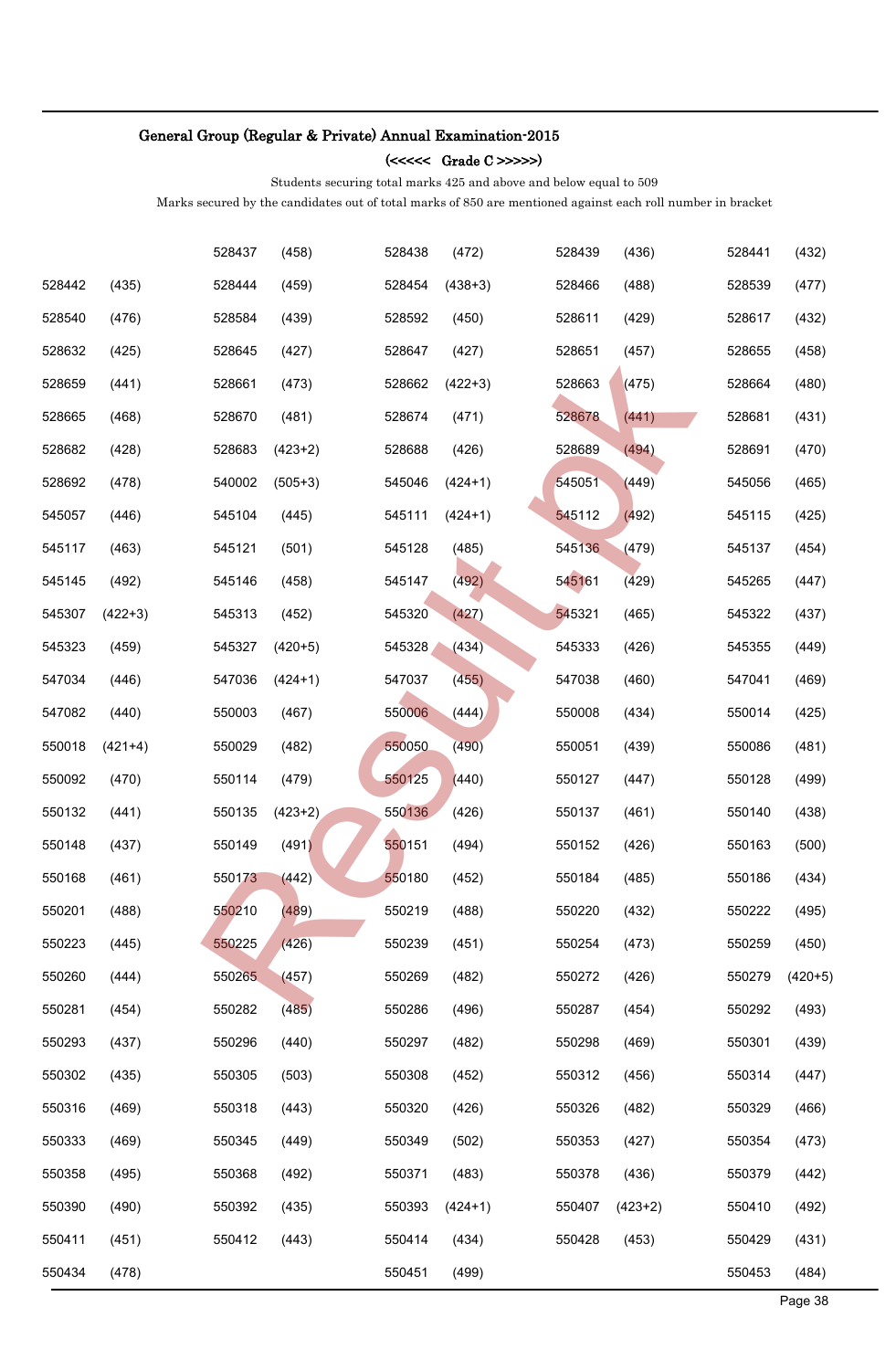### (<<<<< Grade C >>>>>)

Students securing total marks 425 and above and below equal to 509

|        |           | 550454 | (434)     | 550458 | (470)     | 550460 | (504)     | 550479 | (432)     |
|--------|-----------|--------|-----------|--------|-----------|--------|-----------|--------|-----------|
| 550481 | (484)     | 550483 | (438)     | 550485 | (484)     | 550488 | (427)     | 550490 | $(420+5)$ |
| 550514 | (491)     | 550516 | (438)     | 550517 | (470)     | 550521 | (490)     | 550526 | (426)     |
| 550527 | (464)     | 550528 | (436)     | 550529 | (428)     | 550544 | (449)     | 550547 | (482)     |
| 550551 | (496)     | 550554 | $(423+2)$ | 550559 | (488)     | 550561 | (457)     | 550568 | (475)     |
| 550575 | (468)     | 550577 | $(424+1)$ | 550578 | (474)     | 550580 | (445)     | 550585 | (432)     |
| 550593 | $(438+1)$ | 550596 | (438)     | 550602 | (467)     | 550606 | (427)     | 550618 | (463)     |
| 550619 | (466)     | 550627 | (477)     | 550629 | (434)     | 550634 | (450)     | 550635 | (440)     |
| 550636 | $(420+5)$ | 550642 | (427)     | 550647 | (426)     | 550650 | (497)     | 550654 | (470)     |
| 550661 | (479)     | 550662 | (497)     | 550663 | (498)     | 550665 | (460)     | 550666 | (499)     |
| 550671 | (485)     | 550673 | (472)     | 550674 | (488)     | 550677 | (470)     | 550678 | (444)     |
| 550695 | (463)     | 550703 | (457)     | 550712 | $(424+1)$ | 550717 | (494)     | 550723 | (494)     |
| 550725 | (471)     | 550731 | (490)     | 550743 | (442)     | 550748 | (485)     | 550750 | (498)     |
| 550757 | (488)     | 550760 | (431)     | 550761 | $(420+5)$ | 550776 | (486)     | 550779 | (474)     |
| 550780 | (427)     | 550781 | (465)     | 550782 | (460)     | 550809 | $(500+2)$ | 550812 | (486)     |
| 550827 | (495)     | 550828 | (438)     | 550830 | (461)     | 550837 | (481)     | 550839 | (448)     |
| 550841 | (480)     | 550844 | (438)     | 550847 | (455)     | 550854 | (467)     | 550856 | (472)     |
| 550858 | (430)     | 550859 | (438)     | 550863 | (488)     | 550869 | (484)     | 550882 | (499)     |
| 550885 | (470)     | 550886 | (454)     | 550887 | (459)     | 550890 | (499)     | 550892 | (470)     |
| 550896 | (452)     | 550899 | $(424+1)$ | 550923 | (452)     | 550926 | (444)     | 550929 | (469)     |
| 550930 | $(420+5)$ | 550942 | (474)     | 550944 | (441)     | 550945 | (452)     | 550946 | (443)     |
| 550950 | (466)     | 550951 | (471)     | 550952 | (488)     | 550954 | (429)     | 550955 | (486)     |
| 550958 | $(424+1)$ | 550962 | (433)     | 550966 | (434)     | 550968 | $(424+1)$ | 550971 | (500)     |
| 550974 | $(424+1)$ | 550975 | (449)     | 550976 | (448)     | 550977 | (450)     | 550984 | (471)     |
| 550986 | (498)     | 550989 | (438)     | 550993 | $(424+1)$ | 550994 | (480)     | 550995 | (464)     |
| 551000 | (434)     | 551007 | (453)     | 551010 | (441)     | 551015 | $(423+2)$ | 551019 | (453)     |
| 551020 | (478)     | 551021 | (450)     | 551022 | (456)     | 551024 | (495)     | 551026 | (457)     |
| 551031 | (451)     | 551034 | (491)     | 551035 | (471)     | 551037 | (447)     | 551038 | (440)     |
| 551039 | (499)     | 551041 | (448)     | 551044 | (491)     | 551045 | (459)     | 551046 | (472)     |
| 551049 | (449)     | 551051 | (464)     | 551054 | (461)     | 551058 | (466)     | 551059 | (444)     |
| 551062 | (448)     | 551079 | (457)     | 551083 | (441)     | 551085 | (481)     | 551091 | (425)     |
| 551098 | (444)     |        |           | 551103 | (467)     |        |           | 551116 | (435)     |
|        |           |        |           |        |           |        |           |        | Page 39   |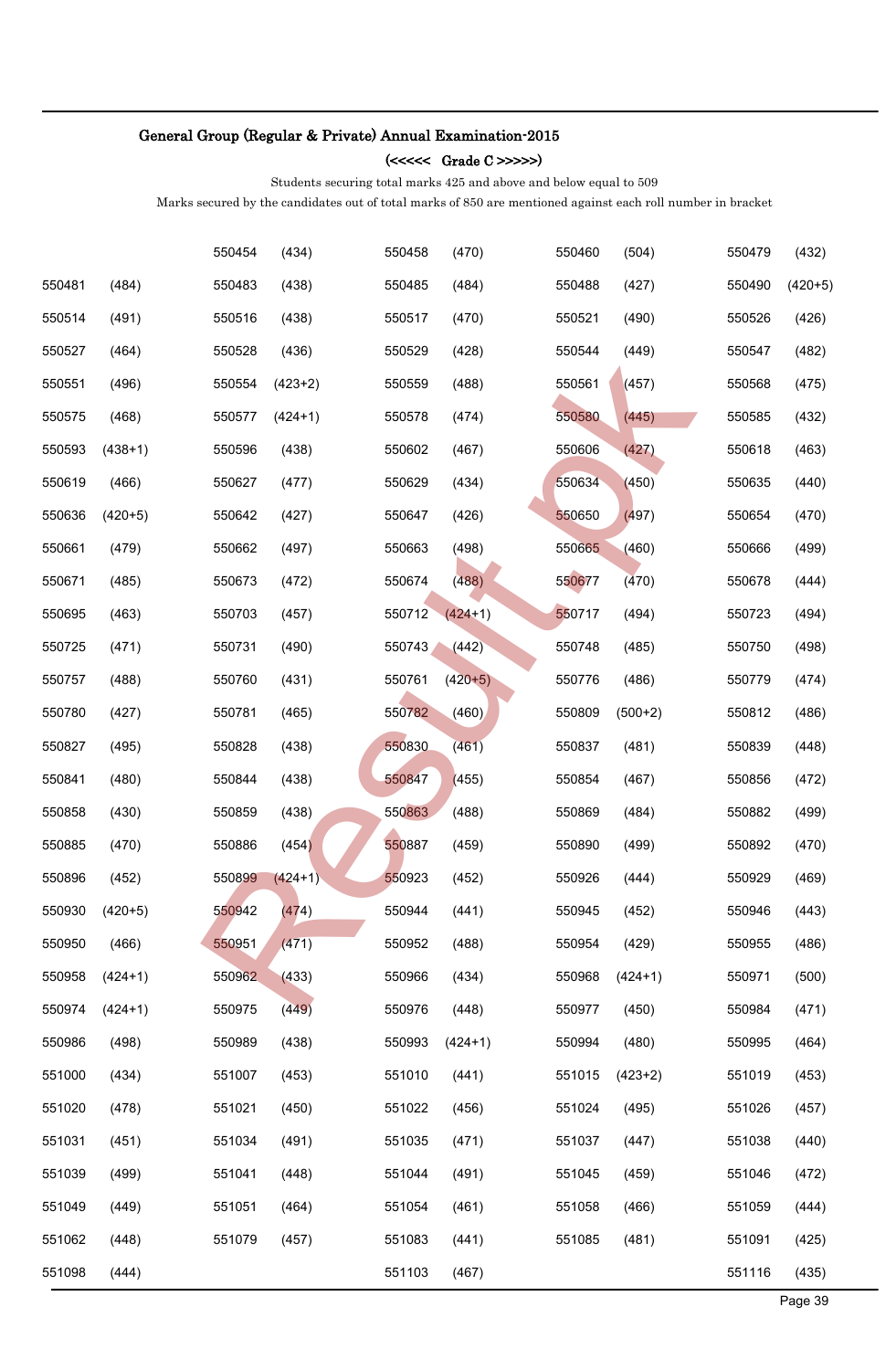### (<<<<< Grade C >>>>>)

Students securing total marks 425 and above and below equal to 509

|        |           | 551118 | $(420+5)$ | 551122 | $(422+3)$ | 551124 | (481)     | 551126 | (452)     |
|--------|-----------|--------|-----------|--------|-----------|--------|-----------|--------|-----------|
| 551127 | (502)     | 551128 | (487)     | 551135 | (484)     | 551137 | (431)     | 551138 | (434)     |
| 551144 | (463)     | 551145 | (481)     | 551146 | (425)     | 551147 | (474)     | 551148 | (476)     |
| 551149 | (450)     | 551150 | (443)     | 551151 | (452)     | 551156 | (491)     | 551161 | (429)     |
| 551162 | (445)     | 551163 | (435)     | 551164 | (490)     | 551169 | (470)     | 551173 | (477)     |
| 551178 | (476)     | 551179 | (452)     | 551188 | (473)     | 551191 | (475)     | 551196 | (437)     |
| 551203 | (434)     | 551221 | (425)     | 551222 | (454)     | 551223 | (498)     | 551224 | (501)     |
| 551226 | $(423+2)$ | 551227 | (439)     | 551237 | (499)     | 551238 | $(424+1)$ | 551239 | (464)     |
| 551241 | $(423+2)$ | 551243 | (443)     | 551245 | (462)     | 551249 | (480)     | 551258 | (472)     |
| 551266 | (448)     | 551268 | (450)     | 551269 | (468)     | 551270 | (486)     | 551276 | $(471+3)$ |
| 551277 | (434)     | 551280 | (482)     | 551282 | (503)     | 551284 | (440)     | 551285 | (494)     |
| 551288 | (444)     | 551298 | (490)     | 551306 | (494)     | 551307 | $(428+3)$ | 551308 | $(449+3)$ |
| 551311 | (436)     | 551314 | (481)     | 551316 | (488)     | 551317 | (482)     | 551320 | (468)     |
| 551324 | (454)     | 551325 | (445)     | 551328 | (457)     | 551329 | (458)     | 551333 | (447)     |
| 551339 | (446)     | 551340 | (490)     | 551348 | (452)     | 551349 | (471)     | 551358 | (445)     |
| 551359 | (436)     | 551361 | $(439+2)$ | 551363 | (435)     | 551365 | (466)     | 551366 | (498)     |
| 551372 | $(458+2)$ | 551374 | (442)     | 551376 | (495)     | 551377 | (434)     | 551379 | (431)     |
| 551386 | (482)     | 551387 | (468)     | 551398 | (440)     | 551406 | (456)     | 551411 | (487)     |
| 551412 | (485)     | 551413 | (456)     | 551414 | (431)     | 551416 | (430)     | 551417 | (438)     |
| 551418 | (473)     | 551434 | (439)     | 551435 | (484)     | 551439 | (501)     | 551442 | $(420+5)$ |
| 551444 | $(424+1)$ | 551452 | (455)     | 551453 | (450)     | 551462 | (462)     | 551465 | (443)     |
| 551473 | (437)     | 551476 | (433)     | 551481 | (448)     | 551485 | (428)     | 551486 | (502)     |
| 551487 | (492)     | 551491 | (446)     | 551492 | (429)     | 551497 | (455)     | 551502 | (489)     |
| 551505 | (467)     | 551508 | (444)     | 551509 | (478)     | 551515 | (476)     | 551516 | (432)     |
| 551521 | (448)     | 551530 | (450)     | 551535 | (431)     | 551550 | (448)     | 551551 | (444)     |
| 551574 | (455)     | 551576 | (441)     | 551577 | (470)     | 551578 | (503)     | 551579 | (430)     |
| 551584 | (447)     | 551587 | (426)     | 551594 | $(423+2)$ | 551600 | (461)     | 551602 | (426)     |
| 551606 | (425)     | 551609 | (454)     | 551612 | (495)     | 551613 | (477)     | 551619 | (475)     |
| 551620 | (454)     | 551623 | (501)     | 551637 | (478)     | 551639 | (445)     | 551640 | (500)     |
| 551641 | (496)     | 551660 | (432)     | 551667 | (494)     | 551668 | (461)     | 551678 | (440)     |
| 551680 | (456)     | 551683 | (458)     | 551694 | (434)     | 551700 | $(423+2)$ | 551714 | $(422+3)$ |
| 551716 | (443)     |        |           | 551725 | (485)     |        |           | 551735 | (479)     |
|        |           |        |           |        |           |        |           |        | Page 40   |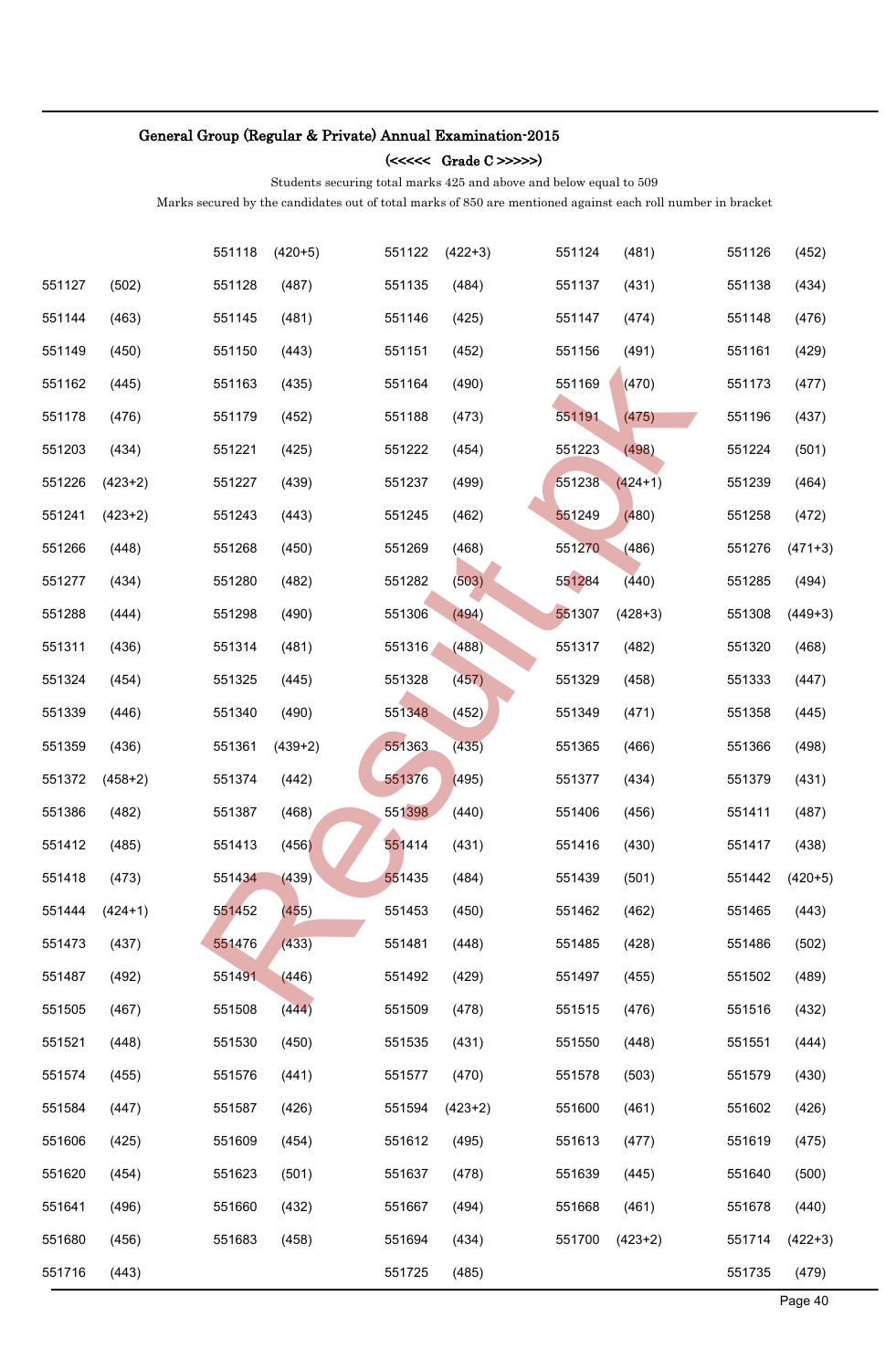### (<<<<< Grade C >>>>>)

Students securing total marks 425 and above and below equal to 509

|        |           | 551745 | (440)     | 551758 | (498)     | 551763 | (438)     | 551772 | (426)     |
|--------|-----------|--------|-----------|--------|-----------|--------|-----------|--------|-----------|
| 551776 | (449)     | 551777 | (431)     | 551784 | (487)     | 551798 | (471)     | 551799 | (441)     |
| 551803 | (426)     | 551814 | $(447+3)$ | 551815 | $(424+1)$ | 551842 | (461)     | 551843 | (429)     |
| 551844 | $(424+1)$ | 551845 | (455)     | 551855 | (428)     | 551856 | (474)     | 551860 | (446)     |
| 551861 | (493)     | 551862 | (499)     | 551863 | $(423+2)$ | 551864 | (451)     | 551876 | (454)     |
| 551882 | (503)     | 551883 | (458)     | 551886 | (444)     | 551888 | (446)     | 551889 | (425)     |
| 551897 | (470)     | 551901 | (466)     | 551909 | $(423+2)$ | 551912 | (434)     | 551915 | (468)     |
| 551916 | (467)     | 551919 | (444)     | 551925 | (457)     | 551930 | (503)     | 551936 | (451)     |
| 551939 | (436)     | 551945 | (489)     | 551948 | (477)     | 551950 | (457)     | 551955 | (495)     |
| 551958 | (432)     | 551964 | (460)     | 551965 | (482)     | 551968 | (440)     | 551969 | (439)     |
| 551974 | (472)     | 551979 | $(491+3)$ | 551983 | (446)     | 551984 | (479)     | 551988 | (465)     |
| 551993 | (436)     | 551996 | (498)     | 551997 | (460)     | 551998 | (502)     | 552000 | (473)     |
| 552004 | (492)     | 552005 | (426)     | 552008 | (437)     | 552009 | (440)     | 552012 | (499)     |
| 552021 | (451)     | 552022 | (441)     | 552028 | (489)     | 552032 | (441)     | 552034 | (466)     |
| 552035 | (465)     | 552037 | (479)     | 552038 | (486)     | 552041 | (452)     | 552047 | (460)     |
| 552048 | (443)     | 552049 | (494)     | 552050 | (435)     | 552059 | (446)     | 552071 | (431)     |
| 552075 | (480)     | 552078 | $(420+5)$ | 552090 | (503)     | 552096 | (497)     | 552098 | (451)     |
| 552103 | (445)     | 552104 | (443)     | 552106 | (429)     | 552107 | (465)     | 552108 | (446)     |
| 552113 | (476)     | 552116 | (467)     | 552117 | (427)     | 552120 | (467)     | 552124 | (477)     |
| 552125 | (462)     | 552126 | (444)     | 552129 | (473)     | 552130 | (481)     | 552133 | (474)     |
| 552135 | (490)     | 552138 | (430)     | 552141 | (437)     | 552145 | (500)     | 552149 | (466)     |
| 552151 | (499)     | 552152 | (434)     | 552161 | (475)     | 552162 | (450)     | 552165 | (453)     |
| 552168 | (460)     | 552169 | (427)     | 552170 | (430)     | 552174 | (461)     | 552179 | (487)     |
| 552185 | (452)     | 552189 | (456)     | 552192 | $(481+3)$ | 552196 | (473)     | 552206 | (464)     |
| 552221 | (477)     | 552222 | (432)     | 552237 | (496)     | 552249 | (470)     | 552261 | $(461+1)$ |
| 552272 | $(422+3)$ | 552274 | $(423+3)$ | 552276 | $(435+2)$ | 552278 | (471)     | 552285 | (442)     |
| 552286 | (426)     | 552327 | (497)     | 552330 | (432)     | 552332 | (482)     | 552334 | $(425+1)$ |
| 552338 | (492)     | 552342 | (490)     | 552355 | (491)     | 552362 | (503)     | 552364 | (438)     |
| 552365 | $(425+1)$ | 552374 | (501)     | 552376 | (493)     | 552380 | (474)     | 552382 | (433)     |
| 552383 | (469)     | 552384 | (494)     | 552390 | (466)     | 552392 | $(433+2)$ | 552393 | (449)     |
| 552403 | (471)     | 552405 | (494)     | 552409 | (446)     | 552410 | (428)     | 552411 | (473)     |
| 552413 | (478)     |        |           | 552417 | (482)     |        |           | 552425 | $(421+4)$ |
|        |           |        |           |        |           |        |           |        | Page 41   |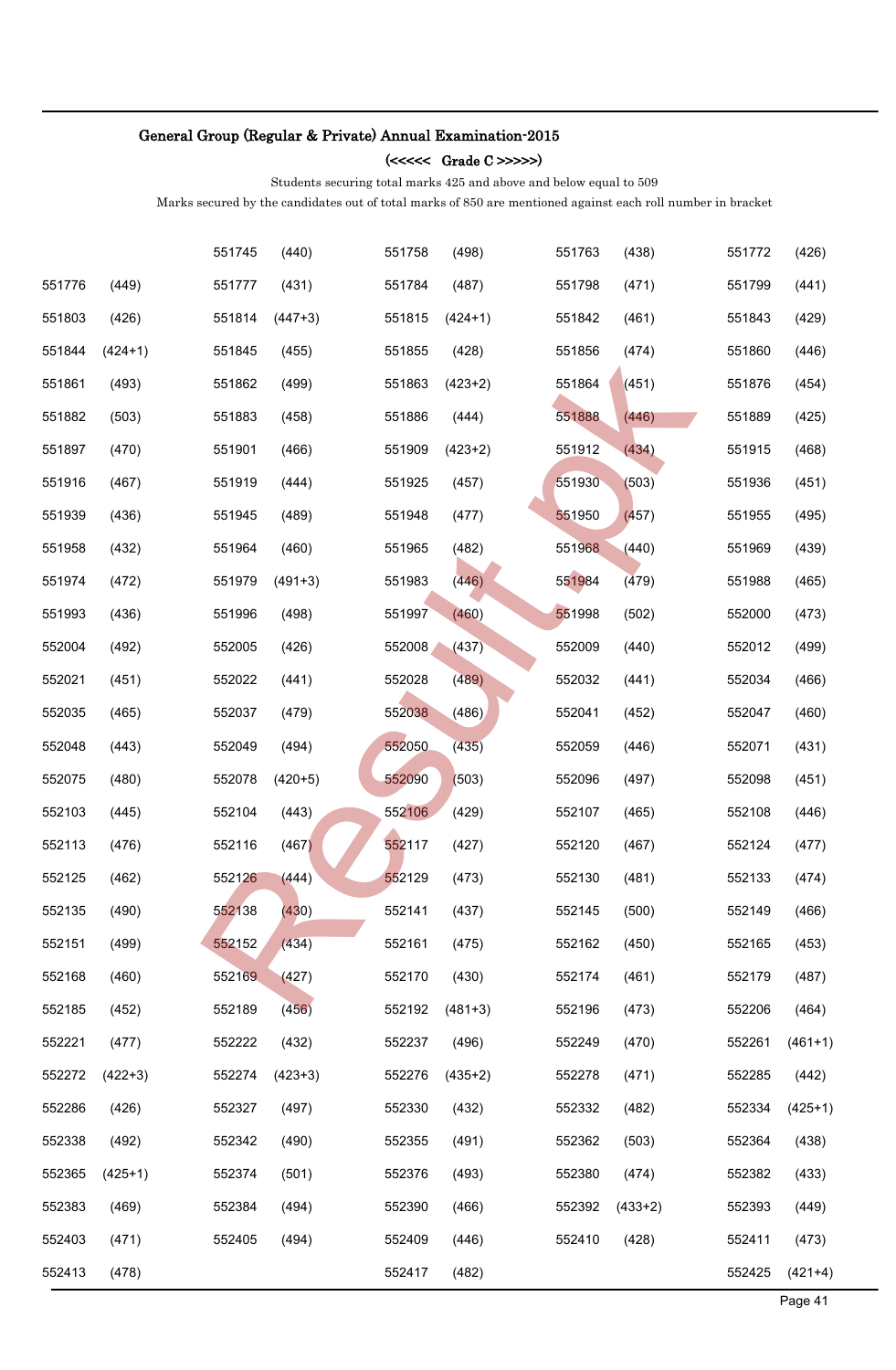### (<<<<< Grade C >>>>>)

Students securing total marks 425 and above and below equal to 509

|        |           | 552427 | $(424+1)$ | 552428 | (463)     | 552435 | $(447+1)$ | 552436 | (435)     |
|--------|-----------|--------|-----------|--------|-----------|--------|-----------|--------|-----------|
| 552439 | (429)     | 552440 | (451)     | 552443 | (490)     | 552444 | (498)     | 552445 | (465)     |
| 552446 | (465)     | 552449 | (482)     | 552471 | (492)     | 552473 | (461)     | 552475 | (502)     |
| 552481 | (477)     | 552486 | $(458+3)$ | 552489 | (452)     | 552492 | $(440+1)$ | 552495 | (469)     |
| 552497 | (450)     | 552501 | (475)     | 552502 | (454)     | 552503 | (466)     | 552507 | (425)     |
| 552518 | (472)     | 552519 | (452)     | 552521 | $(424+1)$ | 552523 | (466)     | 552524 | $(421+4)$ |
| 552529 | (488)     | 552530 | (467)     | 552531 | (498)     | 552536 | (472)     | 552541 | (451)     |
| 552543 | (493)     | 552547 | (446)     | 552549 | (444)     | 552551 | (425)     | 552553 | (479)     |
| 552554 | (468)     | 552556 | (476)     | 552557 | (502)     | 552560 | (465)     | 552564 | (469)     |
| 552571 | $(471+3)$ | 552577 | $(445+3)$ | 552584 | $(421+4)$ | 552587 | (426)     | 552593 | $(471+2)$ |
| 552600 | (475)     | 552602 | (498)     | 552608 | (438)     | 552610 | (461)     | 552617 | (486)     |
| 552618 | (450)     | 552619 | (445)     | 552620 | (468)     | 552631 | (483)     | 552632 | (484)     |
| 552634 | (497)     | 552639 | (482)     | 552646 | (428)     | 552690 | (466)     | 552693 | (489)     |
| 552780 | $(435+3)$ | 552798 | (470)     | 552799 | (461)     | 552800 | (501)     | 552801 | (461)     |
| 552813 | (443)     | 552814 | (466)     | 552817 | (433)     | 552820 | (435)     | 552822 | (441)     |
| 552823 | (453)     | 552828 | (439)     | 552831 | (440)     | 552833 | (444)     | 552848 | (437)     |
| 552857 | (477)     | 552863 | (466)     | 552864 | (500)     | 552869 | (472)     | 552878 | (493)     |
| 552879 | (445)     | 552884 | $(422+3)$ | 552890 | (440)     | 552891 | (439)     | 552895 | (474)     |
| 552899 | (450)     | 552900 | (452)     | 552901 | $(421+4)$ | 552902 | (479)     | 552903 | (503)     |
| 552919 | (445)     | 552920 | (484)     | 552921 | (491)     | 552922 | (461)     | 552924 | (496)     |
| 552926 | (466)     | 552928 | (460)     | 552934 | (449)     | 552935 | (426)     | 552936 | (441)     |
| 552937 | (501)     | 552948 | $(482+3)$ | 552951 | (471)     | 552957 | (504)     | 552961 | (501)     |
| 552967 | (436)     | 552972 | (453)     | 552979 | (479)     | 552981 | (504)     | 553020 | (462)     |
| 553022 | (490)     | 553025 | (474)     | 553027 | (496)     | 553028 | (449)     | 553032 | $(422+3)$ |
| 553037 | (462)     | 553039 | (466)     | 553041 | (443)     | 553044 | (461)     | 553056 | (443)     |
| 553059 | (451)     | 553060 | (444)     | 553066 | (494)     | 553070 | (470)     | 553073 | (473)     |
| 553079 | (488)     | 553081 | (465)     | 553090 | $(471+2)$ | 553096 | (441)     | 553099 | $(468+3)$ |
| 553114 | $(446+3)$ | 553116 | (447)     | 553161 | (455)     | 553166 | (471)     | 553168 | (487)     |
| 553169 | (427)     | 553170 | (448)     | 553172 | (437)     | 553185 | $(464+1)$ | 553191 | (484)     |
| 553192 | (480)     | 553222 | (477)     | 553223 | (498)     | 553226 | (476)     | 553229 | (435)     |
| 553231 | $(423+2)$ | 553234 | (451)     | 553236 | (438)     | 553238 | (461)     | 553253 | (462)     |
| 553255 | (476)     |        |           | 553261 | (458)     |        |           | 553262 | (470)     |
|        |           |        |           |        |           |        |           |        | Page 42   |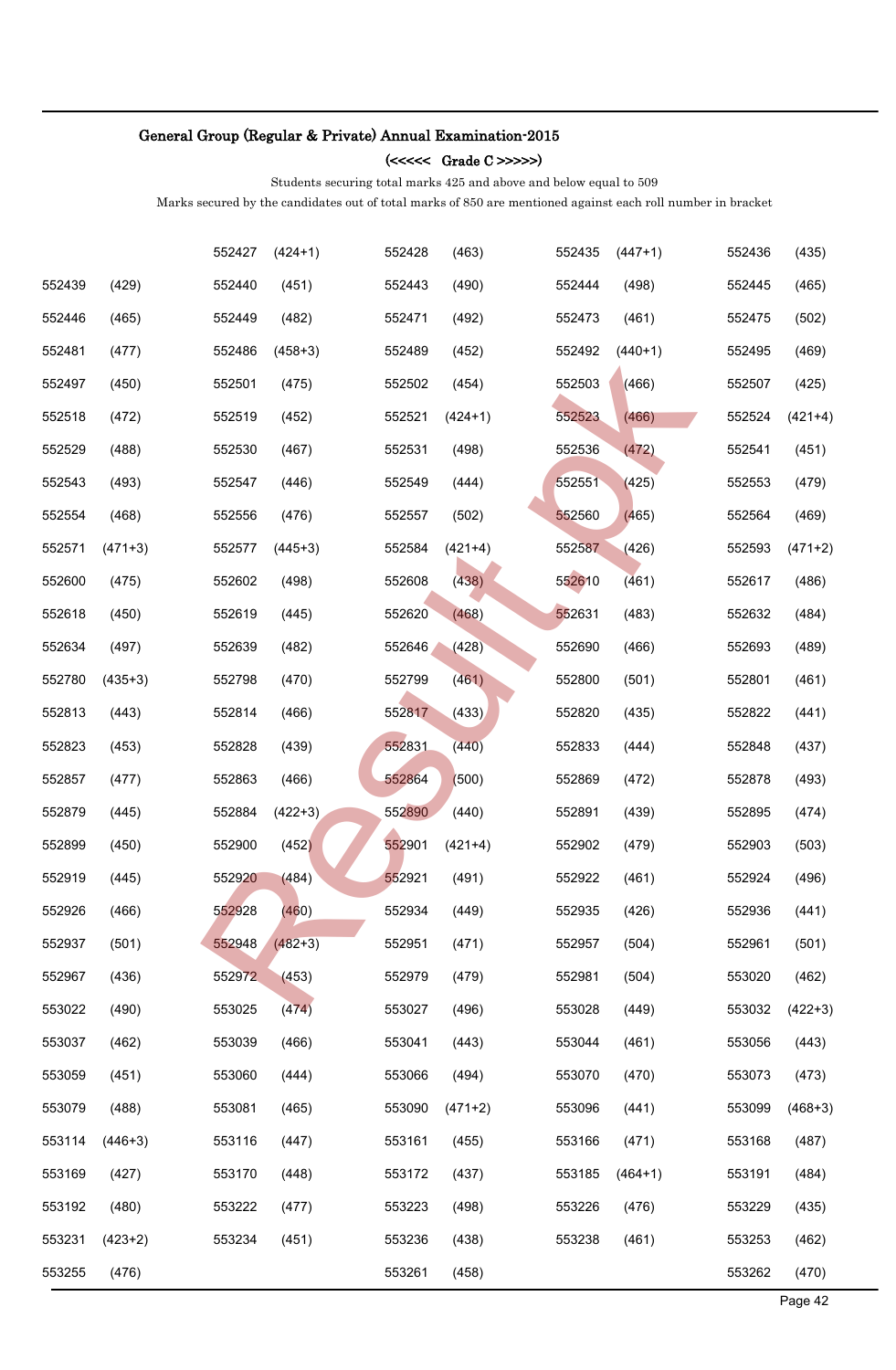### (<<<<< Grade C >>>>>)

Students securing total marks 425 and above and below equal to 509

|        |           | 553266 | (458)     | 553267 | (500)     | 553271 | (427)     | 553273 | (437)     |
|--------|-----------|--------|-----------|--------|-----------|--------|-----------|--------|-----------|
| 553275 | $(420+5)$ | 553292 | (458)     | 553299 | (463)     | 553300 | (501)     | 553328 | (430)     |
| 553331 | (426)     | 553350 | (462)     | 553351 | (496)     | 553354 | (429)     | 553355 | (430)     |
| 553356 | (437)     | 553362 | (427)     | 553368 | (475)     | 553371 | (484)     | 553376 | (483)     |
| 553379 | (473)     | 553384 | (482)     | 553388 | (462)     | 553391 | (475)     | 553393 | (463)     |
| 553398 | (441)     | 553402 | (436)     | 553405 | (487)     | 553406 | (444)     | 553413 | (447)     |
| 553414 | (442)     | 553423 | (451)     | 553427 | (504)     | 553428 | (487)     | 553449 | (497)     |
| 553492 | (445)     | 553500 | (454)     | 553504 | (429)     | 553506 | $(424+1)$ | 553510 | $(424+1)$ |
| 553518 | $(424+1)$ | 553534 | (439)     | 553542 | (492)     | 553543 | (478)     | 553549 | (447)     |
| 553552 | (474)     | 553554 | (454)     | 553558 | $(423+2)$ | 553559 | (456)     | 553561 | (475)     |
| 553562 | (484)     | 553565 | (462)     | 553569 | (468)     | 553597 | (498)     | 553607 | (431)     |
| 553614 | (445)     | 553616 | (453)     | 553617 | (480)     | 553619 | (482)     | 553620 | (490)     |
| 553621 | $(422+3)$ | 553623 | (479)     | 553626 | (444)     | 553627 | (470)     | 553634 | (464)     |
| 553638 | $(462+1)$ | 553639 | (465)     | 553647 | (469)     | 553649 | (462)     | 553650 | (475)     |
| 553651 | (461)     | 553655 | (456)     | 553658 | (500)     | 553659 | (430)     | 553665 | (479)     |
| 553667 | (435)     | 553692 | (425)     | 553693 | (477)     | 553698 | (492)     | 553700 | (443)     |
| 553720 | (499)     | 553721 | (463)     | 553725 | (449)     | 553726 | $(423+2)$ | 553736 | (428)     |
| 553739 | (448)     | 553740 | (444)     | 553741 | (426)     | 553742 | (440)     | 553744 | (443)     |
| 553752 | (433)     | 553769 | (482)     | 553772 | $(424+1)$ | 553778 | $(420+5)$ | 553788 | (502)     |
| 553793 | (475)     | 553796 | (470)     | 553798 | (471)     | 553799 | (462)     | 553804 | (437)     |
| 553807 | (503)     | 553808 | (495)     | 553810 | (455)     | 553816 | (489)     | 553817 | (481)     |
| 553823 | (440)     | 553845 | (458)     | 553851 | (485)     | 553854 | (437)     | 553856 | (447)     |
| 553878 | (485)     | 553882 | (482)     | 553883 | (432)     | 553888 | (462)     | 553896 | (446)     |
| 553901 | (453)     | 553904 | (476)     | 553905 | (440)     | 553912 | (440)     | 553917 | (473)     |
| 553918 | (488)     | 553919 | (494)     | 553925 | (492)     | 553926 | (500)     | 553927 | $(421+4)$ |
| 553929 | (490)     | 553931 | (464)     | 553933 | $(424+1)$ | 553934 | (485)     | 553935 | (492)     |
| 553937 | (464)     | 553938 | $(454+2)$ | 553939 | (486)     | 553940 | (474)     | 553942 | $(449+1)$ |
| 553943 | (426)     | 553945 | (480)     | 553947 | (476)     | 553948 | (436)     | 553957 | (469)     |
| 553961 | (500)     | 553966 | (494)     | 553973 | (457)     | 553976 | (464)     | 553981 | (503)     |
| 553982 | (493)     | 553984 | (450)     | 553985 | (477)     | 553986 | (490)     | 553988 | (488)     |
| 553992 | (480)     | 553995 | (435)     | 554002 | (501)     | 554006 | (441)     | 554009 | (500)     |
| 554010 | (476)     |        |           | 554012 | (482)     |        |           | 554021 | (465)     |
|        |           |        |           |        |           |        |           |        | Page 43   |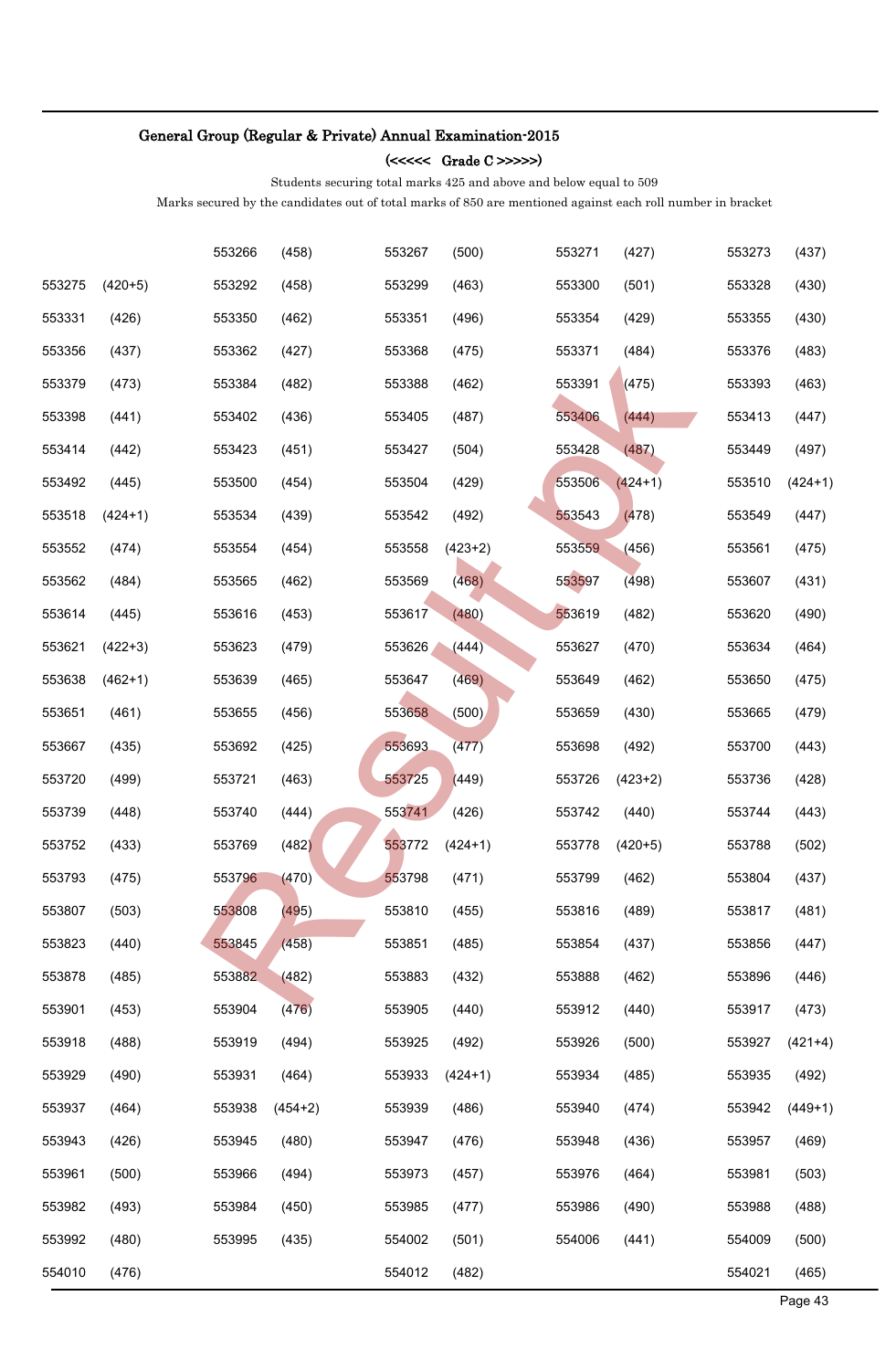### (<<<<< Grade C >>>>>)

Students securing total marks 425 and above and below equal to 509

|        |           | 554022 | (431)     | 554028 | (481)     | 554029 | (434)     | 554036 | (448)     |
|--------|-----------|--------|-----------|--------|-----------|--------|-----------|--------|-----------|
| 554042 | (440)     | 554047 | (456)     | 554055 | (433)     | 554057 | (435)     | 554058 | (458)     |
| 554059 | (435)     | 554061 | (497)     | 554063 | (480)     | 554072 | (442)     | 554077 | (483)     |
| 554078 | $(421+4)$ | 554081 | (474)     | 554085 | (443)     | 554088 | (497)     | 554089 | (481)     |
| 554097 | (474)     | 554103 | (475)     | 554105 | (496)     | 554110 | (449)     | 554112 | (493)     |
| 554114 | (459)     | 554121 | $(429+3)$ | 554134 | (456)     | 554142 | (445)     | 554149 | (457)     |
| 554152 | (492)     | 554154 | (429)     | 554155 | $(460+2)$ | 554156 | (498)     | 554160 | (441)     |
| 554161 | (442)     | 554177 | (469)     | 554178 | (455)     | 554185 | (462)     | 554189 | (453)     |
| 554201 | (438)     | 554202 | (479)     | 554204 | (489)     | 554207 | (472)     | 554215 | (503)     |
| 554221 | (503)     | 554225 | (489)     | 554236 | (447)     | 554242 | (479)     | 554250 | (472)     |
| 554257 | (441)     | 554264 | (440)     | 554282 | (504)     | 554285 | (465)     | 554286 | (448)     |
| 554306 | (457)     | 554309 | (463)     | 554311 | (498)     | 554314 | (488)     | 554324 | (474)     |
| 554327 | (467)     | 554330 | (453)     | 554331 | (485)     | 554332 | (452)     | 554334 | (482)     |
| 554335 | (477)     | 554339 | (456)     | 554350 | (496)     | 554364 | (465)     | 554379 | (443)     |
| 554380 | (451)     | 554384 | (483)     | 554389 | (454)     | 554399 | (455)     | 554403 | (426)     |
| 554406 | (433)     | 554411 | (441)     | 554415 | (427)     | 554416 | (446)     | 554418 | (432)     |
| 554419 | (459)     | 554424 | (472)     | 554426 | (448)     | 554430 | (475)     | 554431 | (503)     |
| 554433 | (456)     | 554436 | (431)     | 554440 | (445)     | 554441 | (441)     | 554442 | (454)     |
| 554450 | (433)     | 554453 | (486)     | 554457 | (500)     | 554459 | (439)     | 554460 | (458)     |
| 554468 | (484)     | 554471 | $(423+2)$ | 554476 | $(437+3)$ | 554477 | (432)     | 554478 | $(424+3)$ |
| 554479 | (427)     | 554480 | (466)     | 554484 | (468)     | 554515 | (447)     | 554539 | (483)     |
| 554547 | (456)     | 554550 | (492)     | 554561 | (431)     | 554563 | $(422+3)$ | 554565 | (432)     |
| 554566 | (440)     | 554580 | (491)     | 554586 | $(423+2)$ | 554594 | $(422+3)$ | 554603 | (492)     |
| 554607 | (472)     | 554609 | $(421+4)$ | 554610 | (428)     | 554615 | (469)     | 554617 | $(443+3)$ |
| 554619 | (468)     | 554620 | (463)     | 554621 | $(423+2)$ | 554624 | (429)     | 554625 | (480)     |
| 554629 | (495)     | 554631 | (432)     | 554632 | (496)     | 554634 | (433)     | 554636 | (484)     |
| 554641 | $(421+4)$ | 554643 | (430)     | 554650 | (485)     | 554658 | $(422+3)$ | 554661 | (429)     |
| 554662 | (479)     | 554668 | (441)     | 554669 | (457)     | 554670 | (459)     | 554671 | (467)     |
| 554672 | (478)     | 554673 | (485)     | 554674 | $(424+3)$ | 554675 | (432)     | 554676 | $(424+1)$ |
| 554677 | $(424+1)$ | 554679 | (499)     | 554682 | (503)     | 554683 | $(422+3)$ | 554684 | (498)     |
| 554685 | (429)     | 554687 | (481)     | 554688 | (503)     | 554689 | (458)     | 554691 | (497)     |
| 554692 | $(461+1)$ |        |           | 554694 | (466)     |        |           | 554695 | (477)     |
|        |           |        |           |        |           |        |           |        | Page 44   |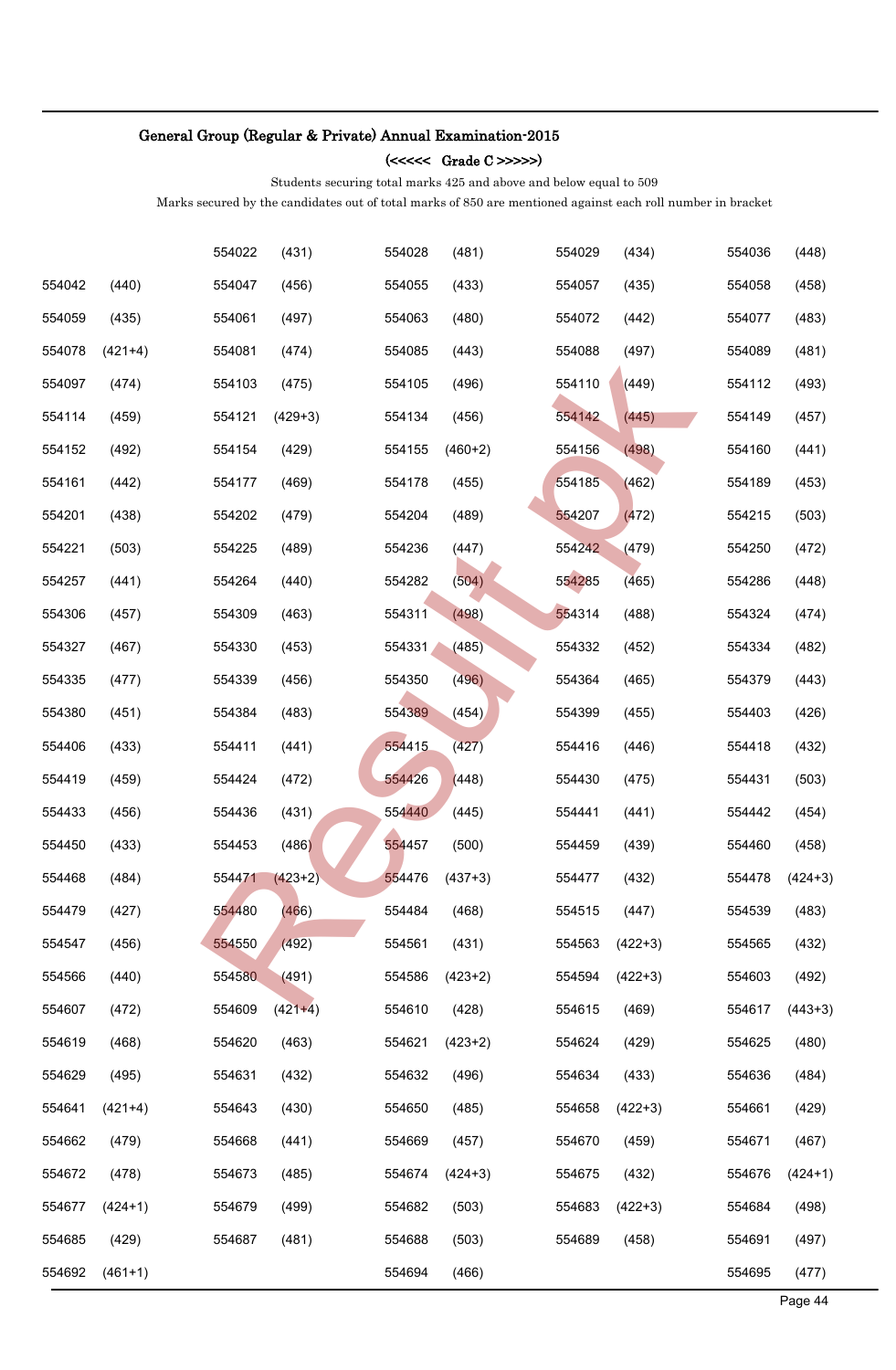### (<<<<< Grade C >>>>>)

Students securing total marks 425 and above and below equal to 509

|        |           | 554697 | (456)     | 554698 | (453)     | 554702 | (490)     | 554703 | (471)     |
|--------|-----------|--------|-----------|--------|-----------|--------|-----------|--------|-----------|
| 554704 | (468)     | 554708 | (446)     | 554709 | (456)     | 554718 | (487)     | 554720 | (435)     |
| 554721 | (482)     | 554723 | (503)     | 554727 | (432)     | 554729 | (496)     | 554731 | (453)     |
| 554732 | (474)     | 554733 | (445)     | 554734 | (484)     | 554739 | (504)     | 554742 | (469)     |
| 554746 | (433)     | 554751 | (502)     | 554752 | (473)     | 554757 | (480)     | 554758 | (504)     |
| 554759 | (499)     | 554761 | (444)     | 554763 | (454)     | 554766 | (430)     | 554767 | (480)     |
| 554768 | (442)     | 554769 | (452)     | 554770 | (470)     | 554771 | (440)     | 554772 | (425)     |
| 554773 | (454)     | 554775 | (461)     | 554787 | (447)     | 554788 | $(425+1)$ | 554789 | (446)     |
| 554798 | (470)     | 554799 | (443)     | 554811 | (433)     | 554812 | (458)     | 554815 | (473)     |
| 554816 | (501)     | 554827 | (437)     | 554839 | (429)     | 554846 | (468)     | 554848 | (471)     |
| 554860 | (444)     | 554863 | (494)     | 554865 | (493)     | 554866 | (476)     | 554868 | (456)     |
| 554869 | (469)     | 554871 | $(423+2)$ | 554872 | (462)     | 554877 | (468)     | 554878 | (475)     |
| 554881 | (458)     | 554882 | (433)     | 554883 | (465)     | 554884 | (500)     | 554885 | (440)     |
| 554897 | (502)     | 554898 | (434)     | 554899 | (500)     | 554900 | (504)     | 554902 | (504)     |
| 554903 | (454)     | 554904 | (474)     | 554905 | (489)     | 554909 | (430)     | 554912 | (435)     |
| 554913 | (452)     | 554915 | (432)     | 554916 | (476)     | 554917 | (490)     | 554918 | (486)     |
| 554919 | (443)     | 554928 | (477)     | 554931 | (460)     | 554939 | (464)     | 554942 | (479)     |
| 554947 | (478)     | 554951 | (482)     | 554952 | (485)     | 554957 | (436)     | 554958 | (432)     |
| 554960 | (458)     | 554965 | (452)     | 554966 | $(423+2)$ | 554968 | $(423+2)$ | 554973 | (503)     |
| 554976 | $(440+2)$ | 554979 | (458)     | 554987 | (467)     | 554999 | (442)     | 555001 | (468)     |
| 555006 | (493)     | 555009 | (466)     | 555010 | (502)     | 555013 | (470)     | 555014 | (441)     |
| 555016 | (504)     | 555018 | (502)     | 555021 | (500)     | 555033 | (497)     | 555037 | (489)     |
| 555038 | (471)     | 555039 | (488)     | 555041 | (434)     | 555042 | $(423+2)$ | 555045 | (455)     |
| 555046 | (477)     | 555052 | (485)     | 555053 | (485)     | 555054 | (457)     | 555055 | (499)     |
| 555058 | $(422+3)$ | 555060 | $(421+4)$ | 555061 | (432)     | 555062 | (445)     | 555069 | $(422+3)$ |
| 555073 | (467)     | 555074 | (453)     | 555075 | (474)     | 555076 | (488)     | 555077 | (456)     |
| 555092 | (464)     | 555096 | (483)     | 555102 | (431)     | 555103 | (434)     | 555104 | (472)     |
| 555105 | (487)     | 555107 | (463)     | 555115 | (444)     | 555121 | (429)     | 555147 | (428)     |
| 555151 | (472)     | 555156 | (488)     | 555157 | (431)     | 555159 | $(422+3)$ | 555165 | (503)     |
| 555191 | $(424+1)$ | 555193 | (431)     | 555194 | (442)     | 555195 | (461)     | 555198 | (458)     |
| 555202 | (489)     | 555203 | (494)     | 555204 | $(423+2)$ | 555205 | (433)     | 555208 | (428)     |
| 555212 | (474)     |        |           | 555216 | $(423+2)$ |        |           | 555217 | (458)     |
|        |           |        |           |        |           |        |           |        | Page 45   |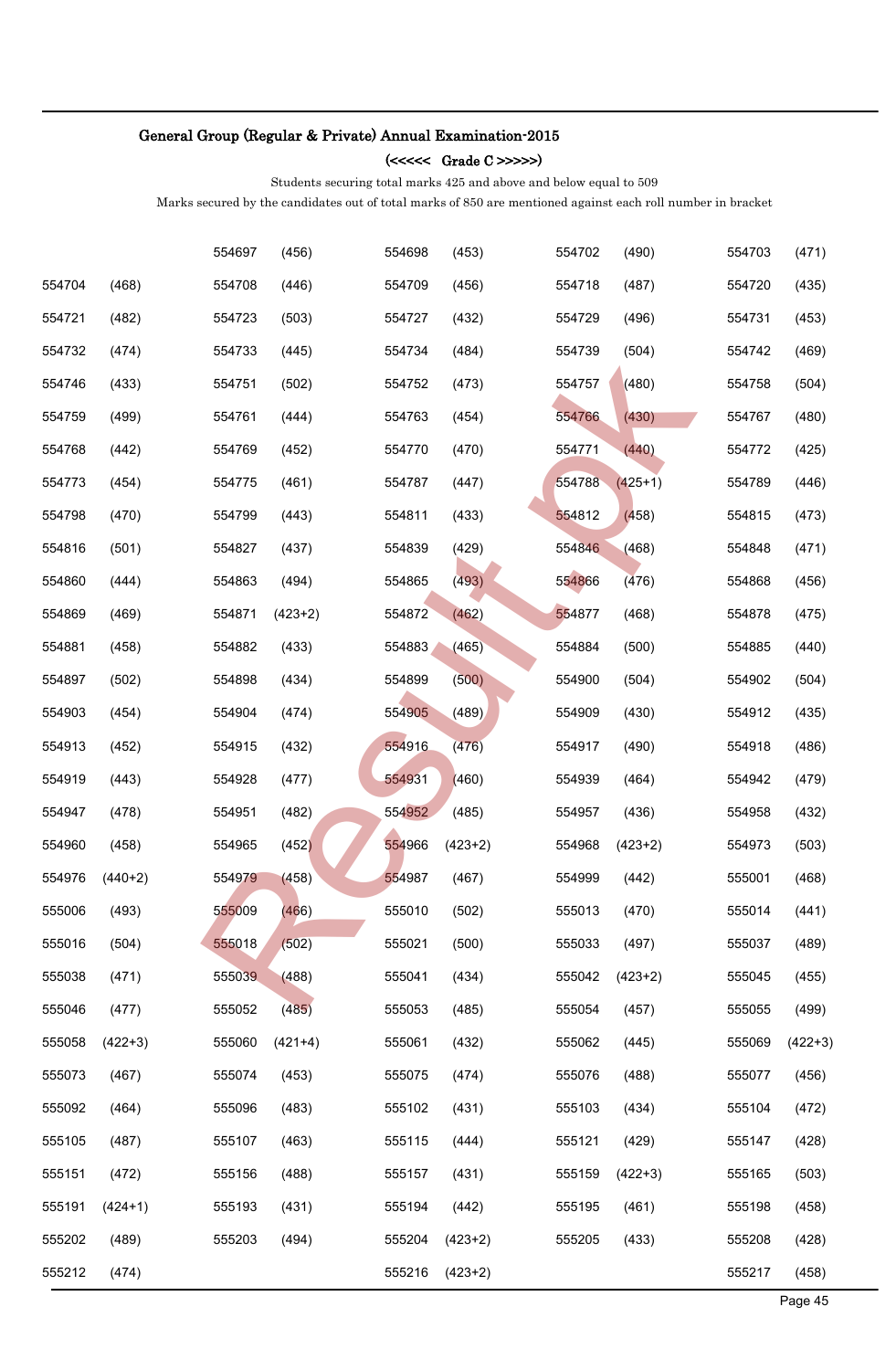### (<<<<< Grade C >>>>>)

Students securing total marks 425 and above and below equal to 509

|        |           | 555220 | (432)     | 555223 | $(420+5)$ | 555224 | (458)     | 555227 | (435)     |
|--------|-----------|--------|-----------|--------|-----------|--------|-----------|--------|-----------|
| 555234 | (475)     | 555235 | (450)     | 555237 | (497)     | 555239 | $(422+3)$ | 555240 | (462)     |
| 555241 | (457)     | 555251 | (448)     | 555252 | (458)     | 555253 | (501)     | 555255 | (499)     |
| 555257 | (483)     | 555259 | (482)     | 555264 | (495)     | 555265 | (498)     | 555269 | (447)     |
| 555270 | (456)     | 555271 | (488)     | 555275 | (496)     | 555278 | (438)     | 555279 | (444)     |
| 555290 | (460)     | 555291 | $(420+5)$ | 555293 | $(421+4)$ | 555296 | $(424+1)$ | 555297 | (478)     |
| 555301 | (459)     | 555302 | (453)     | 555303 | (460)     | 555304 | (466)     | 555305 | (476)     |
| 555308 | (486)     | 555311 | (463)     | 555312 | (497)     | 555314 | (471)     | 555317 | (465)     |
| 555318 | (443)     | 555323 | (425)     | 555324 | (482)     | 555327 | (447)     | 555329 | (446)     |
| 555331 | (485)     | 555332 | (427)     | 555333 | (499)     | 555337 | (447)     | 555338 | (486)     |
| 555340 | (467)     | 555341 | (495)     | 555343 | (504)     | 555345 | (431)     | 555346 | (485)     |
| 555347 | (497)     | 555348 | (488)     | 555349 | (483)     | 555350 | (486)     | 555351 | (439)     |
| 555352 | (487)     | 555353 | $(422+3)$ | 555356 | (429)     | 555358 | (428)     | 555359 | $(423+2)$ |
| 555360 | (425)     | 555364 | $(422+3)$ | 555368 | (480)     | 555370 | (468)     | 555373 | (466)     |
| 555376 | (433)     | 555378 | (499)     | 555380 | (480)     | 555383 | (435)     | 555390 | (447)     |
| 555391 | (467)     | 555392 | (488)     | 555393 | (494)     | 555410 | $(423+2)$ | 555417 | (427)     |
| 555418 | $(424+1)$ | 555428 | (428)     | 555464 | (443)     | 555468 | (466)     | 555473 | (476)     |
| 555474 | (443)     | 555475 | (446)     | 555490 | (439)     | 555491 | (495)     | 555507 | (447)     |
| 555509 | $(422+3)$ | 555511 | (457)     | 555513 | (452)     | 555517 | (491)     | 555528 | (463)     |
| 555532 | (444)     | 555535 | (449)     | 555541 | (447)     | 555551 | (444)     | 555554 | $(429+2)$ |
| 555557 | (479)     | 555561 | $(428+2)$ | 555564 | (470)     | 555568 | (457)     | 555577 | (449)     |
| 555578 | (432)     | 555579 | (447)     | 555583 | (429)     | 555593 | (453)     | 555597 | $(424+1)$ |
| 555601 | (465)     | 555609 | (441)     | 555622 | (477)     | 555624 | (462)     | 555630 | $(421+4)$ |
| 555636 | (432)     | 555640 | (425)     | 555646 | $(423+2)$ | 555657 | (490)     | 555668 | (457)     |
| 555671 | $(428+3)$ | 555682 | (454)     | 555692 | (484)     | 555695 | (447)     | 555718 | (437)     |
| 555719 | (457)     | 555720 | (467)     | 555722 | (470)     | 555723 | (443)     | 555725 | (425)     |
| 555726 | (425)     | 555730 | (465)     | 555731 | (493)     | 555739 | (478)     | 555740 | (459)     |
| 555741 | (470)     | 555749 | (479)     | 555750 | (455)     | 555753 | (466)     | 555754 | (497)     |
| 555761 | (458)     | 555763 | (474)     | 555767 | (440)     | 555771 | (499)     | 555774 | (428)     |
| 555776 | (426)     | 555778 | (461)     | 555790 | (445)     | 555796 | (434)     | 555810 | $(424+1)$ |
| 555813 | (441)     | 555814 | $(435+3)$ | 555815 | (427)     | 555816 | (494)     | 555823 | (431)     |
| 555824 | (492)     |        |           | 555832 | $(422+3)$ |        |           | 555834 | (461)     |
|        |           |        |           |        |           |        |           |        | Page 46   |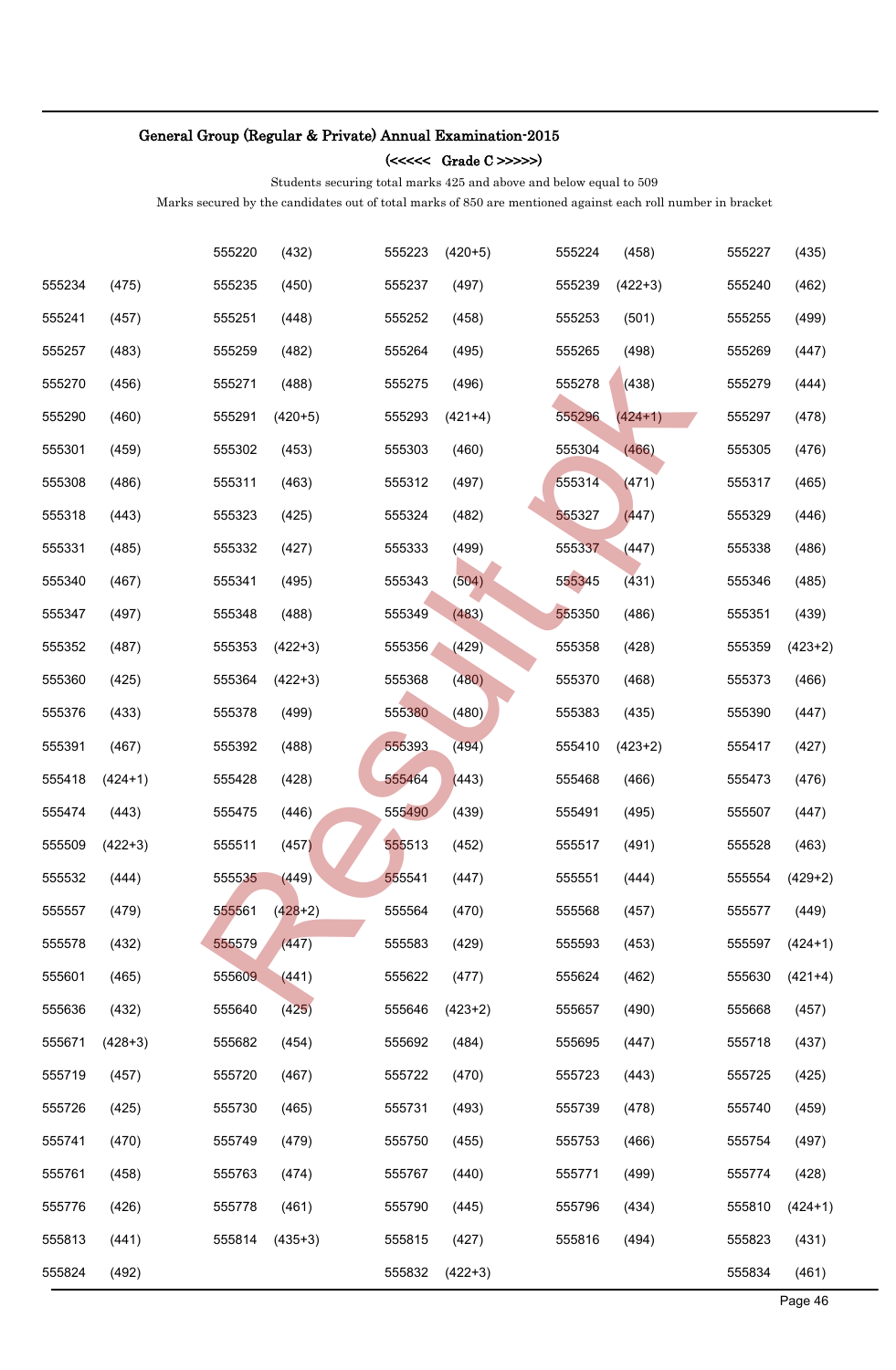### (<<<<< Grade C >>>>>)

Students securing total marks 425 and above and below equal to 509

|        |           | 555836 | (427)     | 555840 | (444)     | 555849 | (437)     | 555852 | (473)     |
|--------|-----------|--------|-----------|--------|-----------|--------|-----------|--------|-----------|
| 555865 | (445)     | 555867 | $(424+1)$ | 555883 | $(420+5)$ | 555885 | (446)     | 555886 | (458)     |
| 555890 | (480)     | 555895 | (469)     | 555896 | (484)     | 555902 | (454)     | 555904 | (458)     |
| 555916 | (441)     | 555921 | (439)     | 555923 | (428)     | 555924 | (478)     | 555926 | (464)     |
| 555928 | (483)     | 555929 | (458)     | 555932 | (450)     | 555933 | (454)     | 555934 | (503)     |
| 555935 | (473)     | 555936 | (500)     | 555937 | (471)     | 555938 | (476)     | 555941 | (480)     |
| 555942 | $(429+1)$ | 555945 | (459)     | 555946 | (435)     | 555949 | (451)     | 555950 | (481)     |
| 555951 | (482)     | 555952 | (451)     | 555953 | (473)     | 555954 | (465)     | 555955 | (497)     |
| 555956 | (467)     | 555957 | $(424+1)$ | 555958 | (440)     | 555960 | (446)     | 555968 | (447)     |
| 555969 | (468)     | 555973 | $(421+4)$ | 555974 | (485)     | 555975 | (465)     | 555976 | (456)     |
| 555979 | $(421+4)$ | 555983 | (450)     | 555984 | (432)     | 555988 | (449)     | 555990 | (442)     |
| 555991 | (446)     | 555993 | (459)     | 555996 | (470)     | 555998 | $(454+1)$ | 556000 | (471)     |
| 556001 | $(423+2)$ | 556002 | (461)     | 556010 | $(456+2)$ | 556011 | $(466+1)$ | 556012 | (453)     |
| 556015 | (459)     | 556018 | (431)     | 556030 | (428)     | 556032 | (491)     | 556035 | (452)     |
| 556058 | (430)     | 556060 | (503)     | 556062 | (438)     | 556070 | (496)     | 556075 | (469)     |
| 556079 | (503)     | 556080 | (452)     | 556084 | (449)     | 556090 | (450)     | 556091 | (425)     |
| 556093 | (454)     | 556098 | (435)     | 556099 | (482)     | 556100 | (452)     | 556109 | (462)     |
| 556111 | (475)     | 556115 | (496)     | 556119 | (444)     | 556123 | (428)     | 556124 | (433)     |
| 556126 | (481)     | 556133 | (502)     | 556142 | (465)     | 556147 | (484)     | 556150 | (460)     |
| 556153 | (465)     | 556158 | (477)     | 556162 | (444)     | 556174 | (459)     | 556177 | (441)     |
| 556188 | (439)     | 556199 | (442)     | 556202 | (460)     | 556203 | (449)     | 556204 | (468)     |
| 556205 | (436)     | 556206 | (453)     | 556207 | $(468+1)$ | 556209 | (427)     | 556211 | (495)     |
| 556212 | (499)     | 556213 | (474)     | 556214 | (430)     | 556217 | (499)     | 556218 | (439)     |
| 556219 | (449)     | 556220 | $(420+5)$ | 556222 | (477)     | 556223 | (436)     | 556225 | (461)     |
| 556226 | (435)     | 556228 | (467)     | 556229 | (459)     | 556230 | (443)     | 556234 | (458)     |
| 556235 | (439)     | 556236 | (485)     | 556237 | (430)     | 556240 | (467)     | 556242 | (452)     |
| 556243 | (474)     | 556244 | (449)     | 556245 | (463)     | 556248 | (439)     | 556253 | (448)     |
| 556255 | (465)     | 556263 | (456)     | 556267 | (481)     | 556268 | (444)     | 556274 | (447)     |
| 556280 | (499)     | 556281 | (425)     | 556285 | (432)     | 556289 | (452)     | 556291 | (474)     |
| 556295 | (496)     | 556298 | (436)     | 556299 | (456)     | 556300 | (457)     | 556303 | $(502+3)$ |
| 556316 | (440)     | 556325 | $(420+5)$ | 556330 | $(451+2)$ | 556331 | (465)     | 556334 | (501)     |
| 556337 | (475)     |        |           | 556338 | (447)     |        |           | 556339 | (457)     |
|        |           |        |           |        |           |        |           |        | Page 47   |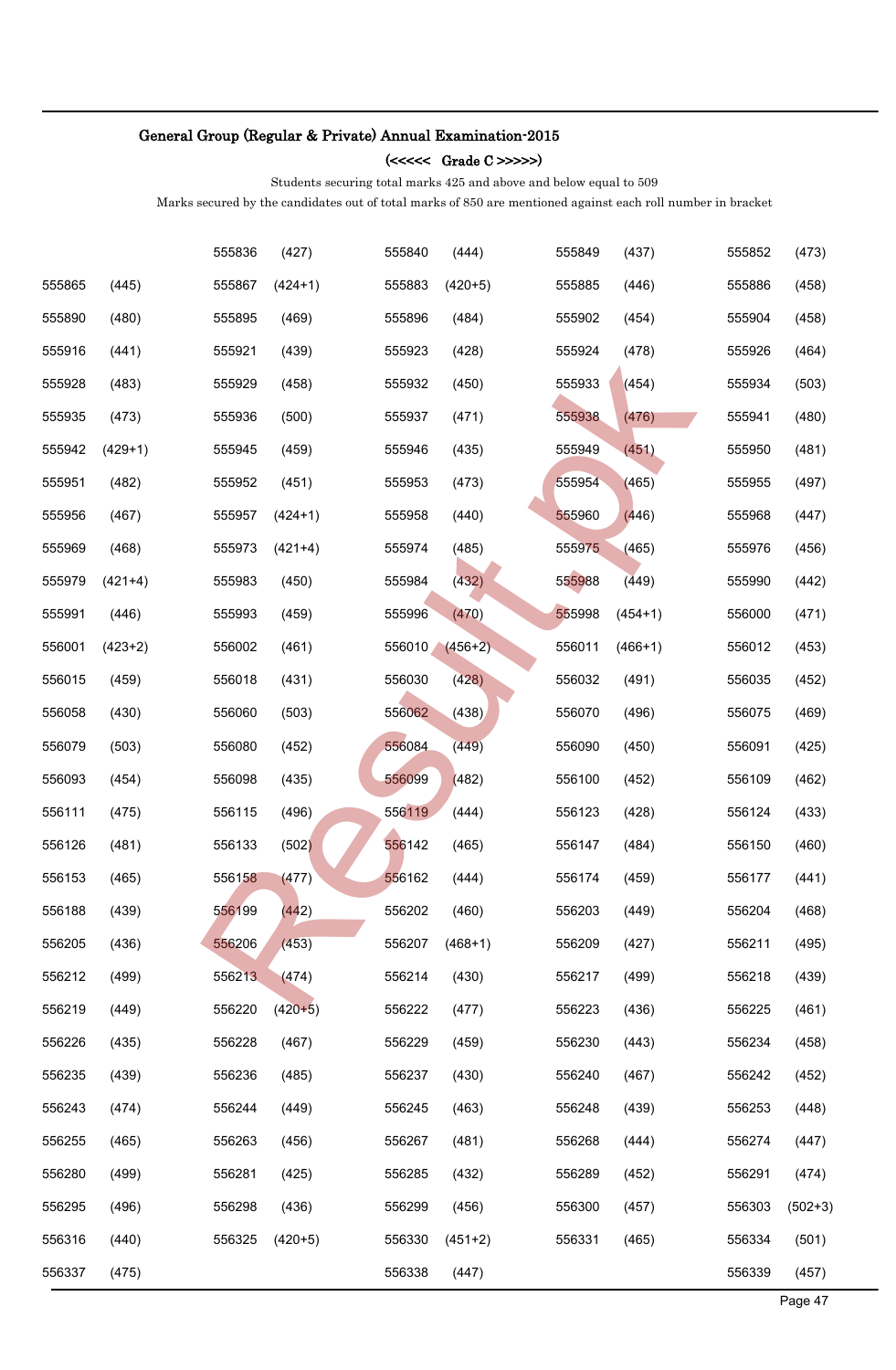### (<<<<< Grade C >>>>>)

Students securing total marks 425 and above and below equal to 509

|        |           | 556340 | (486)     | 556343 | (482)     | 556346 | (503)     | 556358 | $(422+3)$ |
|--------|-----------|--------|-----------|--------|-----------|--------|-----------|--------|-----------|
| 556360 | (437)     | 556365 | (461)     | 556366 | (469)     | 556367 | (438)     | 556369 | (476)     |
| 556370 | (493)     | 556376 | (484)     | 556377 | (497)     | 556378 | (470)     | 556379 | (448)     |
| 556380 | (427)     | 556384 | $(422+3)$ | 556386 | (461)     | 556388 | (472)     | 556389 | (432)     |
| 556390 | (433)     | 556391 | (489)     | 556393 | (459)     | 556394 | (456)     | 556395 | (429)     |
| 556396 | (474)     | 556398 | $(420+5)$ | 556400 | (460)     | 556401 | (444)     | 556403 | (451)     |
| 556405 | (471)     | 556409 | (450)     | 556411 | (454)     | 556413 | (429)     | 556415 | (464)     |
| 556419 | (471)     | 556423 | $(420+5)$ | 556427 | (460)     | 556428 | (478)     | 556429 | $(420+5)$ |
| 556434 | (456)     | 556437 | (490)     | 556439 | (468)     | 556442 | (438)     | 556444 | (446)     |
| 556452 | (458)     | 556453 | (439)     | 556454 | (497)     | 556455 | (476)     | 556457 | (440)     |
| 556458 | (452)     | 556459 | (450)     | 556460 | (469)     | 556466 | (444)     | 556469 | (487)     |
| 556472 | (504)     | 556474 | (464)     | 556481 | $(436+3)$ | 556499 | (428)     | 556503 | (492)     |
| 556507 | (429)     | 556508 | (467)     | 556510 | (481)     | 556511 | (484)     | 556513 | (497)     |
| 556518 | (499)     | 556519 | (431)     | 556522 | $(462+1)$ | 556524 | (480)     | 556526 | (452)     |
| 556527 | (464)     | 556528 | (492)     | 556535 | (496)     | 556551 | (495)     | 556555 | (450)     |
| 556556 | (440)     | 556558 | (489)     | 556559 | (472)     | 556564 | $(461+1)$ | 556565 | (501)     |
| 556567 | (492)     | 556577 | (489)     | 556583 | (493)     | 556586 | (500)     | 556592 | (477)     |
| 556596 | (500)     | 556598 | (451)     | 556600 | (471)     | 556601 | (497)     | 556614 | $(490+3)$ |
| 556617 | (480)     | 556621 | (430)     | 556626 | (427)     | 556628 | (477)     | 556636 | (464)     |
| 556640 | (440)     | 556645 | (430)     | 556647 | (440)     | 556656 | (438)     | 556669 | (467)     |
| 556670 | (457)     | 556671 | (490)     | 556676 | (452)     | 556684 | (498)     | 556691 | (429)     |
| 556695 | (454)     | 556696 | (474)     | 556697 | (434)     | 556698 | (430)     | 556699 | (471)     |
| 556700 | (502)     | 556702 | (439)     | 556710 | $(504+2)$ | 556712 | (493)     | 556714 | (459)     |
| 556715 | (479)     | 556726 | (495)     | 556729 | $(475+3)$ | 556730 | (478)     | 556734 | $(461+3)$ |
| 556739 | (459)     | 556740 | (425)     | 556742 | (439)     | 556751 | (472)     | 556753 | (446)     |
| 556754 | (453)     | 556755 | (451)     | 556759 | (438)     | 556760 | (500)     | 556761 | (463)     |
| 556764 | (462)     | 556766 | (475)     | 556767 | (504)     | 556771 | (459)     | 556772 | (452)     |
| 556779 | (496)     | 556781 | (475)     | 556783 | (458)     | 556786 | (430)     | 556797 | (459)     |
| 556800 | $(423+2)$ | 556803 | $(421+4)$ | 556807 | (449)     | 556819 | (462)     | 556821 | (470)     |
| 556825 | (493)     | 556826 | (486)     | 556836 | (447)     | 556837 | (498)     | 556838 | (433)     |
| 556840 | (458)     | 556841 | (494)     | 556842 | (485)     | 556843 | (445)     | 556846 | $(420+5)$ |
| 556847 | (437)     |        |           | 556884 | $(421+4)$ |        |           | 556886 | (426)     |
|        |           |        |           |        |           |        |           |        | Page 48   |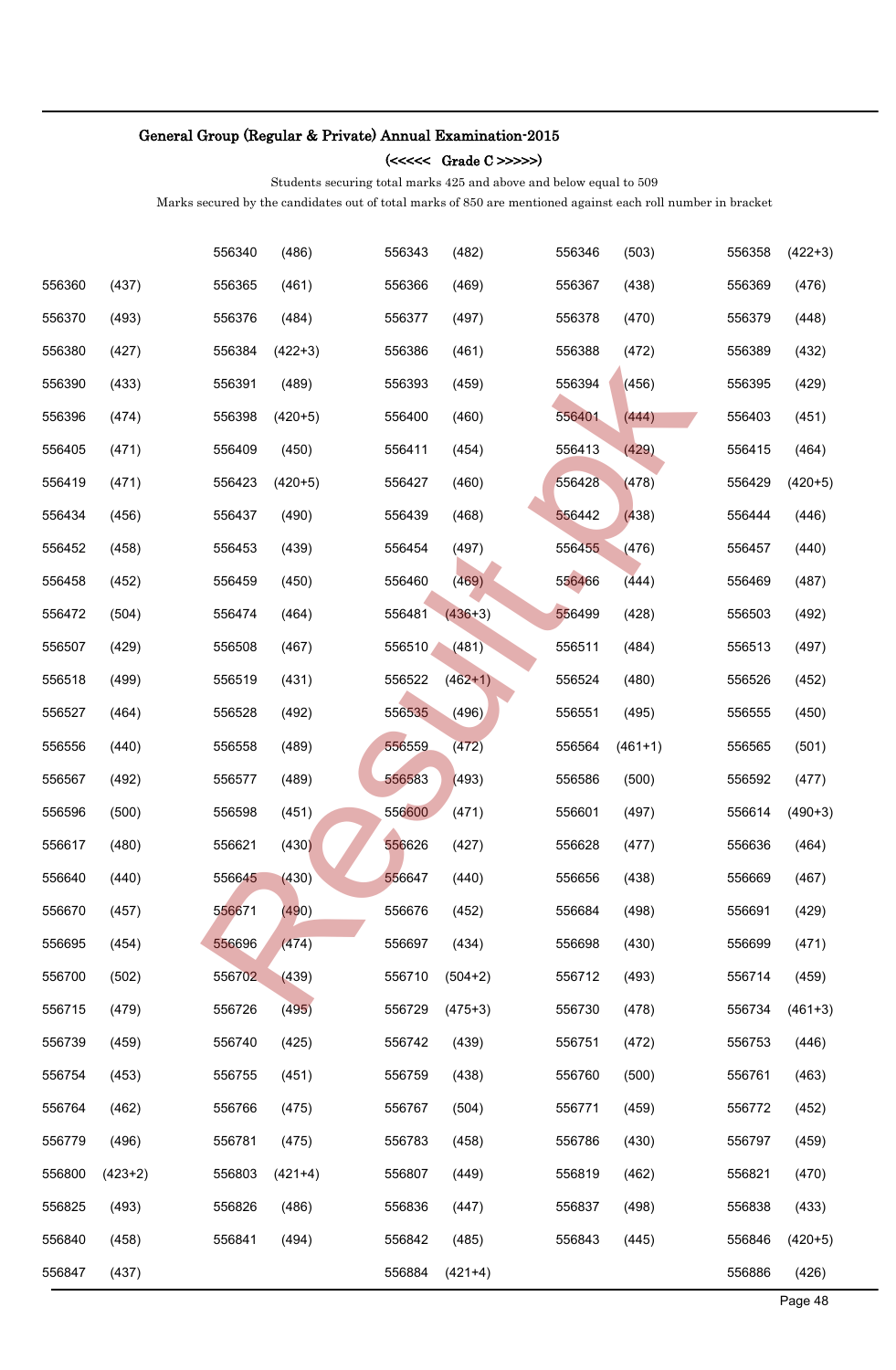### (<<<<< Grade C >>>>>)

Students securing total marks 425 and above and below equal to 509

|        |           | 556893 | (444)     | 556894 | $(424+1)$ | 556896 | (479)     | 556897 | (445)     |
|--------|-----------|--------|-----------|--------|-----------|--------|-----------|--------|-----------|
| 556902 | (487)     | 556910 | (501)     | 556911 | (475)     | 556913 | (434)     | 556916 | (491)     |
| 556917 | (481)     | 556918 | (468)     | 556920 | (502)     | 556921 | (477)     | 556922 | (483)     |
| 556926 | (466)     | 556933 | (485)     | 556937 | (448)     | 556943 | (502)     | 556944 | (496)     |
| 556946 | (466)     | 556947 | (455)     | 556948 | $(421+4)$ | 556949 | (454)     | 556955 | (504)     |
| 556957 | (455)     | 556960 | (434)     | 556961 | (491)     | 556962 | (442)     | 556964 | (442)     |
| 556966 | (479)     | 556969 | (493)     | 556971 | (446)     | 556972 | (445)     | 556974 | (457)     |
| 556975 | (453)     | 556977 | (495)     | 556978 | (448)     | 556979 | (468)     | 556982 | (472)     |
| 556988 | $(420+5)$ | 556996 | (480)     | 556997 | $(454+1)$ | 556998 | (474)     | 556999 | (457)     |
| 557004 | (485)     | 557013 | (447)     | 557016 | (471)     | 557023 | $(472+3)$ | 557025 | (474)     |
| 557030 | (480)     | 557035 | $(435+1)$ | 557044 | (455)     | 557052 | (490)     | 557056 | (480)     |
| 557057 | (472)     | 557071 | (496)     | 557084 | (497)     | 557087 | (500)     | 557088 | (488)     |
| 557090 | (467)     | 557113 | (465)     | 557119 | (437)     | 557120 | (475)     | 557124 | (491)     |
| 557129 | (425)     | 557131 | (477)     | 557149 | $(424+1)$ | 557150 | (470)     | 557152 | (472)     |
| 557164 | (450)     | 557165 | (497)     | 557169 | $(420+5)$ | 557172 | (499)     | 557174 | (492)     |
| 557181 | (458)     | 557185 | (427)     | 557192 | (434)     | 557199 | (459)     | 557200 | (480)     |
| 557201 | (464)     | 557203 | (459)     | 557207 | (465)     | 557208 | (454)     | 557209 | (480)     |
| 557210 | (486)     | 557211 | (436)     | 557212 | (466)     | 557215 | (439)     | 557218 | (488)     |
| 557221 | (454)     | 557223 | (429)     | 557224 | (436)     | 557231 | (479)     | 557234 | (487)     |
| 557235 | (483)     | 557237 | (453)     | 557240 | (438)     | 557245 | (465)     | 557248 | (503)     |
| 557262 | (454)     | 557269 | (467)     | 557273 | (442)     | 557279 | (455)     | 557282 | (473)     |
| 557285 | (464)     | 557286 | $(423+2)$ | 557288 | (475)     | 557317 | (498)     | 557335 | $(422+3)$ |
| 557355 | (504)     | 557358 | (498)     | 557359 | $(421+4)$ | 557360 | (438)     | 557364 | $(424+1)$ |
| 557392 | (501)     | 557411 | (479)     | 557412 | (445)     | 557418 | (496)     | 557420 | (456)     |
| 557430 | (464)     | 557431 | (452)     | 557450 | (466)     | 557451 | (461)     | 557458 | $(495+2)$ |
| 557462 | (470)     | 557480 | (477)     | 557482 | (483)     | 557486 | (446)     | 557498 | (455)     |
| 557500 | (447)     | 557501 | $(461+3)$ | 557507 | (470)     | 557508 | $(423+2)$ | 557514 | (501)     |
| 557515 | (486)     | 557520 | (450)     | 557529 | (457)     | 557535 | (471)     | 557538 | (439)     |
| 557540 | (448)     | 557541 | (458)     | 557542 | (478)     | 557548 | (471)     | 557549 | (441)     |
| 557553 | (496)     | 557557 | (447)     | 557561 | (494)     | 557564 | (479)     | 557565 | (482)     |
| 557569 | (428)     | 557575 | (487)     | 557579 | (431)     | 557580 | (501)     | 557584 | (430)     |
| 557586 | (468)     |        |           | 557589 | (461)     |        |           | 557597 | (459)     |
|        |           |        |           |        |           |        |           |        | Page 49   |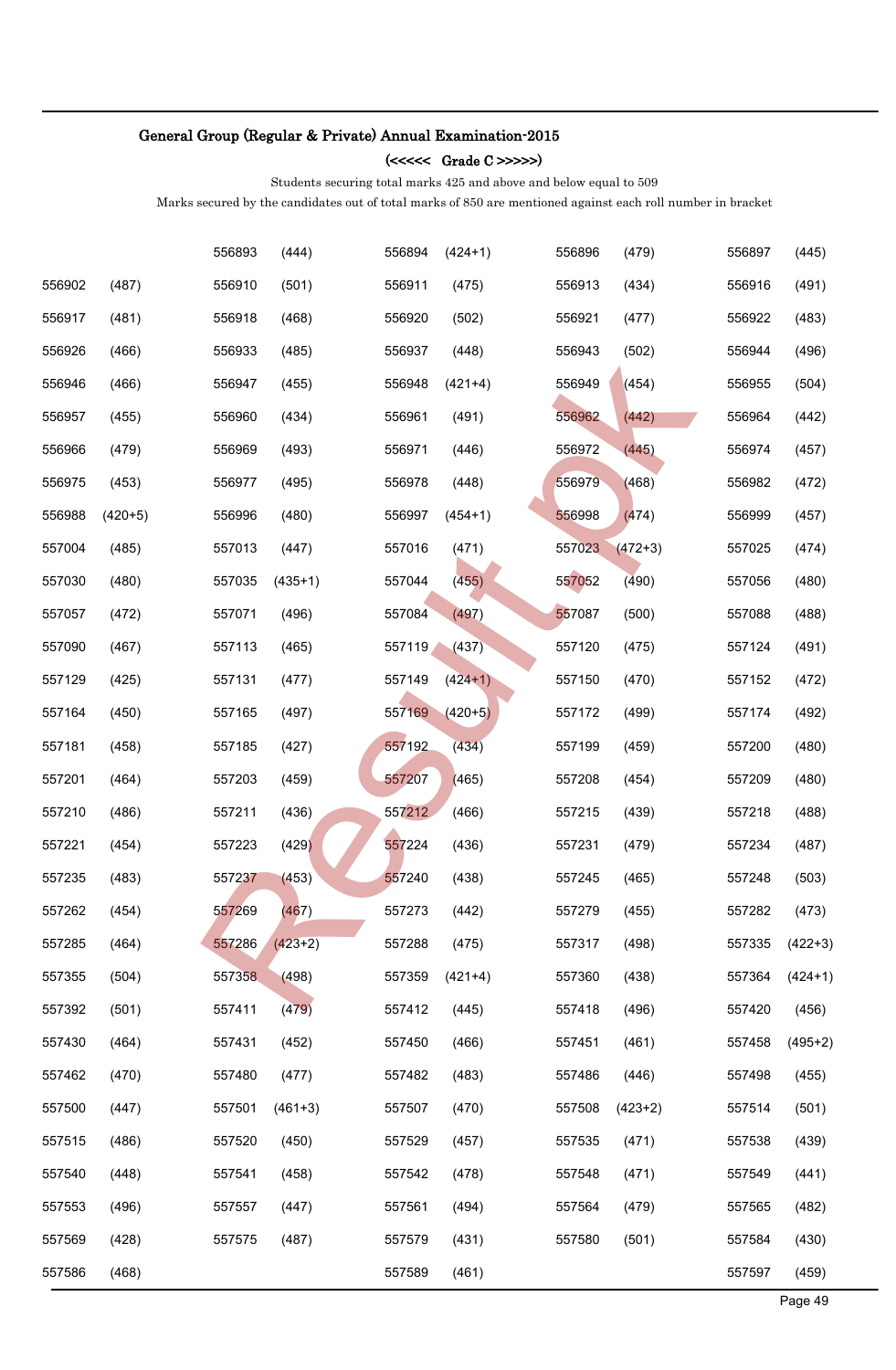### (<<<<< Grade C >>>>>)

Students securing total marks 425 and above and below equal to 509

|        |           | 557656 | (473)     | 557662 | (448)     | 557663 | (486)     | 557664 | (483)     |
|--------|-----------|--------|-----------|--------|-----------|--------|-----------|--------|-----------|
| 557670 | (455)     | 557671 | (503)     | 557672 | (440)     | 557673 | (501)     | 557680 | (449)     |
| 557687 | (495)     | 557701 | (494)     | 557711 | (462)     | 557716 | (495)     | 557718 | (477)     |
| 557719 | (489)     | 557721 | (441)     | 557728 | (486)     | 557731 | (458)     | 557740 | (469)     |
| 557748 | (495)     | 557755 | (494)     | 557796 | (468)     | 557799 | (480)     | 557800 | (489)     |
| 557801 | (503)     | 557807 | (494)     | 557809 | (469)     | 557812 | (504)     | 557823 | (503)     |
| 557833 | (443)     | 557836 | (462)     | 557842 | (438)     | 557846 | (502)     | 557850 | (498)     |
| 557855 | (428)     | 557859 | (481)     | 557862 | (470)     | 557863 | (431)     | 557871 | (503)     |
| 557873 | (439)     | 557875 | (451)     | 557876 | (461)     | 557877 | (481)     | 557879 | (471)     |
| 557880 | (437)     | 557882 | (425)     | 557886 | (474)     | 557887 | (495)     | 557888 | (492)     |
| 557889 | (491)     | 557890 | (501)     | 557897 | $(424+1)$ | 557899 | (483)     | 557903 | (483)     |
| 557910 | (477)     | 557918 | (465)     | 557935 | (492)     | 557942 | (440)     | 557943 | (443)     |
| 557945 | (434)     | 557948 | (463)     | 557949 | $(431+1)$ | 557958 | $(438+3)$ | 557959 | (484)     |
| 557964 | (503)     | 557972 | (480)     | 557974 | $(423+2)$ | 557975 | (497)     | 557977 | (452)     |
| 557978 | (479)     | 557979 | (493)     | 557983 | (484)     | 557989 | (481)     | 557991 | (475)     |
| 557992 | (492)     | 557994 | (448)     | 557995 | (476)     | 557996 | $(450+1)$ | 557999 | (451)     |
| 558000 | (466)     | 558002 | $(424+1)$ | 558006 | (450)     | 558008 | (499)     | 558010 | $(496+1)$ |
| 558011 | (495)     | 558013 | (491)     | 558014 | (487)     | 558020 | (431)     | 558023 | (456)     |
| 558031 | $(507+2)$ | 558033 | (497)     | 558034 | $(480+2)$ | 558041 | (501)     | 558044 | (457)     |
| 558049 | (443)     | 558063 | (431)     | 558067 | (453)     | 558072 | (444)     | 558073 | (469)     |
| 558074 | (483)     | 558078 | (493)     | 558079 | (474)     | 558082 | (495)     | 558084 | (490)     |
| 558085 | (480)     | 558091 | $(421+4)$ | 558096 | (439)     | 558097 | (442)     | 558104 | (457)     |
| 558111 | (446)     | 558113 | (491)     | 558116 | (430)     | 558120 | $(423+2)$ | 558122 | (479)     |
| 558132 | (496)     | 558135 | (502)     | 558136 | (502)     | 558137 | (475)     | 558139 | $(441+2)$ |
| 558141 | (447)     | 558143 | (469)     | 558144 | $(424+1)$ | 558146 | (470)     | 558156 | (433)     |
| 558158 | (478)     | 558163 | (478)     | 558176 | $(420+5)$ | 558177 | (466)     | 558180 | (493)     |
| 558181 | (458)     | 558187 | (487)     | 558188 | (439)     | 558189 | (432)     | 558191 | (438)     |
| 558193 | (469)     | 558196 | (484)     | 558197 | (478)     | 558199 | (483)     | 558200 | (477)     |
| 558201 | (426)     | 558205 | (480)     | 558206 | (495)     | 558216 | (472)     | 558217 | (425)     |
| 558219 | (464)     | 558221 | (473)     | 558222 | (486)     | 558224 | (477)     | 558225 | (459)     |
| 558232 | (475)     | 558234 | (469)     | 558235 | (483)     | 558236 | (504)     | 558243 | (433)     |
| 558244 | (459)     |        |           | 558245 | (476)     |        |           | 558257 | (498)     |
|        |           |        |           |        |           |        |           |        | Page 50   |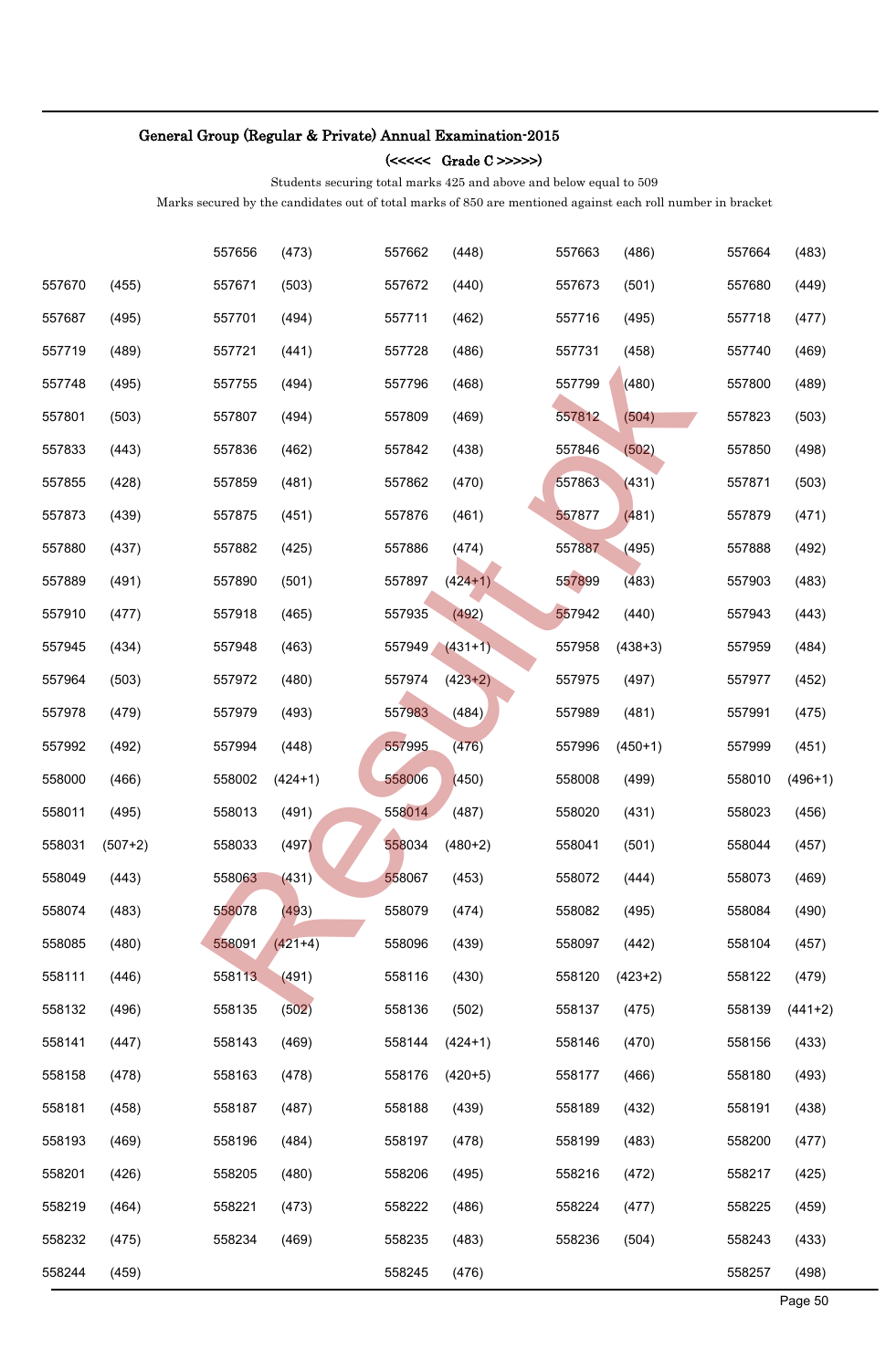### (<<<<< Grade C >>>>>)

Students securing total marks 425 and above and below equal to 509

|        |           | 558258 | (429)     | 558262 | (469)     | 558264 | $(424+1)$ | 558268 | (430)     |
|--------|-----------|--------|-----------|--------|-----------|--------|-----------|--------|-----------|
| 558272 | (487)     | 558274 | (504)     | 558277 | (489)     | 558281 | (499)     | 558285 | (475)     |
| 558290 | (456)     | 558291 | (436)     | 558296 | (464)     | 558299 | (488)     | 558304 | (487)     |
| 558307 | (485)     | 558311 | (494)     | 558312 | (448)     | 558313 | (460)     | 558314 | (480)     |
| 558327 | (502)     | 558355 | (445)     | 558358 | (461)     | 558371 | (428)     | 558375 | (492)     |
| 558376 | (487)     | 558381 | (439)     | 558383 | (437)     | 558386 | (432)     | 558387 | (438)     |
| 558416 | (454)     | 558427 | (451)     | 558428 | (481)     | 558430 | (494)     | 558431 | (479)     |
| 558434 | (481)     | 558436 | (463)     | 558452 | (439)     | 558456 | (501)     | 558462 | (426)     |
| 558470 | (488)     | 558473 | (431)     | 558476 | (500)     | 558478 | $(423+2)$ | 558490 | (437)     |
| 558491 | (429)     | 558497 | (483)     | 558499 | (454)     | 558504 | (490)     | 558508 | (466)     |
| 558512 | (444)     | 558513 | (453)     | 558517 | (471)     | 558522 | (434)     | 558525 | (462)     |
| 558531 | $(452+3)$ | 558532 | (490)     | 558534 | (503)     | 558535 | (448)     | 558542 | (449)     |
| 558543 | $(422+3)$ | 558544 | (431)     | 558549 | (473)     | 558553 | (473)     | 558563 | (440)     |
| 558565 | (429)     | 558572 | (502)     | 558576 | (454)     | 558578 | (461)     | 558579 | (443)     |
| 558580 | (493)     | 558581 | (487)     | 558602 | (488)     | 558603 | (487)     | 558610 | (499)     |
| 558611 | (457)     | 558615 | (500)     | 558621 | (494)     | 558633 | (443)     | 558640 | (448)     |
| 558643 | (460)     | 558648 | (452)     | 558651 | (447)     | 558656 | (489)     | 558666 | (462)     |
| 558676 | (495)     | 558680 | (439)     | 558681 | (469)     | 558688 | (461)     | 558689 | (443)     |
| 558694 | (477)     | 558695 | (477)     | 558699 | (500)     | 558700 | $(439+3)$ | 558701 | (493)     |
| 558702 | (488)     | 558703 | $(427+1)$ | 558704 | (492)     | 558707 | $(471+1)$ | 558708 | (459)     |
| 558709 | (475)     | 558710 | (447)     | 558712 | $(445+1)$ | 558713 | (478)     | 558714 | $(501+1)$ |
| 558716 | (429)     | 558720 | (497)     | 558722 | (489)     | 558723 | (462)     | 558724 | $(421+4)$ |
| 558726 | (451)     | 558734 | (432)     | 558737 | (434)     | 558743 | (449)     | 558744 | (440)     |
| 558747 | (450)     | 558771 | (463)     | 558775 | $(468+1)$ | 558776 | (452)     | 558777 | (427)     |
| 558779 | (470)     | 558780 | (454)     | 558781 | (498)     | 558783 | (467)     | 558784 | (429)     |
| 558786 | (431)     | 558793 | (480)     | 558794 | (466)     | 558795 | (448)     | 558796 | (489)     |
| 558802 | (435)     | 558803 | $(474+1)$ | 558805 | (442)     | 558806 | (441)     | 558808 | (474)     |
| 558809 | (467)     | 558810 | (485)     | 558811 | (484)     | 558812 | (495)     | 558813 | (490)     |
| 558815 | (496)     | 558818 | (491)     | 558822 | (483)     | 558825 | (446)     | 558826 | (468)     |
| 558827 | (470)     | 558828 | (489)     | 558829 | (473)     | 558831 | (460)     | 558832 | (470)     |
| 558833 | (437)     | 558834 | (445)     | 558835 | (463)     | 558836 | (433)     | 558837 | $(450+2)$ |
| 558840 | (431)     |        |           | 558841 | (436)     |        |           | 558847 | (480)     |
|        |           |        |           |        |           |        |           |        | Page 51   |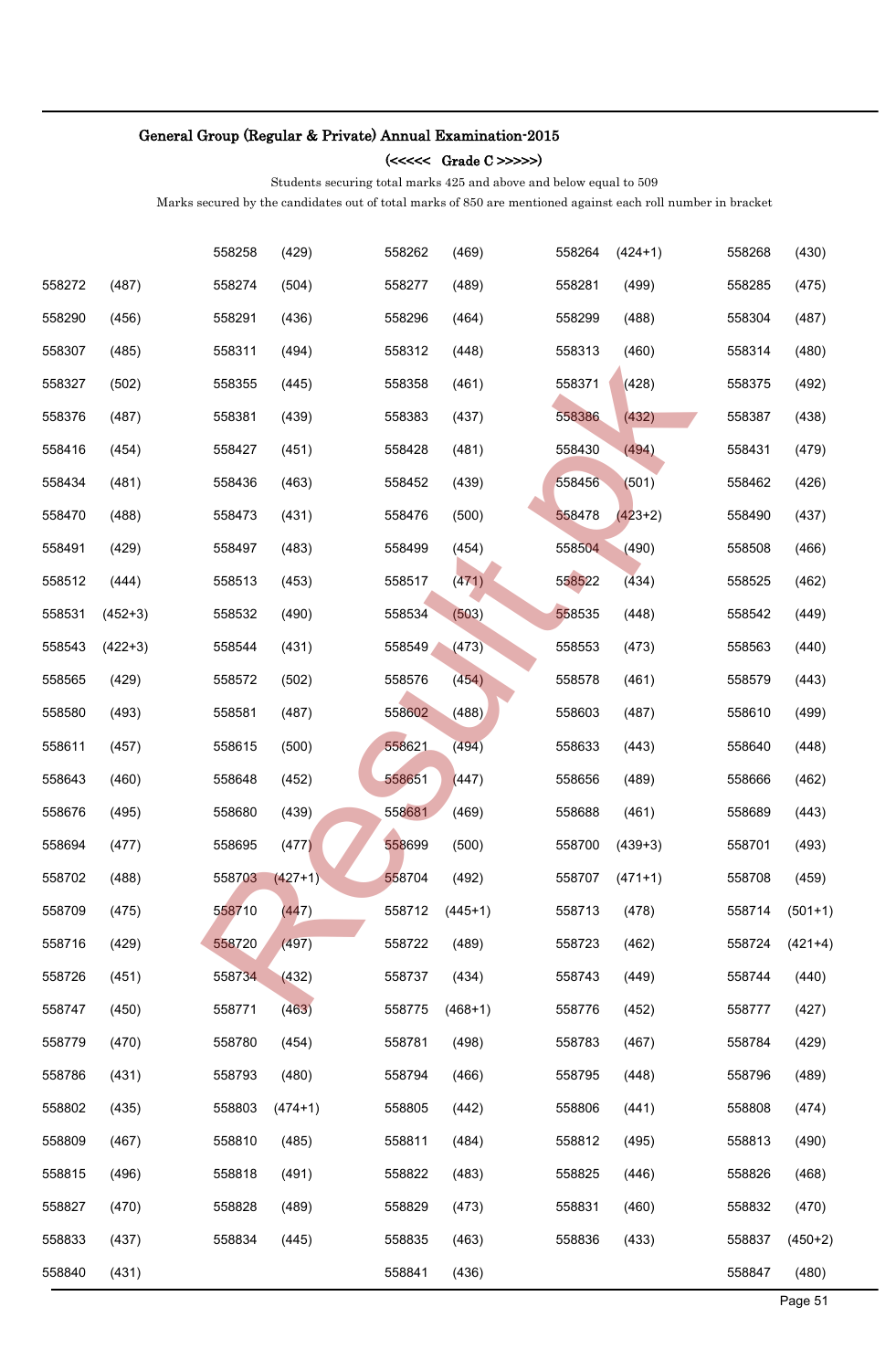### (<<<<< Grade C >>>>>)

Students securing total marks 425 and above and below equal to 509

|        |           | 558848 | $(434+1)$ | 558852 | $(491+3)$ | 558855 | (457)     | 558856 | (428)     |
|--------|-----------|--------|-----------|--------|-----------|--------|-----------|--------|-----------|
| 558857 | (436)     | 558862 | (445)     | 558863 | (478)     | 558864 | $(423+2)$ | 558865 | (433)     |
| 558866 | (439)     | 558868 | (471)     | 558876 | (488)     | 558877 | (501)     | 558879 | (487)     |
| 558880 | (495)     | 558884 | (494)     | 558888 | (468)     | 558889 | (444)     | 558893 | (470)     |
| 558899 | (444)     | 558900 | (463)     | 558901 | (504)     | 558902 | (459)     | 558903 | (499)     |
| 558907 | (451)     | 558912 | (445)     | 558920 | $(462+1)$ | 558926 | $(464+1)$ | 558929 | (445)     |
| 558930 | (463)     | 558932 | (436)     | 558935 | (439)     | 558939 | (485)     | 558943 | (490)     |
| 558944 | (435)     | 558947 | (470)     | 558948 | (470)     | 558952 | (438)     | 558953 | (494)     |
| 558955 | (487)     | 558957 | (500)     | 558959 | (469)     | 558964 | (450)     | 558966 | (479)     |
| 558967 | (472)     | 558968 | (426)     | 558969 | (478)     | 558970 | (471)     | 558986 | (466)     |
| 558987 | (456)     | 558991 | (430)     | 558992 | (476)     | 558993 | (444)     | 558994 | (448)     |
| 558997 | $(443+1)$ | 559001 | (471)     | 559002 | (501)     | 559004 | (492)     | 559006 | (501)     |
| 559008 | (441)     | 559010 | (485)     | 559011 | (477)     | 559021 | (439)     | 559022 | (493)     |
| 559026 | (500)     | 559031 | (463)     | 559032 | (481)     | 559037 | (460)     | 559038 | (477)     |
| 559039 | (496)     | 559040 | (434)     | 559044 | (462)     | 559046 | (490)     | 559048 | (481)     |
| 559049 | (487)     | 559053 | (435)     | 559054 | (452)     | 559057 | (429)     | 559066 | $(438+3)$ |
| 559070 | (476)     | 559071 | $(421+4)$ | 559072 | (434)     | 559073 | (441)     | 559075 | (488)     |
| 559078 | $(424+1)$ | 559079 | (454)     | 559081 | $(432+2)$ | 559084 | (466)     | 559085 | (477)     |
| 559089 | (433)     | 559090 | (445)     | 559094 | (473)     | 559096 | (493)     | 559097 | (496)     |
| 559098 | (472)     | 559099 | (432)     | 559102 | (475)     | 559106 | (435)     | 559108 | (451)     |
| 559110 | $(421+4)$ | 559111 | $(424+1)$ | 559112 | $(422+3)$ | 559113 | (459)     | 559114 | $(424+1)$ |
| 559117 | $(429+3)$ | 559121 | (456)     | 559122 | (493)     | 559125 | (477)     | 559126 | (493)     |
| 559127 | (483)     | 559131 | (504)     | 559133 | (468)     | 559136 | (494)     | 559139 | (495)     |
| 559142 | (477)     | 559143 | (481)     | 559144 | (485)     | 559145 | $(424+2)$ | 559146 | (466)     |
| 559147 | (485)     | 559148 | (462)     | 559150 | (458)     | 559153 | (477)     | 559157 | (430)     |
| 559160 | (447)     | 559162 | (489)     | 559163 | $(440+3)$ | 559164 | (464)     | 559166 | (460)     |
| 559167 | (471)     | 559168 | (461)     | 559169 | (436)     | 559170 | (479)     | 559171 | (455)     |
| 559172 | $(420+5)$ | 559177 | (502)     | 559179 | (482)     | 559186 | (426)     | 559188 | (464)     |
| 559189 | (467)     | 559191 | (496)     | 559192 | (485)     | 559193 | (457)     | 559195 | (477)     |
| 559197 | $(420+5)$ | 559198 | (444)     | 559199 | (495)     | 559200 | (495)     | 559201 | (480)     |
| 559204 | $(467+3)$ | 559207 | (488)     | 559209 | (464)     | 559210 | (490)     | 559211 | (492)     |
| 559212 | (469)     |        |           | 559215 | (467)     |        |           | 559216 | (457)     |
|        |           |        |           |        |           |        |           |        | Page 52   |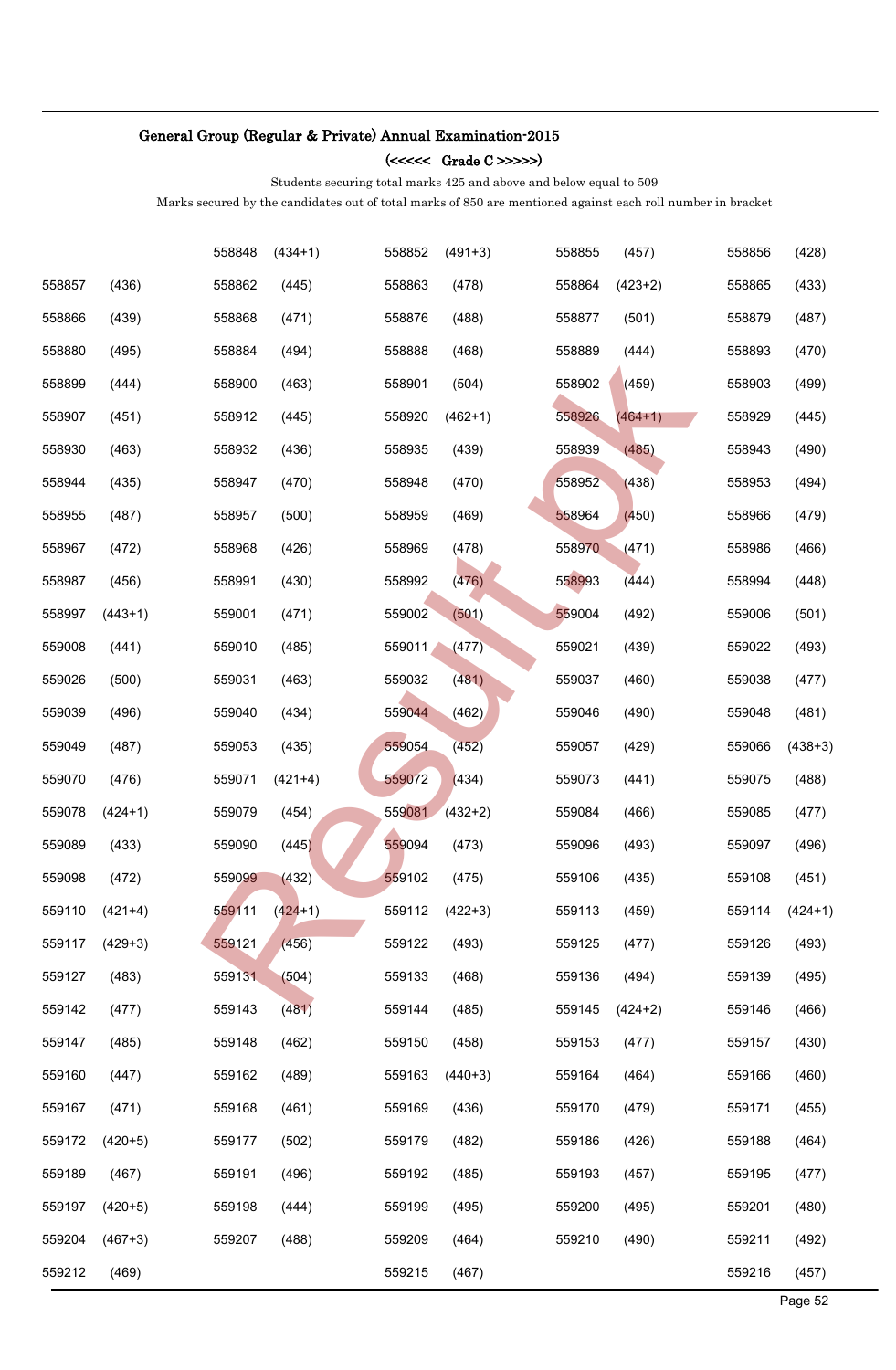### (<<<<< Grade C >>>>>)

Students securing total marks 425 and above and below equal to 509

|        |           | 559219 | (455)     | 559220 | (460)     | 559222 | (495)     | 559225 | (427)     |
|--------|-----------|--------|-----------|--------|-----------|--------|-----------|--------|-----------|
| 559226 | (472)     | 559227 | (498)     | 559228 | (437)     | 559229 | (478)     | 559230 | (433)     |
| 559231 | (454)     | 559232 | (490)     | 559233 | (492)     | 559234 | (500)     | 559235 | (483)     |
| 559236 | (490)     | 559237 | (449)     | 559238 | (436)     | 559239 | (447)     | 559240 | (463)     |
| 559241 | (490)     | 559242 | (475)     | 559244 | (446)     | 559245 | (500)     | 559247 | (470)     |
| 559249 | (484)     | 559254 | (466)     | 559256 | (478)     | 559258 | (452)     | 559259 | (456)     |
| 559260 | (455)     | 559261 | (430)     | 559265 | (434)     | 559266 | (437)     | 559269 | (474)     |
| 559270 | (437)     | 559272 | (501)     | 559275 | (487)     | 559276 | (496)     | 559277 | (445)     |
| 559278 | (476)     | 559280 | (463)     | 559281 | (468)     | 559286 | (498)     | 559296 | $(496+3)$ |
| 559313 | (484)     | 559314 | (492)     | 559316 | (457)     | 559319 | (466)     | 559324 | (453)     |
| 559330 | (461)     | 559340 | (495)     | 559347 | (475)     | 559355 | (498)     | 559356 | (495)     |
| 559358 | (439)     | 559359 | (504)     | 559361 | (476)     | 559370 | (471)     | 559373 | (461)     |
| 559376 | (464)     | 559377 | (470)     | 559381 | (463)     | 559382 | (496)     | 559383 | (491)     |
| 559386 | (445)     | 559387 | (435)     | 559388 | (449)     | 559390 | (444)     | 559392 | (435)     |
| 559393 | (472)     | 559397 | (443)     | 559398 | (465)     | 559399 | (435)     | 559400 | (467)     |
| 559401 | (456)     | 559402 | (460)     | 559403 | (446)     | 559404 | (465)     | 559408 | (487)     |
| 559410 | (467)     | 559411 | (480)     | 559413 | (435)     | 559415 | (468)     | 559416 | (458)     |
| 559421 | (451)     | 559423 | (492)     | 559426 | (462)     | 559427 | (469)     | 559431 | (470)     |
| 559434 | (428)     | 559439 | $(427+1)$ | 559440 | (486)     | 559443 | (454)     | 559447 | (482)     |
| 559448 | (442)     | 559450 | (438)     | 559451 | (496)     | 559453 | (456)     | 559454 | (469)     |
| 559455 | (492)     | 559456 | (485)     | 559461 | (491)     | 559462 | (439)     | 559464 | (498)     |
| 559468 | (476)     | 559470 | (498)     | 559471 | (494)     | 559474 | (466)     | 559477 | (484)     |
| 559478 | (485)     | 559479 | (457)     | 559484 | (488)     | 559486 | (459)     | 559487 | (458)     |
| 559488 | (455)     | 559489 | (449)     | 559494 | (488)     | 559495 | (460)     | 559496 | (490)     |
| 559497 | (466)     | 559498 | (462)     | 559499 | (468)     | 559511 | (430)     | 559512 | (501)     |
| 559515 | (480)     | 559516 | (458)     | 559520 | $(422+3)$ | 559525 | $(451+2)$ | 559529 | (464)     |
| 559532 | $(423+2)$ | 559533 | (432)     | 559534 | (454)     | 559535 | (428)     | 559538 | (472)     |
| 559539 | (437)     | 559540 | (489)     | 559541 | (464)     | 559542 | (475)     | 559543 | (502)     |
| 559544 | (502)     | 559547 | (476)     | 559549 | (442)     | 559552 | (498)     | 559553 | (440)     |
| 559554 | (450)     | 559556 | (474)     | 559558 | (429)     | 559559 | (450)     | 559560 | (495)     |
| 559561 | (429)     | 559562 | (441)     | 559563 | (482)     | 559564 | (490)     | 559566 | (482)     |
| 559568 | (503)     |        |           | 559571 | $(420+5)$ |        |           | 559572 | (459)     |
|        |           |        |           |        |           |        |           |        | Page 53   |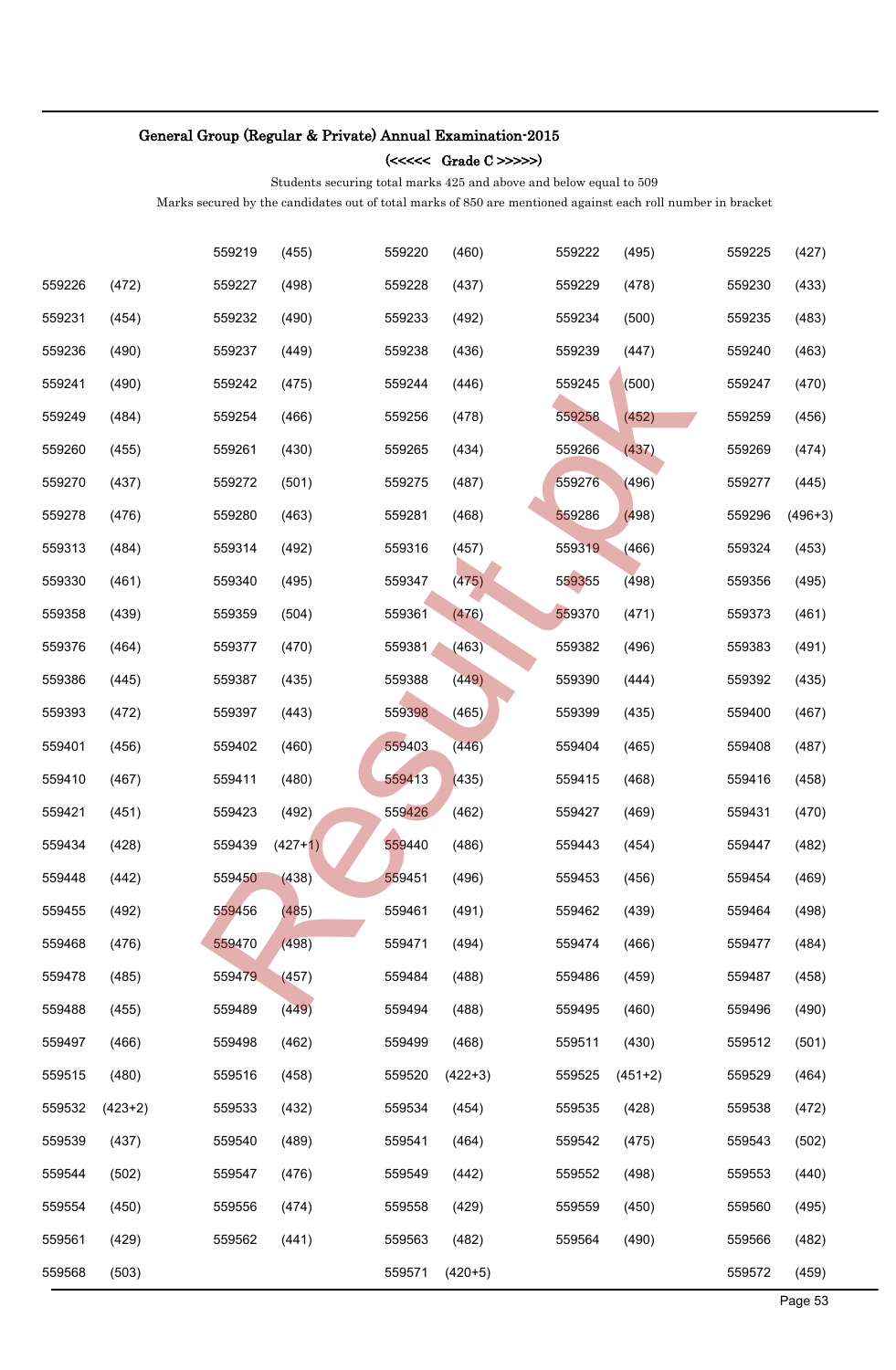### (<<<<< Grade C >>>>>)

Students securing total marks 425 and above and below equal to 509

|        |       | 559573 | (485)     | 559574 | (492) | 559575 | (467) | 559583 | (463)     |
|--------|-------|--------|-----------|--------|-------|--------|-------|--------|-----------|
| 559587 | (444) | 559588 | (441)     | 559589 | (450) | 559594 | (460) | 559595 | (438)     |
| 559597 | (439) | 559600 | (438)     | 559601 | (489) | 559607 | (457) | 559608 | $(423+2)$ |
| 559610 | (445) | 559611 | (504)     | 559616 | (499) | 559621 | (497) | 559629 | (475)     |
| 559630 | (457) | 559632 | (455)     | 559634 | (470) | 559635 | (489) | 559636 | (504)     |
| 559642 | (478) | 559643 | (463)     | 559647 | (486) | 559648 | (490) | 559650 | (484)     |
| 559656 | (490) | 559659 | (466)     | 559669 | (489) | 559670 | (493) | 559671 | (449)     |
| 559672 | (473) | 559673 | (441)     | 559675 | (442) | 559677 | (456) | 559678 | (443)     |
| 559682 | (495) | 559683 | (429)     | 559686 | (438) | 559690 | (426) | 559691 | (452)     |
| 559694 | (478) | 559695 | (474)     | 559696 | (503) | 559697 | (499) | 559698 | (469)     |
| 559699 | (463) | 559700 | (454)     | 559701 | (487) | 559703 | (482) | 559707 | (463)     |
| 559710 | (504) | 559713 | (437)     | 559714 | (453) | 559719 | (452) | 559721 | (485)     |
| 559722 | (490) | 559724 | (445)     | 559729 | (448) | 559731 | (431) | 559732 | (469)     |
| 559743 | (463) | 559758 | (474)     | 559761 | (444) | 559762 | (437) | 559763 | (442)     |
| 559766 | (448) | 559771 | (495)     | 559775 | (462) | 559777 | (476) | 559780 | (471)     |
| 559781 | (443) | 559783 | (458)     | 559786 | (501) | 559787 | (490) | 559792 | (488)     |
| 559793 | (480) | 559797 | $(431+2)$ | 559801 | (437) | 559802 | (468) | 559827 | (488)     |
| 559835 | (466) | 559841 | (446)     | 559847 | (504) | 559855 | (498) | 559875 | (485)     |
| 559878 | (468) | 559880 | (453)     | 559884 | (446) | 559895 | (439) | 559897 | $(420+5)$ |
| 559899 | (482) | 559901 | (439)     | 559903 | (475) | 559909 | (455) | 559912 | (489)     |
| 559918 | (429) | 559924 | (498)     | 559925 | (488) | 559927 | (464) | 559928 | (459)     |
| 559930 | (496) | 559931 | (487)     | 559932 | (498) | 559938 | (492) | 559948 | (448)     |
| 559952 | (470) | 559955 | (504)     | 559959 | (455) | 559960 | (449) | 559962 | $(422+3)$ |
| 559963 | (480) | 559964 | (466)     | 559967 | (481) | 559971 | (466) | 559972 | (454)     |
| 559973 | (439) | 559976 | (445)     | 559978 | (447) | 559979 | (486) | 559981 | (448)     |
| 559987 | (479) | 559992 | $(424+1)$ | 559993 | (502) | 559996 | (473) | 560000 | (453)     |
| 560001 | (448) | 560003 | (482)     | 560007 | (499) | 560012 | (461) | 560014 | (497)     |
| 560018 | (476) | 560021 | (483)     | 560024 | (465) | 560031 | (485) | 560033 | (443)     |
| 560038 | (459) | 560039 | (464)     | 560043 | (472) | 560044 | (443) | 560045 | (484)     |
| 560049 | (468) | 560050 | (434)     | 560051 | (476) | 560055 | (433) | 560056 | (480)     |
| 560069 | (468) | 560070 | (459)     | 560074 | (485) | 560077 | (495) | 560079 | (458)     |
| 560080 | (484) |        |           | 560081 | (474) |        |       | 560082 | (478)     |
|        |       |        |           |        |       |        |       |        | Page 54   |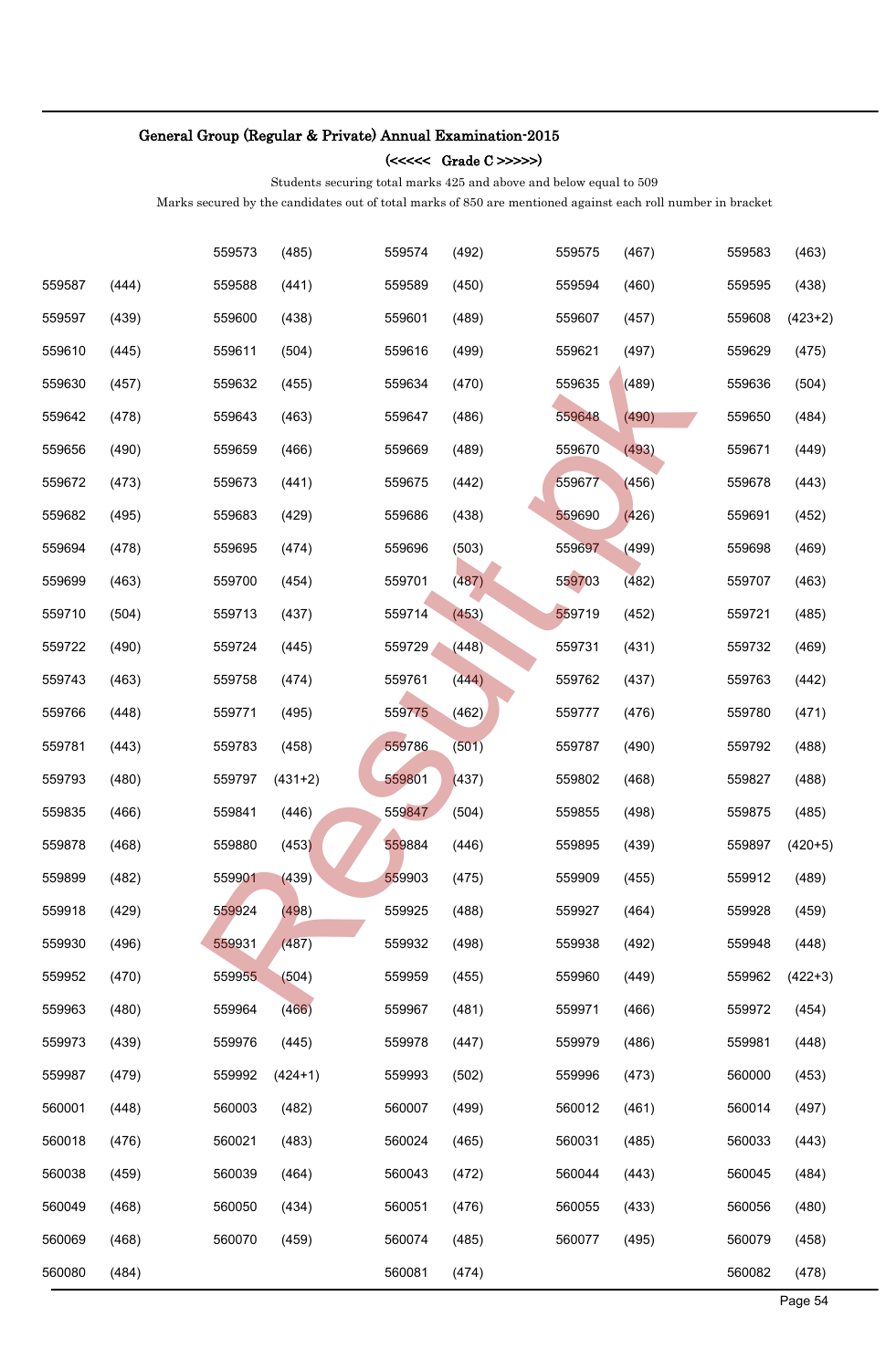### (<<<<< Grade C >>>>>)

Students securing total marks 425 and above and below equal to 509

|        |           | 560083 | (480)     | 560084 | (450)     | 560088 | (479)     | 560089 | (464)     |
|--------|-----------|--------|-----------|--------|-----------|--------|-----------|--------|-----------|
| 560091 | (499)     | 560093 | (488)     | 560095 | (471)     | 560108 | (467)     | 560127 | (457)     |
| 560133 | (498)     | 560141 | (482)     | 560143 | (467)     | 560149 | (491)     | 560163 | (468)     |
| 560180 | (487)     | 560181 | (461)     | 560189 | (472)     | 560191 | (495)     | 560192 | (492)     |
| 560197 | (435)     | 560202 | (503)     | 560203 | (464)     | 560206 | (501)     | 560207 | (442)     |
| 560209 | (494)     | 560222 | (464)     | 560224 | (475)     | 560225 | (438)     | 560228 | (451)     |
| 560233 | (442)     | 560235 | (461)     | 560241 | (490)     | 560242 | (458)     | 560243 | (485)     |
| 560244 | (435)     | 560245 | (491)     | 560247 | (434)     | 560249 | (490)     | 560250 | (426)     |
| 560251 | (497)     | 560252 | (475)     | 560253 | (494)     | 560255 | (461)     | 560261 | (470)     |
| 560262 | (454)     | 560263 | (445)     | 560264 | (471)     | 560265 | (457)     | 560269 | (463)     |
| 560270 | (432)     | 560272 | (442)     | 560274 | (436)     | 560275 | (486)     | 560277 | (502)     |
| 560283 | $(421+4)$ | 560284 | (496)     | 560302 | (456)     | 560309 | (465)     | 560310 | (472)     |
| 560315 | (493)     | 560316 | (440)     | 560319 | (448)     | 560321 | (495)     | 560322 | (464)     |
| 560324 | (452)     | 560336 | (482)     | 560338 | $(443+1)$ | 560343 | (464)     | 560346 | (486)     |
| 560348 | (495)     | 560352 | (471)     | 560353 | (500)     | 560354 | (433)     | 560358 | (497)     |
| 560381 | (446)     | 560382 | (428)     | 560399 | (469)     | 560407 | $(423+3)$ | 560429 | (444)     |
| 560430 | (490)     | 560431 | (461)     | 560433 | (450)     | 560434 | (455)     | 560441 | (427)     |
| 560445 | (487)     | 560447 | (495)     | 560451 | (472)     | 560452 | $(424+1)$ | 560453 | $(420+5)$ |
| 560456 | (484)     | 560460 | (501)     | 560462 | (429)     | 560464 | (427)     | 560469 | (472)     |
| 560470 | (470)     | 560471 | (470)     | 560474 | (499)     | 560481 | (425)     | 560484 | (427)     |
| 560486 | (448)     | 560487 | (489)     | 560488 | $(423+2)$ | 560489 | (458)     | 560492 | (436)     |
| 560497 | (488)     | 560502 | (498)     | 560503 | (463)     | 560509 | (499)     | 560511 | (483)     |
| 560514 | (450)     | 560538 | (495)     | 560546 | (496)     | 560548 | (446)     | 560549 | (476)     |
| 560552 | (454)     | 560553 | $(422+3)$ | 560554 | (454)     | 560556 | (461)     | 560558 | (462)     |
| 560559 | (426)     | 560561 | (481)     | 560562 | (488)     | 560564 | (447)     | 560568 | (480)     |
| 560570 | (479)     | 560573 | (445)     | 560579 | (499)     | 560580 | (455)     | 560586 | $(420+5)$ |
| 560602 | (451)     | 560605 | (430)     | 560607 | (492)     | 560608 | (467)     | 560609 | (459)     |
| 560615 | (480)     | 560635 | (465)     | 560636 | (432)     | 560638 | (470)     | 560640 | (487)     |
| 560648 | (441)     | 560652 | (436)     | 560653 | (471)     | 560656 | $(447+2)$ | 560662 | (431)     |
| 560664 | (457)     | 560668 | (437)     | 560671 | (429)     | 560702 | (486)     | 560708 | $(429+2)$ |
| 560709 | $(446+1)$ | 560710 | (444)     | 560711 | (460)     | 560712 | (435)     | 560714 | (426)     |
| 560717 | (457)     |        |           | 560724 | (488)     |        |           | 560727 | (446)     |
|        |           |        |           |        |           |        |           |        | Page 55   |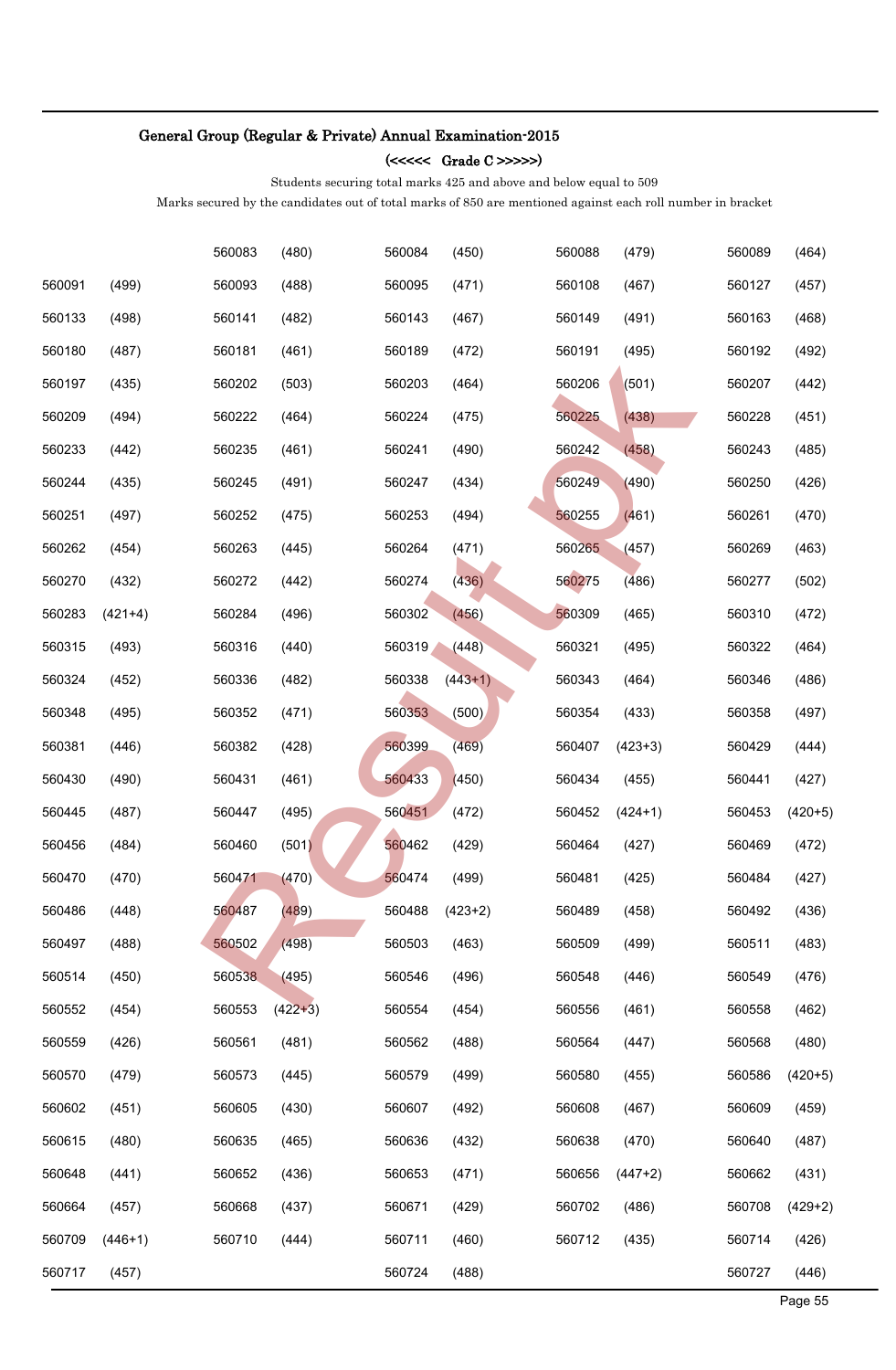### (<<<<< Grade C >>>>>)

Students securing total marks 425 and above and below equal to 509

|        |           | 560735 | (496)     | 560736 | (492)     | 560750 | $(495+2)$ | 560756 | (458)     |
|--------|-----------|--------|-----------|--------|-----------|--------|-----------|--------|-----------|
| 560767 | (454)     | 560768 | (435)     | 560770 | (491)     | 560776 | (445)     | 560779 | (455)     |
| 560780 | (428)     | 560787 | (427)     | 560789 | (428)     | 560791 | (454)     | 560800 | (492)     |
| 560801 | (466)     | 560803 | (458)     | 560805 | (452)     | 560811 | (430)     | 560821 | (427)     |
| 560827 | (432)     | 560831 | (461)     | 560835 | $(423+2)$ | 560837 | (436)     | 560838 | (499)     |
| 560844 | (444)     | 560854 | (431)     | 560865 | (451)     | 560870 | $(438+3)$ | 560877 | (475)     |
| 560886 | (447)     | 560907 | (438)     | 560908 | (477)     | 560915 | (430)     | 560918 | (498)     |
| 560920 | (468)     | 560922 | (482)     | 560923 | (480)     | 560925 | (456)     | 560927 | (434)     |
| 560929 | (449)     | 560933 | (480)     | 560934 | (444)     | 560935 | (463)     | 560946 | (492)     |
| 560949 | (442)     | 560951 | (462)     | 560958 | (477)     | 560960 | (465)     | 560961 | $(422+3)$ |
| 560963 | (464)     | 560967 | $(421+4)$ | 560978 | (444)     | 560980 | (460)     | 560982 | (438)     |
| 560985 | (491)     | 560986 | (428)     | 560990 | (460)     | 560991 | (430)     | 560993 | $(424+3)$ |
| 560994 | $(456+2)$ | 560995 | $(423+2)$ | 560996 | (448)     | 560998 | (476)     | 560999 | (476)     |
| 561001 | (493)     | 561002 | (449)     | 561003 | (496)     | 561010 | (495)     | 561029 | (493)     |
| 561030 | (459)     | 561032 | (463)     | 561033 | (475)     | 561035 | (460)     | 561036 | (461)     |
| 561039 | (462)     | 561042 | (428)     | 561043 | (435)     | 561044 | $(422+3)$ | 561053 | (473)     |
| 561056 | (446)     | 561060 | (429)     | 561061 | (454)     | 561063 | (441)     | 561064 | (449)     |
| 561067 | (487)     | 561068 | (443)     | 561075 | $(421+4)$ | 561076 | (461)     | 561078 | (428)     |
| 561086 | (477)     | 561093 | (458)     | 561094 | (477)     | 561103 | (484)     | 561104 | (429)     |
| 561106 | (429)     | 561111 | (430)     | 561114 | (437)     | 561116 | (445)     | 561118 | (475)     |
| 561127 | (434)     | 561133 | (469)     | 561136 | (483)     | 561148 | (429)     | 561150 | $(422+3)$ |
| 561152 | (498)     | 561155 | (471)     | 561157 | (486)     | 561163 | (469)     | 561166 | $(422+3)$ |
| 561168 | (472)     | 561169 | (483)     | 561170 | (444)     | 561171 | (501)     | 561175 | $(422+3)$ |
| 561176 | (454)     | 561178 | (452)     | 561181 | (477)     | 561182 | (476)     | 561183 | (443)     |
| 561186 | (439)     | 561188 | $(421+4)$ | 561189 | (467)     | 561190 | (442)     | 561192 | (434)     |
| 561193 | (495)     | 561196 | (483)     | 561198 | (445)     | 561204 | (427)     | 561210 | (440)     |
| 561211 | (453)     | 561213 | (483)     | 561214 | (459)     | 561215 | (491)     | 561216 | (449)     |
| 561221 | (462)     | 561222 | $(423+2)$ | 561223 | (451)     | 561224 | (446)     | 561228 | (454)     |
| 561229 | (432)     | 561230 | (491)     | 561234 | (430)     | 561236 | (454)     | 561238 | (427)     |
| 561239 | (435)     | 561242 | (462)     | 561245 | (474)     | 561246 | (459)     | 561248 | (443)     |
| 561251 | (491)     | 561254 | (443)     | 561255 | (488)     | 561259 | (461)     | 561260 | (493)     |
| 561261 | (462)     |        |           | 561262 | (436)     |        |           | 561270 | (449)     |
|        |           |        |           |        |           |        |           |        | Page 56   |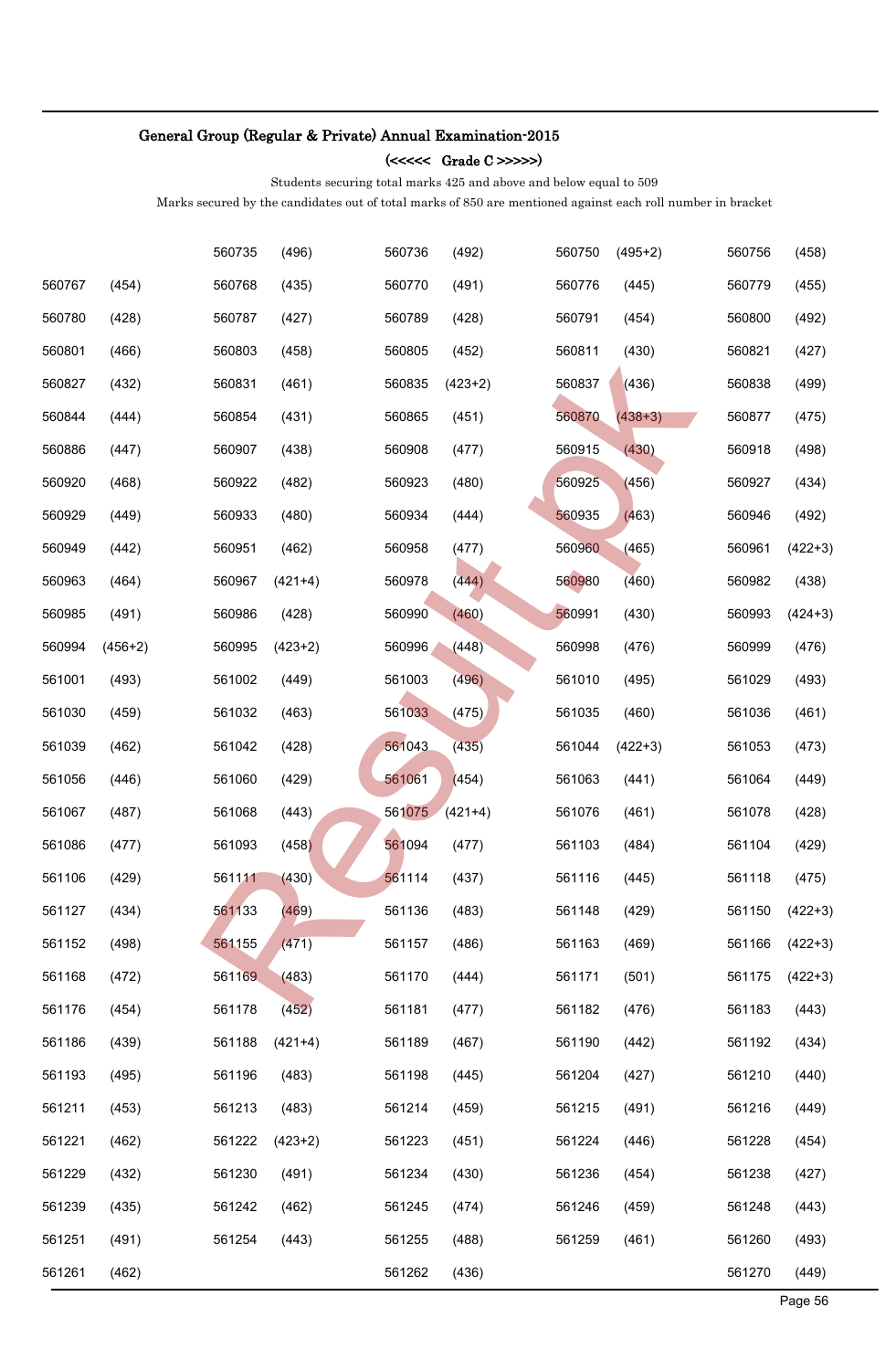### (<<<<< Grade C >>>>>)

Students securing total marks 425 and above and below equal to 509

|        |           | 561271 | $(422+3)$ | 561272 | (455)     | 561291 | $(436+1)$ | 561304 | (426)     |
|--------|-----------|--------|-----------|--------|-----------|--------|-----------|--------|-----------|
| 561312 | (446)     | 561321 | (438)     | 561324 | (464)     | 561328 | $(426+1)$ | 561329 | (440)     |
| 561333 | (428)     | 561336 | (447)     | 561347 | (436)     | 561354 | (468)     | 561357 | (442)     |
| 561360 | (493)     | 561363 | (443)     | 561365 | (478)     | 561369 | (494)     | 561370 | (478)     |
| 561375 | (475)     | 561377 | (452)     | 561378 | (455)     | 561379 | (487)     | 561380 | (500)     |
| 561382 | (488)     | 561384 | (463)     | 561385 | (476)     | 561388 | (458)     | 561391 | (445)     |
| 561393 | (501)     | 561397 | (452)     | 561400 | (436)     | 561404 | $(424+1)$ | 561409 | (428)     |
| 561410 | (475)     | 561411 | (483)     | 561412 | (454)     | 561413 | (497)     | 561414 | (448)     |
| 561415 | (501)     | 561418 | (494)     | 561421 | (465)     | 561422 | (495)     | 561423 | (442)     |
| 561424 | (482)     | 561427 | (465)     | 561428 | (485)     | 561434 | (458)     | 561456 | (430)     |
| 561462 | (475)     | 561463 | (475)     | 561466 | (432)     | 561467 | (502)     | 561468 | (485)     |
| 561469 | (463)     | 561472 | (434)     | 561474 | (466)     | 561477 | (485)     | 561478 | (480)     |
| 561479 | (470)     | 561480 | (501)     | 561481 | (497)     | 561482 | (500)     | 561483 | (480)     |
| 561484 | (443)     | 561486 | (432)     | 561487 | (428)     | 561488 | (468)     | 561494 | (450)     |
| 561496 | (428)     | 561498 | $(423+2)$ | 561500 | $(428+2)$ | 561501 | (484)     | 561510 | (444)     |
| 561512 | $(423+2)$ | 561513 | (501)     | 561518 | (456)     | 561520 | (461)     | 561521 | (501)     |
| 561527 | (490)     | 561528 | (482)     | 561534 | (460)     | 561536 | (445)     | 561537 | (447)     |
| 561539 | (453)     | 561543 | (440)     | 561545 | (461)     | 561546 | (486)     | 561547 | $(421+4)$ |
| 561548 | (484)     | 561549 | (482)     | 561554 | (501)     | 561556 | $(424+1)$ | 561562 | (447)     |
| 561564 | (456)     | 561565 | $(424+1)$ | 561568 | (455)     | 561571 | (502)     | 561572 | (442)     |
| 561573 | (451)     | 561574 | (480)     | 561579 | (452)     | 561582 | $(424+1)$ | 561584 | (458)     |
| 561586 | (485)     | 561591 | (442)     | 561594 | (466)     | 561595 | (454)     | 561596 | (468)     |
| 561601 | (481)     | 561602 | (483)     | 561607 | (472)     | 561618 | $(444+2)$ | 561619 | (430)     |
| 561620 | $(439+3)$ | 561623 | (465)     | 561624 | (445)     | 561625 | (432)     | 561626 | (468)     |
| 561629 | (464)     | 561630 | $(449+2)$ | 561635 | (464)     | 561646 | (482)     | 561647 | (473)     |
| 561648 | (425)     | 561649 | (494)     | 561650 | $(423+2)$ | 561655 | (464)     | 561658 | (475)     |
| 561668 | (436)     | 561669 | (469)     | 561673 | (497)     | 561674 | $(420+5)$ | 561678 | (427)     |
| 561688 | $(427+3)$ | 561690 | (479)     | 561692 | $(475+3)$ | 561695 | (429)     | 561701 | (498)     |
| 561702 | (450)     | 561703 | (502)     | 561706 | (461)     | 561708 | (428)     | 561710 | (499)     |
| 561711 | $(422+3)$ | 561713 | (499)     | 561714 | (474)     | 561717 | (443)     | 561730 | (443)     |
| 561734 | $(498+1)$ | 561740 | (452)     | 561741 | (432)     | 561746 | (445)     | 561749 | (490)     |
| 561750 | (457)     |        |           | 561753 | (456)     |        |           | 561779 | (459)     |
|        |           |        |           |        |           |        |           |        | Page 57   |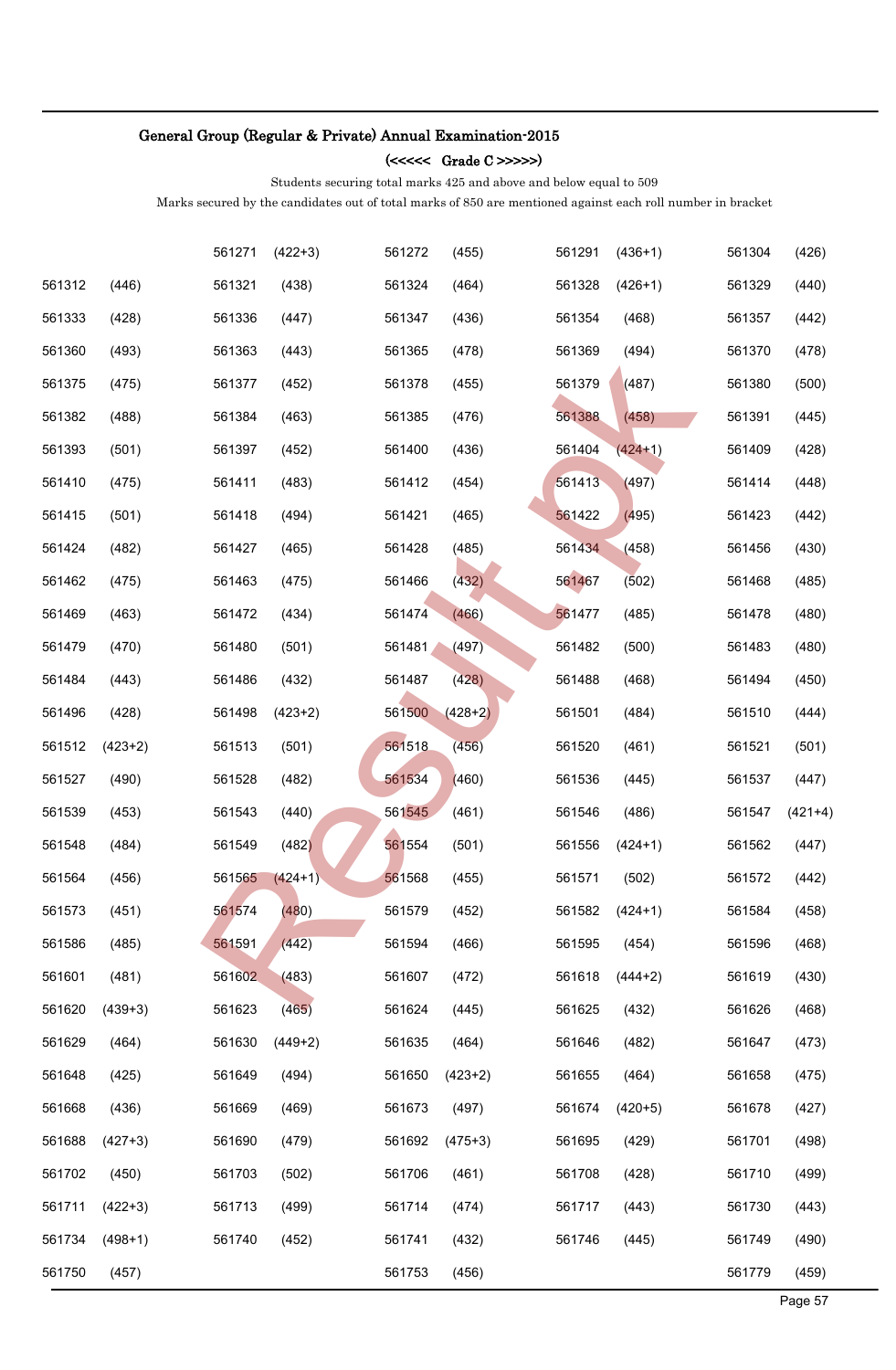(<<<<< Grade C >>>>>)

Students securing total marks 425 and above and below equal to 509

|        |           | 561789 | (481)     | 561791 | (427)     | 561805 | (459)     | 561806 | (479)     |
|--------|-----------|--------|-----------|--------|-----------|--------|-----------|--------|-----------|
| 561809 | (448)     | 561810 | (489)     | 561812 | (461)     | 561817 | (477)     | 561826 | (489)     |
| 561838 | (462)     | 561850 | (475)     | 561852 | (444)     | 561861 | $(432+1)$ | 561867 | (491)     |
| 561868 | (495)     | 561869 | (491)     | 561873 | (493)     | 561880 | (497)     | 561891 | (458)     |
| 561902 | (501)     | 561922 | (426)     | 561950 | $(423+2)$ | 561951 | (459)     | 561955 | (435)     |
| 561977 | (472)     | 561978 | (429)     | 561983 | (437)     | 561986 | (462)     | 561988 | (473)     |
| 561995 | $(422+3)$ | 561996 | (487)     | 562001 | (448)     | 562004 | $(464+3)$ | 562008 | (461)     |
| 562012 | (426)     | 562017 | (484)     | 562018 | $(506+2)$ | 562019 | (499)     | 562026 | (434)     |
| 562027 | $(424+1)$ | 562046 | (436)     | 562052 | (475)     | 562072 | (461)     | 562079 | (435)     |
| 562098 | (476)     | 562105 | (444)     | 562106 | (432)     | 562114 | (435)     | 562138 | (450)     |
| 562139 | (483)     | 562143 | $(421+4)$ | 562145 | (448)     | 562146 | (496)     | 562151 | (425)     |
| 562169 | $(445+3)$ | 562180 | (473)     | 562186 | (445)     | 562195 | (459)     | 562210 | (470)     |
| 562211 | (459)     | 562212 | (488)     | 562215 | (494)     | 562216 | (486)     | 562221 | (482)     |
| 562222 | (502)     | 562230 | (487)     | 562241 | (431)     | 562243 | (437)     | 562244 | $(435+3)$ |
| 562248 | (430)     | 562249 | (504)     | 562251 | (490)     | 562253 | $(423+2)$ | 562255 | (490)     |
| 562256 | (495)     | 562258 | (474)     | 562263 | (492)     | 562264 | (468)     | 562266 | (464)     |
| 562268 | (472)     | 562270 | (496)     | 562275 | (476)     | 562297 | (443)     | 562299 | (492)     |
| 562308 | (428)     | 562328 | (434)     | 562353 | $(422+3)$ | 575006 | (427)     | 577506 | (430)     |
| 577512 | (432)     | 577515 | $(423+2)$ | 577525 | (447)     | 577552 | $(422+3)$ | 577555 | (431)     |
| 577566 | $(423+2)$ | 577589 | (478)     | 577590 | (453)     | 577601 | $(424+1)$ | 577606 | (463)     |
| 577607 | (445)     | 577651 | (471)     | 577655 | (453)     | 577656 | (455)     | 577668 | (447)     |
| 577669 | (428)     | 577675 | $(421+4)$ | 577678 | (493)     | 577685 | (437)     | 577700 | (425)     |
| 577704 | (472)     | 577707 | $(420+5)$ | 577719 | (465)     | 577721 | (448)     | 577730 | (426)     |
| 577735 | (456)     | 577738 | (490)     | 577739 | $(420+5)$ | 577741 | (471)     | 577743 | (459)     |
| 577744 | (471)     | 577745 | (444)     | 577752 | (447)     | 577753 | (490)     | 577755 | (481)     |
| 577764 | (431)     | 577765 | (425)     | 577771 | (427)     | 577790 | (484)     | 577792 | (454)     |
| 577793 | (438)     | 577795 | (447)     | 577844 | (458)     | 577854 | $(420+5)$ | 577890 | (433)     |
| 577897 | $(424+1)$ | 577898 | (450)     | 577904 | (479)     | 577906 | (437)     | 577908 | (466)     |
| 577910 | (459)     | 577929 | (434)     | 577969 | (491)     | 577975 | (426)     | 578002 | (435)     |
| 578007 | (462)     | 578013 | (447)     | 578026 | (463)     | 578031 | (454)     | 578041 | (488)     |
| 578069 | (479)     | 578078 | (489)     | 578079 | (459)     | 578088 | (460)     | 578113 | (448)     |
| 578114 | $(424+1)$ |        |           | 578122 | $(420+5)$ |        |           | 578128 | (442)     |
|        |           |        |           |        |           |        |           |        | Page 58   |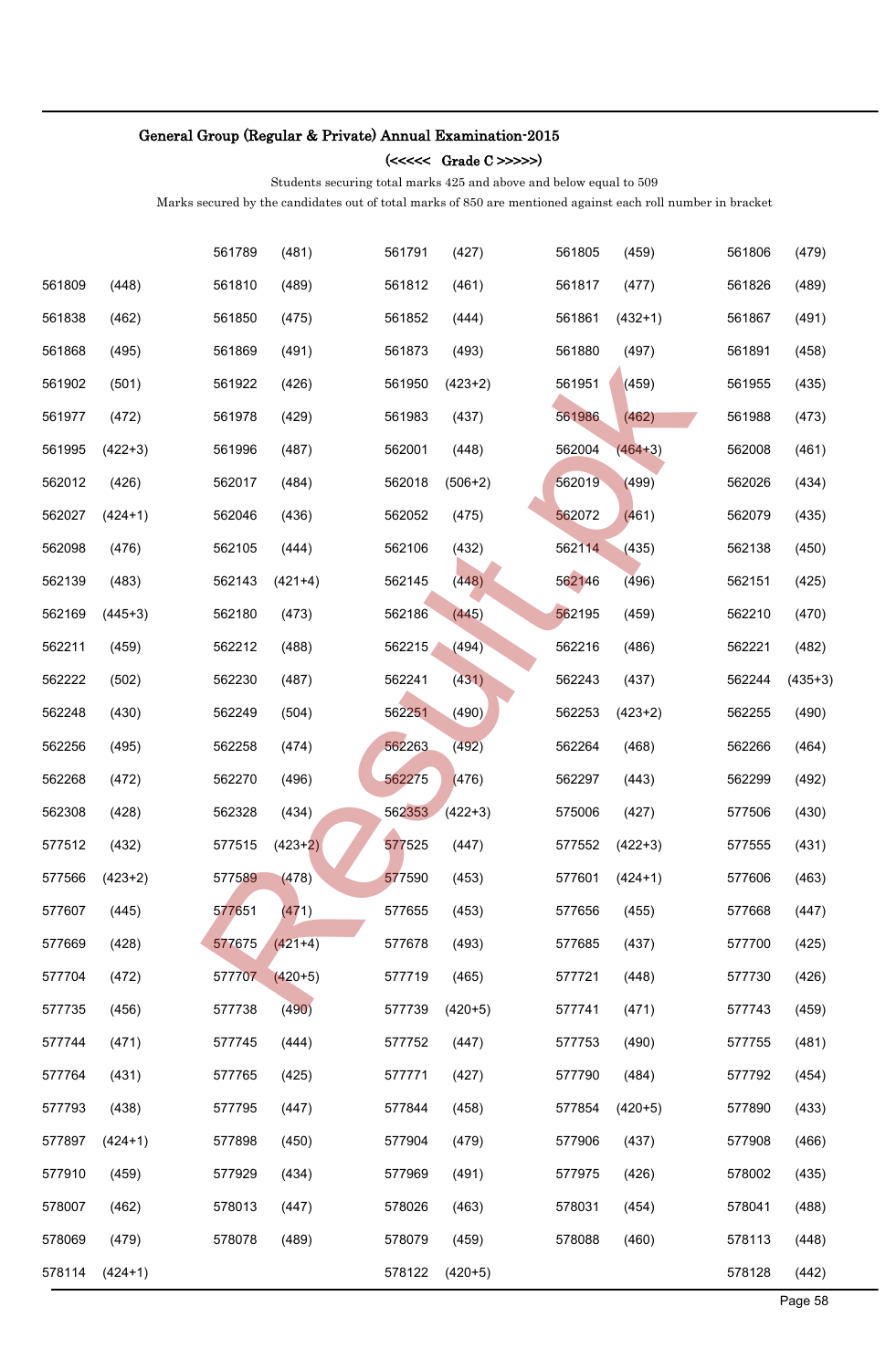### (<<<<< Grade C >>>>>)

Students securing total marks 425 and above and below equal to 509

|        |           | 578131 | (470)     | 578138 | (500)     | 578139 | $(421+4)$ | 578140 | (473)     |
|--------|-----------|--------|-----------|--------|-----------|--------|-----------|--------|-----------|
| 578145 | (480)     | 578148 | (478)     | 578150 | (458)     | 578155 | (427)     | 578158 | (453)     |
| 578168 | $(421+4)$ | 578172 | (473)     | 578173 | (494)     | 578180 | (488)     | 578185 | (443)     |
| 578186 | $(420+5)$ | 578188 | (437)     | 578191 | (442)     | 578192 | (495)     | 578212 | (442)     |
| 578213 | (453)     | 578226 | (427)     | 578227 | (450)     | 578229 | (478)     | 578232 | (469)     |
| 578233 | (429)     | 578241 | (464)     | 578242 | (448)     | 578244 | (426)     | 578252 | $(421+4)$ |
| 578258 | (440)     | 578262 | (425)     | 578267 | $(420+5)$ | 578269 | (440)     | 578282 | (490)     |
| 578290 | (453)     | 578333 | $(429+6)$ | 578335 | $(422+3)$ | 578338 | (459)     | 578352 | (434)     |
| 578356 | (439)     | 578362 | (454)     | 578386 | (448)     | 578387 | (432)     | 578391 | (463)     |
| 578395 | (469)     | 578396 | (439)     | 578417 | $(422+3)$ | 578419 | (447)     | 578425 | (452)     |
| 578433 | (436)     | 578475 | $(421+4)$ | 578481 | (463)     | 578484 | (475)     | 578525 | (454)     |
| 578526 | (446)     | 578528 | (446)     | 578531 | (497)     | 578553 | $(422+3)$ | 578554 | (473)     |
| 578555 | (449)     | 583517 | (444)     | 583585 | (464)     | 583599 | (444)     | 583606 | (426)     |
| 583611 | (437)     | 583667 | (427)     | 583668 | (425)     | 583672 | (494)     | 583689 | (427)     |
| 583693 | (469)     | 583701 | (443)     | 583712 | (438)     | 583714 | $(421+4)$ | 583715 | $(428+1)$ |
| 583717 | (425)     | 583721 | (469)     | 583725 | (464)     | 583733 | (469)     | 583735 | (427)     |
| 583751 | (425)     | 583759 | $(424+1)$ | 583772 | (426)     | 583782 | (426)     | 583787 | (450)     |
| 583801 | (496)     | 600038 | (441)     | 600040 | (473)     | 600072 | (435)     | 600100 | (441)     |
| 600128 | (449)     | 600133 | (447)     | 600148 | (434)     | 600149 | (481)     | 600150 | (466)     |
| 600168 | (493)     | 600171 | (490)     | 600232 | $(422+3)$ | 600244 | (436)     | 600247 | (445)     |
| 600251 | (461)     | 600256 | (427)     | 600261 | (488)     | 600275 | (429)     | 600290 | (463)     |
| 600294 | (439)     | 600298 | (456)     | 600301 | (484)     | 600306 | (451)     | 600314 | (472)     |
| 600329 | (496)     | 600337 | $(424+1)$ | 600339 | (498)     | 600346 | (425)     | 600349 | (441)     |
| 600354 | (464)     | 600355 | (449)     | 600361 | (468)     | 600362 | (494)     | 600367 | (427)     |
| 600394 | (440)     | 600396 | (440)     | 600412 | (500)     | 600415 | (483)     | 600416 | (452)     |
| 600417 | (477)     | 600423 | (476)     | 600425 | (440)     | 600427 | $(420+5)$ | 600429 | (488)     |
| 600430 | (436)     | 600432 | (450)     | 600434 | $(420+5)$ | 600435 | (452)     | 600446 | $(503+3)$ |
| 600448 | (479)     | 600449 | (480)     | 600450 | (435)     | 600452 | (462)     | 600454 | (479)     |
| 600455 | (443)     | 600457 | (499)     | 600464 | (488)     | 600469 | (456)     | 600470 | (461)     |
| 600472 | (426)     | 600474 | (481)     | 600477 | (472)     | 600479 | (488)     | 600482 | (444)     |
| 600487 | (468)     | 600489 | (481)     | 600494 | (443)     | 600495 | (436)     | 600496 | (463)     |
| 600498 | $(421+4)$ |        |           | 600499 | (483)     |        |           | 600504 | (432)     |
|        |           |        |           |        |           |        |           |        | Page 59   |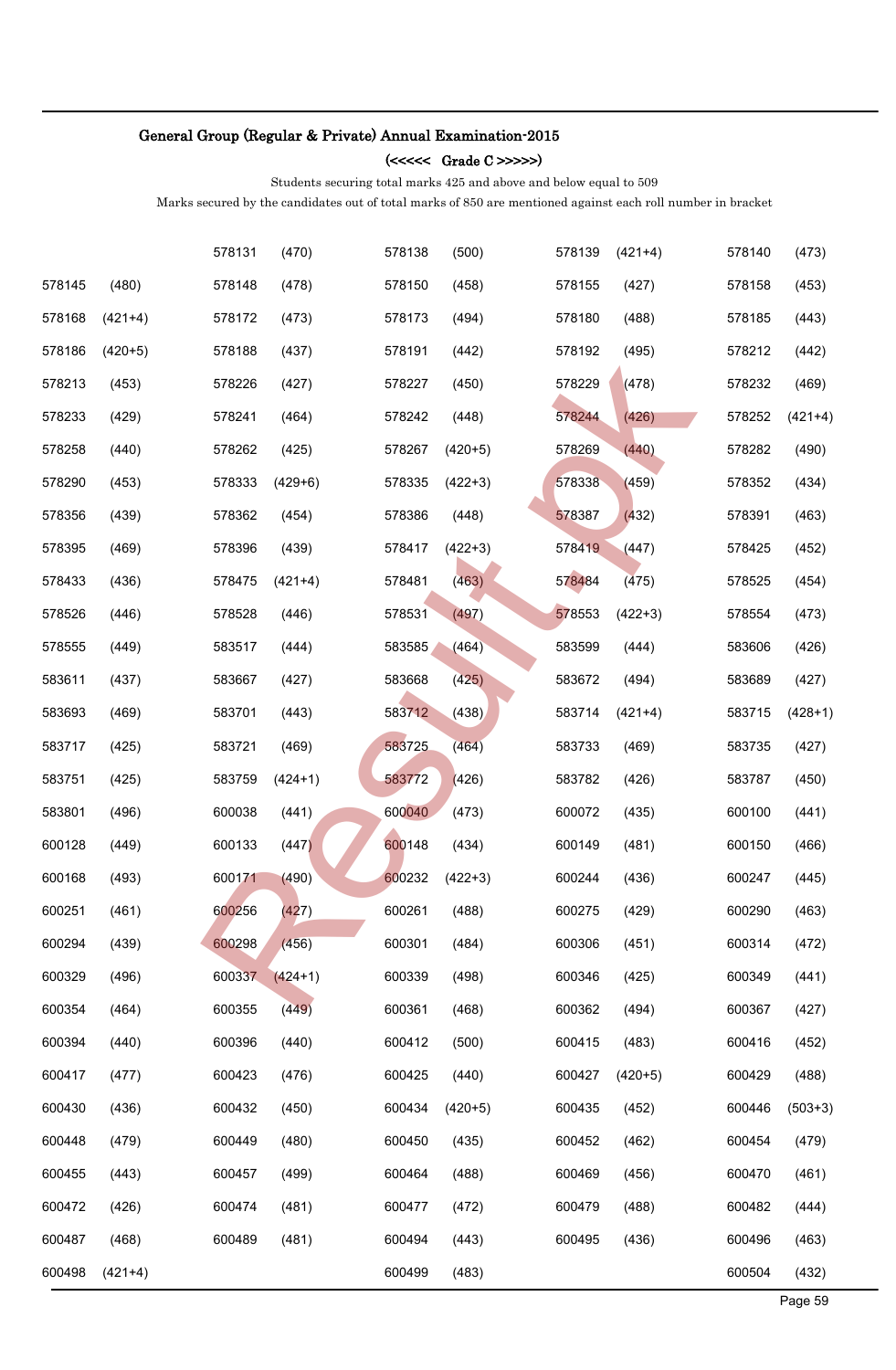### (<<<<< Grade C >>>>>)

Students securing total marks 425 and above and below equal to 509

|        |           | 600507 | $(421+4)$ | 600514 | (477)     | 600524 | (497)     | 600527 | (470)     |
|--------|-----------|--------|-----------|--------|-----------|--------|-----------|--------|-----------|
| 600533 | (501)     | 600535 | (428)     | 600543 | (438)     | 600544 | (476)     | 600547 | (453)     |
| 600548 | (492)     | 600550 | (463)     | 600551 | (443)     | 600555 | (442)     | 600558 | (448)     |
| 600559 | (498)     | 600562 | (499)     | 600563 | (500)     | 600564 | (493)     | 600566 | (458)     |
| 600568 | (476)     | 600571 | (449)     | 600572 | (450)     | 600573 | $(424+1)$ | 600574 | (431)     |
| 600579 | (468)     | 600581 | (504)     | 600584 | (491)     | 600585 | (463)     | 600588 | (462)     |
| 600591 | (447)     | 600593 | $(421+4)$ | 600594 | (469)     | 600601 | (477)     | 600604 | (493)     |
| 600611 | $(468+3)$ | 600613 | (504)     | 600615 | (446)     | 600620 | (475)     | 600622 | (429)     |
| 600624 | (474)     | 600625 | (484)     | 600628 | (456)     | 600630 | (499)     | 600631 | (484)     |
| 600633 | (427)     | 600634 | (461)     | 600635 | (461)     | 600636 | (492)     | 600640 | (465)     |
| 600648 | (458)     | 600651 | (456)     | 600654 | (477)     | 600657 | (492)     | 600659 | (446)     |
| 600661 | (428)     | 600663 | (470)     | 600664 | (481)     | 600665 | (464)     | 600670 | (480)     |
| 600671 | (435)     | 600673 | (457)     | 600675 | (432)     | 600676 | (499)     | 600677 | (427)     |
| 600680 | (473)     | 600682 | (469)     | 600684 | (455)     | 600691 | (466)     | 600692 | (491)     |
| 600711 | (504)     | 600712 | (494)     | 600713 | $(422+3)$ | 600717 | (440)     | 600719 | (467)     |
| 600725 | (450)     | 600726 | (477)     | 600727 | (459)     | 600729 | (466)     | 600730 | (484)     |
| 600733 | (475)     | 600734 | (444)     | 600736 | $(448+3)$ | 600739 | (502)     | 600740 | (443)     |
| 600741 | (438)     | 600746 | (437)     | 600749 | (491)     | 600751 | (455)     | 600753 | (486)     |
| 600757 | (430)     | 600759 | (484)     | 600761 | (448)     | 600762 | (473)     | 600766 | (471)     |
| 600768 | (501)     | 600770 | (495)     | 600772 | (494)     | 600774 | (466)     | 600777 | (460)     |
| 600778 | (473)     | 600779 | (485)     | 600785 | $(423+2)$ | 600786 | (498)     | 600796 | (432)     |
| 600799 | (455)     | 600800 | (436)     | 600802 | (442)     | 600804 | (455)     | 600807 | (432)     |
| 600810 | $(423+2)$ | 600813 | (463)     | 600816 | (446)     | 600818 | (438)     | 600822 | $(423+2)$ |
| 600823 | (425)     | 600825 | (483)     | 600827 | (493)     | 600829 | (497)     | 600834 | (430)     |
| 600837 | (427)     | 600839 | (464)     | 600840 | (429)     | 600843 | (426)     | 600848 | (442)     |
| 600852 | (463)     | 600853 | (469)     | 600856 | $(503+1)$ | 600860 | (484)     | 600861 | (462)     |
| 600881 | (436)     | 600882 | (486)     | 600883 | (426)     | 600885 | (502)     | 600888 | (498)     |
| 600892 | (488)     | 600895 | (447)     | 600898 | (431)     | 600908 | (451)     | 600917 | (448)     |
| 600923 | (430)     | 600927 | (466)     | 600928 | (483)     | 600936 | (447)     | 600938 | (470)     |
| 600939 | (433)     | 600944 | (470)     | 600948 | (440)     | 600949 | (473)     | 600951 | (446)     |
| 600959 | (470)     | 600962 | (465)     | 600965 | (437)     | 600966 | (489)     | 600971 | (440)     |
| 600973 | (454)     |        |           | 600974 | (500)     |        |           | 600977 | $(451+3)$ |
|        |           |        |           |        |           |        |           |        | Page 60   |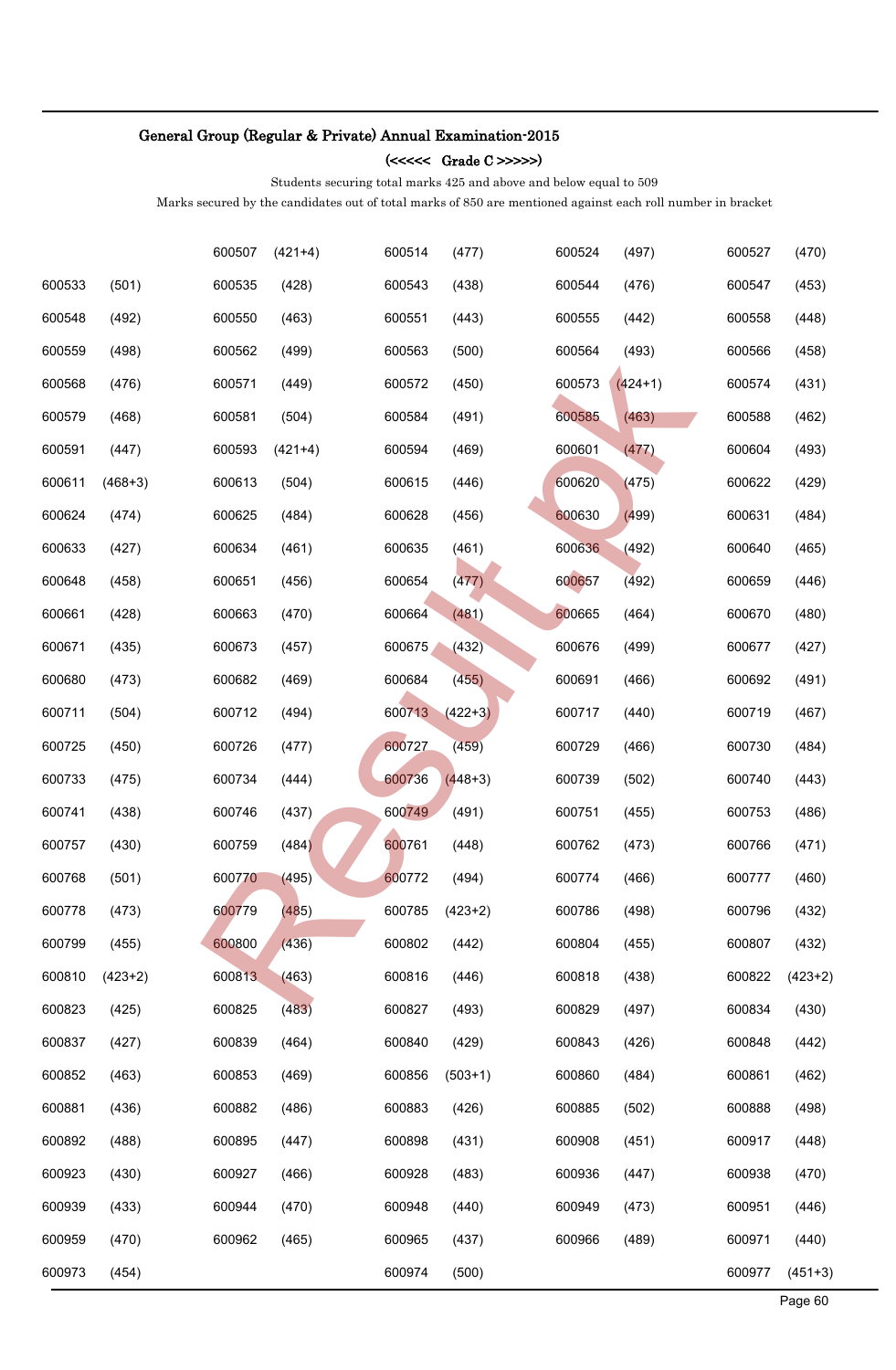### (<<<<< Grade C >>>>>)

Students securing total marks 425 and above and below equal to 509

|        |           | 600980 | $(425+1)$ | 600981 | $(423+2)$ | 600982 | (434)     | 600987 | (447)     |
|--------|-----------|--------|-----------|--------|-----------|--------|-----------|--------|-----------|
| 600992 | (460)     | 600996 | (492)     | 600998 | (451)     | 601004 | $(448+1)$ | 601007 | (495)     |
| 601009 | (497)     | 601014 | (447)     | 601030 | (434)     | 601036 | (434)     | 601047 | (425)     |
| 601049 | (450)     | 601053 | (436)     | 601056 | (427)     | 601060 | $(421+4)$ | 601062 | $(423+2)$ |
| 601067 | (439)     | 601072 | (489)     | 601073 | (488)     | 601089 | (425)     | 601184 | (466)     |
| 601192 | (476)     | 601199 | (449)     | 601211 | (458)     | 601216 | $(505+3)$ | 601220 | (483)     |
| 601229 | $(420+5)$ | 601237 | (447)     | 601246 | (429)     | 601257 | (499)     | 601274 | (483)     |
| 601281 | (492)     | 601290 | (460)     | 601293 | (451)     | 601296 | $(423+2)$ | 601303 | $(421+4)$ |
| 601309 | (495)     | 601311 | (486)     | 601315 | (462)     | 601321 | $(451+2)$ | 601329 | (442)     |
| 601337 | (464)     | 601347 | (495)     | 601350 | (495)     | 601373 | (440)     | 601376 | (497)     |
| 601379 | (481)     | 601381 | $(452+1)$ | 601395 | (443)     | 601399 | (426)     | 601400 | (438)     |
| 601406 | (450)     | 601416 | (452)     | 601419 | (429)     | 601420 | (480)     | 601426 | $(420+5)$ |
| 601427 | (430)     | 601430 | (470)     | 601431 | (425)     | 601442 | (461)     | 601445 | (448)     |
| 601449 | (470)     | 601452 | (469)     | 601456 | (432)     | 601458 | (492)     | 601461 | (487)     |
| 601462 | (490)     | 601463 | (479)     | 601466 | (495)     | 601470 | (453)     | 601475 | (433)     |
| 601476 | (456)     | 601480 | (447)     | 601485 | (473)     | 601488 | (478)     | 601491 | $(433+1)$ |
| 601502 | (488)     | 601503 | (442)     | 601505 | (490)     | 601508 | (481)     | 601509 | (474)     |
| 601510 | (455)     | 601512 | (491)     | 601523 | (440)     | 601525 | (480)     | 601528 | (442)     |
| 601531 | (479)     | 601532 | (491)     | 601536 | (456)     | 601539 | (499)     | 601540 | (446)     |
| 601545 | (474)     | 601546 | (468)     | 601548 | (476)     | 601550 | (490)     | 601555 | (480)     |
| 601559 | (470)     | 601563 | (452)     | 601574 | (503)     | 601576 | (445)     | 601586 | (432)     |
| 601587 | (488)     | 601588 | (470)     | 601592 | (458)     | 601595 | (467)     | 601596 | (452)     |
| 601597 | (476)     | 601600 | (452)     | 601602 | (449)     | 601603 | (457)     | 601604 | (462)     |
| 601607 | (486)     | 601615 | (432)     | 601619 | (462)     | 601630 | (492)     | 601636 | $(450+3)$ |
| 601670 | (439)     | 601675 | (462)     | 601676 | $(420+5)$ | 601678 | (469)     | 601681 | (463)     |
| 601684 | (468)     | 601686 | (484)     | 601688 | (441)     | 601689 | $(455+2)$ | 601692 | (467)     |
| 601693 | (488)     | 601707 | (500)     | 601710 | (437)     | 601712 | (488)     | 601718 | (472)     |
| 601719 | (442)     | 601723 | (428)     | 601731 | (498)     | 601733 | (494)     | 601734 | (466)     |
| 601738 | (503)     | 601742 | (463)     | 601743 | (462)     | 601745 | (503)     | 601748 | (441)     |
| 601752 | (489)     | 601753 | (493)     | 601761 | (445)     | 601764 | (486)     | 601767 | (485)     |
| 601768 | (503)     | 601773 | (469)     | 601774 | (448)     | 601779 | (445)     | 601782 | (494)     |
| 601783 | (433)     |        |           | 601790 | (450)     |        |           | 601791 | $(486+1)$ |
|        |           |        |           |        |           |        |           |        | Page 61   |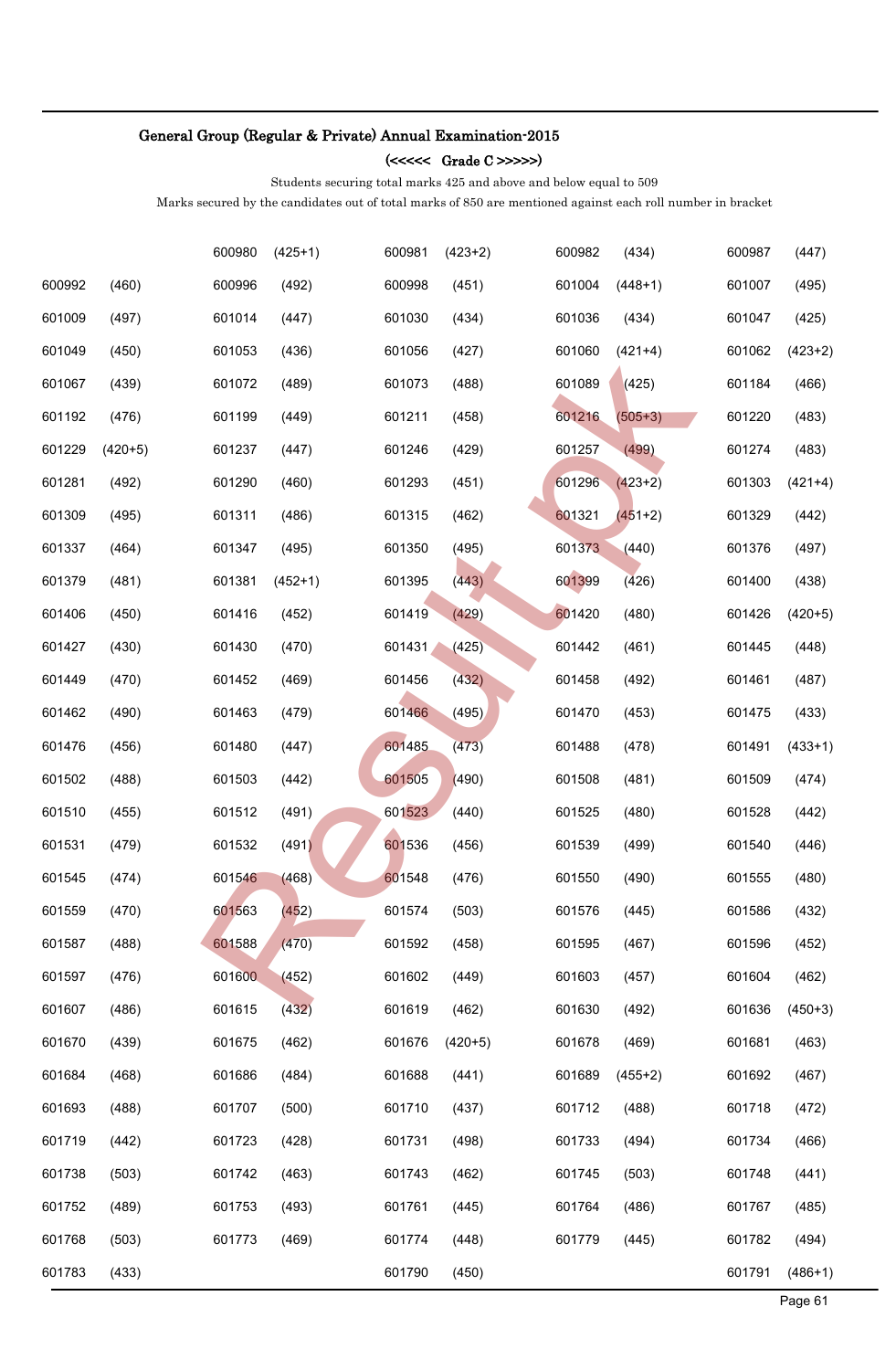### (<<<<< Grade C >>>>>)

Students securing total marks 425 and above and below equal to 509

|        |           | 601794 | (480) | 601803 | (503)     | 601813 | (503)     | 601815 | (475)   |
|--------|-----------|--------|-------|--------|-----------|--------|-----------|--------|---------|
| 601819 | (473)     | 601822 | (444) | 601823 | $(492+1)$ | 601826 | (473)     | 601828 | (433)   |
| 601831 | $(458+1)$ | 601834 | (492) | 601836 | (500)     | 601837 | (496)     | 601842 | (432)   |
| 601844 | (434)     | 601845 | (470) | 601847 | $(423+2)$ | 601848 | $(479+2)$ | 601850 | (504)   |
| 601852 | (500)     | 601854 | (433) | 601856 | (427)     | 601857 | (478)     | 601858 | (436)   |
| 601869 | (450)     | 601871 | (428) | 601872 | (473)     | 601873 | (446)     | 601874 | (426)   |
| 601875 | (498)     | 601876 | (492) | 601877 | (477)     | 601878 | (460)     | 601880 | (497)   |
| 601881 | (483)     | 601882 | (479) | 601883 | (448)     | 601885 | (492)     | 601889 | (495)   |
| 601890 | (425)     | 601893 | (436) | 601901 | (464)     | 601902 | (453)     | 601903 | (472)   |
| 601906 | (443)     | 601908 | (452) | 601909 | (486)     | 601911 | (475)     | 601915 | (493)   |
| 601916 | $(423+2)$ | 601925 | (480) | 601926 | (442)     | 601929 | (442)     | 601931 | (467)   |
| 601933 | (481)     | 601937 | (441) | 601938 | $(424+1)$ | 601941 | (442)     | 601945 | (452)   |
| 601947 | $(420+5)$ | 601948 | (464) | 601953 | (485)     | 601954 | (461)     | 601957 | (447)   |
| 601958 | (487)     | 601960 | (485) | 601964 | (479)     | 601965 | (444)     | 601966 | (474)   |
| 601973 | (450)     | 601975 | (439) | 601979 | (499)     | 601983 | (467)     | 601984 | (486)   |
| 601987 | (487)     | 601989 | (470) | 601990 | (443)     | 601993 | (437)     | 601996 | (440)   |
| 602004 | (434)     | 602006 | (492) | 602019 | (473)     | 602023 | (496)     | 602024 | (453)   |
| 602027 | (493)     | 602028 | (448) | 602032 | $(466+2)$ | 602035 | (453)     | 602036 | (450)   |
| 602037 | (464)     | 602041 | (486) | 602043 | (456)     | 602045 | (473)     | 602047 | (502)   |
| 602052 | (465)     | 602054 | (483) | 602061 | (473)     | 602065 | (499)     | 602066 | (475)   |
| 602068 | (487)     | 602069 | (480) | 602071 | (449)     | 602072 | (482)     | 602073 | (478)   |
| 602078 | (479)     | 602079 | (498) | 602080 | (479)     | 602081 | (428)     | 602082 | (437)   |
| 602086 | (486)     | 602092 | (488) | 602094 | (504)     | 602095 | (504)     | 602097 | (463)   |
| 602098 | (440)     | 602099 | (496) | 602100 | $(442+3)$ | 602102 | (490)     | 602104 | (483)   |
| 602106 | (493)     | 602108 | (464) | 602110 | (452)     | 602113 | (500)     | 602116 | (486)   |
| 602119 | (480)     | 602121 | (462) | 602123 | (435)     | 602126 | (464)     | 602127 | (455)   |
| 602128 | (477)     | 602129 | (502) | 602130 | (479)     | 602132 | (500)     | 602135 | (426)   |
| 602138 | (428)     | 602139 | (496) | 602147 | (489)     | 602148 | (484)     | 602150 | (493)   |
| 602151 | (504)     | 602156 | (441) | 602157 | (455)     | 602160 | (461)     | 602161 | (486)   |
| 602163 | (491)     | 602167 | (481) | 602170 | (476)     | 602172 | (449)     | 602177 | (438)   |
| 602193 | (498)     | 602200 | (451) | 602202 | (459)     | 602206 | (480)     | 602208 | (488)   |
| 602209 | (432)     |        |       | 602212 | (486)     |        |           | 602213 | (441)   |
|        |           |        |       |        |           |        |           |        | Page 62 |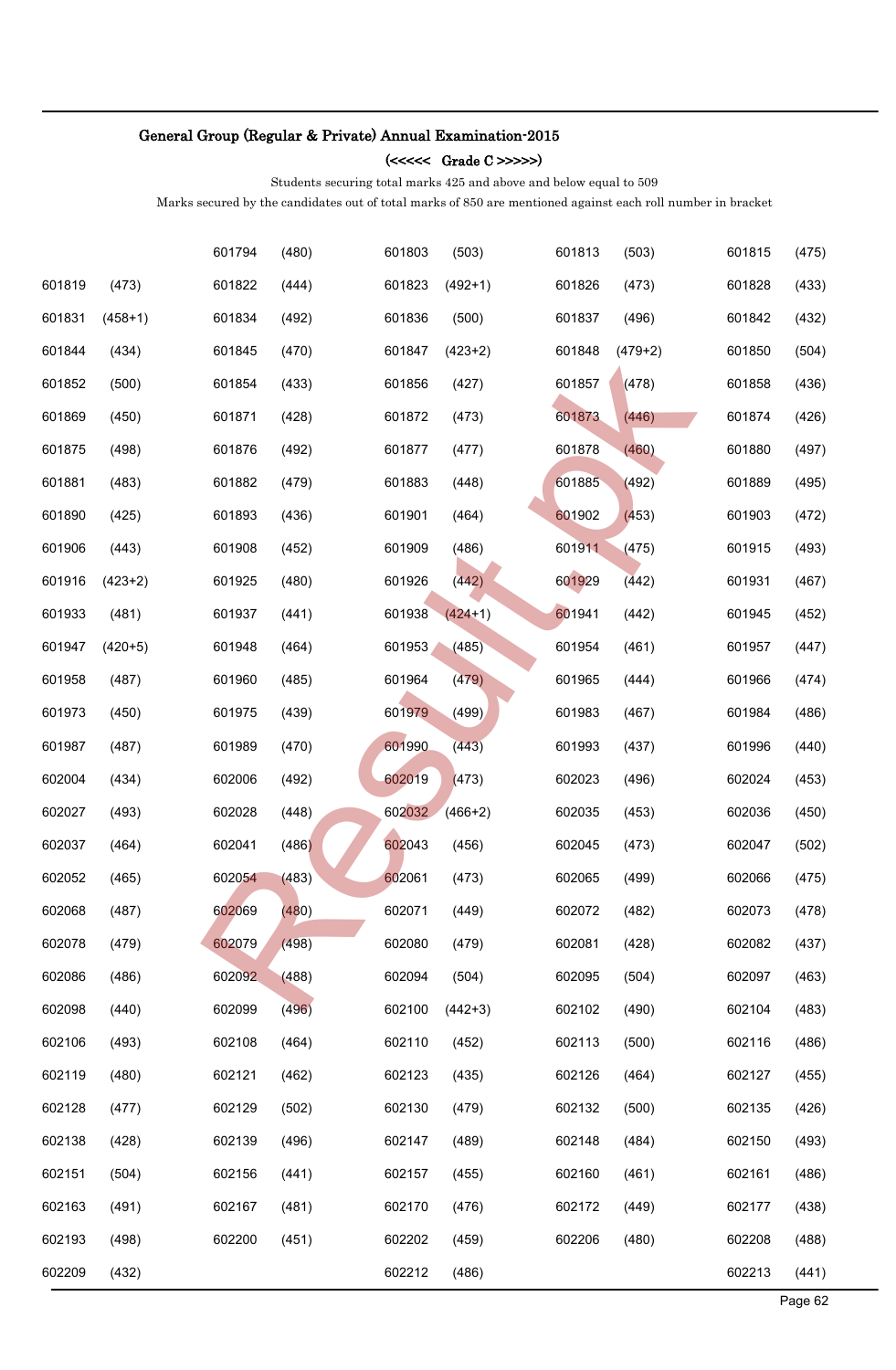### (<<<<< Grade C >>>>>)

Students securing total marks 425 and above and below equal to 509

|        |           | 602218 | (454)     | 602220 | (492)     | 602232 | (439)     | 602233 | (484)     |
|--------|-----------|--------|-----------|--------|-----------|--------|-----------|--------|-----------|
| 602235 | $(502+1)$ | 602240 | (455)     | 602250 | $(424+1)$ | 602255 | (441)     | 602260 | (467)     |
| 602265 | (430)     | 602268 | (489)     | 602271 | (442)     | 602277 | (426)     | 602279 | $(479+1)$ |
| 602282 | (498)     | 602285 | (475)     | 602303 | (431)     | 602318 | $(457+2)$ | 602325 | (474)     |
| 602328 | (440)     | 602332 | (431)     | 602339 | (430)     | 602350 | $(429+1)$ | 602353 | (478)     |
| 602412 | (467)     | 602416 | (465)     | 602420 | (429)     | 602429 | (451)     | 602433 | (426)     |
| 602437 | (440)     | 602438 | (494)     | 602442 | (479)     | 602445 | $(424+1)$ | 602454 | $(421+4)$ |
| 602460 | (428)     | 602463 | (432)     | 602470 | $(478+1)$ | 602472 | (470)     | 602478 | (500)     |
| 602481 | (474)     | 602489 | (440)     | 602499 | (457)     | 602501 | (502)     | 602502 | $(428+3)$ |
| 602503 | (484)     | 602509 | (474)     | 602512 | (455)     | 602516 | (436)     | 602518 | (451)     |
| 602519 | (457)     | 602532 | (500)     | 602539 | (498)     | 602542 | (459)     | 602547 | (493)     |
| 602551 | $(466+2)$ | 602558 | (500)     | 602562 | (435)     | 602570 | (450)     | 602571 | (439)     |
| 602577 | (430)     | 602588 | (434)     | 602594 | (501)     | 602614 | (447)     | 602615 | (469)     |
| 602618 | (492)     | 602620 | (471)     | 602624 | (491)     | 602625 | (445)     | 602632 | (501)     |
| 602634 | (503)     | 602637 | (447)     | 602638 | (461)     | 602642 | (449)     | 602643 | (484)     |
| 602644 | (448)     | 602649 | (431)     | 602663 | (461)     | 602668 | (425)     | 602672 | (459)     |
| 602677 | (473)     | 602702 | (486)     | 602710 | (450)     | 602714 | (437)     | 602715 | $(443+3)$ |
| 602716 | (427)     | 602722 | (442)     | 602723 | (489)     | 602728 | (452)     | 602732 | (452)     |
| 602733 | (441)     | 602734 | (463)     | 602742 | (442)     | 602746 | (430)     | 602750 | (430)     |
| 602753 | (455)     | 602760 | (450)     | 602761 | (447)     | 602765 | (481)     | 602771 | (464)     |
| 602775 | (465)     | 602776 | (455)     | 602777 | (484)     | 602782 | (441)     | 602784 | (455)     |
| 602786 | (432)     | 602789 | $(420+5)$ | 602790 | (458)     | 602795 | (436)     | 602796 | (471)     |
| 602799 | (471)     | 602805 | (461)     | 602808 | (480)     | 602809 | $(420+5)$ | 602811 | (428)     |
| 602812 | (468)     | 602814 | (485)     | 602815 | (449)     | 602817 | (502)     | 602820 | (454)     |
| 602832 | (429)     | 602836 | (447)     | 602841 | (459)     | 602842 | (482)     | 602845 | (489)     |
| 602851 | (457)     | 602855 | (439)     | 602858 | $(480+2)$ | 602859 | $(438+3)$ | 602861 | (502)     |
| 602862 | (435)     | 602865 | (503)     | 602869 | (471)     | 602874 | $(508+1)$ | 602877 | (472)     |
| 602886 | $(458+3)$ | 602896 | (440)     | 602903 | (503)     | 602906 | (461)     | 602909 | (428)     |
| 602918 | (434)     | 602923 | (500)     | 602926 | (445)     | 602930 | (454)     | 602933 | (444)     |
| 602937 | (496)     | 602941 | (483)     | 602942 | (455)     | 602943 | (458)     | 602945 | (454)     |
| 602950 | (447)     | 602952 | (478)     | 602953 | (501)     | 602955 | (492)     | 602957 | (465)     |
| 602964 | (440)     |        |           | 602965 | (477)     |        |           | 602966 | (444)     |
|        |           |        |           |        |           |        |           |        | Page 63   |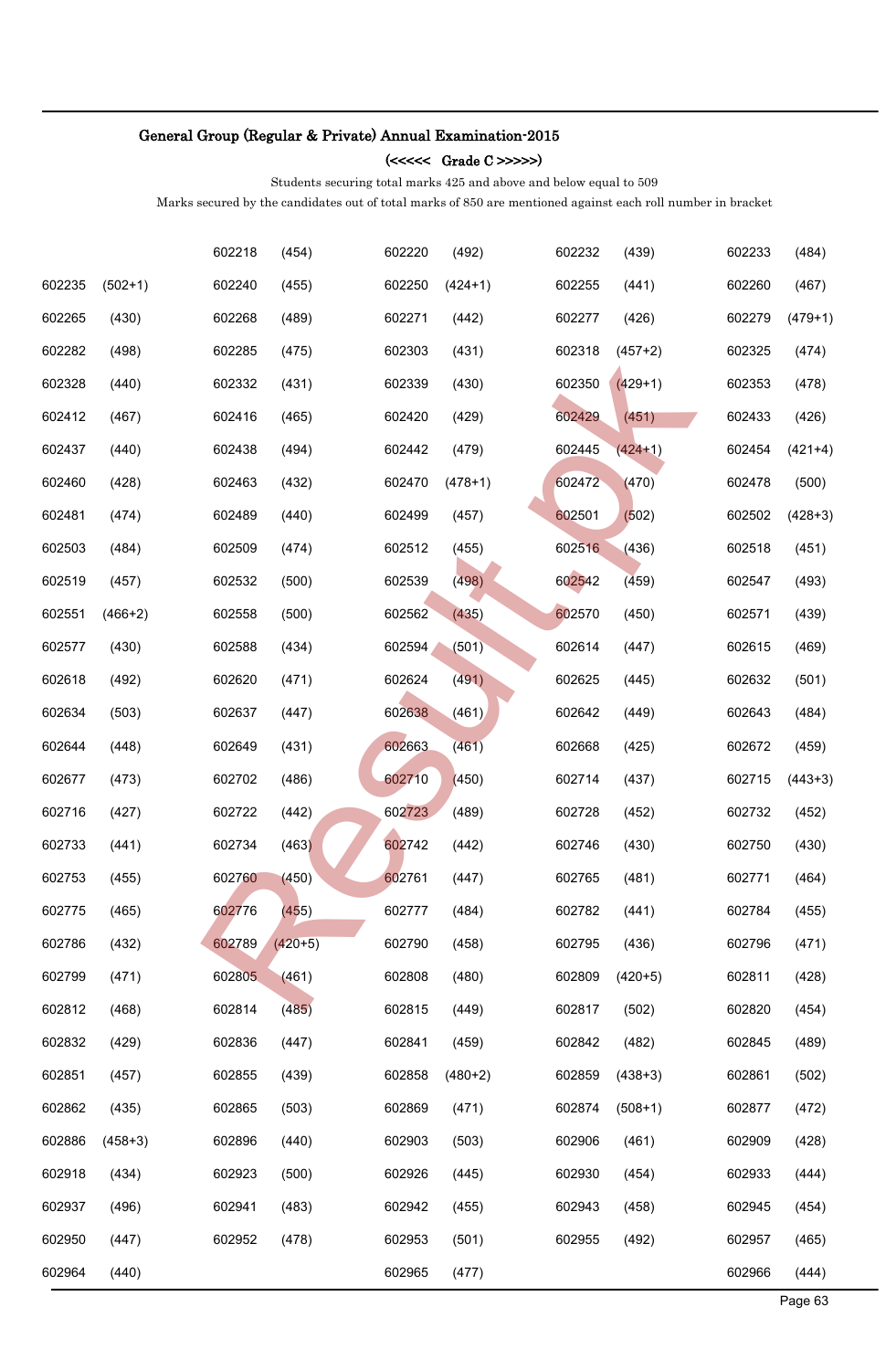### (<<<<< Grade C >>>>>)

Students securing total marks 425 and above and below equal to 509

|        |           | 602967 | (470)     | 602969 | (433)     | 602970 | (492)     | 602971 | (483)     |
|--------|-----------|--------|-----------|--------|-----------|--------|-----------|--------|-----------|
| 602972 | (456)     | 602976 | (480)     | 602977 | (438)     | 602981 | (435)     | 602985 | (467)     |
| 602988 | $(420+5)$ | 602989 | (451)     | 602993 | (477)     | 602996 | (455)     | 603003 | (475)     |
| 603004 | $(420+5)$ | 603005 | (477)     | 603007 | (472)     | 603008 | (433)     | 603015 | (485)     |
| 603016 | (499)     | 603018 | (445)     | 603023 | (484)     | 603026 | $(421+4)$ | 603027 | (483)     |
| 603028 | (499)     | 603032 | (479)     | 603033 | (468)     | 603034 | $(422+3)$ | 603036 | (492)     |
| 603037 | (445)     | 603040 | (477)     | 603043 | (489)     | 603050 | (433)     | 603052 | (476)     |
| 603053 | (447)     | 603054 | (454)     | 603056 | (494)     | 603059 | (443)     | 603061 | (487)     |
| 603063 | (493)     | 603065 | (483)     | 603074 | (475)     | 603076 | (448)     | 603082 | (473)     |
| 603093 | (488)     | 603095 | (494)     | 603099 | (436)     | 603100 | (451)     | 603102 | (464)     |
| 603108 | (485)     | 603109 | (495)     | 603110 | (439)     | 603111 | (500)     | 603113 | (454)     |
| 603114 | (460)     | 603120 | (498)     | 603123 | (425)     | 603128 | (477)     | 603132 | (464)     |
| 603135 | (477)     | 603136 | (503)     | 603151 | (453)     | 603152 | (497)     | 603157 | (436)     |
| 603160 | (466)     | 603164 | $(436+2)$ | 603179 | (488)     | 603180 | (426)     | 603185 | (491)     |
| 603188 | (449)     | 603191 | (462)     | 603193 | (496)     | 603195 | $(422+3)$ | 603207 | (453)     |
| 603213 | $(421+4)$ | 603214 | (481)     | 603216 | (499)     | 603217 | (449)     | 603219 | (459)     |
| 603224 | (461)     | 603225 | (440)     | 603237 | $(422+3)$ | 603238 | (499)     | 603240 | (482)     |
| 603241 | (447)     | 603244 | (467)     | 603245 | (472)     | 603247 | (443)     | 603248 | (435)     |
| 603255 | (440)     | 603258 | (431)     | 603262 | (448)     | 603272 | (475)     | 603274 | (484)     |
| 603277 | (492)     | 603281 | (474)     | 603282 | (501)     | 603283 | (444)     | 603286 | (458)     |
| 603287 | (493)     | 603289 | (468)     | 603290 | (469)     | 603295 | (458)     | 603298 | (445)     |
| 603299 | (427)     | 603305 | (433)     | 603318 | (497)     | 603320 | (487)     | 603321 | (502)     |
| 603326 | (500)     | 603329 | (434)     | 603332 | (484)     | 603341 | (429)     | 603351 | (433)     |
| 603355 | (437)     | 603367 | (458)     | 603374 | (441)     | 603392 | (498)     | 603394 | (425)     |
| 603415 | (470)     | 603418 | (483)     | 603420 | (440)     | 603423 | (491)     | 603428 | (455)     |
| 603430 | $(420+5)$ | 603431 | (467)     | 603434 | (425)     | 603439 | (477)     | 603441 | (479)     |
| 603442 | (455)     | 603448 | (483)     | 603450 | (457)     | 603452 | (435)     | 603455 | (427)     |
| 603464 | (487)     | 603465 | (463)     | 603466 | (428)     | 603468 | (440)     | 603471 | (486)     |
| 603475 | (476)     | 603477 | (456)     | 603482 | (433)     | 603485 | (437)     | 603486 | $(460+2)$ |
| 603488 | (493)     | 603489 | (459)     | 603490 | (504)     | 603494 | (483)     | 603566 | (462)     |
| 603567 | (438)     | 603570 | (426)     | 603572 | (429)     | 603575 | (436)     | 603576 | (493)     |
| 610117 | (428)     |        |           | 610118 | (470)     |        |           | 610119 | (442)     |
|        |           |        |           |        |           |        |           |        | Page 64   |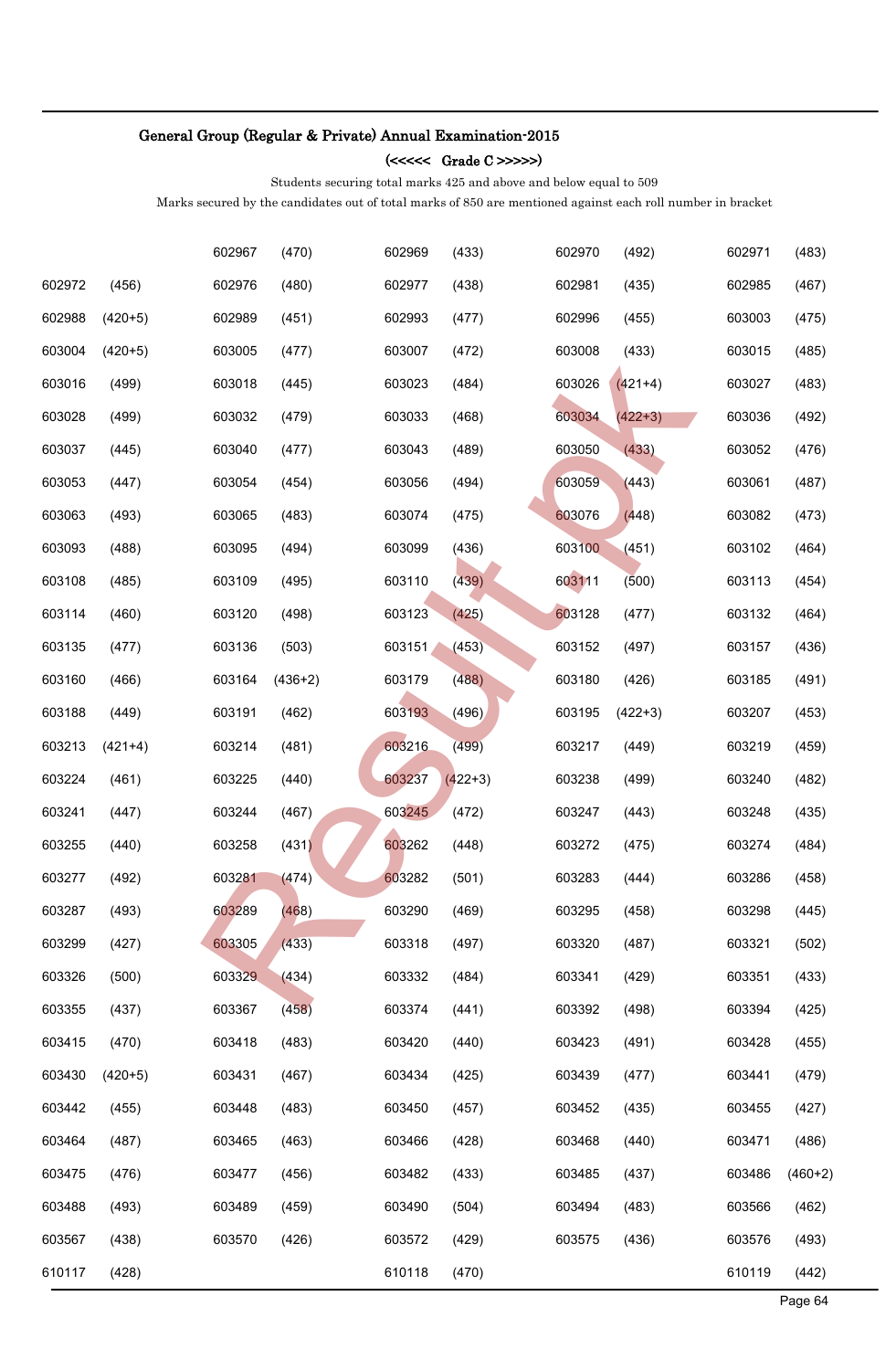### (<<<<< Grade C >>>>>)

Students securing total marks 425 and above and below equal to 509

|        |           | 610123 | (479)     | 610163 | (443)     | 610181 | (432)     | 610273 | (499)     |
|--------|-----------|--------|-----------|--------|-----------|--------|-----------|--------|-----------|
| 610274 | (479)     | 610278 | (492)     | 610305 | (442)     | 610319 | (455)     | 610325 | (454)     |
| 610343 | (468)     | 610364 | (468)     | 610376 | (481)     | 610377 | (460)     | 610385 | (490)     |
| 610397 | (466)     | 610405 | (478)     | 610407 | (477)     | 610408 | (447)     | 610409 | (432)     |
| 610423 | (472)     | 610425 | (435)     | 610442 | (486)     | 610444 | (455)     | 610453 | (448)     |
| 610489 | (467)     | 610504 | (501)     | 610508 | $(446+3)$ | 610527 | (472)     | 610528 | (436)     |
| 610529 | (490)     | 610708 | (478)     | 611078 | (460)     | 615002 | (438)     | 615003 | (457)     |
| 615006 | (430)     | 615012 | (498)     | 615016 | (483)     | 615018 | $(424+1)$ | 615030 | (457)     |
| 615039 | (470)     | 615070 | (460)     | 615078 | $(421+4)$ | 615081 | $(422+3)$ | 615088 | (474)     |
| 615092 | (483)     | 615097 | (430)     | 615107 | (495)     | 615110 | $(421+4)$ | 615113 | (452)     |
| 615119 | (449)     | 615125 | $(420+5)$ | 615128 | (464)     | 615129 | (478)     | 615134 | (490)     |
| 615142 | (500)     | 615143 | (456)     | 615147 | (499)     | 615150 | (487)     | 615155 | (444)     |
| 615161 | (464)     | 615162 | (480)     | 615164 | (458)     | 615171 | (495)     | 615173 | (477)     |
| 615175 | (427)     | 615188 | (454)     | 615198 | (432)     | 615200 | (453)     | 615209 | $(434+1)$ |
| 615215 | (470)     | 615216 | (488)     | 615221 | (426)     | 615229 | (464)     | 615237 | (458)     |
| 615242 | $(420+5)$ | 615271 | (432)     | 615283 | $(420+5)$ | 615292 | (451)     | 615311 | (434)     |
| 615317 | (426)     | 615337 | $(422+3)$ | 615344 | (463)     | 615354 | (493)     | 615356 | (468)     |
| 615358 | (497)     | 615359 | (444)     | 615360 | (429)     | 615363 | (431)     | 615369 | (499)     |
| 615373 | (467)     | 615374 | (483)     | 615378 | (454)     | 615381 | (442)     | 615387 | (444)     |
| 615388 | (481)     | 615389 | (466)     | 615391 | (489)     | 615395 | $(420+5)$ | 615404 | (493)     |
| 615407 | (476)     | 615408 | (504)     | 615410 | (487)     | 615412 | (461)     | 615414 | (497)     |
| 615415 | (449)     | 615417 | (490)     | 615421 | (474)     | 615424 | (433)     | 615429 | (482)     |
| 615431 | (453)     | 615436 | (470)     | 615438 | (472)     | 615439 | $(421+4)$ | 615443 | (493)     |
| 615446 | (500)     | 615448 | (467)     | 615451 | (453)     | 615454 | (455)     | 615460 | (480)     |
| 615461 | (472)     | 615464 | (462)     | 615467 | (494)     | 615468 | (473)     | 615482 | $(421+4)$ |
| 615484 | $(422+3)$ | 615489 | (449)     | 615491 | (495)     | 615496 | (501)     | 615502 | (448)     |
| 615506 | (436)     | 615509 | (442)     | 615522 | (472)     | 615528 | (431)     | 615531 | (493)     |
| 615536 | (445)     | 615542 | (450)     | 615544 | (488)     | 615545 | (478)     | 615580 | (427)     |
| 615583 | (433)     | 615593 | (434)     | 615617 | (445)     | 615619 | (447)     | 615620 | (463)     |
| 615638 | (436)     | 615640 | (497)     | 615650 | (475)     | 615660 | (493)     | 615661 | (497)     |
| 615674 | (457)     | 615691 | (429)     | 615692 | (436)     | 615693 | (462)     | 615711 | (432)     |
| 615721 | (481)     |        |           | 615739 | (447)     |        |           | 615740 | (428)     |
|        |           |        |           |        |           |        |           |        | Page 65   |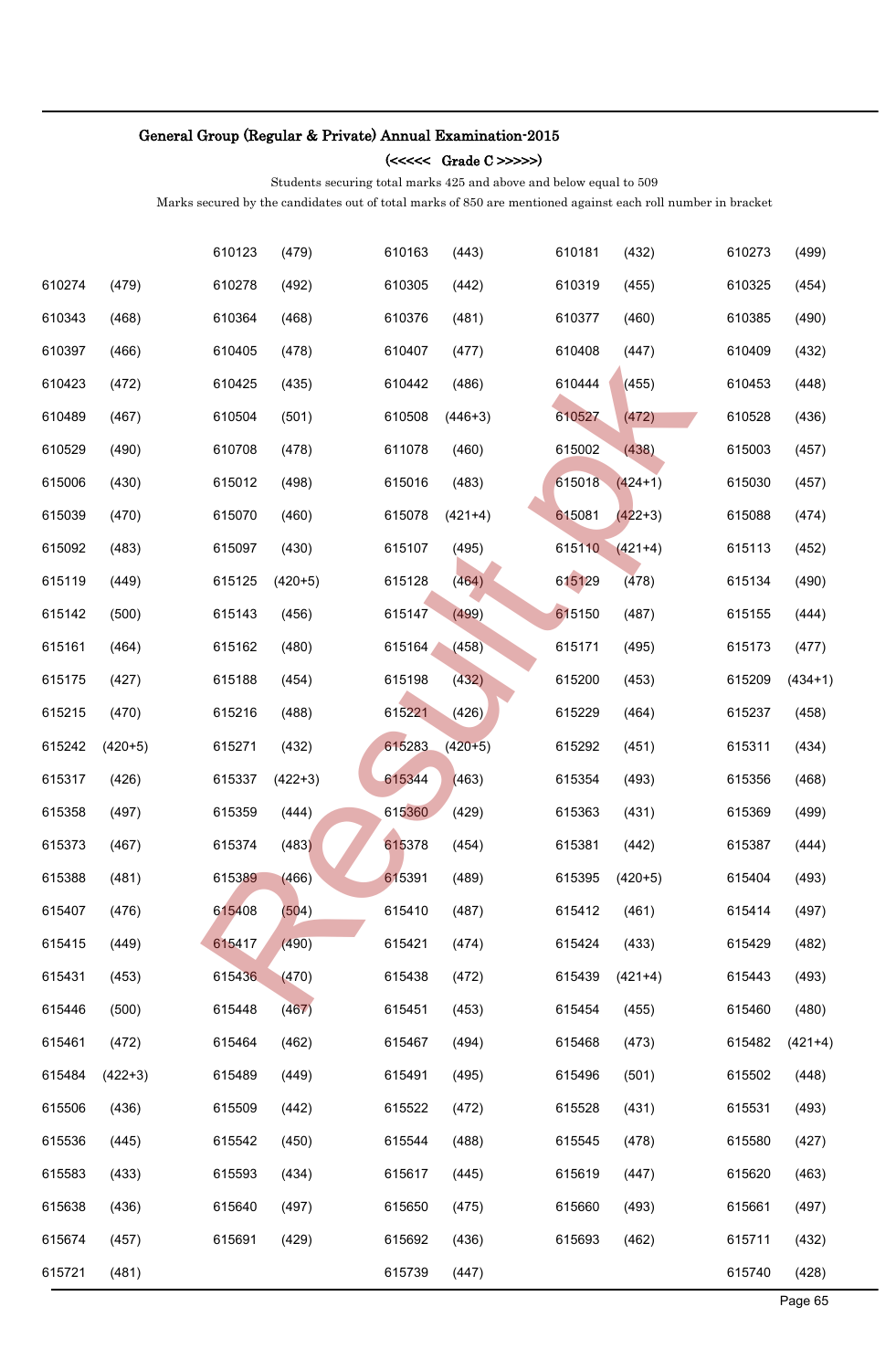### (<<<<< Grade C >>>>>)

Students securing total marks 425 and above and below equal to 509

|        |           | 615754 | $(421+4)$ | 615755 | (477)     | 615757 | (455)     | 615770 | (426)     |
|--------|-----------|--------|-----------|--------|-----------|--------|-----------|--------|-----------|
| 615773 | (437)     | 615778 | $(420+5)$ | 615785 | (457)     | 615786 | (435)     | 615795 | (462)     |
| 615800 | (452)     | 615817 | (468)     | 615820 | (446)     | 615823 | (459)     | 615829 | (498)     |
| 615837 | (434)     | 615849 | (483)     | 615854 | (494)     | 615862 | (475)     | 615867 | (495)     |
| 615877 | (450)     | 615898 | (429)     | 615908 | (452)     | 615914 | (447)     | 615933 | (457)     |
| 615934 | $(424+1)$ | 615935 | $(424+1)$ | 615947 | (478)     | 615950 | (455)     | 615952 | (446)     |
| 615957 | (451)     | 615958 | (458)     | 615960 | (436)     | 615961 | (466)     | 615963 | $(422+3)$ |
| 615965 | (480)     | 615966 | (465)     | 615974 | (464)     | 615984 | (462)     | 615990 | (493)     |
| 615999 | (455)     | 616006 | (486)     | 616009 | $(423+2)$ | 616014 | (504)     | 618005 | (427)     |
| 618040 | (484)     | 618041 | (480)     | 618042 | (490)     | 618044 | (497)     | 618047 | (438)     |
| 618049 | (472)     | 618071 | (499)     | 618080 | (482)     | 618082 | $(459+2)$ | 618084 | (443)     |
| 618090 | (445)     | 618095 | (432)     | 618096 | (457)     | 618098 | (493)     | 618099 | (425)     |
| 618102 | (460)     | 618104 | (464)     | 618110 | (432)     | 618116 | (464)     | 618124 | (487)     |
| 618126 | (483)     | 618134 | $(420+5)$ | 618142 | (469)     | 618147 | (477)     | 618149 | (454)     |
| 618162 | (427)     | 618165 | (460)     | 618172 | (464)     | 618189 | (484)     | 618211 | (438)     |
| 618218 | (501)     | 625001 | $(421+4)$ | 625006 | $(421+4)$ | 625027 | (466)     | 625035 | (493)     |
| 625040 | (456)     | 625043 | (437)     | 625046 | (425)     | 625048 | (434)     | 625069 | (471)     |
| 625077 | (464)     | 625082 | (483)     | 625085 | (485)     | 625089 | (497)     | 625093 | (450)     |
| 625099 | (489)     | 625100 | (497)     | 625106 | (504)     | 625113 | (477)     | 625121 | (498)     |
| 625122 | (445)     | 625127 | (454)     | 625140 | (474)     | 625141 | (444)     | 625155 | (469)     |
| 625159 | (437)     | 625166 | (429)     | 625167 | (432)     | 625172 | (425)     | 625173 | $(467+1)$ |
| 625174 | $(424+1)$ | 625177 | (463)     | 625190 | (483)     | 625192 | (428)     | 625195 | (481)     |
| 625198 | (432)     | 625200 | (437)     | 625209 | (467)     | 625217 | (472)     | 625226 | (471)     |
| 625236 | (486)     | 625237 | (486)     | 625243 | (431)     | 625250 | (504)     | 625257 | (485)     |
| 625276 | (504)     | 625278 | $(424+1)$ | 625280 | (454)     | 625282 | (474)     | 625288 | (437)     |
| 625295 | (425)     | 625297 | $(442+1)$ | 625301 | (494)     | 625306 | (485)     | 625309 | $(460+2)$ |
| 625312 | (496)     | 625316 | (454)     | 625318 | $(421+4)$ | 625322 | (490)     | 625324 | (480)     |
| 625326 | (493)     | 625331 | $(423+2)$ | 625336 | (488)     | 625340 | (496)     | 625343 | (452)     |
| 625352 | (465)     | 625359 | (434)     | 625365 | (472)     | 625366 | (458)     | 625374 | $(420+5)$ |
| 625379 | (465)     | 625384 | (461)     | 625385 | (478)     | 625386 | (441)     | 625390 | $(421+4)$ |
| 625402 | (459)     | 625409 | (497)     | 625415 | (449)     | 625418 | (445)     | 625423 | $(422+3)$ |
| 625425 | (461)     |        |           | 625430 | (493)     |        |           | 625443 | (448)     |
|        |           |        |           |        |           |        |           |        | Page 66   |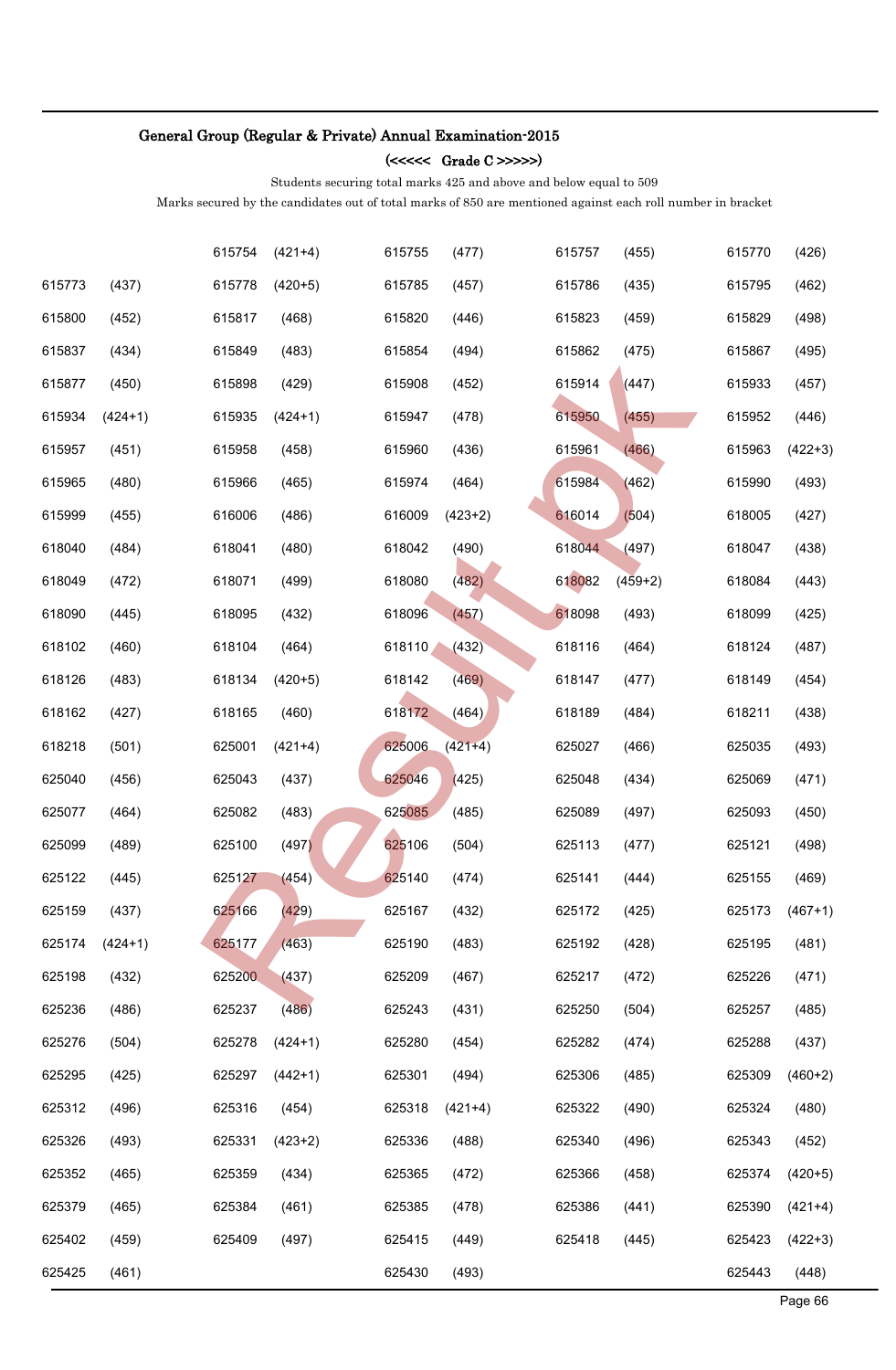### (<<<<< Grade C >>>>>)

Students securing total marks 425 and above and below equal to 509

|        |           | 625446 | (441)     | 625450 | (451)     | 625460 | (463)     | 625467 | (451)     |
|--------|-----------|--------|-----------|--------|-----------|--------|-----------|--------|-----------|
| 625469 | (453)     | 625472 | (467)     | 625476 | (464)     | 625485 | (442)     | 625493 | (488)     |
| 625497 | (447)     | 625498 | (486)     | 625499 | (500)     | 625504 | (477)     | 625510 | (441)     |
| 625518 | (468)     | 625522 | (449)     | 625524 | (458)     | 625525 | (490)     | 625529 | (438)     |
| 625531 | (477)     | 625532 | $(421+4)$ | 625538 | $(421+4)$ | 625544 | (430)     | 625547 | (459)     |
| 625556 | $(487+3)$ | 625557 | (454)     | 625559 | (502)     | 625562 | (460)     | 625565 | (440)     |
| 625571 | (435)     | 625575 | (426)     | 625580 | (425)     | 625598 | (502)     | 625602 | (461)     |
| 625605 | (499)     | 625608 | (441)     | 625612 | (465)     | 625614 | (459)     | 625618 | (483)     |
| 625619 | (477)     | 625621 | (456)     | 625632 | (471)     | 625633 | (464)     | 625645 | $(422+3)$ |
| 625649 | (471)     | 625651 | $(421+4)$ | 625660 | $(430+2)$ | 625664 | (500)     | 625675 | $(439+1)$ |
| 625678 | (445)     | 625679 | (451)     | 625693 | (449)     | 625694 | (478)     | 625695 | (486)     |
| 625697 | (489)     | 625714 | (460)     | 625719 | (492)     | 625730 | (491)     | 625731 | (494)     |
| 625732 | (462)     | 625735 | (432)     | 625736 | (436)     | 625744 | (469)     | 625754 | (430)     |
| 625756 | (481)     | 625757 | (462)     | 625759 | (504)     | 625761 | (500)     | 625764 | (440)     |
| 625765 | (476)     | 625767 | (485)     | 625772 | (495)     | 625775 | (478)     | 625776 | (434)     |
| 625791 | $(424+1)$ | 625793 | (441)     | 625798 | (449)     | 625801 | (451)     | 625802 | (491)     |
| 625808 | (446)     | 625817 | (484)     | 625820 | (501)     | 625822 | (481)     | 625827 | (485)     |
| 625829 | (473)     | 625833 | (491)     | 625835 | (499)     | 625838 | (461)     | 625839 | (478)     |
| 625847 | (480)     | 625853 | (449)     | 625854 | (489)     | 625856 | (440)     | 625858 | (465)     |
| 625861 | (500)     | 625862 | (463)     | 625865 | (451)     | 625868 | (439)     | 625869 | (496)     |
| 625881 | (443)     | 625883 | (466)     | 625884 | (434)     | 625886 | (463)     | 625889 | $(439+2)$ |
| 625890 | (450)     | 625892 | (484)     | 625895 | (465)     | 625899 | (470)     | 625901 | (433)     |
| 625902 | (430)     | 625906 | (475)     | 625914 | (474)     | 625925 | (444)     | 625927 | (490)     |
| 625936 | (439)     | 625941 | (437)     | 625946 | (435)     | 625948 | (481)     | 625952 | (440)     |
| 625954 | (457)     | 625955 | $(421+4)$ | 625958 | $(460+3)$ | 625961 | (444)     | 625963 | (443)     |
| 625967 | (470)     | 625968 | (462)     | 625975 | (493)     | 625980 | (477)     | 625995 | (487)     |
| 625997 | (438)     | 626001 | (449)     | 626003 | (440)     | 626007 | $(423+2)$ | 626008 | (459)     |
| 626010 | (499)     | 626017 | (435)     | 626021 | (471)     | 626030 | (465)     | 626037 | (432)     |
| 626038 | (485)     | 626043 | $(437+1)$ | 626045 | (430)     | 626049 | (467)     | 626051 | (431)     |
| 626061 | (462)     | 626072 | (475)     | 626074 | (468)     | 626076 | (468)     | 626077 | (467)     |
| 626078 | (442)     | 626085 | (431)     | 626089 | (497)     | 626093 | (431)     | 626095 | (491)     |
| 626100 | $(428+1)$ |        |           | 626102 | (449)     |        |           | 626104 | (490)     |
|        |           |        |           |        |           |        |           |        | Page 67   |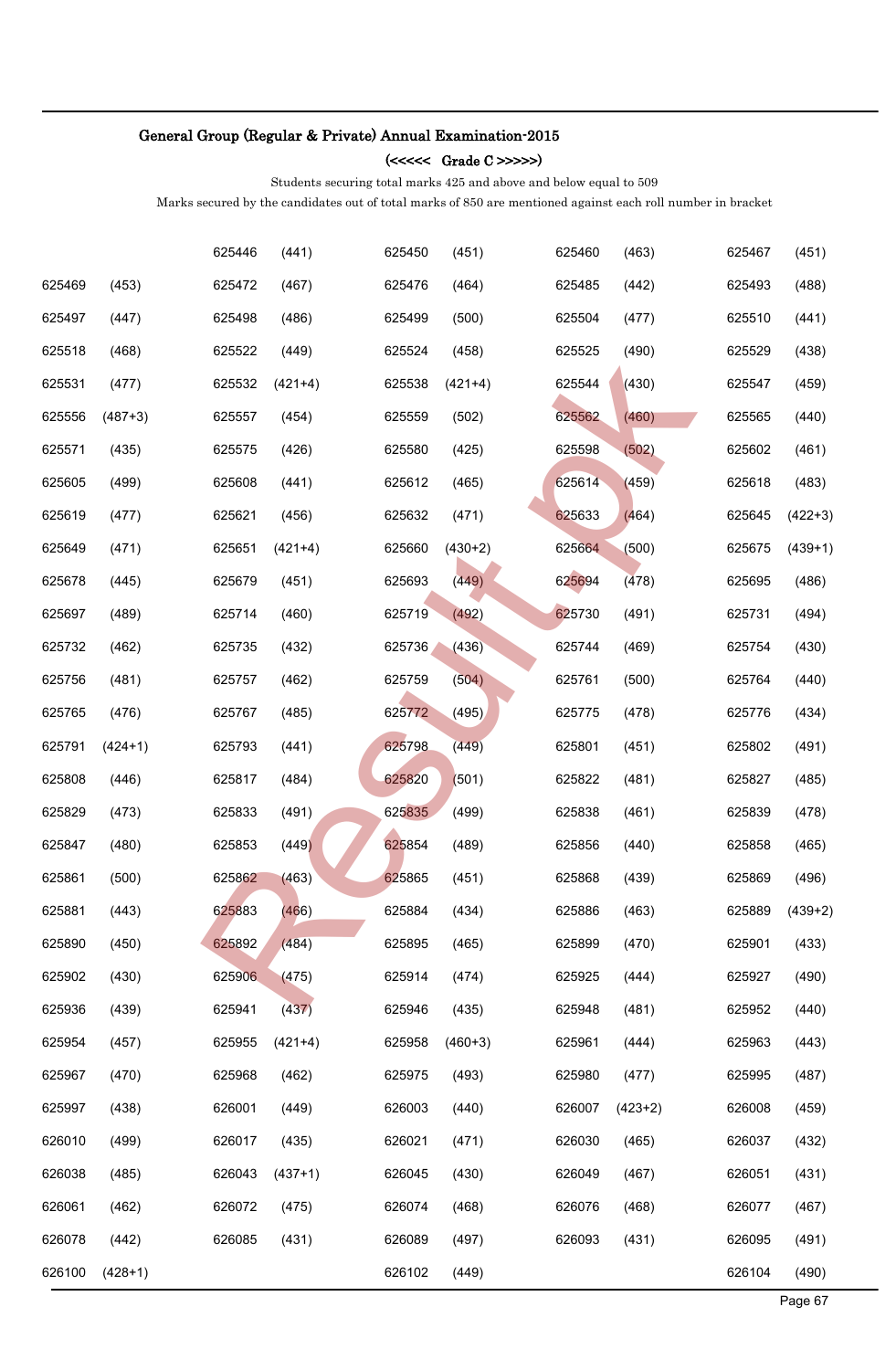(<<<<< Grade C >>>>>)

Students securing total marks 425 and above and below equal to 509

Marks secured by the candidates out of total marks of 850 are mentioned against each roll number in bracket

|        |           | 626105 | (429) | 626108 | $(423+2)$ | 626111                     | (436)     | 626112 | (486)     |
|--------|-----------|--------|-------|--------|-----------|----------------------------|-----------|--------|-----------|
| 626115 | (427)     | 626123 | (464) | 626128 | $(420+5)$ | 626129                     | (430)     | 626131 | $(420+5)$ |
| 626136 | (495)     | 626139 | (429) | 626141 | (462)     | 626143                     | (459)     | 626147 | $(423+2)$ |
| 626149 | (465)     | 626150 | (490) | 626153 | (433)     | 626154                     | (426)     | 626156 | $(424+1)$ |
| 626159 | (452)     | 626163 | (487) | 626164 | (470)     | 626166                     | (480)     | 626168 | (442)     |
| 626170 | (481)     | 626175 | (473) | 626178 | (430)     | 626181                     | (458)     | 626185 | (463)     |
| 626191 | (479)     | 626192 | (467) | 626194 | (461)     | 626197                     | (464)     | 626215 | $(431+1)$ |
| 626216 | (459)     | 626218 | (432) | 626225 | (479)     | 626232                     | (437)     | 626235 | (433)     |
| 626237 | (450)     | 626256 | (500) | 626258 | (501)     | 626261                     | $(422+3)$ | 626267 | (464)     |
| 626270 | (434)     | 626272 | (476) | 626276 | (471)     | 626278                     | (454)     | 626282 | (453)     |
| 626284 | (492)     | 626286 | (488) | 626287 | (433)     | 626289                     | (491)     | 626292 | (460)     |
| 626301 | (462)     | 626307 | (470) | 626310 | (480)     | 626312                     | (459)     | 626315 | (443)     |
| 626319 | (501)     | 626325 | (471) | 626326 | (475)     | 626329                     | (479)     | 626347 | (425)     |
| 626353 | (497)     | 626364 | (501) | 626372 | (484)     | 626383                     | (434)     | 626393 | (431)     |
| 626397 | $(420+5)$ | 626413 | (490) | 626415 | (438)     | 626420                     | (489)     | 626423 | (432)     |
| 626427 | (499)     | 626435 | (450) | 626438 | (437)     | 626445                     | (461)     | 626446 | (458)     |
| 626447 | (468)     | 626450 | (491) | 635142 | (477)     | 635154                     | (493)     | 635230 | (494)     |
| 635331 | (499)     | 640003 | (429) | 640012 | (428)     | 640014                     | $(420+5)$ | 640016 | $(488+3)$ |
| 640023 | (437)     | 640026 | (442) | 640028 | (483)     | 640031                     | (453)     | 640044 | (442)     |
| 640074 | (430)     | 640075 | (457) | 640076 | $(422+3)$ | 640092                     | (491)     | 640103 | (429)     |
| 640105 | $(422+3)$ | 640111 | (445) | 640114 | (493)     | 640123                     | (460)     | 640125 | (428)     |
| 640126 | (432)     | 640128 | (433) | 640138 | (432)     | 640144                     | (461)     | 640152 | (443)     |
| 640157 | (429)     | 640158 | (431) | 640162 | $(424+1)$ | 640169                     | (452)     | 640172 | (454)     |
| 640175 | (485)     | 640177 | (466) | 640185 | (464)     | 640195                     | (485)     | 640230 | (497)     |
| 640236 | (489)     | 640238 | (432) | 640240 | (494)     | 640241                     | (426)     | 640244 | (447)     |
| 640246 | (502)     | 640250 | (432) | 640251 | (447)     | 640256                     | (457)     | 640264 | (489)     |
| 640266 | (469)     | 640292 | (437) | 640293 | (475)     | 640295                     | (438)     | 640296 | (498)     |
| 640297 | (463)     | 640309 | (457) | 640311 | (438)     | 640316                     | (477)     | 640318 | (502)     |
| 640325 | (474)     | 640326 | (434) | 640332 | $(424+1)$ | 643031                     | (433)     | 643039 | (442)     |
| 643048 | (461)     |        |       |        |           |                            |           |        |           |
|        |           |        |       |        |           | $(<<<<$ End Grade C >>>>>) |           |        |           |
|        |           |        |       |        |           |                            |           |        |           |
|        |           |        |       |        |           |                            |           |        | Page 68   |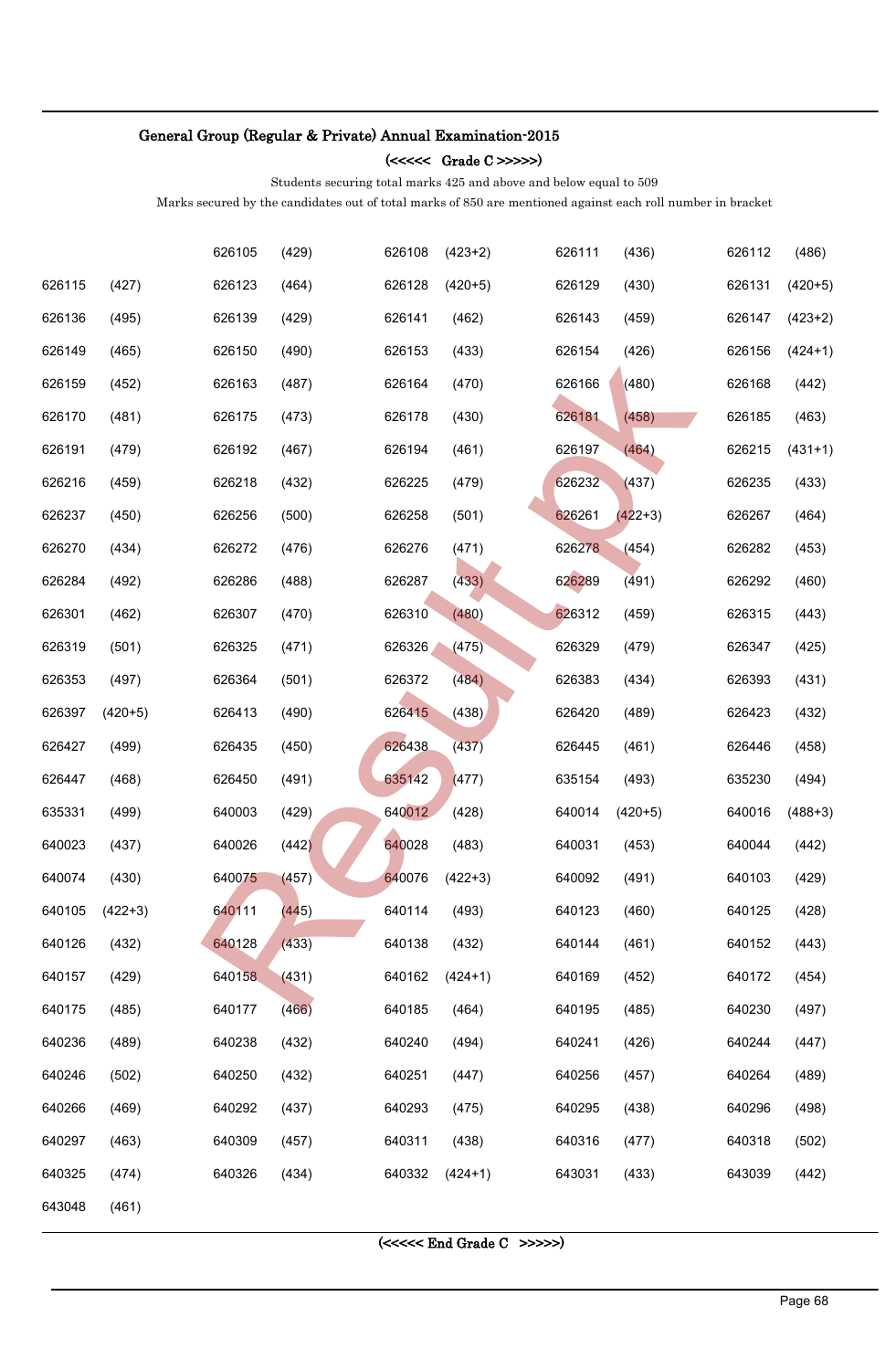### BOARD OF SECONDARY EDUCATION KARACHI

Errors and omissions excepted, candidates having the following roll numbers, have been passed the Secondary School Certificate S.S.C Part- II Class-X General Group (Regular & Private) Annual Examination, 2015

#### General Group (Regular & Private) Annual Examination-2015

 $\left( << << \hbox{ Grade D} > >> \right)$ 

Students securing total marks 340 and above and below equal to 424

| 525005 | (359) | 525028 | (378)     | 525086 | $(414+3)$ | 525131 | (394)     | 525138 | (368)     |
|--------|-------|--------|-----------|--------|-----------|--------|-----------|--------|-----------|
| 525207 | (348) | 525229 | (359)     | 525231 | (389)     | 525233 | $(337+3)$ | 525245 | (399)     |
| 525248 | (387) | 525255 | (372)     | 525258 | (382)     | 525259 | (419)     | 525267 | (411)     |
| 525271 | (360) | 525272 | (413)     | 525277 | (419)     | 525283 | (409)     | 525285 | (412)     |
| 525287 | (418) | 525315 | (401)     | 525320 | (352)     | 525337 | $(382+2)$ | 525346 | $(344+3)$ |
| 525350 | (407) | 525356 | (372)     | 525360 | (368)     | 525361 | (365)     | 525366 | $(355+1)$ |
| 525367 | (377) | 525368 | (406)     | 525372 | $(391+2)$ | 525382 | (413)     | 525384 | (405)     |
| 525388 | (387) | 525390 | (419)     | 525391 | (399)     | 525395 | (389)     | 525400 | (375)     |
| 525401 | (391) | 525403 | (402)     | 525404 | (398)     | 525414 | (408)     | 525419 | (342)     |
| 525421 | (396) | 525434 | (355)     | 525455 | (359)     | 525460 | (395)     | 525468 | (418)     |
| 525476 | (370) | 525477 | (398)     | 525481 | (384)     | 525511 | (368)     | 525514 | $(350+3)$ |
| 525518 | (357) | 525541 | (392)     | 525557 | (375)     | 525560 | (380)     | 525575 | (405)     |
| 525579 | (408) | 525581 | (397)     | 525585 | (363)     | 525593 | (373)     | 525598 | (356)     |
| 525603 | (411) | 525624 | (415)     | 525649 | (393)     | 525658 | (356)     | 525661 | (402)     |
| 525673 | (375) | 525678 | (406)     | 525684 | (400)     | 525722 | (376)     | 525725 | (393)     |
| 525727 | (366) | 525734 | (367)     | 525774 | (416)     | 525803 | (415)     | 525805 | (409)     |
| 525806 | (389) | 525807 | (377)     | 525808 | (411)     | 525816 | (366)     | 525818 | (355)     |
| 525823 | (351) | 525824 | (363)     | 525833 | (378)     | 525858 | (359)     | 525878 | (403)     |
| 525881 | (415) | 525903 | $(374+3)$ | 525904 | (411)     | 525907 | (403)     | 525909 | $(401+2)$ |
| 525911 | (400) | 525915 | (402)     | 525920 | $(410+3)$ | 525921 | (404)     | 525943 | (402)     |
| 525948 | (418) | 525951 | (416)     | 525952 | (400)     | 525957 | (384)     | 525961 | (403)     |
| 525969 | (411) | 525985 | $(400+3)$ | 526010 | (418)     | 526011 | (386)     | 526013 | $(386+3)$ |
| 526048 | (391) | 526056 | (394)     | 526122 | $(335+5)$ | 526161 | (381)     | 526191 | (401)     |
| 526200 | (357) | 526208 | (410)     | 526211 | (356)     | 526212 | (402)     | 526213 | (418)     |
| 526238 | (417) | 526241 | $(335+5)$ | 526244 | (414)     | 526260 | (360)     | 526262 | $(371+1)$ |
| 526267 | (378) | 526268 | (362)     | 526284 | (346)     | 526287 | $(341+2)$ | 526288 | (393)     |
| 526291 | (406) | 526292 | (377)     | 526294 | (378)     | 526296 | (384)     | 526297 | (373)     |
| 526298 | (388) | 526302 | (372)     | 526307 | $(366+1)$ | 526308 | $(386+2)$ | 526310 | (369)     |
|        |       | 526325 | (416)     |        |           | 526332 | (368)     |        |           |
|        |       |        |           |        |           |        |           |        | Page 69   |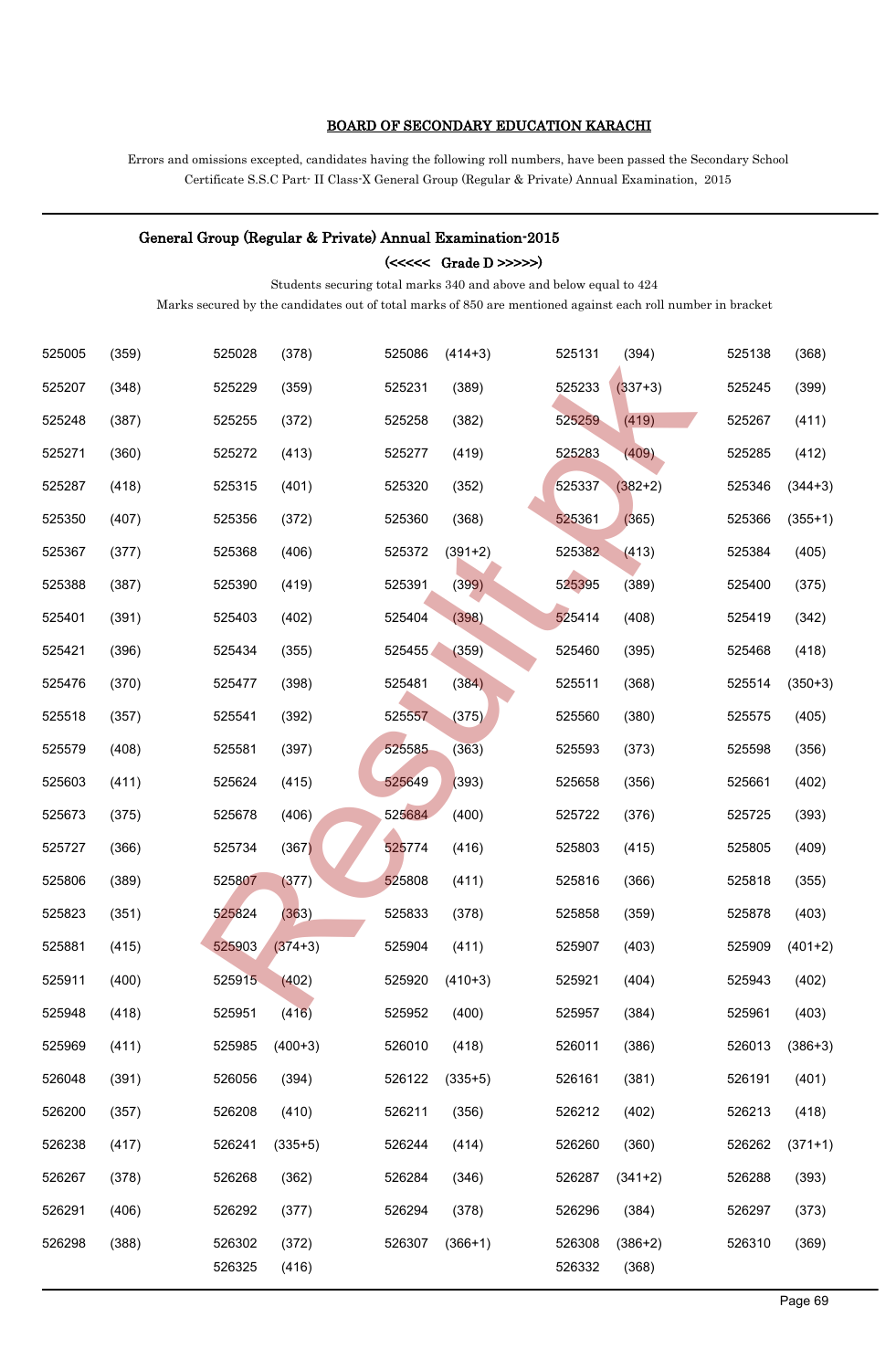### (<<<<< Grade D >>>>>)

Students securing total marks 340 and above and below equal to 424

| 526333 | (404)     | 526363 | $(388+2)$ | 526390 | (395)     | 526439 | (400)     | 526527 | (376)   |
|--------|-----------|--------|-----------|--------|-----------|--------|-----------|--------|---------|
| 526529 | (387)     | 526551 | (398)     | 526553 | (394)     | 526558 | (416)     | 526571 | (405)   |
| 526573 | (394)     | 526575 | (369)     | 526576 | (396)     | 526586 | (401)     | 526592 | (385)   |
| 526613 | (417)     | 526614 | (409)     | 526615 | (405)     | 526620 | (406)     | 526623 | (399)   |
| 526642 | (406)     | 526645 | $(389+1)$ | 526650 | $(405+1)$ | 526651 | (414)     | 526652 | (405)   |
| 526653 | (398)     | 526655 | $(369+3)$ | 526656 | (382)     | 526658 | (386)     | 526659 | (386)   |
| 526682 | (417)     | 526684 | (404)     | 526687 | (395)     | 526688 | (384)     | 526690 | (350)   |
| 526692 | (362)     | 526695 | (401)     | 526697 | (408)     | 526703 | (416)     | 526706 | (394)   |
| 526708 | (384)     | 526712 | (367)     | 526713 | (381)     | 526714 | (404)     | 526719 | (394)   |
| 526732 | (394)     | 526736 | (409)     | 526741 | (393)     | 526748 | (387)     | 526755 | (371)   |
| 526757 | (396)     | 526761 | (397)     | 526764 | (408)     | 526771 | (362)     | 526782 | (417)   |
| 526795 | (390)     | 526796 | (398)     | 526797 | (368)     | 526804 | (393)     | 526806 | (381)   |
| 526810 | (393)     | 526811 | (413)     | 526815 | (416)     | 526817 | (372)     | 526818 | (392)   |
| 526819 | $(401+1)$ | 526822 | (398)     | 526823 | (404)     | 526824 | (381)     | 526825 | (400)   |
| 526835 | (401)     | 526839 | (393)     | 526845 | (394)     | 526855 | (395)     | 526860 | (384)   |
| 526861 | (403)     | 526862 | (389)     | 526863 | (381)     | 526866 | $(387+3)$ | 526874 | (403)   |
| 526883 | (399)     | 526899 | $(338+2)$ | 526904 | (412)     | 526908 | (404)     | 526909 | (391)   |
| 526914 | (409)     | 526921 | (419)     | 526940 | $(413+2)$ | 526949 | (378)     | 526958 | (360)   |
| 526962 | (390)     | 526976 | (388)     | 526977 | (355)     | 526981 | (358)     | 526990 | (406)   |
| 526991 | (376)     | 526993 | (366)     | 526996 | (351)     | 526998 | (392)     | 527000 | (411)   |
| 527003 | (407)     | 527004 | $(400+3)$ | 527008 | (369)     | 527015 | $(381+2)$ | 527031 | (416)   |
| 527043 | $(398+3)$ | 527112 | (404)     | 527127 | (414)     | 527142 | $(407+4)$ | 527189 | (415)   |
| 527191 | (381)     | 527192 | (376)     | 527193 | (417)     | 527196 | (355)     | 527197 | (398)   |
| 527198 | (373)     | 527199 | (361)     | 527214 | (406)     | 527220 | (387)     | 527223 | (374)   |
| 527224 | (385)     | 527225 | (379)     | 527226 | (407)     | 527229 | (406)     | 527230 | (391)   |
| 527232 | (348)     | 527233 | (415)     | 527234 | (416)     | 527236 | (363)     | 527239 | (343)   |
| 527240 | $(356+2)$ | 527241 | $(358+3)$ | 527243 | (385)     | 527244 | (359)     | 527245 | (370)   |
| 527246 | (365)     | 527248 | (396)     | 527276 | (403)     | 527277 | (409)     | 527286 | (358)   |
| 527293 | $(417+3)$ | 527315 | (418)     | 527322 | (370)     | 527343 | (387)     | 527348 | (394)   |
| 527354 | (409)     | 527357 | (418)     | 527369 | (413)     | 527370 | (417)     | 527378 | (394)   |
| 527382 | (416)     | 527383 | (411)     | 527384 | $(393+1)$ | 527385 | (412)     | 527392 | (367)   |
| 527401 | (406)     |        |           | 527403 | (365)     |        |           | 527407 | (389)   |
|        |           |        |           |        |           |        |           |        | Page 70 |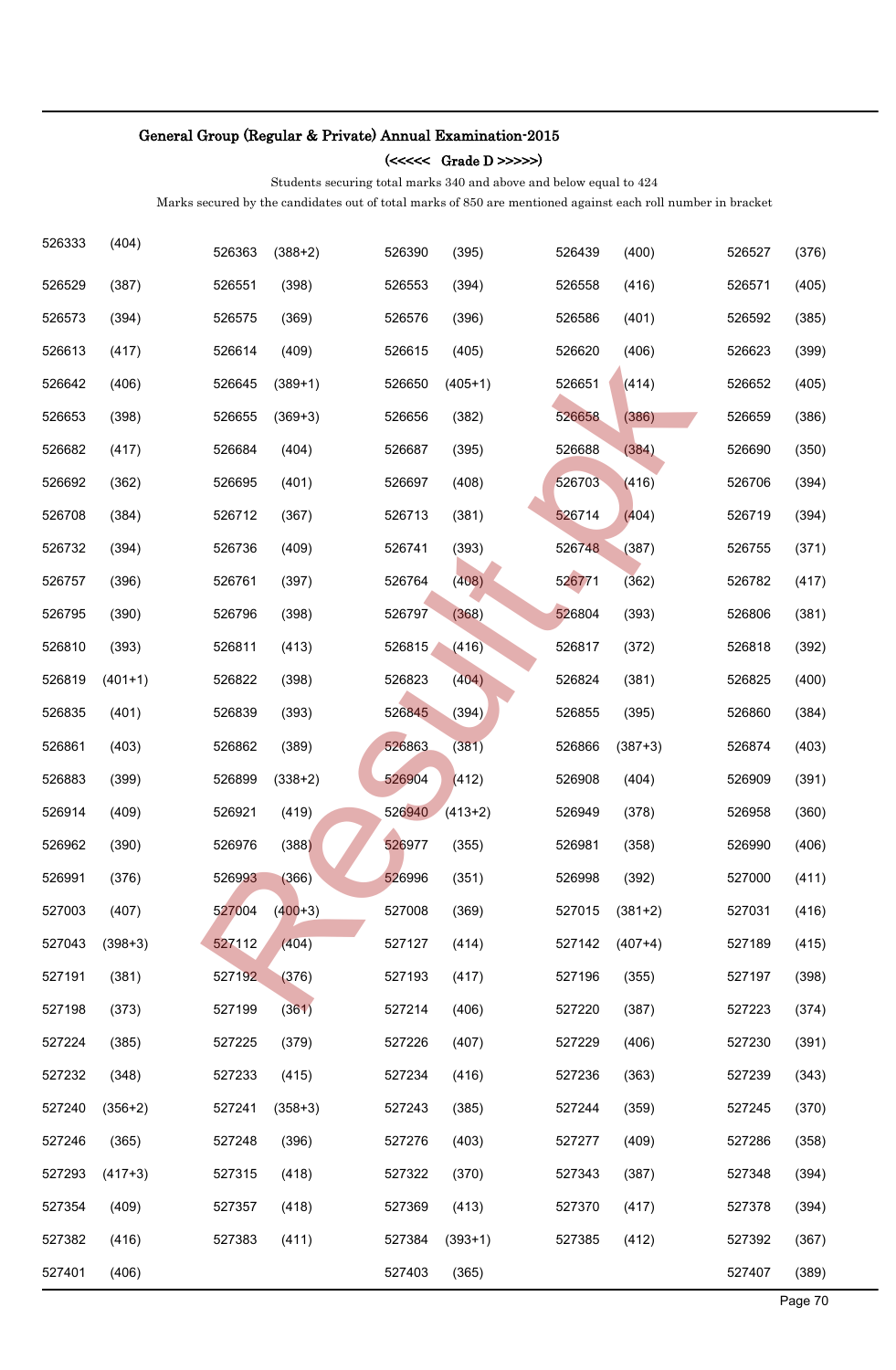### (<<<<< Grade D >>>>>)

Students securing total marks 340 and above and below equal to 424

|        |           | 527412 | (412)     | 527413 | (402)     | 527414 | (352)     | 527415 | $(358+3)$ |
|--------|-----------|--------|-----------|--------|-----------|--------|-----------|--------|-----------|
| 527416 | (419)     | 527417 | (404)     | 527418 | (390)     | 527421 | (386)     | 527423 | (393)     |
| 527426 | (416)     | 527428 | $(344+3)$ | 527429 | (400)     | 527430 | (407)     | 527437 | (388)     |
| 527442 | (395)     | 527443 | (418)     | 527453 | (401)     | 527461 | (366)     | 527462 | $(364+3)$ |
| 527466 | $(338+2)$ | 527477 | (404)     | 527479 | (400)     | 527482 | (400)     | 527489 | (379)     |
| 527490 | (404)     | 527491 | (396)     | 527509 | (418)     | 527511 | (391)     | 527514 | (405)     |
| 527515 | (398)     | 527529 | (394)     | 527530 | (413)     | 527532 | (346)     | 527537 | (384)     |
| 527541 | (400)     | 527542 | $(401+1)$ | 527543 | $(357+1)$ | 527556 | (374)     | 527557 | $(396+2)$ |
| 527560 | $(390+2)$ | 527563 | (356)     | 527568 | (390)     | 527610 | (411)     | 527615 | (410)     |
| 527619 | (383)     | 527625 | (399)     | 527627 | (409)     | 527629 | (361)     | 527650 | (352)     |
| 527693 | (410)     | 527695 | (418)     | 527696 | (389)     | 527698 | (406)     | 527702 | (414)     |
| 527704 | (391)     | 527705 | (356)     | 527706 | (386)     | 527707 | (360)     | 527709 | (373)     |
| 527711 | (358)     | 527713 | (378)     | 527714 | (409)     | 527717 | $(396+1)$ | 527718 | (391)     |
| 527723 | (377)     | 527724 | (418)     | 527727 | (340)     | 527729 | (396)     | 527731 | (374)     |
| 527732 | (355)     | 527734 | (416)     | 527736 | (393)     | 527741 | (388)     | 527743 | $(395+3)$ |
| 527744 | (414)     | 527761 | (403)     | 527764 | (414)     | 527768 | (393)     | 527769 | (397)     |
| 527773 | (378)     | 527777 | (413)     | 527791 | $(343+3)$ | 527792 | (386)     | 527801 | (415)     |
| 527802 | (370)     | 527803 | (412)     | 527808 | (383)     | 527809 | (374)     | 527810 | $(417+2)$ |
| 527812 | (406)     | 527813 | (397)     | 527816 | (373)     | 527817 | (405)     | 527821 | (375)     |
| 527827 | (391)     | 527829 | (415)     | 527844 | (379)     | 527845 | (374)     | 527846 | (405)     |
| 527847 | (414)     | 527861 | (412)     | 527869 | (385)     | 527870 | (382)     | 527871 | (419)     |
| 527872 | (345)     | 527881 | (370)     | 527882 | (402)     | 527893 | (417)     | 527899 | (412)     |
| 527900 | (410)     | 527902 | (405)     | 527905 | (419)     | 527909 | (401)     | 527919 | (384)     |
| 527920 | (395)     | 527923 | $(375+2)$ | 527927 | (387)     | 527928 | (405)     | 527929 | (404)     |
| 527931 | (419)     | 527934 | (366)     | 527953 | (414)     | 527961 | (392)     | 527995 | (391)     |
| 528002 | (396)     | 528011 | (419)     | 528055 | $(422+2)$ | 528060 | (415)     | 528068 | (371)     |
| 528069 | (381)     | 528071 | $(351+3)$ | 528072 | (408)     | 528074 | (412)     | 528076 | (418)     |
| 528079 | (365)     | 528082 | (404)     | 528090 | (414)     | 528096 | (399)     | 528126 | (407)     |
| 528129 | (412)     | 528130 | (411)     | 528134 | (394)     | 528138 | (416)     | 528141 | (397)     |
| 528142 | (342)     | 528144 | (415)     | 528147 | (395)     | 528148 | (409)     | 528149 | (360)     |
| 528160 | (413)     | 528162 | (412)     | 528176 | (418)     | 528177 | (350)     | 528178 | (375)     |
| 528179 | (418)     |        |           | 528209 | (385)     |        |           | 528210 | (413)     |
|        |           |        |           |        |           |        |           |        | Page 71   |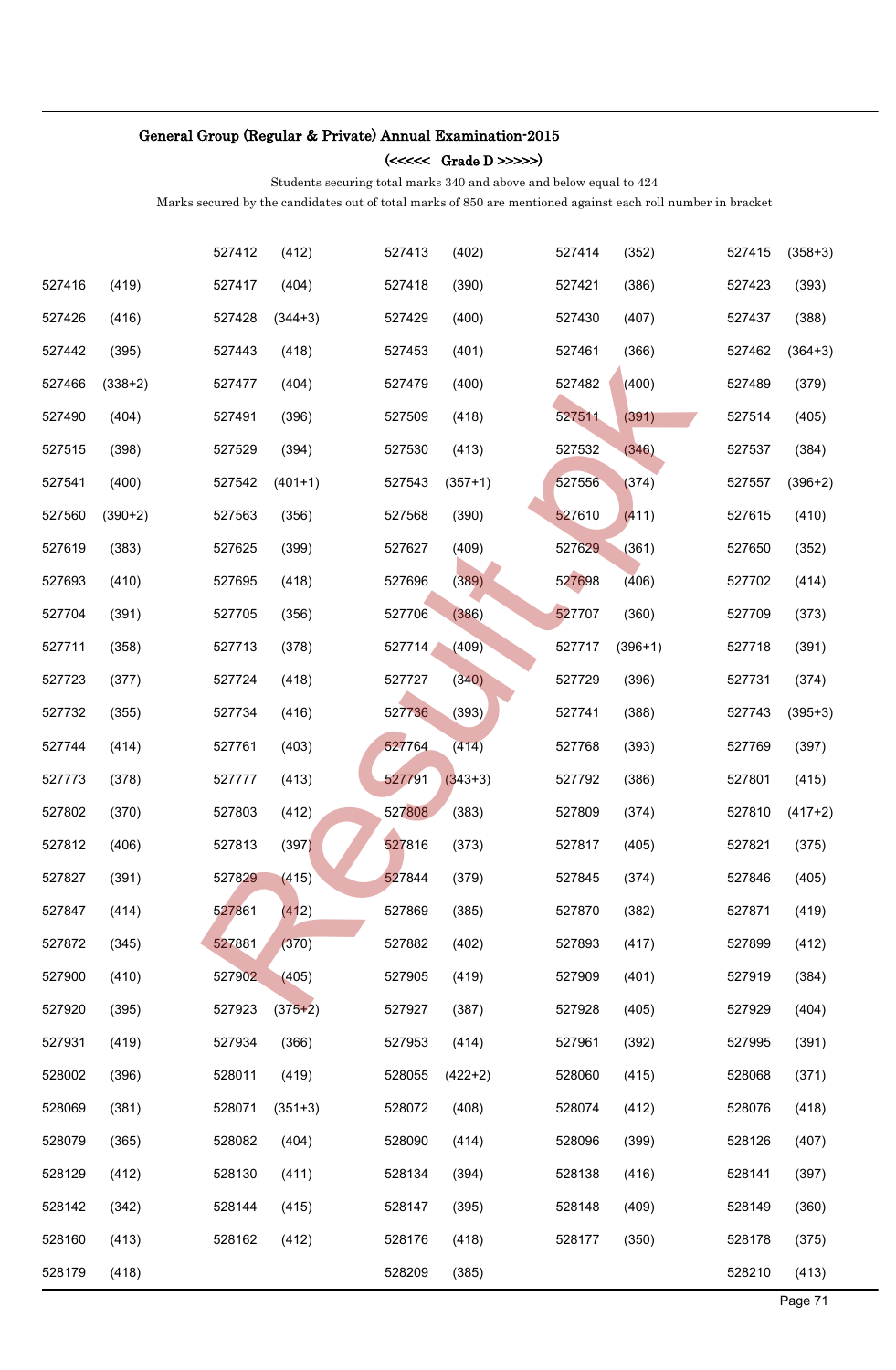### (<<<<< Grade D >>>>>)

Students securing total marks 340 and above and below equal to 424

|        |           | 528211 | (413)     | 528212 | (397)     | 528215 | (415)     | 528216 | (403)     |
|--------|-----------|--------|-----------|--------|-----------|--------|-----------|--------|-----------|
| 528218 | (393)     | 528229 | (378)     | 528235 | (384)     | 528236 | (416)     | 528239 | (411)     |
| 528240 | (399)     | 528241 | (340)     | 528245 | (410)     | 528248 | (407)     | 528250 | (405)     |
| 528277 | (396)     | 528305 | (406)     | 528310 | (373)     | 528313 | (369)     | 528316 | (392)     |
| 528319 | (416)     | 528326 | (371)     | 528327 | (413)     | 528338 | (401)     | 528372 | (398)     |
| 528373 | (379)     | 528378 | (390)     | 528395 | (411)     | 528399 | (409)     | 528405 | (405)     |
| 528411 | (388)     | 528412 | $(410+1)$ | 528415 | (409)     | 528417 | (411)     | 528418 | (418)     |
| 528420 | (364)     | 528426 | (393)     | 528427 | (409)     | 528430 | (414)     | 528435 | (397)     |
| 528462 | (381)     | 528464 | (419)     | 528465 | (411)     | 528477 | $(394+3)$ | 528483 | (360)     |
| 528491 | $(379+3)$ | 528504 | (372)     | 528507 | (373)     | 528511 | (383)     | 528529 | (390)     |
| 528536 | $(368+2)$ | 528553 | (394)     | 528554 | $(367+1)$ | 528555 | (352)     | 528560 | $(379+2)$ |
| 528571 | (353)     | 528593 | (372)     | 528603 | (363)     | 528604 | (390)     | 528605 | (416)     |
| 528608 | (366)     | 528610 | (370)     | 528625 | (390)     | 528626 | (408)     | 528640 | (389)     |
| 528644 | (417)     | 528649 | (358)     | 528652 | (383)     | 528657 | (419)     | 528658 | (398)     |
| 528660 | (407)     | 528672 | (386)     | 528675 | (378)     | 528676 | (396)     | 528677 | (395)     |
| 528684 | $(400+3)$ | 528687 | (418)     | 528694 | $(413+1)$ | 528699 | (352)     | 528702 | (383)     |
| 528707 | (370)     | 545009 | (377)     | 545012 | (361)     | 545017 | (355)     | 545019 | (357)     |
| 545023 | $(337+3)$ | 545027 | $(338+2)$ | 545032 | (412)     | 545033 | (401)     | 545034 | (344)     |
| 545038 | (367)     | 545052 | $(336+4)$ | 545053 | $(335+5)$ | 545058 | (342)     | 545060 | (376)     |
| 545061 | $(338+2)$ | 545062 | $(337+3)$ | 545064 | (419)     | 545072 | (403)     | 545087 | (381)     |
| 545094 | (393)     | 545096 | (413)     | 545099 | (393)     | 545100 | (372)     | 545105 | $(336+4)$ |
| 545108 | (365)     | 545110 | (394)     | 545114 | (386)     | 545120 | (383)     | 545122 | (406)     |
| 545123 | (392)     | 545126 | (366)     | 545129 | (374)     | 545133 | (374)     | 545135 | (378)     |
| 545139 | (402)     | 545142 | (368)     | 545151 | (358)     | 545153 | (393)     | 545154 | (407)     |
| 545156 | (378)     | 545158 | (387)     | 545162 | (357)     | 545163 | $(339+1)$ | 545164 | (396)     |
| 545166 | (403)     | 545167 | (374)     | 545182 | (343)     | 545194 | (346)     | 545198 | (398)     |
| 545211 | (385)     | 545221 | (352)     | 545223 | (368)     | 545229 | (381)     | 545237 | (373)     |
| 545242 | (398)     | 545244 | (347)     | 545246 | $(335+5)$ | 545267 | (350)     | 545282 | $(354+2)$ |
| 545297 | (342)     | 545304 | (370)     | 545312 | (340)     | 545318 | (369)     | 545319 | (416)     |
| 545324 | (409)     | 545325 | (347)     | 545326 | (353)     | 545329 | (414)     | 545330 | (393)     |
| 545334 | (395)     | 545337 | (396)     | 545338 | (351)     | 545341 | (380)     | 545343 | (375)     |
| 545344 | (416)     |        |           | 545357 | (410)     |        |           | 545360 | (392)     |
|        |           |        |           |        |           |        |           |        | Page 72   |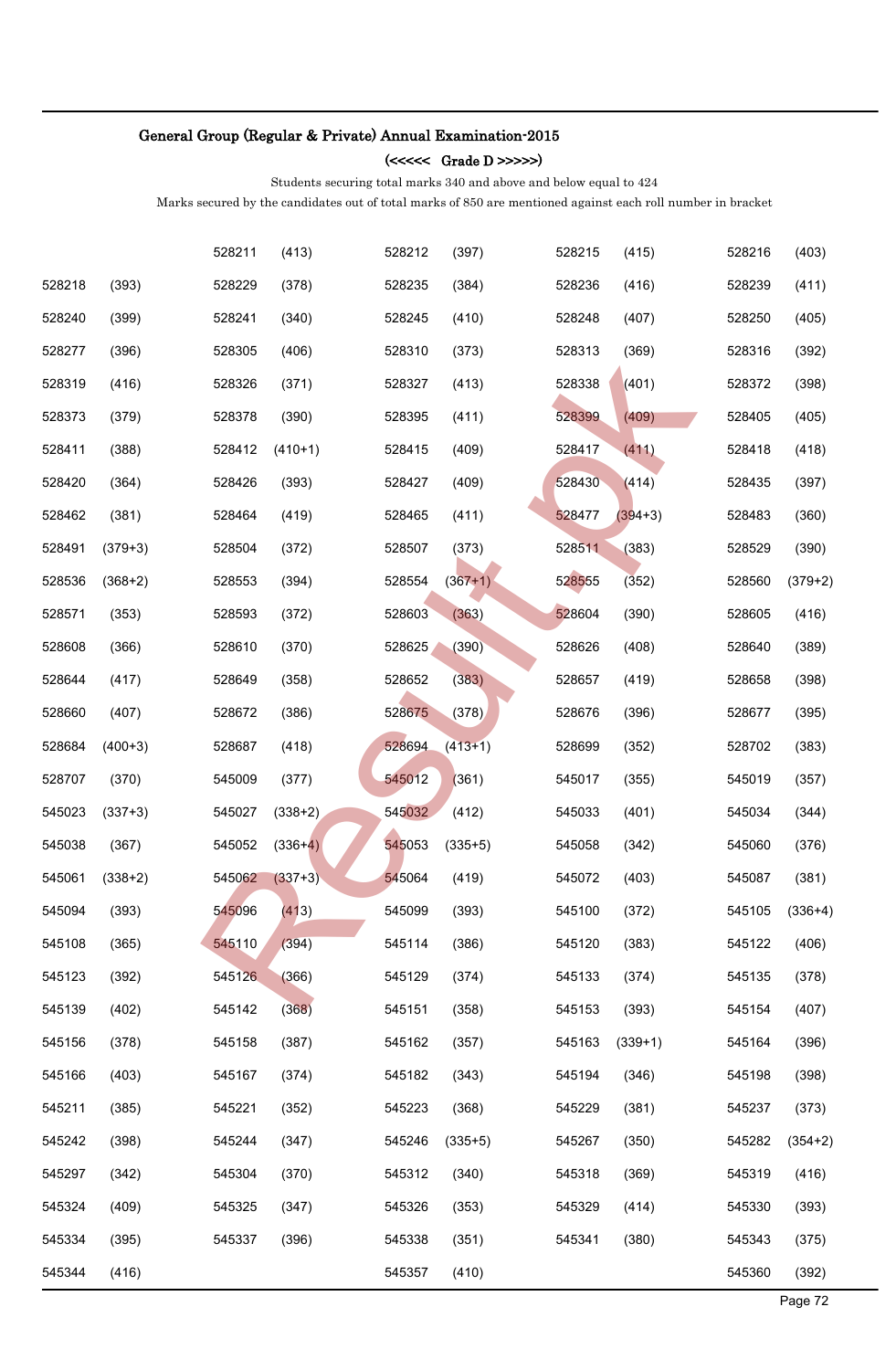### (<<<<< Grade D >>>>>)

Students securing total marks 340 and above and below equal to 424

|        |           | 545364 | (369)     | 545366 | (398)     | 545382 | (361)     | 547005 | $(344+3)$ |
|--------|-----------|--------|-----------|--------|-----------|--------|-----------|--------|-----------|
| 547015 | (364)     | 547020 | (349)     | 547024 | (348)     | 547027 | (372)     | 547030 | $(378+1)$ |
| 547039 | (357)     | 547046 | (344)     | 547051 | (416)     | 547052 | (343)     | 547054 | (368)     |
| 547056 | $(338+2)$ | 547057 | (404)     | 547060 | (398)     | 547066 | (366)     | 547068 | (359)     |
| 547070 | (345)     | 547071 | (361)     | 547074 | (376)     | 547075 | (370)     | 547076 | (349)     |
| 547077 | (364)     | 547078 | (400)     | 547079 | (370)     | 547084 | (411)     | 547085 | (407)     |
| 547087 | (389)     | 547089 | $(338+2)$ | 547092 | (349)     | 550007 | (393)     | 550009 | (363)     |
| 550011 | (404)     | 550031 | $(345+1)$ | 550058 | (407)     | 550098 | $(386+1)$ | 550102 | (417)     |
| 550129 | (387)     | 550141 | (403)     | 550154 | (407)     | 550159 | (396)     | 550160 | (407)     |
| 550161 | (408)     | 550190 | $(389+1)$ | 550195 | (392)     | 550197 | $(414+3)$ | 550198 | (396)     |
| 550202 | $(380+1)$ | 550213 | (416)     | 550217 | (410)     | 550221 | $(408+4)$ | 550240 | (405)     |
| 550251 | (404)     | 550257 | (395)     | 550258 | (411)     | 550264 | (370)     | 550266 | (394)     |
| 550273 | (406)     | 550276 | (371)     | 550291 | (378)     | 550309 | (378)     | 550311 | (404)     |
| 550317 | (381)     | 550321 | (401)     | 550325 | (344)     | 550328 | (366)     | 550331 | (383)     |
| 550332 | (367)     | 550338 | (387)     | 550341 | (400)     | 550346 | (362)     | 550347 | (394)     |
| 550348 | (412)     | 550383 | (398)     | 550391 | (392)     | 550394 | (403)     | 550395 | (395)     |
| 550416 | (408)     | 550431 | (413)     | 550463 | (405)     | 550472 | (409)     | 550475 | (402)     |
| 550480 | (385)     | 550484 | $(399+3)$ | 550487 | (419)     | 550497 | (410)     | 550509 | (374)     |
| 550513 | (397)     | 550519 | (410)     | 550522 | (410)     | 550535 | (413)     | 550539 | $(377+3)$ |
| 550557 | (393)     | 550558 | (384)     | 550560 | $(406+2)$ | 550564 | (413)     | 550567 | (405)     |
| 550610 | (348)     | 550612 | (360)     | 550617 | (367)     | 550625 | (400)     | 550631 | (372)     |
| 550633 | (402)     | 550638 | (413)     | 550643 | (376)     | 550644 | (386)     | 550646 | (400)     |
| 550651 | (362)     | 550720 | (383)     | 550722 | $(411+2)$ | 550726 | $(372+6)$ | 550729 | (402)     |
| 550749 | (388)     | 550762 | (389)     | 550838 | (406)     | 550840 | (400)     | 550845 | (365)     |
| 550851 | (399)     | 550860 | (419)     | 550861 | (388)     | 550873 | (417)     | 550897 | (408)     |
| 550898 | (416)     | 550900 | (411)     | 550901 | (374)     | 550903 | (411)     | 550904 | (380)     |
| 550921 | (412)     | 550922 | (382)     | 550928 | (367)     | 550943 | (374)     | 550947 | (375)     |
| 550948 | (392)     | 550959 | (347)     | 550963 | (349)     | 550964 | (386)     | 550965 | (404)     |
| 550973 | (393)     | 550979 | (399)     | 550981 | (406)     | 550982 | (364)     | 550983 | (390)     |
| 550991 | (387)     | 550992 | (399)     | 550996 | (417)     | 550997 | (393)     | 550998 | $(371+1)$ |
| 551002 | (360)     | 551003 | (407)     | 551004 | (402)     | 551008 | $(371+1)$ | 551009 | (348)     |
| 551011 | (405)     |        |           | 551016 | (371)     |        |           | 551017 | $(380+3)$ |
|        |           |        |           |        |           |        |           |        | Page 73   |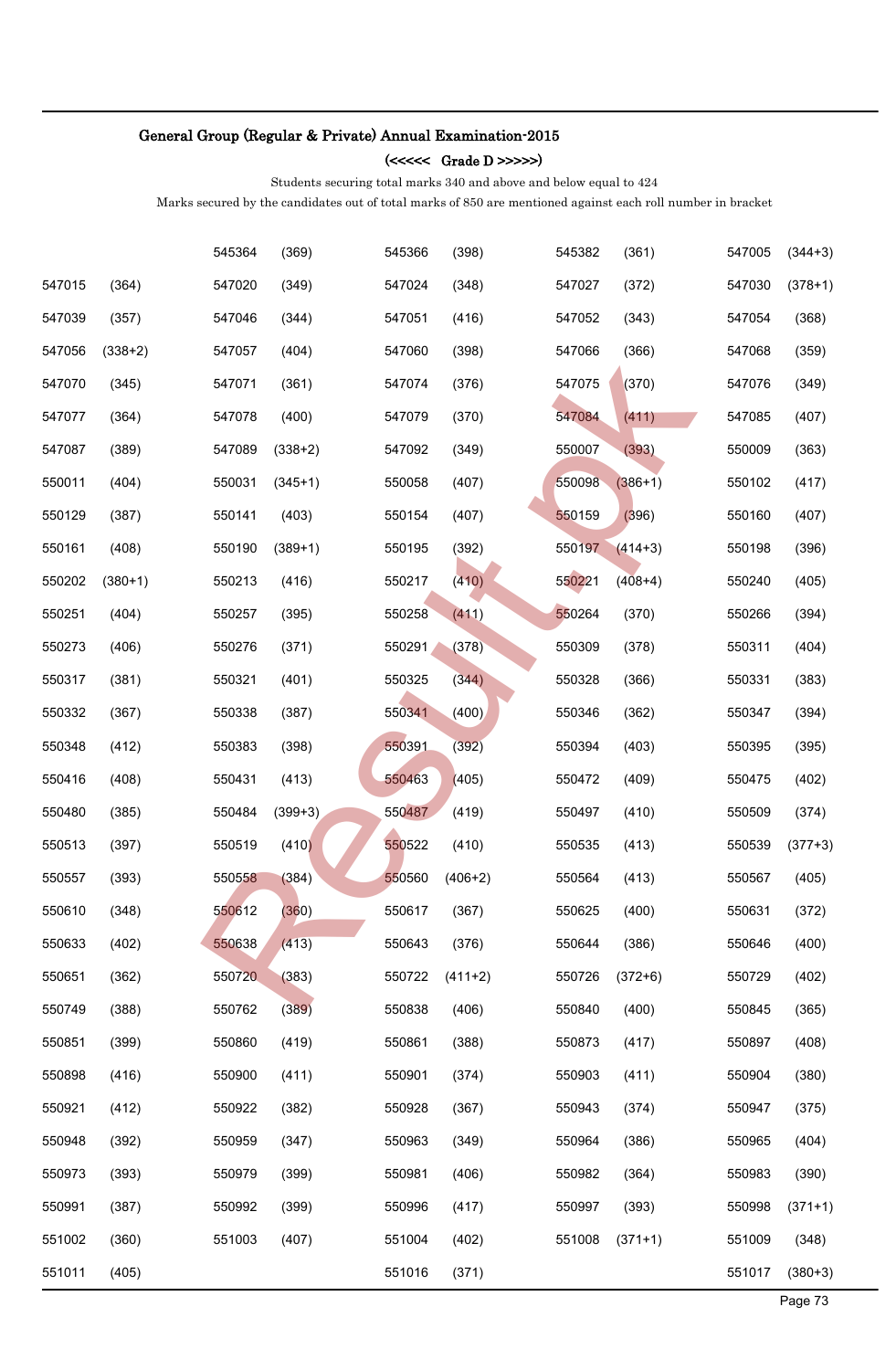#### (<<<<< Grade D >>>>>)

Students securing total marks 340 and above and below equal to 424

|        |           | 551018 | (411) | 551032 | (389)     | 551040 | (411)     | 551050 | (371)     |
|--------|-----------|--------|-------|--------|-----------|--------|-----------|--------|-----------|
| 551056 | (405)     | 551057 | (370) | 551060 | (413)     | 551063 | (414)     | 551067 | $(339+2)$ |
| 551073 | $(335+5)$ | 551074 | (407) | 551086 | (389)     | 551094 | $(397+2)$ | 551095 | (377)     |
| 551104 | (380)     | 551109 | (410) | 551120 | $(343+3)$ | 551121 | (401)     | 551125 | (416)     |
| 551130 | (367)     | 551133 | (348) | 551139 | (411)     | 551140 | (396)     | 551143 | (357)     |
| 551152 | (417)     | 551155 | (407) | 551157 | (389)     | 551158 | (402)     | 551159 | (387)     |
| 551165 | (402)     | 551167 | (412) | 551171 | (406)     | 551183 | (394)     | 551195 | (414)     |
| 551202 | $(400+3)$ | 551218 | (395) | 551219 | (387)     | 551242 | (410)     | 551257 | (397)     |
| 551260 | $(396+2)$ | 551267 | (393) | 551273 | (392)     | 551278 | $(412+3)$ | 551305 | (398)     |
| 551319 | (416)     | 551321 | (405) | 551326 | (394)     | 551327 | (399)     | 551335 | (357)     |
| 551343 | (388)     | 551344 | (410) | 551375 | $(373+2)$ | 551380 | (403)     | 551382 | (395)     |
| 551383 | (418)     | 551397 | (389) | 551399 | $(356+1)$ | 551404 | (417)     | 551408 | (391)     |
| 551454 | (375)     | 551456 | (411) | 551457 | (379)     | 551467 | (397)     | 551469 | (366)     |
| 551480 | (399)     | 551493 | (397) | 551496 | (353)     | 551554 | (374)     | 551572 | (360)     |
| 551581 | (359)     | 551585 | (414) | 551586 | (380)     | 551591 | (399)     | 551592 | (416)     |
| 551593 | (386)     | 551598 | (369) | 551599 | (407)     | 551608 | (409)     | 551615 | $(373+3)$ |
| 551616 | $(406+2)$ | 551665 | (405) | 551672 | $(357+3)$ | 551677 | (391)     | 551681 | (404)     |
| 551695 | $(406+2)$ | 551711 | (383) | 551749 | (403)     | 551765 | (409)     | 551768 | (394)     |
| 551773 | (390)     | 551779 | (357) | 551782 | (415)     | 551797 | (391)     | 551802 | (362)     |
| 551826 | (380)     | 551831 | (402) | 551834 | (393)     | 551852 | (419)     | 551865 | (383)     |
| 551871 | (380)     | 551881 | (362) | 551887 | (410)     | 551890 | (397)     | 551913 | (399)     |
| 551926 | (417)     | 551927 | (373) | 551931 | (381)     | 551932 | (365)     | 551934 | (382)     |
| 551937 | (418)     | 551940 | (399) | 551941 | (397)     | 551953 | (400)     | 551954 | (382)     |
| 551957 | (417)     | 551960 | (409) | 551961 | (419)     | 551962 | (409)     | 551963 | (387)     |
| 551967 | (410)     | 551982 | (405) | 551989 | (405)     | 551991 | (350)     | 552001 | (389)     |
| 552002 | (374)     | 552003 | (377) | 552007 | (345)     | 552013 | $(368+3)$ | 552015 | (376)     |
| 552016 | (416)     | 552017 | (393) | 552018 | (376)     | 552019 | (398)     | 552020 | (380)     |
| 552023 | (369)     | 552024 | (347) | 552025 | (371)     | 552026 | $(346+1)$ | 552029 | (378)     |
| 552030 | $(360+1)$ | 552031 | (419) | 552051 | (362)     | 552057 | $(421+2)$ | 552061 | (419)     |
| 552064 | $(376+2)$ | 552065 | (376) | 552067 | (376)     | 552074 | (347)     | 552076 | (380)     |
| 552081 | (353)     | 552084 | (384) | 552093 | (395)     | 552099 | (401)     | 552100 | (419)     |
| 552105 | (418)     |        |       | 552111 | (403)     |        |           | 552118 | (397)     |
|        |           |        |       |        |           |        |           |        | Page 74   |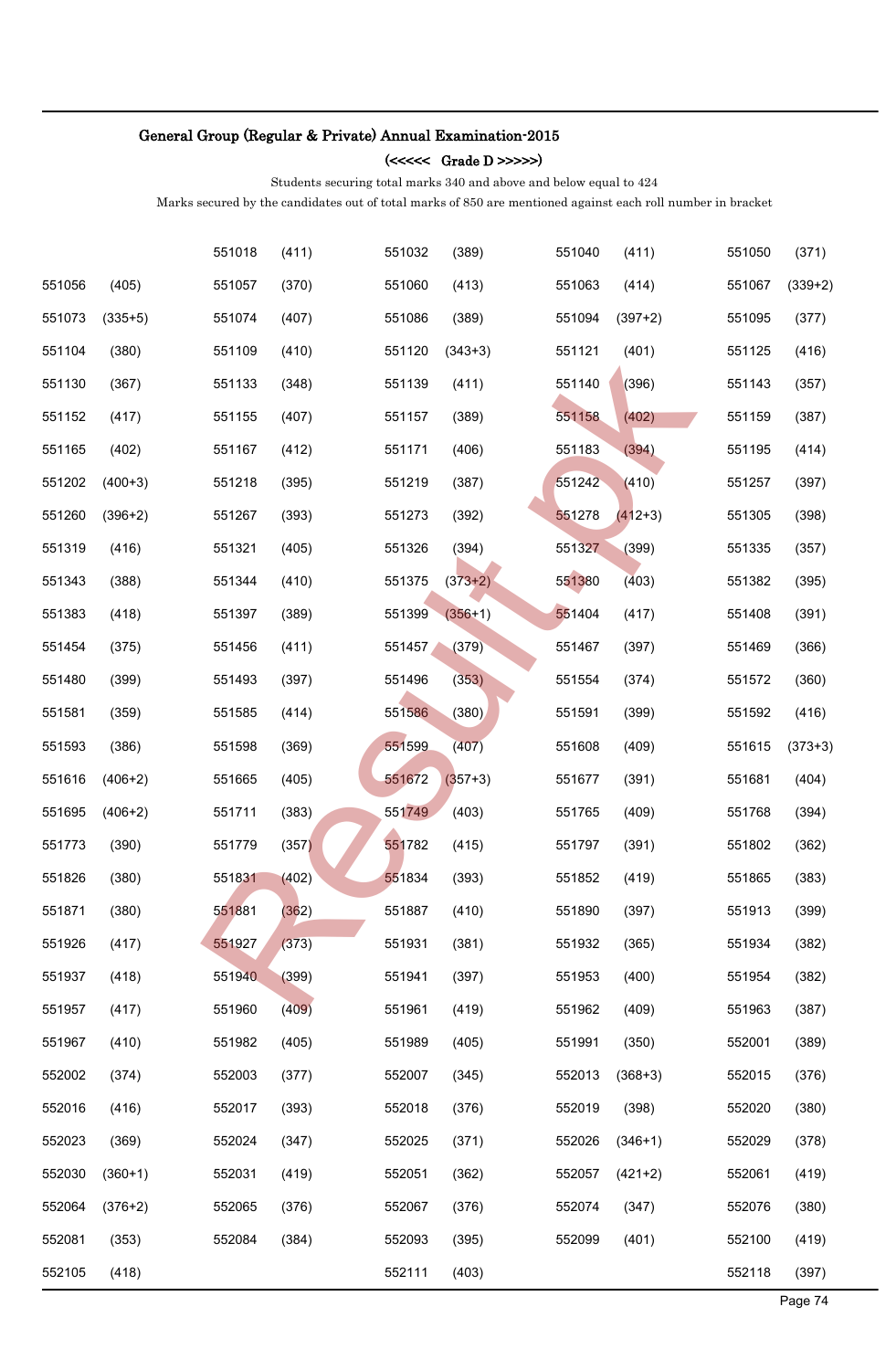#### (<<<<< Grade D >>>>>)

Students securing total marks 340 and above and below equal to 424

| 554316           | $(400+2)$          |                  |                | 554322           | (405)          |                  |                    | 554325           | $(392+3)$          |
|------------------|--------------------|------------------|----------------|------------------|----------------|------------------|--------------------|------------------|--------------------|
| 554095           | (381)              | 554113           | $(417+3)$      | 554158           | (411)          | 554164           | (404)              | 554300           | (399)              |
| 554020           | (352)              | 554025           | (415)          | 554052           | (413)          | 554060           | (372)              | 554062           | (410)              |
| 553946           | (399)              | 553970           | (400)          | 554007           | (390)          | 554014           | (380)              | 554018           | (357)              |
| 553902           | (359)              | 553903           | (416)          | 553911           | (385)          | 553941           | (393)              | 553944           | (402)              |
| 553838           | (350)              | 553855           | (402)          | 553881           | (413)          | 553890           | (392)              | 553900           | (397)              |
| 553737           | (364)              | 553738           | (417)          | 553753           | (396)          | 553754           | (416)              | 553759           | (399)              |
| 553713           | (416)              | 553724           | (385)          | 553729           | (410)          | 553730           | (396)              | 553735           | $(386+2)$          |
| 553653           | (412)              | 553660           | (417)          | 553668           | (415)          | 553691           | $(413+2)$          | 553711           | (407)              |
| 553560           | (410)              | 553605           | (403)          | 553608           | (357)          | 553609           | (370)              | 553636           | (419)              |
| 553529           | (387)              | 553535           | (395)          | 553539           | (408)          | 553545           | (414)              | 553548           | (397)              |
| 553503           | (395)              | 553511           | (398)          | 553513           | (418)          | 553516           | (410)              | 553517           | (410)              |
| 553486           | (415)              | 553490           | (408)          | 553494           | (395)          | 553499           | (415)              | 553501           | (419)              |
| 553415           | (408)              | 553443           | (392)          | 553451           | (380)          | 553452           | (419)              | 553454           | (418)              |
| 553274           | (381)              | 553280           | $(413+3)$      | 553295           | (406)          | 553301           | (406)              | 553392           | (401)              |
| 553163           | (403)              | 553165           | (396)          | 553230           | (396)          | 553233           | (391)              | 553270           | (388)              |
| 553067           | (396)              | 553068           | (411)          | 553072           | (377)          | 553074           | (396)              | 553162           | (372)              |
| 553026           | (383)              | 553046           | (406)          | 553047           | (419)          | 553051           | (411)              | 553062           | (371)              |
| 552893           | (393)              | 552894           | (368)          | 552930           | (408)          | 552971           | (407)              | 553018           | (418)              |
| 552865           | (366)              | 552880           | (374)          | 552883           | (384)          | 552888           | (374)              | 552892           | (340)              |
| 552846           | (397)              | 552856           | (407)          | 552858           | (342)          | 552859           | (378)              | 552860           | (396)              |
| 552829           | (382)              | 552834           | (406)          | 552835           | (403)          | 552837           | $(378+2)$          | 552838           | (399)              |
| 552775           | (409)              | 552806           | (411)          | 552821           | (400)          | 552824           | (416)              | 552825           | (373)              |
| 552635           | (363)              | 552644           | (417)          | 552686           | (416)          | 552687           | (413)              | 552695           | (379)              |
| 552589           | $(353+2)$          | 552594           | $(395+1)$      | 552597           | (404)          | 552607           | (363)              | 552611           | (383)              |
| 552528           | (407)              | 552561           | (406)          | 552563           | (407)          | 552572           | (383)              | 552573           | (387)              |
| 552512           | (384)              | 552515           | (356)          | 552517           | (376)          | 552525           | (405)              | 552526           | (376)              |
| 552493           | (386)              | 552500           | (359)          | 552509           | (400)          | 552510           | (395)              | 552511           | (352)              |
| 552201<br>552305 | $(364+2)$<br>(379) | 552313           | (341)<br>(356) | 552437           | (412)<br>(408) | 552447           | (400)              | 552298<br>552478 | (381)<br>$(373+1)$ |
| 552173           | (364)              | 552178<br>552202 | (405)          | 552188<br>552203 | (415)          | 552193<br>552284 | $(394+3)$<br>(404) | 552194           | (401)              |
|                  |                    |                  |                |                  |                |                  |                    |                  |                    |
|                  |                    | 552140           | (410)          | 552143           | (377)          | 552144           | (345)              | 552147           | (414)              |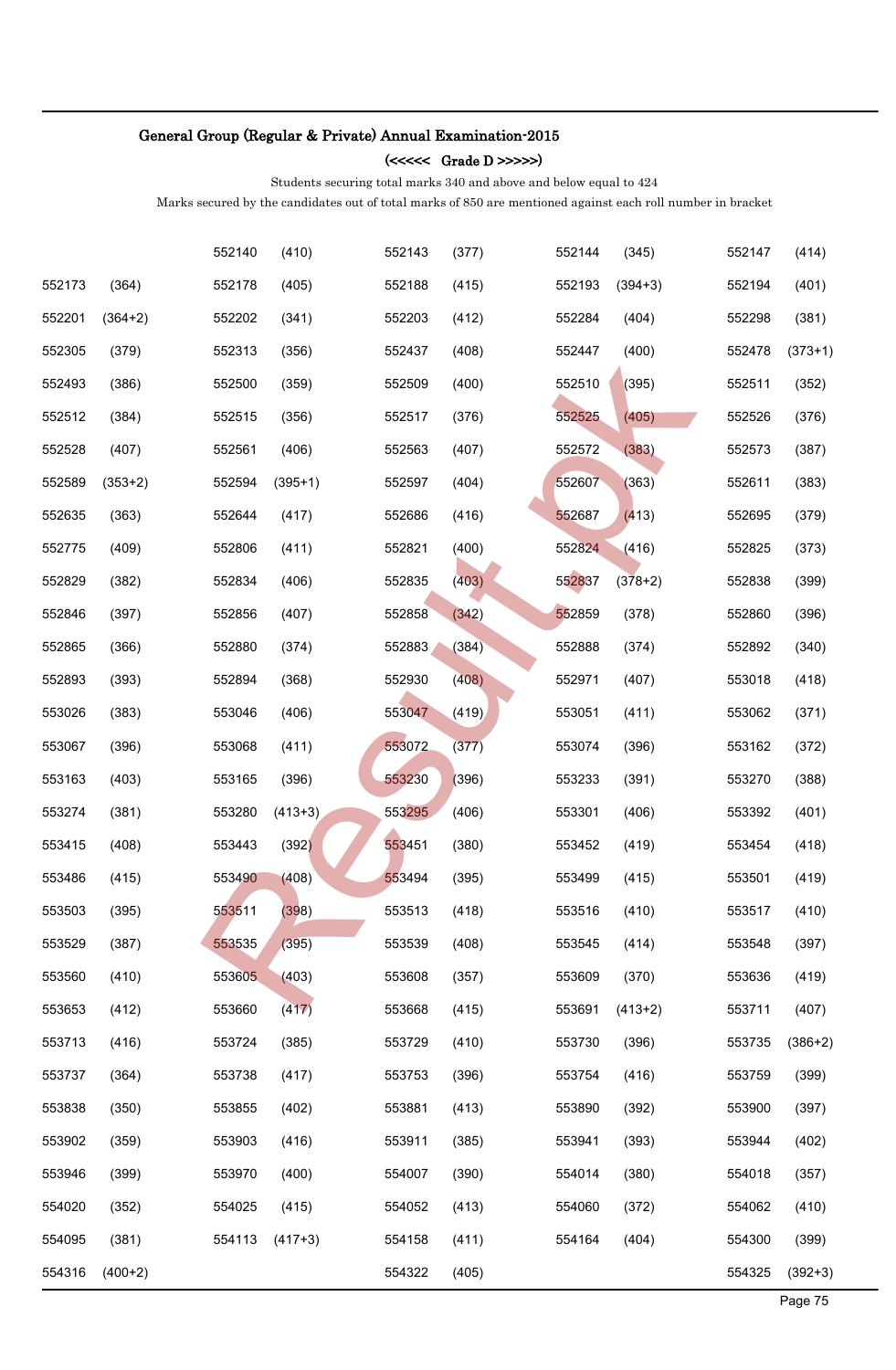### (<<<<< Grade D >>>>>)

Students securing total marks 340 and above and below equal to 424

|        |           | 554340 | (403)     | 554369 | (395)     | 554370 | $(347+3)$ | 554372 | $(335+5)$ |
|--------|-----------|--------|-----------|--------|-----------|--------|-----------|--------|-----------|
| 554373 | (350)     | 554376 | $(395+3)$ | 554404 | (393)     | 554410 | (359)     | 554412 | (417)     |
| 554413 | (364)     | 554420 | (361)     | 554422 | (415)     | 554434 | (348)     | 554435 | (404)     |
| 554439 | (412)     | 554445 | (418)     | 554451 | (393)     | 554455 | (352)     | 554456 | (356)     |
| 554497 | $(408+3)$ | 554502 | (384)     | 554524 | (377)     | 554559 | (383)     | 554570 | (355)     |
| 554573 | (374)     | 554576 | (389)     | 554577 | $(336+4)$ | 554585 | (380)     | 554588 | (385)     |
| 554592 | (385)     | 554595 | (397)     | 554596 | (377)     | 554622 | (405)     | 554623 | (373)     |
| 554627 | (405)     | 554630 | (353)     | 554638 | (412)     | 554639 | (377)     | 554642 | (389)     |
| 554644 | (417)     | 554659 | (346)     | 554660 | $(390+3)$ | 554664 | (408)     | 554696 | (384)     |
| 554706 | (374)     | 554707 | (406)     | 554748 | (407)     | 554749 | (401)     | 554750 | (419)     |
| 554755 | $(415+3)$ | 554760 | (346)     | 554780 | $(356+2)$ | 554781 | (396)     | 554782 | (374)     |
| 554784 | (378)     | 554785 | (396)     | 554794 | (417)     | 554796 | (400)     | 554797 | (376)     |
| 554810 | (362)     | 554819 | (383)     | 554823 | (399)     | 554826 | (405)     | 554840 | (411)     |
| 554842 | (413)     | 554845 | (366)     | 554862 | (384)     | 554864 | (403)     | 554870 | (393)     |
| 554875 | $(379+1)$ | 554876 | (418)     | 554879 | (412)     | 554880 | (410)     | 554890 | (416)     |
| 554907 | (406)     | 554908 | (398)     | 554910 | (415)     | 554914 | (407)     | 554934 | (388)     |
| 554949 | $(415+2)$ | 554953 | (411)     | 554954 | (398)     | 554955 | (419)     | 554962 | (378)     |
| 554964 | $(339+1)$ | 554969 | (381)     | 554970 | (405)     | 554977 | (417)     | 554978 | (369)     |
| 554984 | (385)     | 555000 | (389)     | 555040 | (391)     | 555050 | $(350+1)$ | 555051 | (384)     |
| 555063 | (358)     | 555064 | (412)     | 555065 | (380)     | 555066 | $(415+3)$ | 555090 | (381)     |
| 555110 | $(401+1)$ | 555116 | (391)     | 555125 | (400)     | 555143 | (408)     | 555153 | (390)     |
| 555175 | (403)     | 555189 | $(387+3)$ | 555199 | (385)     | 555201 | (358)     | 555206 | (355)     |
| 555209 | $(370+2)$ | 555213 | (417)     | 555214 | (393)     | 555215 | (359)     | 555222 | (406)     |
| 555228 | (404)     | 555230 | (401)     | 555231 | (414)     | 555268 | (378)     | 555274 | (410)     |
| 555276 | (411)     | 555282 | (418)     | 555292 | (377)     | 555294 | (390)     | 555295 | (389)     |
| 555298 | (399)     | 555307 | (405)     | 555309 | (384)     | 555310 | (416)     | 555315 | (411)     |
| 555319 | (408)     | 555320 | (387)     | 555321 | (409)     | 555322 | (411)     | 555325 | (370)     |
| 555328 | (373)     | 555330 | (368)     | 555342 | (418)     | 555344 | (405)     | 555354 | (380)     |
| 555355 | (412)     | 555366 | (384)     | 555367 | (410)     | 555369 | (391)     | 555371 | (397)     |
| 555372 | (406)     | 555375 | (393)     | 555377 | (379)     | 555386 | (377)     | 555389 | (363)     |
| 555409 | (366)     | 555411 | (393)     | 555412 | (348)     | 555420 | (412)     | 555424 | (360)     |
| 555426 | (342)     |        |           | 555427 | (395)     |        |           | 555432 | (409)     |
|        |           |        |           |        |           |        |           |        | Page 76   |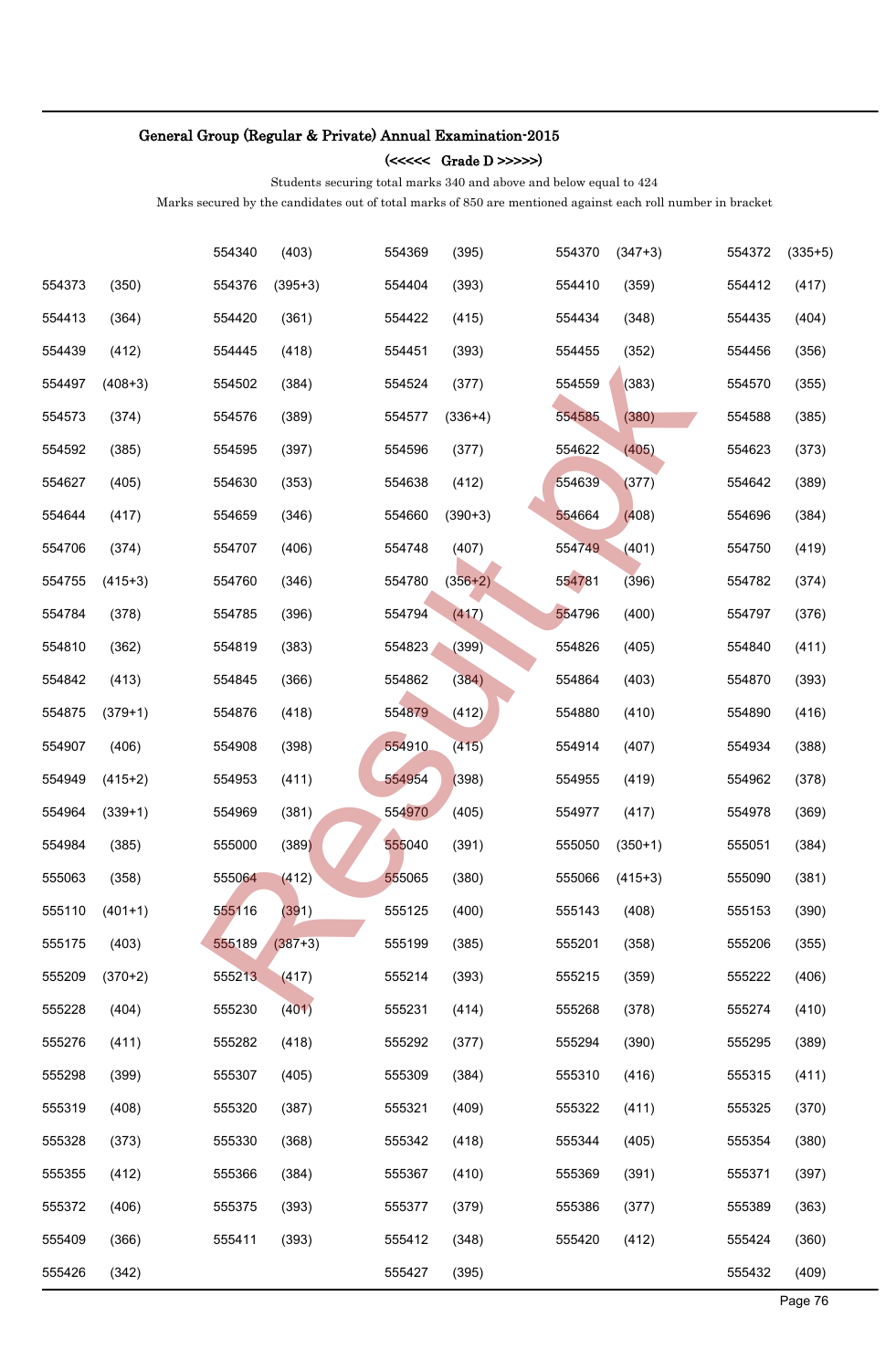### (<<<<< Grade D >>>>>)

Students securing total marks 340 and above and below equal to 424

|        |           | 555433 | (382)     | 555434 | (384)     | 555436 | $(360+3)$ | 555444 | (384)     |
|--------|-----------|--------|-----------|--------|-----------|--------|-----------|--------|-----------|
| 555448 | (388)     | 555449 | (401)     | 555451 | (401)     | 555453 | (389)     | 555454 | (340)     |
| 555456 | (340)     | 555457 | (369)     | 555460 | $(383+3)$ | 555462 | (417)     | 555467 | (398)     |
| 555476 | (381)     | 555477 | (410)     | 555480 | (390)     | 555481 | (397)     | 555485 | (363)     |
| 555493 | (359)     | 555495 | (398)     | 555497 | (408)     | 555498 | (374)     | 555503 | (403)     |
| 555506 | (346)     | 555512 | (378)     | 555518 | (391)     | 555523 | (404)     | 555524 | (373)     |
| 555527 | (347)     | 555530 | (396)     | 555531 | (395)     | 555534 | (400)     | 555537 | (367)     |
| 555539 | (412)     | 555540 | (398)     | 555545 | $(340+3)$ | 555550 | (359)     | 555555 | (386)     |
| 555563 | (401)     | 555569 | (387)     | 555571 | (396)     | 555572 | (419)     | 555574 | (386)     |
| 555575 | (406)     | 555580 | (412)     | 555584 | (387)     | 555586 | (364)     | 555587 | (369)     |
| 555592 | (393)     | 555598 | (381)     | 555599 | (363)     | 555603 | (388)     | 555604 | (377)     |
| 555605 | (368)     | 555608 | (354)     | 555610 | (382)     | 555611 | (412)     | 555617 | (410)     |
| 555621 | $(402+1)$ | 555625 | $(415+3)$ | 555635 | (380)     | 555637 | (380)     | 555645 | $(341+2)$ |
| 555648 | (383)     | 555651 | (393)     | 555679 | (417)     | 555680 | (413)     | 555683 | $(349+1)$ |
| 555684 | (363)     | 555685 | (403)     | 555687 | (372)     | 555696 | (412)     | 555710 | (383)     |
| 555714 | (397)     | 555715 | (407)     | 555728 | (418)     | 555733 | (372)     | 555734 | (395)     |
| 555735 | (389)     | 555736 | (394)     | 555742 | $(374+1)$ | 555752 | (381)     | 555762 | (356)     |
| 555766 | $(336+4)$ | 555769 | (412)     | 555772 | (417)     | 555773 | (414)     | 555781 | (415)     |
| 555785 | (385)     | 555792 | (386)     | 555793 | (403)     | 555794 | (403)     | 555795 | (378)     |
| 555799 | (378)     | 555819 | (406)     | 555820 | (406)     | 555825 | (400)     | 555826 | $(383+2)$ |
| 555827 | (412)     | 555833 | (392)     | 555838 | (399)     | 555839 | (383)     | 555843 | (353)     |
| 555844 | (390)     | 555845 | (414)     | 555846 | (350)     | 555847 | $(365+2)$ | 555855 | (363)     |
| 555862 | (403)     | 555869 | (382)     | 555873 | (381)     | 555875 | (392)     | 555880 | (380)     |
| 555881 | (381)     | 555887 | (406)     | 555888 | (383)     | 555892 | $(337+3)$ | 555893 | (380)     |
| 555894 | (379)     | 555925 | (391)     | 555930 | (381)     | 555944 | (407)     | 555947 | (406)     |
| 555964 | $(390+1)$ | 555965 | (401)     | 555978 | (386)     | 555986 | (417)     | 555994 | (405)     |
| 556007 | (403)     | 556014 | $(398+3)$ | 556017 | $(417+2)$ | 556019 | (379)     | 556020 | (366)     |
| 556024 | $(374+2)$ | 556025 | (415)     | 556037 | (380)     | 556041 | (415)     | 556048 | (362)     |
| 556049 | $(345+3)$ | 556055 | $(364+1)$ | 556057 | (413)     | 556067 | $(402+1)$ | 556071 | (401)     |
| 556082 | (416)     | 556083 | (401)     | 556089 | (365)     | 556094 | (404)     | 556095 | (370)     |
| 556096 | (411)     | 556097 | (376)     | 556103 | (393)     | 556106 | (365)     | 556107 | (392)     |
| 556108 | (384)     |        |           | 556110 | $(386+2)$ |        |           | 556112 | (408)     |
|        |           |        |           |        |           |        |           |        | Page 77   |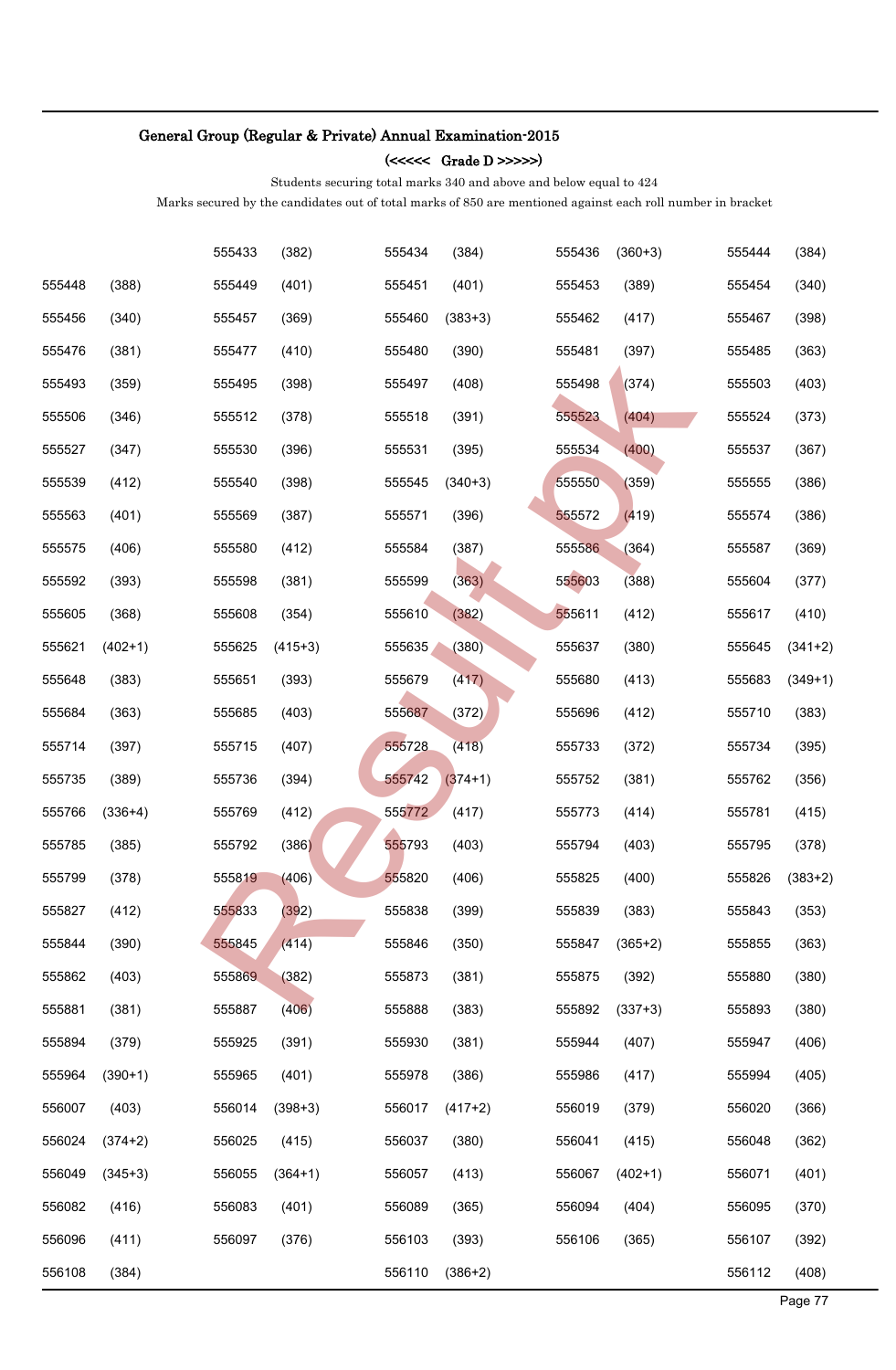### (<<<<< Grade D >>>>>)

Students securing total marks 340 and above and below equal to 424

|        |           | 556116 | $(406+1)$ | 556118 | (396)     | 556125 | (401)     | 556129 | $(337+3)$ |
|--------|-----------|--------|-----------|--------|-----------|--------|-----------|--------|-----------|
| 556143 | (379)     | 556144 | (394)     | 556152 | (396)     | 556155 | (385)     | 556156 | (382)     |
| 556171 | $(421+2)$ | 556172 | (364)     | 556173 | (380)     | 556176 | (378)     | 556179 | (418)     |
| 556183 | (404)     | 556189 | (414)     | 556191 | (375)     | 556196 | (418)     | 556197 | (407)     |
| 556198 | (388)     | 556200 | (398)     | 556201 | (408)     | 556208 | (394)     | 556210 | (414)     |
| 556216 | (397)     | 556238 | (399)     | 556241 | (412)     | 556250 | (365)     | 556258 | (385)     |
| 556259 | (393)     | 556260 | (390)     | 556262 | $(414+2)$ | 556269 | (418)     | 556272 | (405)     |
| 556273 | (383)     | 556282 | $(382+1)$ | 556288 | (397)     | 556326 | (392)     | 556332 | (414)     |
| 556333 | $(361+2)$ | 556342 | (404)     | 556344 | (408)     | 556345 | (417)     | 556361 | (394)     |
| 556362 | (371)     | 556371 | (377)     | 556372 | (407)     | 556373 | (368)     | 556374 | (395)     |
| 556382 | (353)     | 556383 | (397)     | 556385 | (414)     | 556392 | (366)     | 556397 | (406)     |
| 556399 | (384)     | 556408 | (343)     | 556410 | $(371+3)$ | 556414 | (381)     | 556416 | (398)     |
| 556424 | (367)     | 556431 | (382)     | 556436 | (383)     | 556440 | (364)     | 556443 | (394)     |
| 556447 | (393)     | 556448 | (407)     | 556456 | (395)     | 556461 | (415)     | 556467 | (413)     |
| 556468 | $(375+3)$ | 556470 | (407)     | 556471 | (418)     | 556476 | (404)     | 556477 | (400)     |
| 556479 | $(419+1)$ | 556480 | (392)     | 556488 | $(369+2)$ | 556494 | (412)     | 556495 | (366)     |
| 556496 | (409)     | 556497 | (367)     | 556498 | (391)     | 556500 | $(421+2)$ | 556588 | (418)     |
| 556623 | (372)     | 556625 | (345)     | 556631 | $(360+2)$ | 556652 | (370)     | 556654 | $(387+3)$ |
| 556659 | $(412+3)$ | 556660 | (371)     | 556662 | (396)     | 556663 | (407)     | 556664 | (419)     |
| 556674 | (393)     | 556675 | (390)     | 556677 | (411)     | 556678 | (387)     | 556679 | (345)     |
| 556680 | (397)     | 556681 | (405)     | 556686 | (371)     | 556687 | (399)     | 556693 | (376)     |
| 556694 | (416)     | 556725 | (401)     | 556728 | $(405+3)$ | 556736 | (418)     | 556741 | (386)     |
| 556744 | (367)     | 556774 | (364)     | 556775 | (396)     | 556776 | (410)     | 556777 | (387)     |
| 556778 | $(399+1)$ | 556784 | (387)     | 556785 | (411)     | 556788 | (395)     | 556798 | (394)     |
| 556801 | (411)     | 556804 | $(357+1)$ | 556820 | (415)     | 556823 | (410)     | 556827 | (414)     |
| 556829 | (394)     | 556831 | (372)     | 556833 | $(357+1)$ | 556834 | (395)     | 556835 | $(390+2)$ |
| 556844 | (394)     | 556845 | $(350+3)$ | 556871 | (380)     | 556883 | (379)     | 556898 | (386)     |
| 556899 | (385)     | 556900 | (399)     | 556904 | $(359+3)$ | 556914 | (388)     | 556929 | $(417+2)$ |
| 556930 | $(421+1)$ | 556942 | (419)     | 556959 | (408)     | 556963 | (404)     | 556984 | (416)     |
| 556986 | (409)     | 556990 | (408)     | 557058 | (380)     | 557180 | $(337+3)$ | 557191 | (403)     |
| 557198 | (415)     | 557216 | $(337+3)$ | 557219 | (397)     | 557220 | (405)     | 557278 | (380)     |
| 557287 | (389)     |        |           | 557303 | $(394+3)$ |        |           | 557326 | (386)     |
|        |           |        |           |        |           |        |           |        | Page 78   |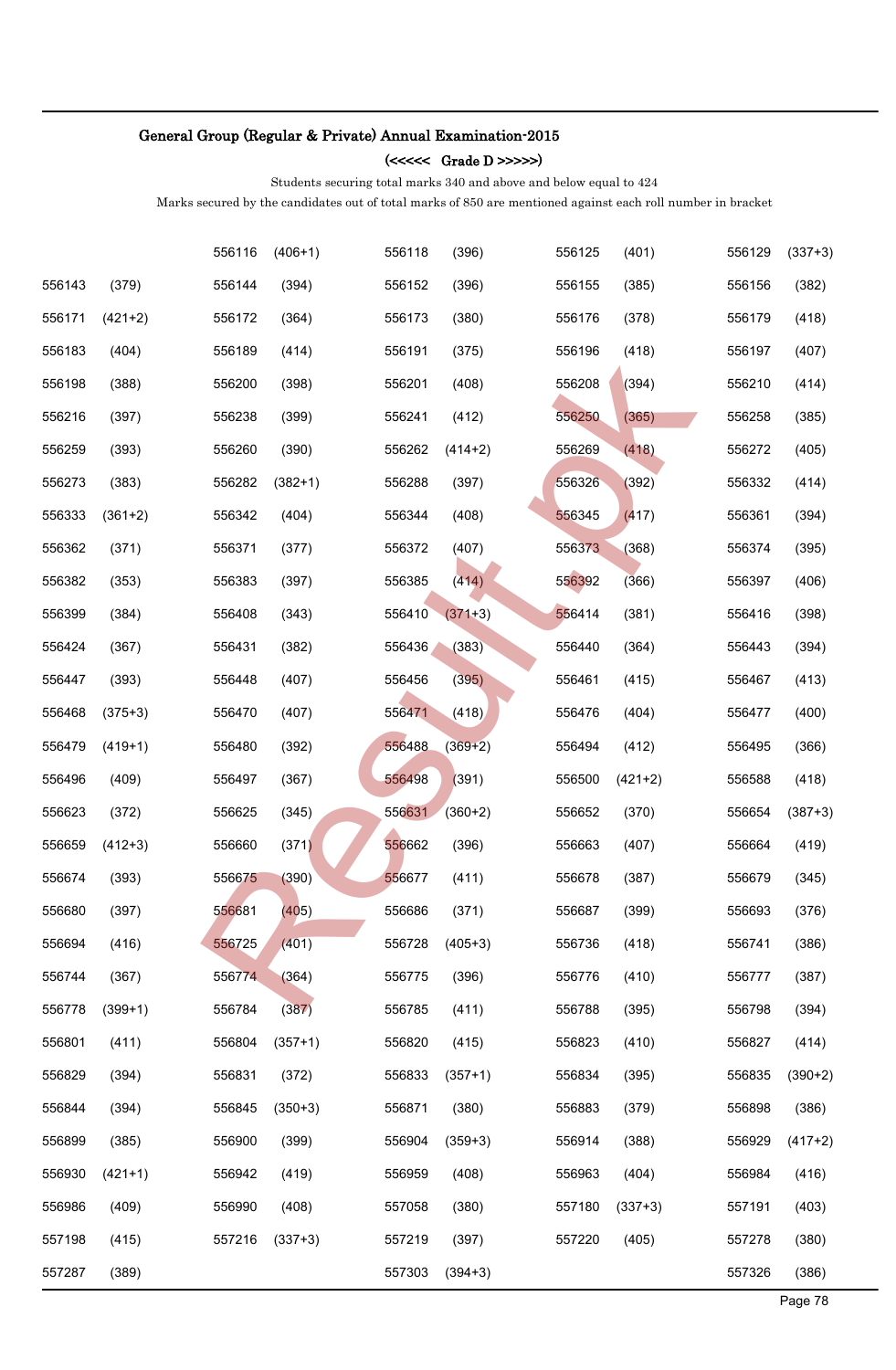### (<<<<< Grade D >>>>>)

Students securing total marks 340 and above and below equal to 424

|        |           | 557353 | (418)     | 557369 | (404)     | 557372 | (392) | 557373 | (384)     |
|--------|-----------|--------|-----------|--------|-----------|--------|-------|--------|-----------|
| 557461 | (408)     | 557467 | (376)     | 557479 | (383)     | 557495 | (419) | 557504 | $(344+1)$ |
| 557510 | (385)     | 557522 | (367)     | 557523 | $(348+3)$ | 557527 | (357) | 557583 | (409)     |
| 557593 | $(417+1)$ | 557688 | (419)     | 557712 | (402)     | 557737 | (396) | 557741 | (402)     |
| 557751 | (407)     | 557756 | $(402+1)$ | 557821 | (385)     | 557860 | (367) | 557885 | (408)     |
| 557892 | (400)     | 557895 | (374)     | 557898 | (389)     | 557902 | (359) | 557906 | (412)     |
| 557907 | (405)     | 557922 | (355)     | 557927 | (413)     | 557976 | (407) | 558052 | (364)     |
| 558053 | (364)     | 558061 | (374)     | 558066 | (407)     | 558086 | (411) | 558089 | (381)     |
| 558090 | (403)     | 558094 | (387)     | 558099 | (393)     | 558102 | (401) | 558103 | (354)     |
| 558109 | (417)     | 558159 | (417)     | 558166 | (416)     | 558168 | (372) | 558170 | (393)     |
| 558183 | (394)     | 558198 | (418)     | 558203 | (358)     | 558204 | (418) | 558209 | $(389+1)$ |
| 558212 | (417)     | 558215 | (394)     | 558230 | $(400+1)$ | 558242 | (406) | 558246 | (390)     |
| 558249 | (415)     | 558252 | (377)     | 558261 | (395)     | 558270 | (393) | 558275 | (347)     |
| 558295 | (407)     | 558310 | (391)     | 558377 | (403)     | 558421 | (373) | 558466 | (391)     |
| 558471 | (384)     | 558474 | (400)     | 558482 | (403)     | 558483 | (402) | 558485 | (393)     |
| 558493 | (418)     | 558500 | (412)     | 558501 | (407)     | 558507 | (369) | 558516 | (412)     |
| 558520 | (369)     | 558530 | (409)     | 558533 | (416)     | 558546 | (410) | 558547 | (398)     |
| 558566 | (415)     | 558569 | (411)     | 558570 | (388)     | 558582 | (409) | 558646 | (405)     |
| 558652 | (379)     | 558653 | (395)     | 558655 | (415)     | 558667 | (355) | 558668 | (391)     |
| 558669 | (406)     | 558671 | (399)     | 558683 | (384)     | 558686 | (419) | 558687 | (419)     |
| 558690 | (386)     | 558691 | (376)     | 558693 | (403)     | 558697 | (410) | 558698 | (404)     |
| 558728 | (385)     | 558729 | (414)     | 558738 | (401)     | 558746 | (416) | 558751 | (397)     |
| 558782 | (383)     | 558787 | (362)     | 558790 | (389)     | 558799 | (416) | 558800 | (414)     |
| 558804 | (419)     | 558858 | $(354+2)$ | 558860 | (408)     | 558869 | (405) | 558871 | (395)     |
| 558872 | (349)     | 558875 | (390)     | 558882 | (415)     | 558883 | (407) | 558885 | (412)     |
| 558887 | (410)     | 558908 | (413)     | 558922 | (389)     | 558937 | (409) | 558938 | (390)     |
| 558960 | $(410+2)$ | 558961 | (399)     | 558971 | (407)     | 558984 | (394) | 558985 | (350)     |
| 559041 | (402)     | 559042 | (417)     | 559043 | (404)     | 559052 | (417) | 559061 | (358)     |
| 559067 | (415)     | 559069 | (383)     | 559074 | (368)     | 559087 | (416) | 559088 | (403)     |
| 559091 | $(416+3)$ | 559092 | (387)     | 559100 | (404)     | 559101 | (370) | 559151 | (367)     |
| 559155 | (399)     | 559194 | (405)     | 559205 | (401)     | 559206 | (406) | 559214 | (405)     |
| 559217 | (411)     |        |           | 559224 | (364)     |        |       | 559252 | (397)     |
|        |           |        |           |        |           |        |       |        | Page 79   |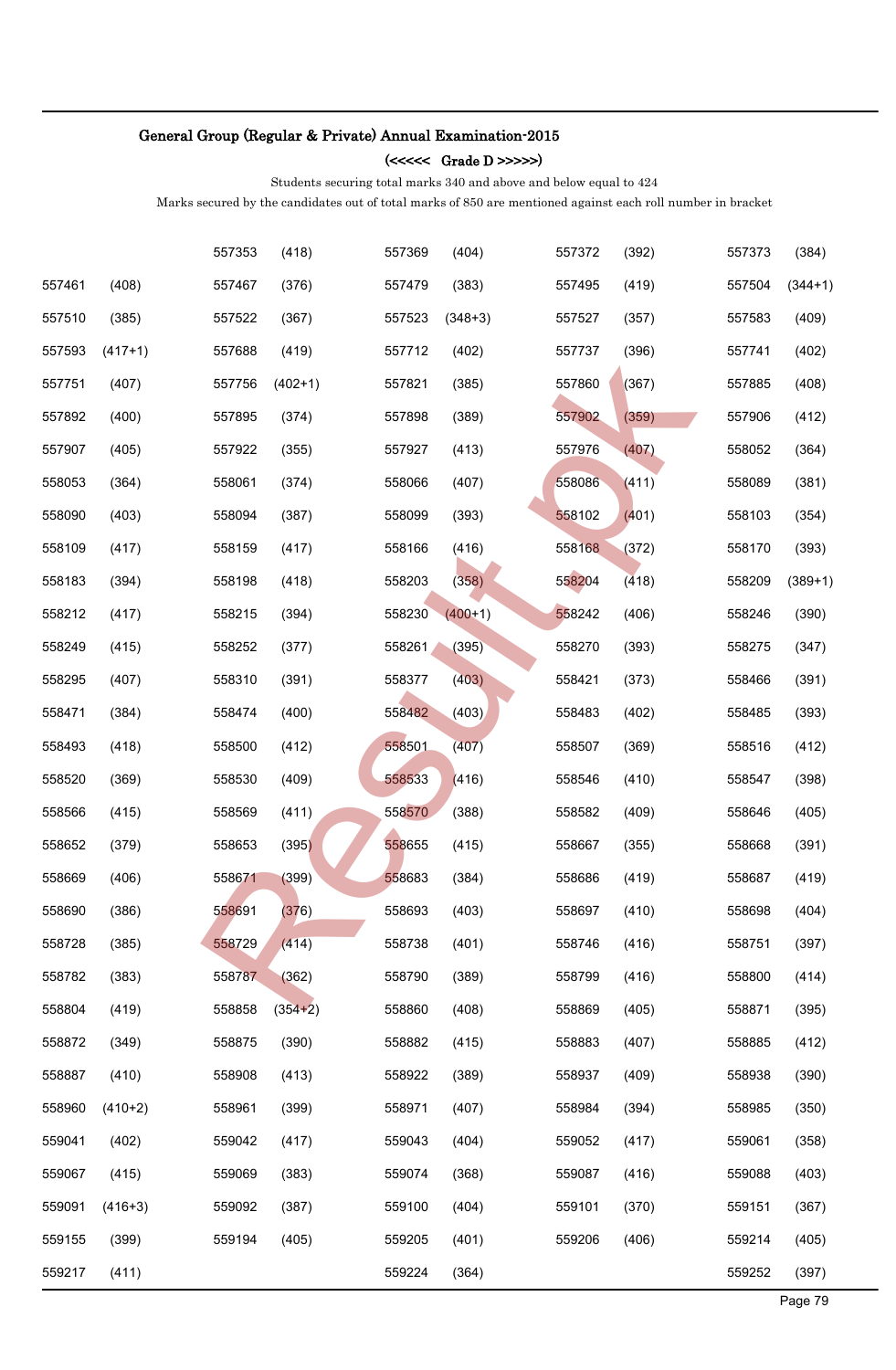### (<<<<< Grade D >>>>>)

Students securing total marks 340 and above and below equal to 424

|        |           | 559253 | (415)     | 559271 | (376)     | 559379 | (408)     | 559391 | (408)     |
|--------|-----------|--------|-----------|--------|-----------|--------|-----------|--------|-----------|
| 559419 | (404)     | 559422 | (419)     | 559449 | (412)     | 559452 | (389)     | 559463 | (419)     |
| 559467 | (395)     | 559501 | (391)     | 559504 | $(411+2)$ | 559527 | (379)     | 559548 | (403)     |
| 559551 | (412)     | 559557 | $(390+2)$ | 559602 | (418)     | 559604 | (411)     | 559605 | (414)     |
| 559654 | (371)     | 559676 | (393)     | 559680 | (383)     | 559684 | (392)     | 559685 | (404)     |
| 559687 | (407)     | 559688 | (368)     | 559708 | (416)     | 559711 | (374)     | 559716 | (418)     |
| 559733 | (409)     | 559735 | $(391+1)$ | 559736 | (404)     | 559759 | (386)     | 559765 | (389)     |
| 559778 | (408)     | 559782 | $(419+3)$ | 559885 | (398)     | 559887 | (414)     | 559923 | (364)     |
| 559929 | (419)     | 559944 | (419)     | 559961 | (416)     | 559969 | (408)     | 559970 | (383)     |
| 559990 | $(376+2)$ | 560011 | (357)     | 560015 | $(367+3)$ | 560023 | (367)     | 560027 | (418)     |
| 560028 | $(420+1)$ | 560078 | (384)     | 560090 | (410)     | 560204 | (417)     | 560223 | (374)     |
| 560229 | (403)     | 560230 | (417)     | 560278 | (390)     | 560294 | $(396+2)$ | 560328 | (401)     |
| 560337 | (388)     | 560340 | (396)     | 560350 | (344)     | 560356 | (403)     | 560368 | (352)     |
| 560370 | (390)     | 560375 | (390)     | 560377 | (361)     | 560427 | (387)     | 560428 | (409)     |
| 560432 | (397)     | 560435 | (397)     | 560436 | (377)     | 560437 | (396)     | 560439 | (404)     |
| 560442 | (396)     | 560443 | $(401+3)$ | 560446 | (346)     | 560448 | (389)     | 560449 | (408)     |
| 560450 | (406)     | 560457 | (405)     | 560466 | (394)     | 560467 | (388)     | 560472 | (365)     |
| 560476 | $(404+1)$ | 560478 | $(421+3)$ | 560480 | (415)     | 560490 | (356)     | 560491 | (352)     |
| 560493 | (399)     | 560501 | (403)     | 560504 | (392)     | 560506 | $(392+1)$ | 560518 | (375)     |
| 560522 | $(384+1)$ | 560526 | (366)     | 560527 | (395)     | 560531 | (387)     | 560534 | $(366+1)$ |
| 560535 | (364)     | 560537 | (377)     | 560540 | (377)     | 560542 | (359)     | 560543 | $(370+3)$ |
| 560551 | (409)     | 560555 | (402)     | 560557 | (388)     | 560566 | (409)     | 560569 | (408)     |
| 560584 | $(385+2)$ | 560585 | (389)     | 560590 | $(379+3)$ | 560593 | (373)     | 560612 | (368)     |
| 560622 | $(373+3)$ | 560624 | (410)     | 560625 | (382)     | 560630 | (381)     | 560634 | (392)     |
| 560639 | (390)     | 560643 | (369)     | 560650 | (383)     | 560665 | (412)     | 560684 | (385)     |
| 560689 | (359)     | 560697 | $(403+3)$ | 560700 | (401)     | 560718 | (396)     | 560719 | (403)     |
| 560720 | (395)     | 560721 | (409)     | 560723 | (395)     | 560725 | (384)     | 560726 | (383)     |
| 560728 | (364)     | 560729 | (382)     | 560731 | $(387+2)$ | 560733 | (393)     | 560734 | (391)     |
| 560740 | $(417+3)$ | 560743 | (383)     | 560746 | (400)     | 560748 | (411)     | 560774 | (373)     |
| 560775 | (396)     | 560784 | (395)     | 560786 | (410)     | 560810 | (415)     | 560812 | (354)     |
| 560813 | (402)     | 560814 | (405)     | 560815 | (401)     | 560818 | (412)     | 560819 | (390)     |
| 560820 | (419)     |        |           | 560836 | (389)     |        |           | 560839 | (371)     |
|        |           |        |           |        |           |        |           |        | Page 80   |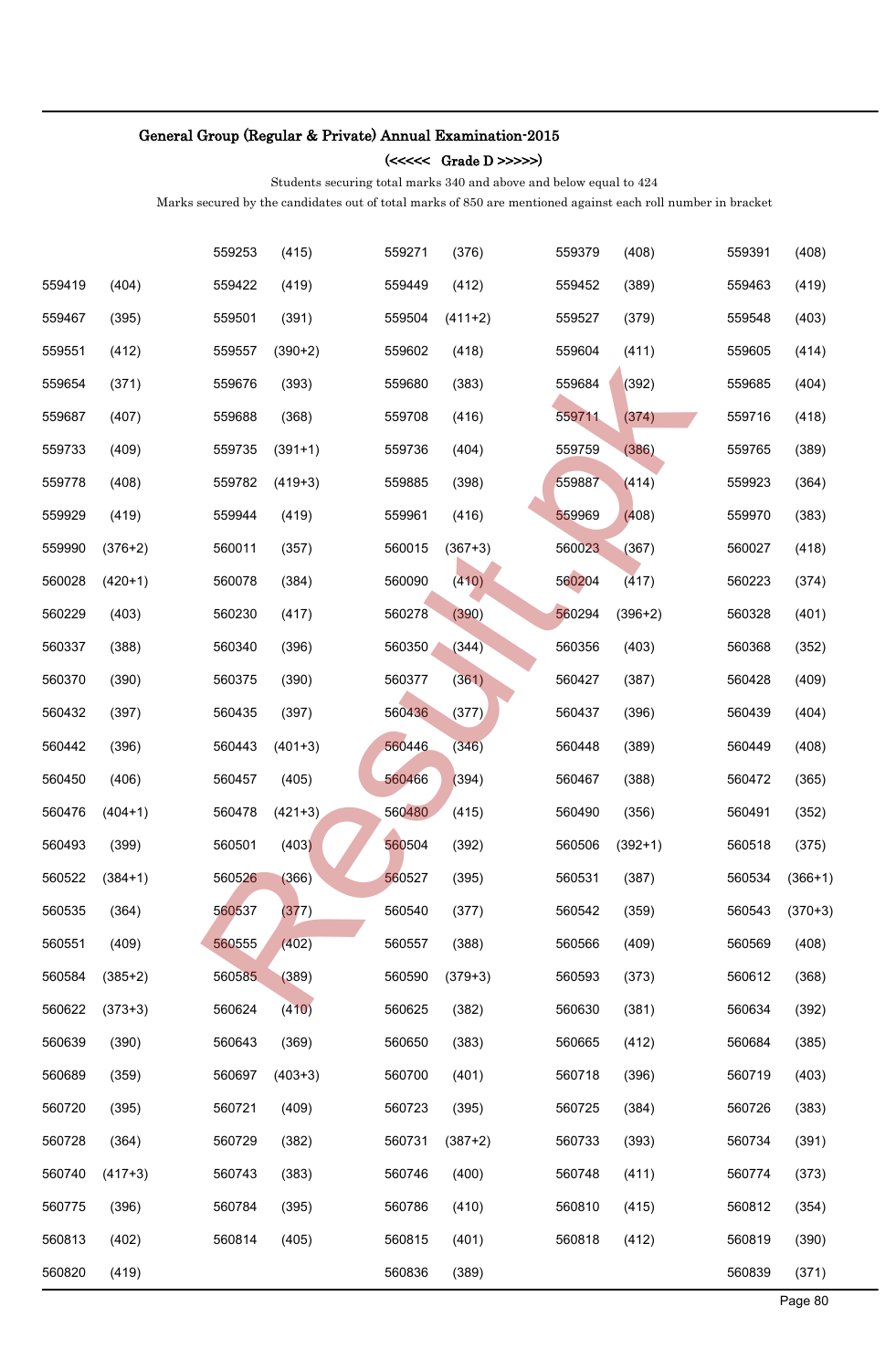### (<<<<< Grade D >>>>>)

Students securing total marks 340 and above and below equal to 424

|        |           | 560840 | (370)     | 560843 | (353)     | 560848 | (384)     | 560855 | (389)     |
|--------|-----------|--------|-----------|--------|-----------|--------|-----------|--------|-----------|
| 560857 | $(343+1)$ | 560904 | (407)     | 560905 | (418)     | 560909 | (394)     | 560936 | $(384+3)$ |
| 560938 | (396)     | 560940 | $(370+3)$ | 560945 | (417)     | 560959 | (398)     | 560973 | (362)     |
| 560974 | $(420+2)$ | 560976 | $(402+2)$ | 560981 | (411)     | 560987 | (402)     | 560992 | (408)     |
| 561034 | (414)     | 561038 | (367)     | 561040 | (405)     | 561041 | (367)     | 561045 | (377)     |
| 561046 | (348)     | 561047 | $(383+2)$ | 561048 | (407)     | 561050 | (416)     | 561057 | (381)     |
| 561065 | (418)     | 561066 | $(369+1)$ | 561070 | (389)     | 561073 | (405)     | 561074 | (373)     |
| 561079 | (415)     | 561080 | (361)     | 561085 | $(362+2)$ | 561096 | (382)     | 561099 | (384)     |
| 561110 | (388)     | 561113 | $(365+3)$ | 561117 | (409)     | 561120 | $(352+2)$ | 561122 | $(337+3)$ |
| 561124 | $(345+1)$ | 561126 | (391)     | 561128 | (386)     | 561129 | (406)     | 561130 | $(336+4)$ |
| 561132 | (369)     | 561149 | (417)     | 561151 | (407)     | 561153 | (362)     | 561156 | (411)     |
| 561158 | (400)     | 561167 | (397)     | 561172 | (412)     | 561173 | $(355+1)$ | 561177 | (384)     |
| 561180 | (376)     | 561184 | (400)     | 561191 | (411)     | 561201 | (384)     | 561203 | $(348+1)$ |
| 561205 | (401)     | 561206 | (419)     | 561207 | (404)     | 561209 | (377)     | 561212 | (376)     |
| 561217 | (379)     | 561219 | (382)     | 561220 | (391)     | 561227 | (407)     | 561233 | (404)     |
| 561237 | (366)     | 561241 | (414)     | 561250 | (344)     | 561266 | (389)     | 561268 | (381)     |
| 561273 | (381)     | 561278 | (410)     | 561279 | (380)     | 561280 | (401)     | 561281 | (402)     |
| 561287 | (404)     | 561290 | (411)     | 561299 | (414)     | 561309 | (413)     | 561316 | (410)     |
| 561317 | (402)     | 561318 | (411)     | 561327 | $(401+1)$ | 561334 | $(338+2)$ | 561337 | (396)     |
| 561338 | (390)     | 561339 | (382)     | 561340 | (400)     | 561342 | $(410+3)$ | 561383 | (419)     |
| 561420 | (410)     | 561430 | (398)     | 561432 | $(371+3)$ | 561464 | (415)     | 561465 | (414)     |
| 561470 | (401)     | 561497 | (404)     | 561504 | (405)     | 561511 | $(365+3)$ | 561515 | $(388+1)$ |
| 561517 | $(369+1)$ | 561519 | (386)     | 561531 | $(379+1)$ | 561533 | (362)     | 561541 | $(377+2)$ |
| 561557 | (413)     | 561561 | (418)     | 561567 | (394)     | 561576 | (401)     | 561577 | (417)     |
| 561583 | (388)     | 561592 | (384)     | 561599 | (417)     | 561604 | (409)     | 561605 | (360)     |
| 561632 | (419)     | 561652 | (419)     | 561653 | (414)     | 561675 | (378)     | 561693 | $(384+3)$ |
| 561694 | (379)     | 561699 | (419)     | 561719 | $(397+3)$ | 561721 | (408)     | 561722 | (417)     |
| 561739 | (387)     | 561744 | (405)     | 561748 | (401)     | 561756 | (413)     | 561764 | $(401+3)$ |
| 561770 | (359)     | 561772 | (398)     | 561778 | (391)     | 561787 | (375)     | 561794 | (401)     |
| 561804 | (382)     | 561811 | (409)     | 561847 | (409)     | 561848 | (403)     | 561865 | (389)     |
| 561866 | (390)     | 561875 | (405)     | 561908 | (388)     | 561913 | (389)     | 561930 | (340)     |
| 561940 | $(419+2)$ |        |           | 561966 | (405)     |        |           | 561974 | (387)     |
|        |           |        |           |        |           |        |           |        | Page 81   |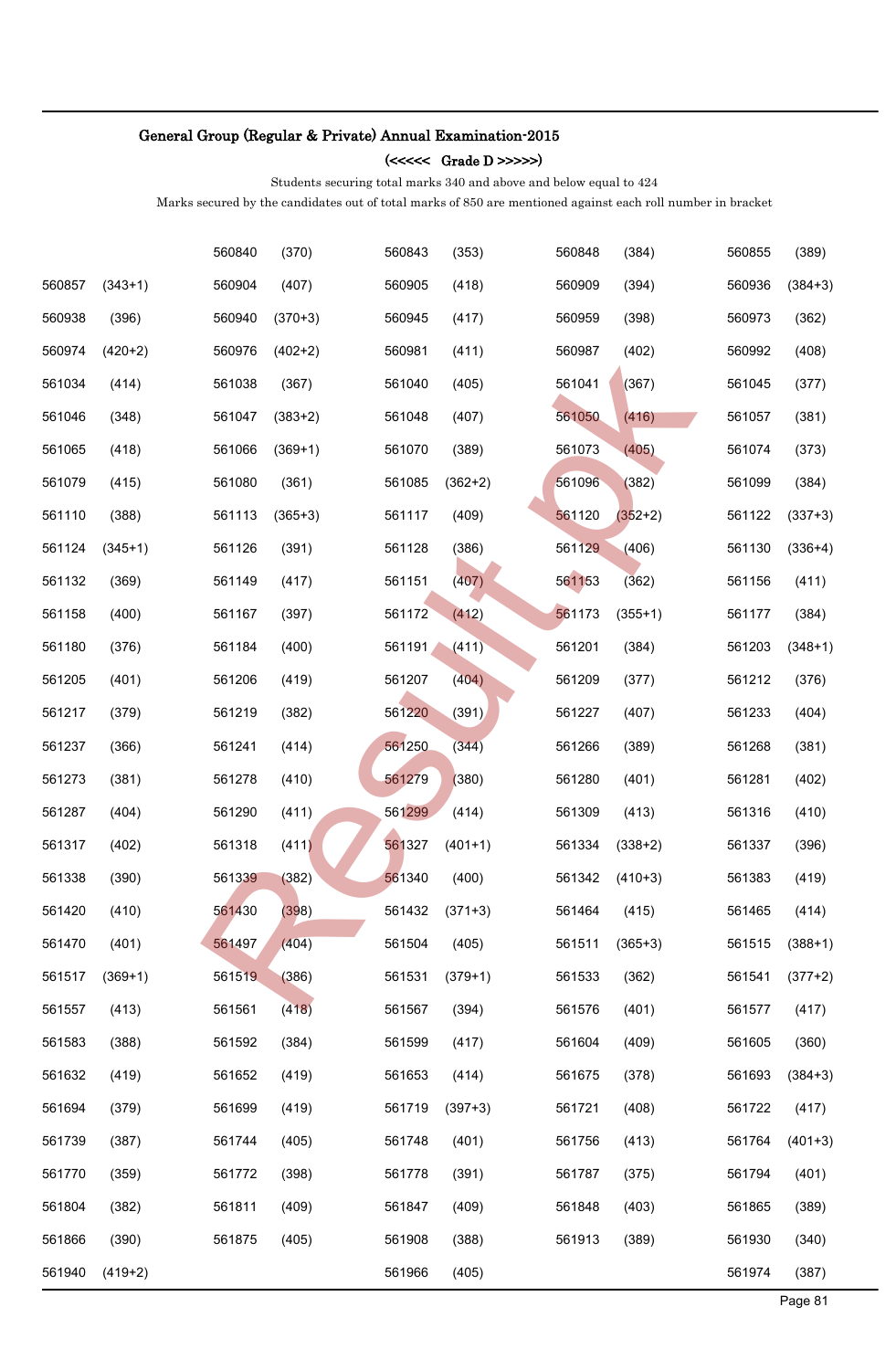#### (<<<<< Grade D >>>>>)

Students securing total marks 340 and above and below equal to 424

|        |           | 562014 | (382)     | 562025 | (417)     | 562048 | (383)     | 562053 | (369)     |
|--------|-----------|--------|-----------|--------|-----------|--------|-----------|--------|-----------|
| 562075 | (390)     | 562090 | (410)     | 562094 | (414)     | 562130 | (347)     | 562135 | (384)     |
| 562136 | (402)     | 562152 | (407)     | 562159 | $(340+3)$ | 562182 | (411)     | 562194 | (415)     |
| 562235 | (367)     | 562247 | (396)     | 562276 | $(372+2)$ | 562279 | (413)     | 562281 | $(403+3)$ |
| 562283 | (369)     | 562284 | (401)     | 562287 | $(350+2)$ | 562293 | $(361+1)$ | 562304 | (378)     |
| 562305 | (392)     | 562306 | (351)     | 562307 | (397)     | 562319 | (413)     | 562320 | (364)     |
| 562332 | (394)     | 575003 | $(387+2)$ | 577393 | (367)     | 577501 | (404)     | 577502 | (388)     |
| 577504 | (394)     | 577508 | (406)     | 577509 | (361)     | 577516 | (368)     | 577522 | (382)     |
| 577523 | (384)     | 577526 | (412)     | 577528 | $(394+2)$ | 577532 | (384)     | 577533 | (395)     |
| 577534 | (380)     | 577536 | (392)     | 577537 | (404)     | 577539 | (364)     | 577545 | (403)     |
| 577554 | (343)     | 577558 | (345)     | 577559 | $(344+1)$ | 577560 | (348)     | 577563 | (389)     |
| 577568 | (414)     | 577569 | (363)     | 577572 | (385)     | 577575 | (362)     | 577577 | (365)     |
| 577578 | (414)     | 577580 | (363)     | 577581 | (413)     | 577592 | (362)     | 577593 | (407)     |
| 577596 | (390)     | 577604 | (395)     | 577617 | (398)     | 577619 | (399)     | 577621 | (370)     |
| 577631 | $(350+3)$ | 577635 | (387)     | 577636 | $(337+3)$ | 577639 | (415)     | 577643 | (415)     |
| 577653 | $(380+3)$ | 577654 | (358)     | 577662 | (407)     | 577670 | (378)     | 577676 | (416)     |
| 577677 | (388)     | 577680 | (383)     | 577684 | (376)     | 577687 | (413)     | 577689 | (379)     |
| 577691 | (393)     | 577692 | (356)     | 577693 | (399)     | 577697 | $(335+5)$ | 577698 | (394)     |
| 577699 | (394)     | 577702 | (378)     | 577703 | (390)     | 577706 | $(339+1)$ | 577708 | (378)     |
| 577709 | $(384+2)$ | 577712 | (350)     | 577714 | (374)     | 577720 | (373)     | 577724 | $(376+1)$ |
| 577727 | (367)     | 577731 | (388)     | 577733 | (360)     | 577736 | (394)     | 577737 | (370)     |
| 577742 | (410)     | 577750 | (348)     | 577751 | (360)     | 577754 | $(336+4)$ | 577766 | (347)     |
| 577769 | (375)     | 577779 | (365)     | 577781 | (414)     | 577782 | $(335+5)$ | 577788 | (408)     |
| 577794 | (414)     | 577801 | (395)     | 577812 | (403)     | 577813 | (348)     | 577818 | (393)     |
| 577821 | $(396+2)$ | 577823 | (350)     | 577828 | (370)     | 577829 | (395)     | 577831 | (358)     |
| 577832 | (364)     | 577834 | (356)     | 577836 | $(388+1)$ | 577838 | (364)     | 577845 | (368)     |
| 577847 | (406)     | 577848 | (381)     | 577849 | (387)     | 577850 | $(387+2)$ | 577853 | (394)     |
| 577855 | $(388+2)$ | 577856 | $(337+3)$ | 577858 | (367)     | 577863 | (345)     | 577865 | (346)     |
| 577866 | (356)     | 577880 | (419)     | 577881 | (357)     | 577886 | (394)     | 577887 | (343)     |
| 577888 | $(339+1)$ | 577891 | (410)     | 577894 | (379)     | 577899 | (368)     | 577900 | (390)     |
| 577901 | (409)     | 577903 | (412)     | 577905 | (401)     | 577907 | (392)     | 577909 | (407)     |
| 577916 | (410)     |        |           | 577918 | (390)     |        |           | 577920 | (416)     |
|        |           |        |           |        |           |        |           |        | Page 82   |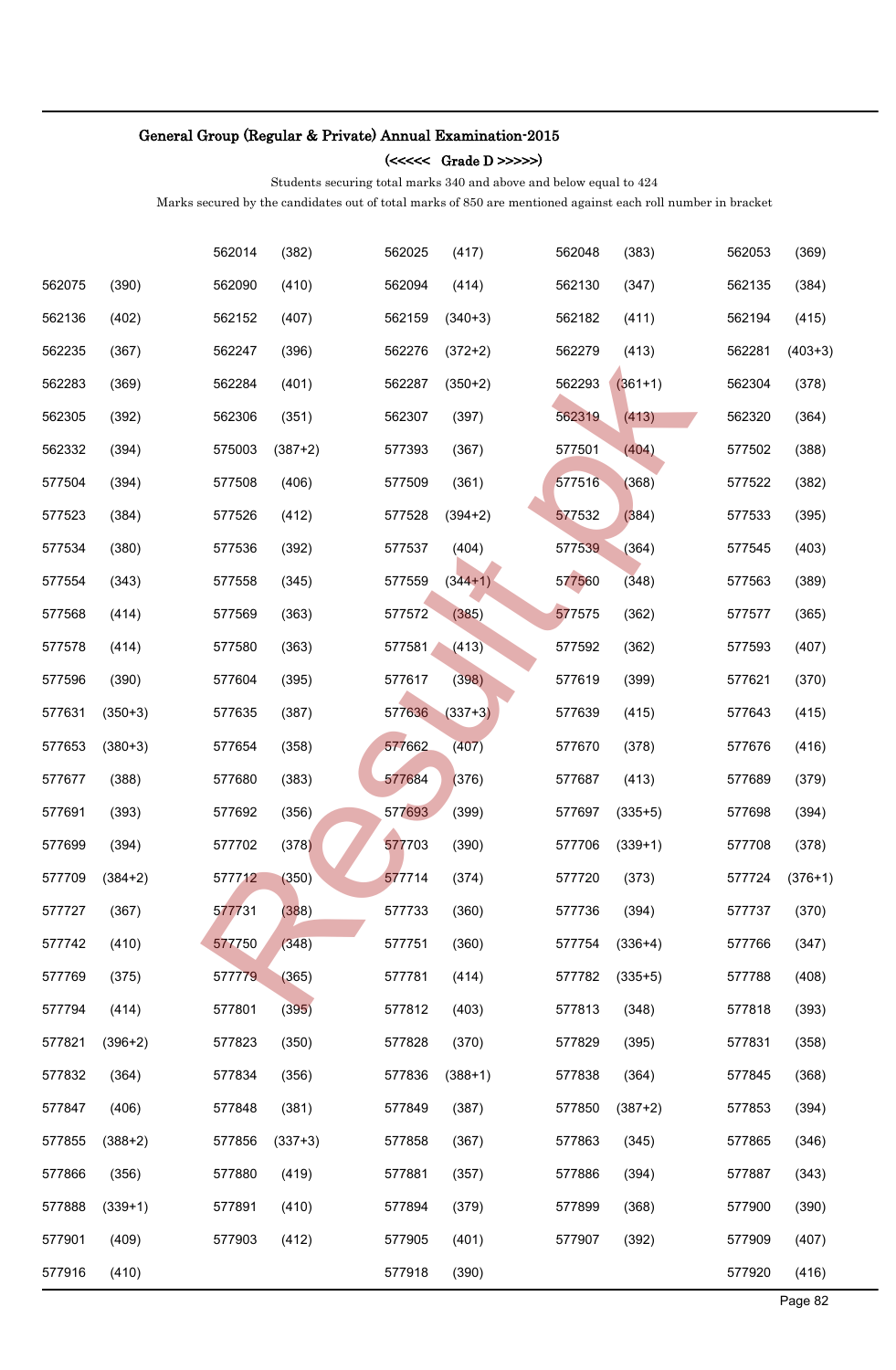#### (<<<<< Grade D >>>>>)

Students securing total marks 340 and above and below equal to 424

|        |           | 577922 | (371)     | 577925 | (397)     | 577926 | (356)     | 577927 | (409)     |
|--------|-----------|--------|-----------|--------|-----------|--------|-----------|--------|-----------|
| 577928 | (403)     | 577930 | (379)     | 577932 | (347)     | 577935 | (340)     | 577939 | (367)     |
| 577945 | (345)     | 577953 | (354)     | 577954 | (413)     | 577956 | (340)     | 577957 | (369)     |
| 577958 | $(337+3)$ | 577960 | (347)     | 577961 | $(348+3)$ | 577968 | $(336+4)$ | 577972 | (370)     |
| 577973 | (364)     | 577974 | (364)     | 577977 | (372)     | 577978 | (346)     | 577979 | (403)     |
| 577980 | (377)     | 577981 | (388)     | 577982 | (368)     | 577983 | (358)     | 577985 | (356)     |
| 577986 | (409)     | 577987 | (389)     | 577989 | (361)     | 577991 | (409)     | 577998 | (393)     |
| 577999 | (351)     | 578001 | (400)     | 578003 | (384)     | 578004 | (389)     | 578008 | (342)     |
| 578011 | (379)     | 578016 | (406)     | 578018 | (380)     | 578022 | (380)     | 578023 | (367)     |
| 578025 | (362)     | 578027 | $(359+1)$ | 578030 | (403)     | 578032 | (396)     | 578034 | (391)     |
| 578035 | (403)     | 578036 | $(339+1)$ | 578038 | (341)     | 578042 | (394)     | 578046 | (384)     |
| 578047 | (358)     | 578051 | (357)     | 578055 | (386)     | 578059 | (348)     | 578065 | $(369+1)$ |
| 578115 | $(386+3)$ | 578121 | (347)     | 578123 | (387)     | 578126 | (408)     | 578127 | (403)     |
| 578129 | (372)     | 578132 | (350)     | 578142 | (370)     | 578146 | $(335+5)$ | 578147 | (386)     |
| 578149 | (396)     | 578156 | (357)     | 578157 | (363)     | 578159 | $(336+4)$ | 578160 | (366)     |
| 578161 | (381)     | 578162 | (361)     | 578163 | (403)     | 578165 | $(376+3)$ | 578167 | (409)     |
| 578171 | (419)     | 578174 | $(339+1)$ | 578175 | (340)     | 578176 | (383)     | 578177 | (401)     |
| 578182 | (389)     | 578183 | (385)     | 578187 | (368)     | 578189 | (415)     | 578190 | (396)     |
| 578193 | (397)     | 578194 | (385)     | 578196 | (367)     | 578199 | (368)     | 578203 | (354)     |
| 578205 | (367)     | 578206 | (398)     | 578207 | (401)     | 578208 | (369)     | 578209 | (409)     |
| 578216 | (399)     | 578219 | (394)     | 578220 | (363)     | 578225 | (419)     | 578234 | (402)     |
| 578235 | (404)     | 578236 | (392)     | 578240 | (352)     | 578243 | (414)     | 578245 | (413)     |
| 578247 | (392)     | 578249 | (403)     | 578251 | (380)     | 578253 | (411)     | 578254 | (397)     |
| 578255 | (373)     | 578256 | (404)     | 578257 | (395)     | 578260 | (362)     | 578263 | $(335+5)$ |
| 578264 | (389)     | 578274 | $(360+2)$ | 578278 | (390)     | 578279 | (370)     | 578284 | (387)     |
| 578287 | (394)     | 578296 | (350)     | 578305 | (398)     | 578307 | (391)     | 578311 | (419)     |
| 578312 | (372)     | 578315 | (342)     | 578316 | (344)     | 578317 | (388)     | 578319 | (368)     |
| 578321 | (343)     | 578322 | (400)     | 578324 | (359)     | 578326 | (371)     | 578329 | (417)     |
| 578339 | (356)     | 578343 | (370)     | 578354 | (364)     | 578355 | $(336+4)$ | 578357 | (352)     |
| 578358 | (391)     | 578364 | (344)     | 578365 | (396)     | 578366 | (392)     | 578372 | (361)     |
| 578377 | (352)     | 578380 | (342)     | 578382 | (416)     | 578384 | (403)     | 578385 | (415)     |
| 578388 | (393)     |        |           | 578389 | (409)     |        |           | 578398 | $(335+5)$ |
|        |           |        |           |        |           |        |           |        | Page 83   |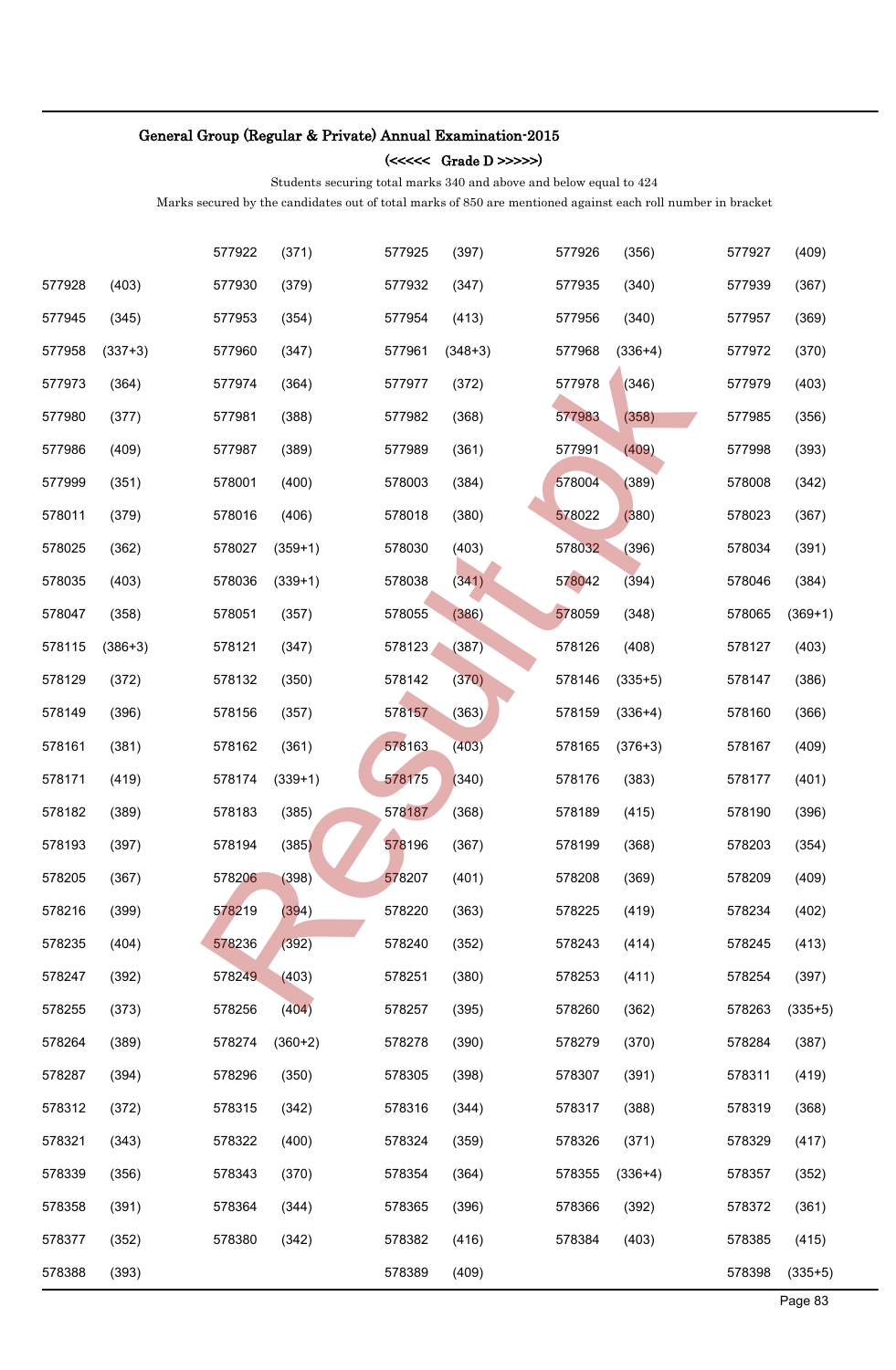### (<<<<< Grade D >>>>>)

Students securing total marks 340 and above and below equal to 424

|        |           | 578399 | (364)     | 578403 | (345)     | 578404 | (386)     | 578406 | (408)     |
|--------|-----------|--------|-----------|--------|-----------|--------|-----------|--------|-----------|
| 578407 | (361)     | 578408 | (391)     | 578410 | (379)     | 578411 | (358)     | 578415 | (357)     |
| 578416 | (374)     | 578420 | (358)     | 578422 | (393)     | 578424 | (399)     | 578431 | (376)     |
| 578434 | (361)     | 578442 | $(401+3)$ | 578443 | (361)     | 578444 | (387)     | 578447 | (359)     |
| 578456 | (386)     | 578457 | (411)     | 578458 | (405)     | 578462 | (342)     | 578464 | (347)     |
| 578467 | (390)     | 578469 | (368)     | 578470 | (361)     | 578471 | (370)     | 578473 | (350)     |
| 578476 | (370)     | 578480 | (352)     | 578483 | (340)     | 578485 | (385)     | 578486 | (370)     |
| 578492 | (364)     | 578494 | (360)     | 578496 | (404)     | 578499 | (370)     | 578501 | (379)     |
| 578502 | (359)     | 578505 | (344)     | 578511 | (414)     | 578513 | (392)     | 578519 | (400)     |
| 578524 | (342)     | 578527 | (366)     | 578529 | (365)     | 578541 | (399)     | 578556 | (389)     |
| 578560 | $(402+1)$ | 578562 | (415)     | 578563 | (389)     | 578564 | (405)     | 578565 | (411)     |
| 583509 | (359)     | 583512 | (340)     | 583516 | (359)     | 583521 | $(338+2)$ | 583525 | (382)     |
| 583528 | (392)     | 583530 | (365)     | 583532 | $(339+3)$ | 583538 | (365)     | 583554 | $(394+3)$ |
| 583557 | (384)     | 583559 | (340)     | 583561 | (380)     | 583567 | (384)     | 583580 | (388)     |
| 583592 | (406)     | 583597 | (419)     | 583598 | (352)     | 583601 | (342)     | 583607 | (361)     |
| 583608 | (381)     | 583609 | (383)     | 583612 | (401)     | 583613 | (402)     | 583623 | (416)     |
| 583629 | (353)     | 583634 | $(354+1)$ | 583636 | (367)     | 583639 | (345)     | 583641 | (355)     |
| 583642 | (355)     | 583647 | (369)     | 583648 | (377)     | 583650 | (384)     | 583654 | (343)     |
| 583662 | (389)     | 583664 | (401)     | 583666 | (384)     | 583670 | $(362+2)$ | 583671 | (396)     |
| 583673 | (373)     | 583678 | (380)     | 583686 | (372)     | 583688 | (408)     | 583697 | (403)     |
| 583705 | (366)     | 583709 | (418)     | 583713 | (417)     | 583716 | $(398+3)$ | 583718 | (363)     |
| 583726 | (397)     | 583727 | (395)     | 583729 | (353)     | 583732 | (387)     | 583734 | (389)     |
| 583736 | (364)     | 583738 | (372)     | 583741 | (416)     | 583746 | (358)     | 583748 | (400)     |
| 583749 | (387)     | 583756 | (402)     | 583760 | (411)     | 583762 | (375)     | 583766 | (400)     |
| 583769 | (346)     | 583784 | (350)     | 583785 | (361)     | 583792 | (365)     | 583795 | (367)     |
| 583798 | (406)     | 583803 | (385)     | 583806 | (346)     | 600007 | $(363+3)$ | 600036 | (378)     |
| 600058 | (370)     | 600067 | (409)     | 600075 | (393)     | 600123 | (403)     | 600137 | (411)     |
| 600151 | (394)     | 600153 | (381)     | 600154 | (406)     | 600187 | $(400+3)$ | 600191 | (377)     |
| 600237 | (359)     | 600240 | $(344+3)$ | 600242 | (413)     | 600243 | (367)     | 600249 | (346)     |
| 600280 | (387)     | 600288 | (417)     | 600292 | (407)     | 600299 | (367)     | 600303 | $(406+5)$ |
| 600316 | (419)     | 600325 | $(403+2)$ | 600328 | $(367+1)$ | 600357 | (379)     | 600358 | (368)     |
| 600369 | $(409+2)$ |        |           | 600379 | (393)     |        |           | 600390 | (410)     |
|        |           |        |           |        |           |        |           |        | Page 84   |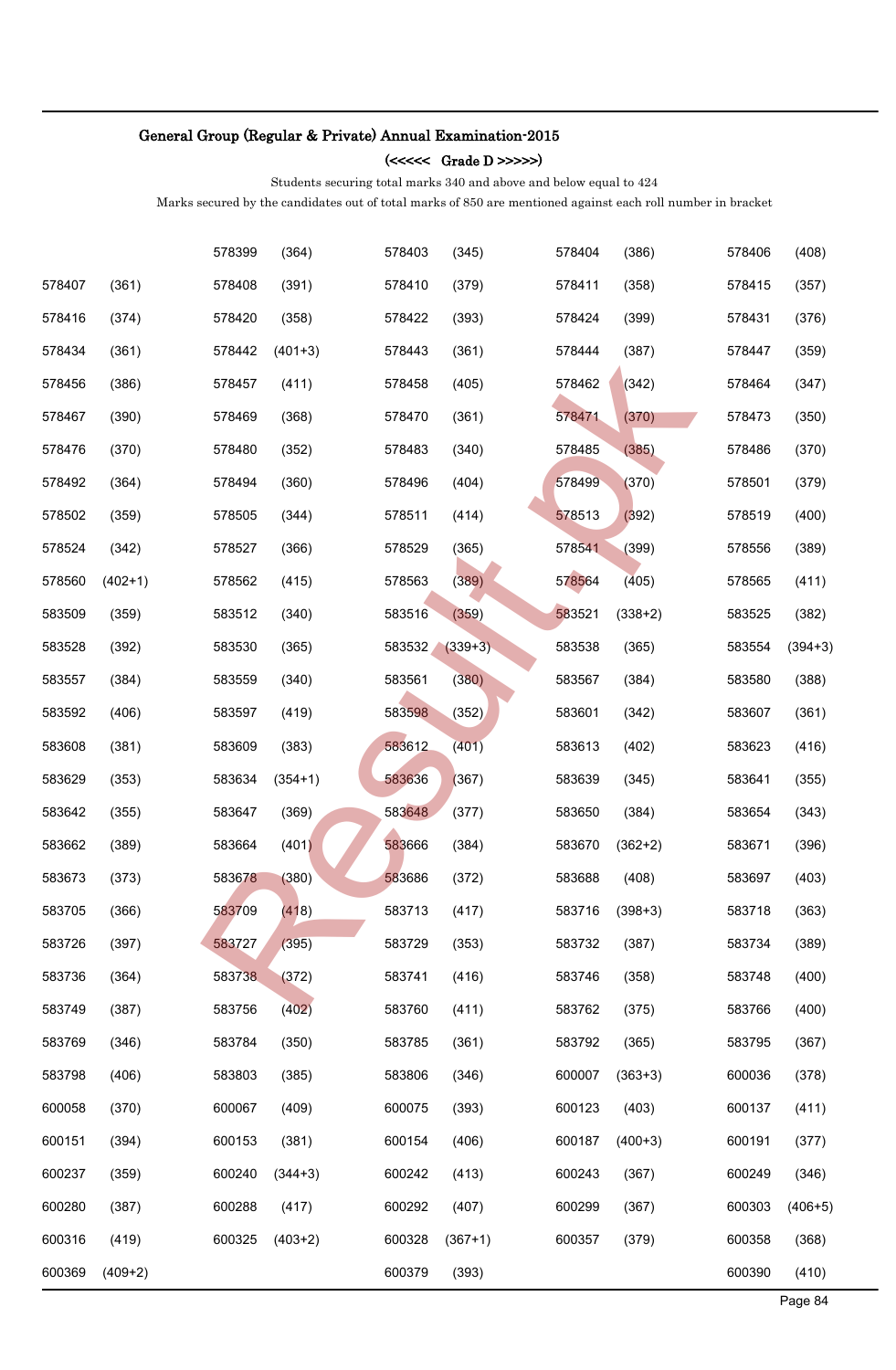#### (<<<<< Grade D >>>>>)

Students securing total marks 340 and above and below equal to 424

|        |           | 600398 | (369)     | 600426 | (407)     | 600451 | (410)     | 600460 | (371)     |
|--------|-----------|--------|-----------|--------|-----------|--------|-----------|--------|-----------|
| 600461 | (391)     | 600473 | (378)     | 600476 | (416)     | 600478 | $(357+2)$ | 600501 | (389)     |
| 600518 | (396)     | 600519 | $(371+3)$ | 600521 | (363)     | 600522 | (346)     | 600526 | (380)     |
| 600530 | (398)     | 600537 | (382)     | 600549 | (373)     | 600552 | (413)     | 600556 | (404)     |
| 600560 | (408)     | 600592 | (402)     | 600596 | (405)     | 600614 | (400)     | 600619 | (419)     |
| 600621 | (389)     | 600643 | (405)     | 600646 | (410)     | 600653 | (367)     | 600662 | (397)     |
| 600668 | (411)     | 600669 | (398)     | 600672 | (418)     | 600689 | (417)     | 600694 | (412)     |
| 600695 | (374)     | 600697 | (404)     | 600707 | (400)     | 600710 | (394)     | 600714 | (405)     |
| 600716 | (417)     | 600721 | (366)     | 600722 | (419)     | 600724 | (405)     | 600728 | (406)     |
| 600731 | (415)     | 600737 | (341)     | 600758 | (347)     | 600763 | (418)     | 600782 | (389)     |
| 600783 | (376)     | 600787 | (414)     | 600790 | (406)     | 600791 | (405)     | 600794 | (413)     |
| 600803 | (415)     | 600809 | (400)     | 600812 | $(367+1)$ | 600820 | (410)     | 600833 | (407)     |
| 600842 | (392)     | 600847 | (406)     | 600865 | (381)     | 600866 | (389)     | 600874 | (410)     |
| 600876 | (386)     | 600879 | (394)     | 600889 | (414)     | 600901 | (413)     | 600907 | (382)     |
| 600911 | (416)     | 600912 | (379)     | 600920 | (390)     | 600924 | $(348+3)$ | 600937 | (396)     |
| 600945 | (406)     | 600957 | (372)     | 600968 | (404)     | 600976 | (399)     | 600983 | (353)     |
| 600995 | (415)     | 601022 | (396)     | 601025 | (367)     | 601026 | (352)     | 601028 | (388)     |
| 601031 | (389)     | 601034 | (377)     | 601039 | (413)     | 601068 | (411)     | 601069 | (342)     |
| 601071 | (342)     | 601080 | $(365+3)$ | 601084 | (365)     | 601087 | (402)     | 601108 | (395)     |
| 601117 | (397)     | 601185 | (407)     | 601190 | (371)     | 601239 | (405)     | 601242 | (372)     |
| 601258 | (381)     | 601259 | (344)     | 601264 | (393)     | 601288 | (378)     | 601292 | (377)     |
| 601297 | (394)     | 601307 | $(357+2)$ | 601310 | (384)     | 601322 | (387)     | 601323 | (391)     |
| 601326 | (346)     | 601342 | (394)     | 601353 | (403)     | 601356 | (417)     | 601371 | $(338+2)$ |
| 601374 | $(362+1)$ | 601382 | (381)     | 601383 | (340)     | 601388 | (418)     | 601397 | (365)     |
| 601413 | (392)     | 601418 | (360)     | 601429 | (416)     | 601432 | (417)     | 601433 | (387)     |
| 601434 | $(376+2)$ | 601439 | (414)     | 601443 | (356)     | 601451 | (397)     | 601453 | (403)     |
| 601454 | (369)     | 601455 | (398)     | 601457 | (381)     | 601460 | (385)     | 601524 | (414)     |
| 601537 | (403)     | 601549 | (405)     | 601562 | (404)     | 601567 | (411)     | 601601 | (398)     |
| 601640 | (403)     | 601646 | (419)     | 601663 | $(360+1)$ | 601680 | (410)     | 601702 | (389)     |
| 601708 | (414)     | 601729 | (419)     | 601736 | (390)     | 601756 | $(376+2)$ | 601780 | (415)     |
| 601789 | (382)     | 601795 | (394)     | 601809 | (408)     | 601811 | (382)     | 601827 | (416)     |
| 601832 | (398)     |        |           | 601833 | (387)     |        |           | 601860 | (414)     |
|        |           |        |           |        |           |        |           |        | Page 85   |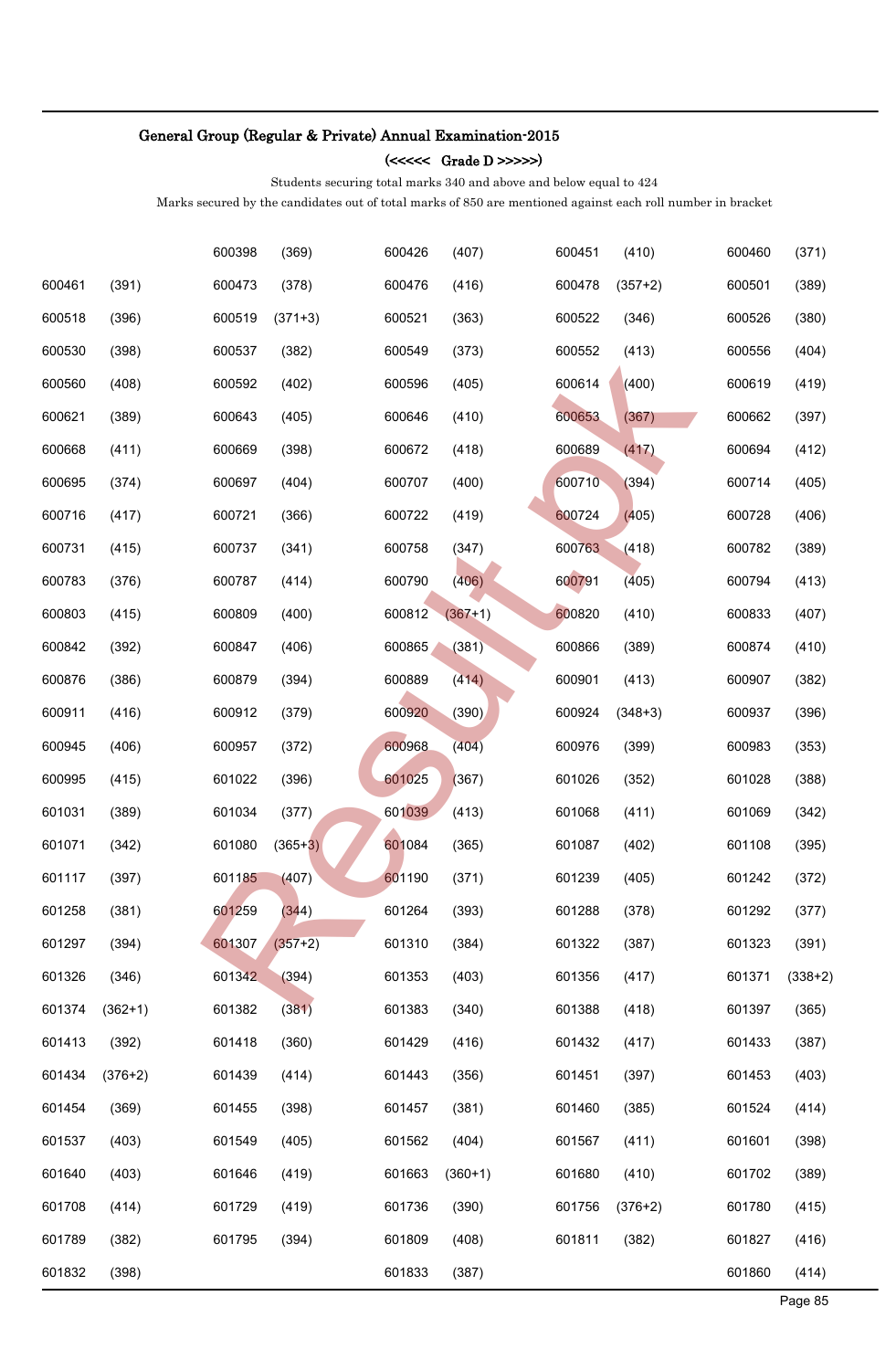### (<<<<< Grade D >>>>>)

Students securing total marks 340 and above and below equal to 424

|        |           | 601867 | (404)     | 601891 | (391)     | 601913 | $(413+1)$ | 601928 | (377)     |
|--------|-----------|--------|-----------|--------|-----------|--------|-----------|--------|-----------|
| 601936 | (390)     | 601946 | $(392+2)$ | 601950 | (417)     | 601959 | (413)     | 601961 | (384)     |
| 601969 | (416)     | 602014 | $(405+3)$ | 602016 | (417)     | 602031 | (392)     | 602034 | (409)     |
| 602050 | (407)     | 602060 | $(417+2)$ | 602064 | (395)     | 602070 | (411)     | 602101 | (419)     |
| 602103 | (391)     | 602131 | (415)     | 602152 | (364)     | 602153 | $(382+3)$ | 602199 | (400)     |
| 602217 | (368)     | 602219 | (361)     | 602222 | (398)     | 602226 | (417)     | 602229 | (377)     |
| 602241 | (392)     | 602246 | (391)     | 602253 | (397)     | 602272 | (404)     | 602275 | (409)     |
| 602298 | (417)     | 602310 | $(365+2)$ | 602319 | (374)     | 602320 | (416)     | 602324 | $(415+3)$ |
| 602330 | (412)     | 602338 | (399)     | 602340 | $(356+1)$ | 602369 | (386)     | 602385 | (357)     |
| 602388 | (415)     | 602397 | (371)     | 602400 | (393)     | 602406 | (363)     | 602421 | (407)     |
| 602425 | (393)     | 602428 | (374)     | 602432 | (402)     | 602434 | (380)     | 602435 | (382)     |
| 602439 | $(391+2)$ | 602441 | (383)     | 602469 | $(362+2)$ | 602471 | $(402+2)$ | 602483 | (410)     |
| 602484 | (402)     | 602500 | (419)     | 602507 | (395)     | 602526 | (374)     | 602534 | (356)     |
| 602561 | (417)     | 602568 | (390)     | 602572 | (415)     | 602575 | (393)     | 602580 | (369)     |
| 602582 | $(418+1)$ | 602586 | (389)     | 602587 | (419)     | 602590 | (417)     | 602592 | (379)     |
| 602610 | (376)     | 602633 | (354)     | 602661 | $(415+1)$ | 602664 | (419)     | 602670 | (406)     |
| 602674 | (371)     | 602687 | (372)     | 602693 | (375)     | 602697 | (393)     | 602703 | $(384+3)$ |
| 602704 | $(410+2)$ | 602711 | (402)     | 602712 | $(395+2)$ | 602725 | (370)     | 602735 | (398)     |
| 602748 | (402)     | 602755 | (372)     | 602763 | (394)     | 602779 | (403)     | 602783 | (373)     |
| 602785 | (404)     | 602792 | (363)     | 602794 | (375)     | 602797 | (418)     | 602813 | (359)     |
| 602816 | (404)     | 602839 | (371)     | 602844 | (403)     | 602871 | $(378+2)$ | 602875 | (392)     |
| 602892 | (356)     | 602904 | (391)     | 602919 | (365)     | 602921 | $(353+3)$ | 602922 | $(400+3)$ |
| 602939 | (406)     | 602949 | (393)     | 602959 | (414)     | 602960 | (408)     | 602961 | (408)     |
| 602963 | (382)     | 602968 | $(404+3)$ | 602975 | (404)     | 602979 | (411)     | 602982 | (387)     |
| 602983 | (416)     | 602987 | (407)     | 602997 | (376)     | 603000 | (415)     | 603001 | (383)     |
| 603011 | (381)     | 603014 | (412)     | 603017 | (374)     | 603025 | (404)     | 603047 | (417)     |
| 603058 | (388)     | 603078 | (387)     | 603091 | (343)     | 603096 | $(413+1)$ | 603098 | (403)     |
| 603116 | (406)     | 603162 | (417)     | 603182 | (407)     | 603196 | (415)     | 603197 | (406)     |
| 603206 | $(358+1)$ | 603209 | (419)     | 603223 | (399)     | 603230 | $(370+1)$ | 603232 | (404)     |
| 603233 | (390)     | 603236 | (362)     | 603261 | (404)     | 603265 | (388)     | 603284 | (401)     |
| 603288 | (414)     | 603292 | (410)     | 603293 | (409)     | 603303 | (385)     | 603304 | (413)     |
| 603306 | (367)     |        |           | 603313 | (390)     |        |           | 603316 | (412)     |
|        |           |        |           |        |           |        |           |        | Page 86   |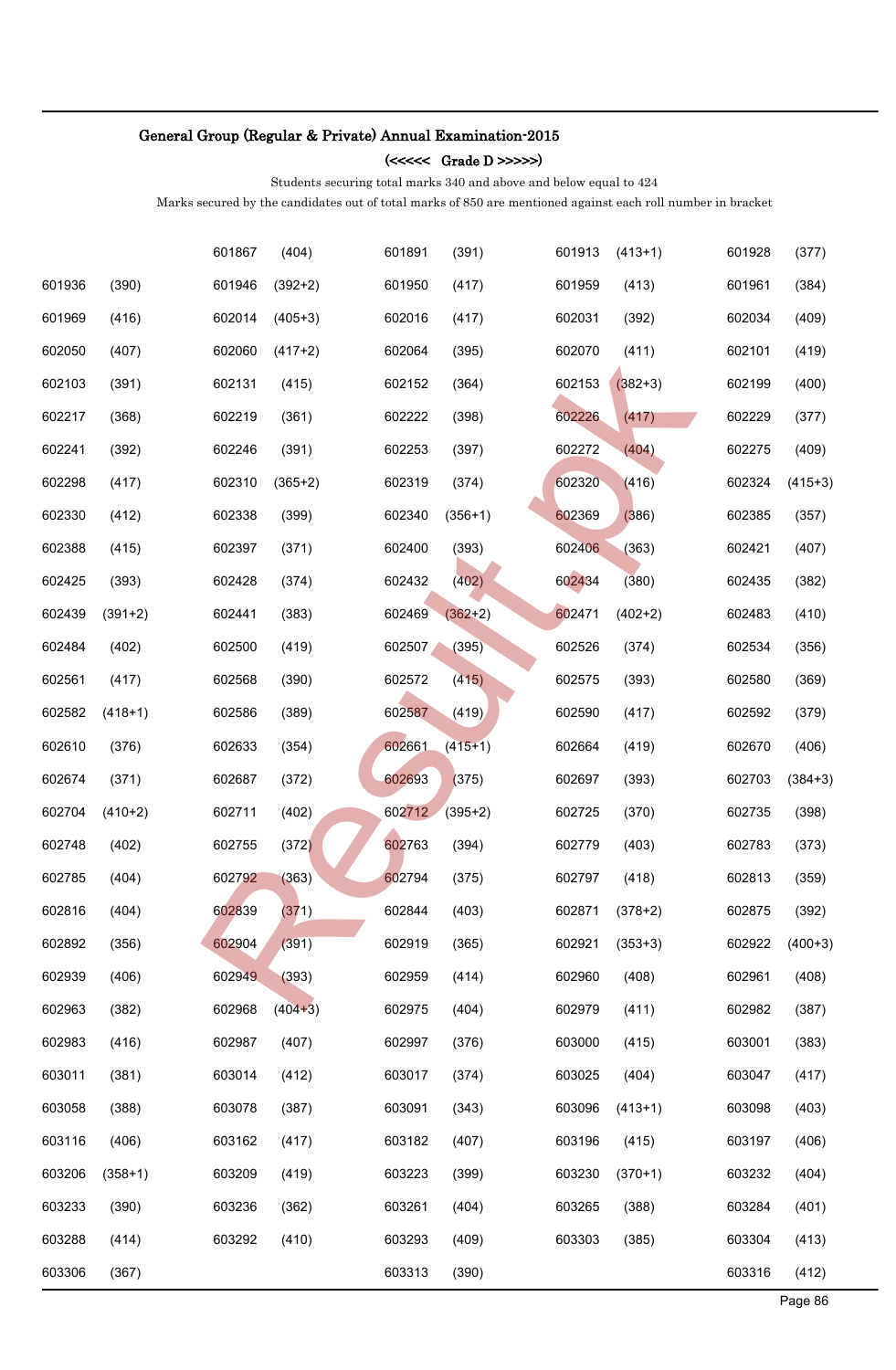#### (<<<<< Grade D >>>>>)

Students securing total marks 340 and above and below equal to 424

|        |           | 603319 | (413)     | 603334 | (408)     | 603356 | (365)     | 603357 | $(404+1)$ |
|--------|-----------|--------|-----------|--------|-----------|--------|-----------|--------|-----------|
| 603361 | (412)     | 603377 | (386)     | 603378 | $(412+1)$ | 603406 | (399)     | 603409 | (346)     |
| 603419 | (410)     | 603435 | (377)     | 603438 | (361)     | 603447 | (370)     | 603451 | (387)     |
| 603454 | (406)     | 603467 | (409)     | 603496 | (394)     | 603499 | (384)     | 603524 | (384)     |
| 603526 | (362)     | 603530 | (407)     | 603556 | (413)     | 603585 | (371)     | 610262 | (354)     |
| 610415 | (394)     | 610419 | (412)     | 610432 | (410)     | 610871 | (418)     | 615005 | (341)     |
| 615007 | (363)     | 615010 | (379)     | 615011 | (371)     | 615017 | (395)     | 615019 | (353)     |
| 615020 | (360)     | 615046 | $(401+3)$ | 615050 | (355)     | 615052 | (367)     | 615056 | (392)     |
| 615057 | $(338+2)$ | 615071 | $(370+2)$ | 615074 | (347)     | 615076 | (362)     | 615079 | (361)     |
| 615080 | (358)     | 615082 | (357)     | 615084 | (385)     | 615089 | (380)     | 615098 | (389)     |
| 615108 | (374)     | 615109 | (377)     | 615112 | (345)     | 615121 | (418)     | 615122 | (397)     |
| 615124 | (362)     | 615126 | (362)     | 615130 | (406)     | 615136 | (356)     | 615140 | (352)     |
| 615141 | (361)     | 615144 | (354)     | 615149 | (387)     | 615151 | (359)     | 615154 | (406)     |
| 615156 | (396)     | 615158 | (417)     | 615163 | $(336+4)$ | 615167 | (380)     | 615168 | (359)     |
| 615169 | (412)     | 615172 | (396)     | 615174 | (380)     | 615181 | (354)     | 615182 | (390)     |
| 615185 | (407)     | 615189 | (368)     | 615190 | (414)     | 615191 | (358)     | 615194 | (364)     |
| 615201 | (386)     | 615203 | (386)     | 615210 | (360)     | 615213 | (340)     | 615231 | (364)     |
| 615239 | (390)     | 615240 | (416)     | 615266 | (398)     | 615267 | (373)     | 615269 | (348)     |
| 615291 | (407)     | 615295 | (382)     | 615297 | (386)     | 615303 | $(339+1)$ | 615306 | (363)     |
| 615313 | (342)     | 615315 | (413)     | 615320 | (419)     | 615326 | (392)     | 615328 | (366)     |
| 615335 | (396)     | 615336 | (419)     | 615342 | (390)     | 615343 | (376)     | 615347 | (390)     |
| 615352 | (383)     | 615353 | (410)     | 615362 | (409)     | 615365 | (407)     | 615367 | $(359+1)$ |
| 615370 | (358)     | 615371 | (419)     | 615377 | (401)     | 615384 | (368)     | 615392 | (402)     |
| 615393 | (407)     | 615430 | (370)     | 615434 | (381)     | 615445 | (385)     | 615457 | (364)     |
| 615462 | (403)     | 615477 | $(417+1)$ | 615481 | (418)     | 615488 | (389)     | 615493 | (411)     |
| 615497 | $(356+1)$ | 615501 | (348)     | 615508 | (354)     | 615510 | (403)     | 615518 | (357)     |
| 615523 | (388)     | 615529 | (351)     | 615530 | (383)     | 615532 | (380)     | 615533 | (364)     |
| 615537 | (377)     | 615540 | (360)     | 615548 | $(339+1)$ | 615549 | (406)     | 615551 | (394)     |
| 615559 | $(396+3)$ | 615566 | (413)     | 615571 | (360)     | 615578 | (387)     | 615579 | (382)     |
| 615592 | (355)     | 615595 | (367)     | 615597 | (387)     | 615605 | (355)     | 615606 | (368)     |
| 615607 | (365)     | 615613 | (414)     | 615629 | (396)     | 615632 | $(374+3)$ | 615634 | (384)     |
| 615641 | (369)     |        |           | 615665 | (414)     |        |           | 615677 | (356)     |
|        |           |        |           |        |           |        |           |        | Page 87   |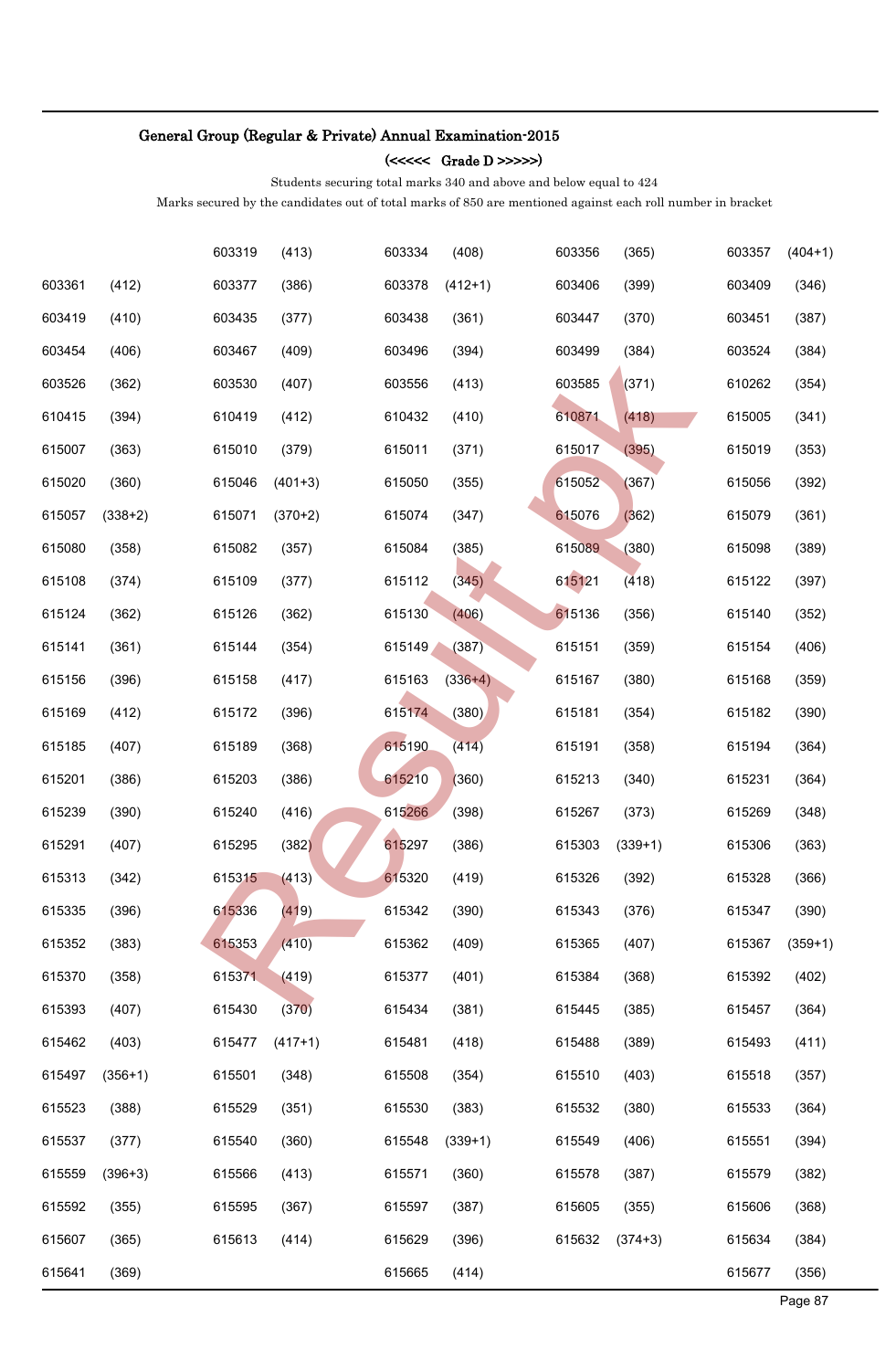### (<<<<< Grade D >>>>>)

Students securing total marks 340 and above and below equal to 424

|        |           | 615678 | (377)     | 615688 | (378)     | 615707 | (397)     | 615713 | (373)     |
|--------|-----------|--------|-----------|--------|-----------|--------|-----------|--------|-----------|
| 615715 | (396)     | 615719 | (415)     | 615746 | (410)     | 615748 | $(339+1)$ | 615749 | (341)     |
| 615750 | (400)     | 615753 | (360)     | 615766 | (406)     | 615767 | (382)     | 615769 | (404)     |
| 615775 | (383)     | 615782 | (403)     | 615794 | (371)     | 615804 | (370)     | 615806 | (411)     |
| 615808 | (377)     | 615813 | (379)     | 615815 | (408)     | 615816 | $(376+3)$ | 615818 | (364)     |
| 615835 | (378)     | 615840 | (369)     | 615856 | (385)     | 615859 | (362)     | 615861 | (407)     |
| 615868 | (416)     | 615870 | (409)     | 615872 | (352)     | 615879 | (410)     | 615887 | (375)     |
| 615909 | $(361+3)$ | 615925 | $(387+2)$ | 615927 | (399)     | 615928 | (415)     | 615931 | (376)     |
| 615938 | (417)     | 615953 | (383)     | 615962 | (358)     | 615973 | (355)     | 615975 | (359)     |
| 615976 | (402)     | 615983 | (395)     | 615988 | (385)     | 616002 | (367)     | 616007 | (372)     |
| 616013 | (349)     | 616015 | (361)     | 618001 | (405)     | 618006 | (415)     | 618007 | (377)     |
| 618008 | (394)     | 618011 | (403)     | 618034 | (372)     | 618043 | $(344+1)$ | 618054 | $(356+2)$ |
| 618055 | $(405+2)$ | 618086 | (401)     | 618088 | (407)     | 618091 | (400)     | 618093 | (405)     |
| 618094 | (346)     | 618101 | $(368+4)$ | 618115 | (367)     | 618118 | (343)     | 618125 | (402)     |
| 618128 | (343)     | 618130 | (384)     | 618136 | (377)     | 618140 | (354)     | 618146 | (396)     |
| 618151 | (364)     | 618154 | (380)     | 618156 | (415)     | 618163 | $(339+1)$ | 618166 | (409)     |
| 618168 | (408)     | 618171 | (345)     | 618175 | (413)     | 618181 | (353)     | 618184 | $(344+1)$ |
| 618187 | (371)     | 618190 | (389)     | 618195 | (383)     | 618197 | (358)     | 618199 | $(335+5)$ |
| 618204 | (415)     | 618210 | $(338+2)$ | 618219 | (377)     | 625002 | (347)     | 625061 | (369)     |
| 625063 | (401)     | 625064 | $(397+3)$ | 625065 | (396)     | 625067 | (399)     | 625074 | (414)     |
| 625075 | (343)     | 625092 | $(396+1)$ | 625098 | (414)     | 625108 | (418)     | 625109 | (352)     |
| 625110 | (366)     | 625146 | (398)     | 625171 | (401)     | 625181 | (384)     | 625183 | (393)     |
| 625185 | (385)     | 625187 | (415)     | 625201 | (384)     | 625211 | (389)     | 625219 | $(388+1)$ |
| 625247 | (396)     | 625260 | (368)     | 625261 | (418)     | 625266 | (365)     | 625269 | (362)     |
| 625270 | (361)     | 625274 | (389)     | 625281 | $(350+1)$ | 625287 | $(393+1)$ | 625293 | (387)     |
| 625294 | $(368+3)$ | 625310 | (367)     | 625337 | $(357+2)$ | 625339 | (414)     | 625346 | (364)     |
| 625348 | (376)     | 625349 | (392)     | 625351 | $(366+3)$ | 625353 | (395)     | 625354 | (388)     |
| 625360 | (396)     | 625362 | (419)     | 625370 | (360)     | 625376 | (374)     | 625377 | (370)     |
| 625381 | (419)     | 625382 | (360)     | 625387 | (390)     | 625389 | (380)     | 625393 | $(339+1)$ |
| 625401 | (409)     | 625408 | (400)     | 625426 | (408)     | 625427 | (379)     | 625432 | (397)     |
| 625449 | (356)     | 625466 | $(361+1)$ | 625468 | (382)     | 625470 | (402)     | 625477 | (408)     |
| 625483 | $(338+2)$ |        |           | 625484 | (399)     |        |           | 625486 | (409)     |
|        |           |        |           |        |           |        |           |        | Page 88   |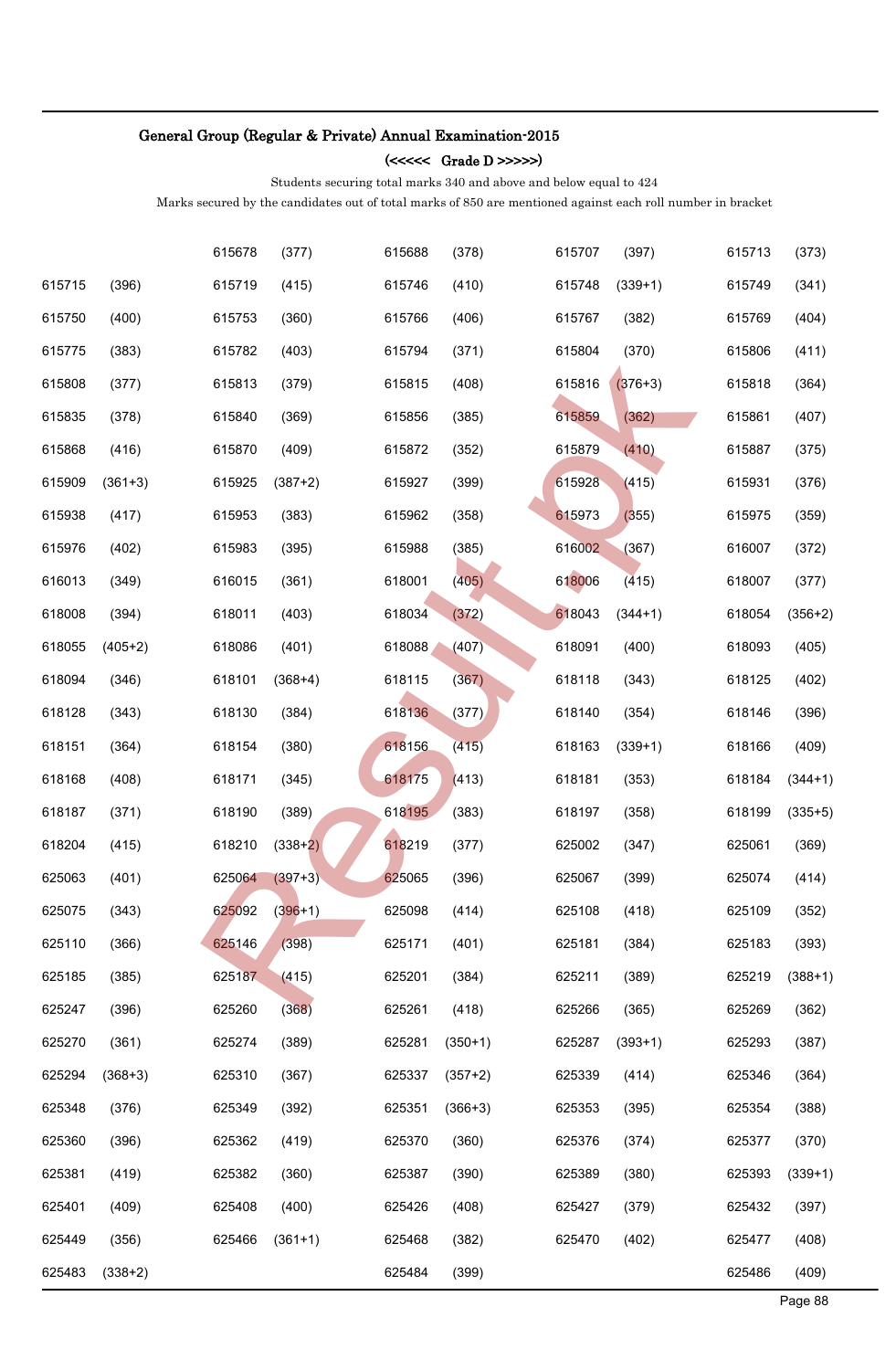### (<<<<< Grade D >>>>>)

Students securing total marks 340 and above and below equal to 424

|        |             | 625490 | (356)     | 625494 | (382)     | 625495 | (387)     | 625520 | (400)     |
|--------|-------------|--------|-----------|--------|-----------|--------|-----------|--------|-----------|
| 625523 | (378)       | 625528 | (340)     | 625537 | (385)     | 625542 | (408)     | 625543 | (395)     |
| 625551 | (408)       | 625558 | (402)     | 625568 | (395)     | 625570 | (377)     | 625577 | (402)     |
| 625579 | (405)       | 625586 | (393)     | 625587 | (416)     | 625628 | (396)     | 625652 | (389)     |
| 625683 | (369)       | 625686 | (371)     | 625696 | (374)     | 625722 | (352)     | 625724 | (388)     |
| 625768 | (381)       | 625771 | (413)     | 625787 | $(399+3)$ | 625815 | (383)     | 625821 | (416)     |
| 625828 | $(385 + 3)$ | 625855 | (403)     | 625872 | (396)     | 625873 | (367)     | 625877 | (419)     |
| 625882 | (367)       | 625903 | (415)     | 625911 | (404)     | 625918 | (364)     | 625931 | (376)     |
| 625934 | (411)       | 625938 | (416)     | 625957 | (414)     | 625976 | $(389+2)$ | 625977 | (381)     |
| 625982 | (380)       | 625984 | (366)     | 625987 | (387)     | 626015 | (375)     | 626020 | (413)     |
| 626027 | (410)       | 626064 | (418)     | 626065 | (349)     | 626069 | (385)     | 626079 | (411)     |
| 626083 | (399)       | 626088 | (402)     | 626091 | (369)     | 626092 | (397)     | 626097 | (382)     |
| 626121 | (392)       | 626130 | (383)     | 626148 | (404)     | 626155 | (405)     | 626158 | (379)     |
| 626165 | (406)       | 626177 | $(366+2)$ | 626189 | (403)     | 626190 | (384)     | 626195 | (363)     |
| 626196 | (401)       | 626205 | $(363+3)$ | 626210 | $(384+2)$ | 626220 | (379)     | 626239 | (373)     |
| 626255 | (358)       | 626260 | (387)     | 626265 | (376)     | 626280 | (367)     | 626293 | (403)     |
| 626302 | $(410+1)$   | 626317 | (413)     | 626324 | (419)     | 626356 | (407)     | 626365 | $(390+3)$ |
| 626369 | (381)       | 626377 | (345)     | 626379 | (368)     | 626386 | (402)     | 626389 | (401)     |
| 626408 | (389)       | 626418 | (375)     | 626424 | (405)     | 626440 | $(402+2)$ | 635097 | (380)     |
| 635302 | (418)       | 640002 | (382)     | 640004 | $(339+1)$ | 640005 | (403)     | 640008 | (367)     |
| 640011 | (368)       | 640017 | (401)     | 640019 | $(361+2)$ | 640020 | (405)     | 640022 | (359)     |
| 640025 | (369)       | 640040 | (345)     | 640041 | (401)     | 640042 | (395)     | 640045 | (341)     |
| 640051 | (381)       | 640053 | (356)     | 640055 | (367)     | 640060 | $(363+3)$ | 640061 | (382)     |
| 640065 | (394)       | 640068 | (401)     | 640069 | (388)     | 640073 | (375)     | 640078 | (365)     |
| 640085 | (405)       | 640088 | (376)     | 640094 | (369)     | 640098 | (392)     | 640100 | (377)     |
| 640109 | (414)       | 640110 | (395)     | 640146 | (358)     | 640148 | (405)     | 640150 | (353)     |
| 640154 | (374)       | 640156 | (363)     | 640173 | (392)     | 640184 | (382)     | 640189 | (351)     |
| 640190 | (362)       | 640194 | (407)     | 640196 | (362)     | 640197 | (392)     | 640201 | (387)     |
| 640204 | (369)       | 640205 | (418)     | 640207 | (388)     | 640213 | (357)     | 640214 | (397)     |
| 640220 | (371)       | 640224 | (418)     | 640225 | (395)     | 640226 | (409)     | 640229 | (393)     |
| 640234 | (408)       | 640239 | (363)     | 640242 | (407)     | 640247 | (386)     | 640248 | (355)     |
| 640249 | (342)       |        |           | 640252 | (356)     |        |           | 640253 | (341)     |
|        |             |        |           |        |           |        |           |        | Page 89   |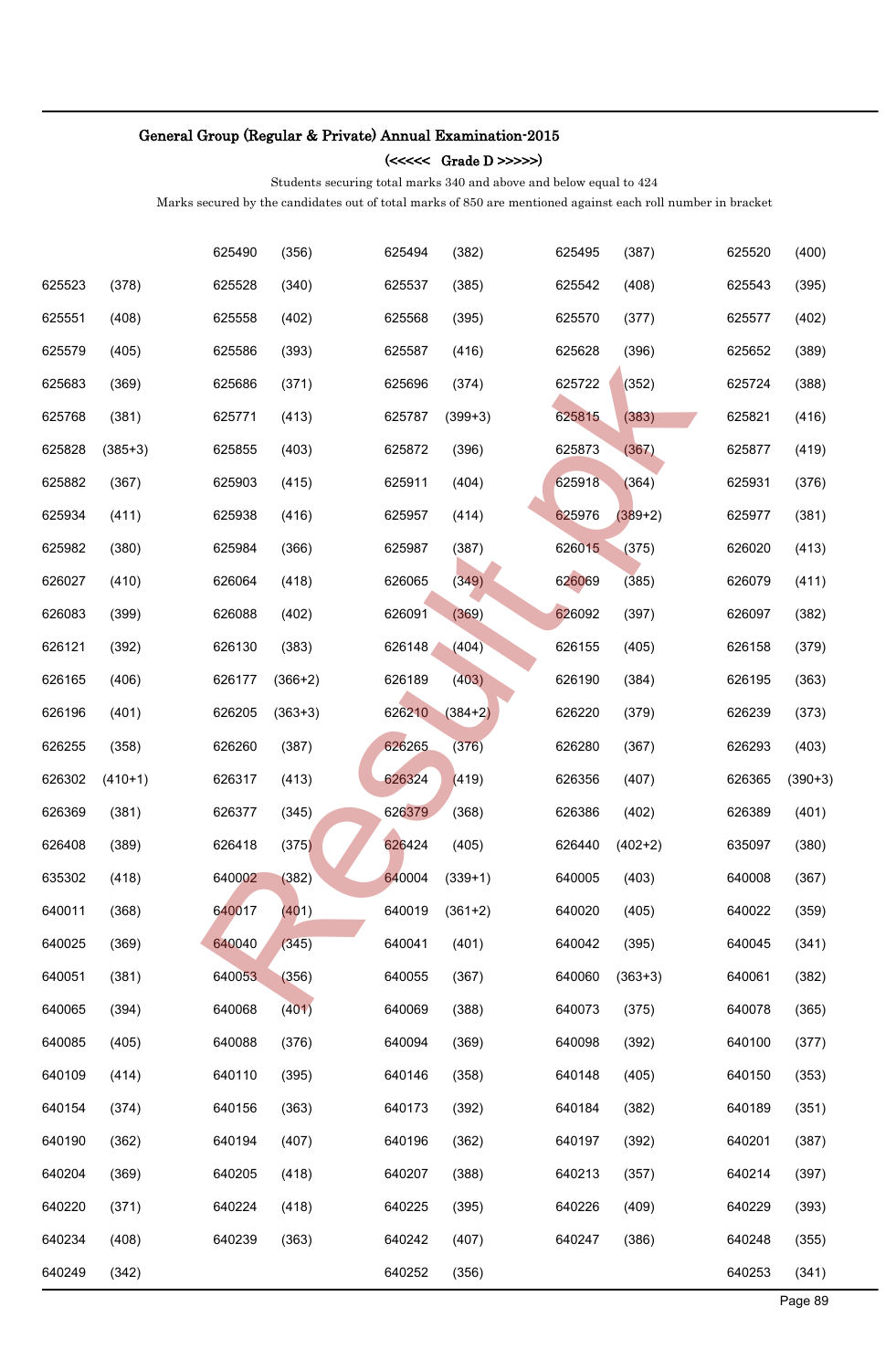### (<<<<< Grade D >>>>>)

Students securing total marks 340 and above and below equal to 424

Marks secured by the candidates out of total marks of 850 are mentioned against each roll number in bracket

|        |           | 640254 | (415) | 640260 | (400) | 640261                             | (350)     | 640279 | (351)   |
|--------|-----------|--------|-------|--------|-------|------------------------------------|-----------|--------|---------|
| 640281 | (377)     | 640298 | (396) | 640300 | (389) | 640301                             | (394)     | 640310 | (371)   |
| 640312 | (362)     | 640322 | (386) | 640329 | (409) | 640338                             | (393)     | 643001 | (375)   |
| 643007 | (397)     | 643011 | (405) | 643016 | (383) | 643017                             | $(383+3)$ | 643018 | (402)   |
| 643019 | $(336+4)$ | 643020 | (404) | 643026 | (393) | 643028                             | (384)     | 643034 | (398)   |
| 643037 | (382)     | 643040 | (357) | 643043 | (408) | 643044                             | (363)     | 643047 | (417)   |
| 643058 | (414)     | 643059 | (350) |        |       |                                    |           |        |         |
|        |           |        |       |        |       | $(\ll\ll\ll\ll$ End Grade D >>>>>) |           |        | Page 90 |

### $(\ll\ll\ll$ End Grade D >>>>>)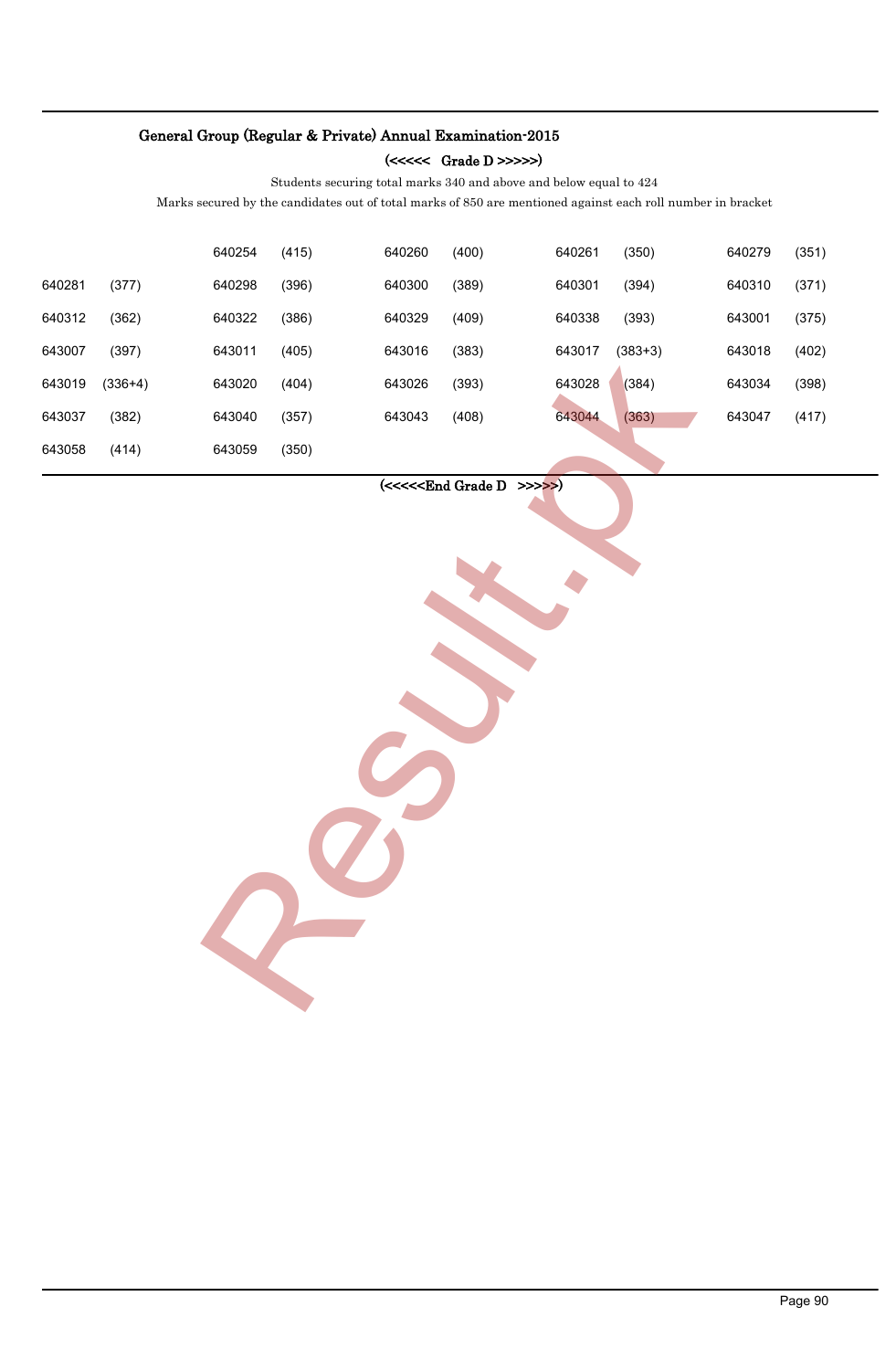### BOARD OF SECONDARY EDUCATION KARACHI

Errors and omissions excepted, candidates having the following roll numbers, have been passed the Secondary School Certificate S.S.C Part- II Class-X General Group (Regular & Private) Annual Examination, 2015

#### General Group (Regular & Private) Annual Examination-2015

 $(\text{<<}\text{<<} \text{ Grade E} \text{>>>})$ 

Students securing total marks less than 340 and greater than 255

| 525232 | $(306+2)$ | 525386 | $(328+3)$ | 525398 | (325)     | 525517 | (319)     | 525656 | (325)     |
|--------|-----------|--------|-----------|--------|-----------|--------|-----------|--------|-----------|
| 525674 | (333)     | 526242 | (309)     | 526261 | (334)     | 526265 | $(311+1)$ | 526343 | (312)     |
| 526885 | (327)     | 526891 | (330)     | 526980 | (315)     | 526987 | (323)     | 526989 | (322)     |
| 527001 | $(326+3)$ | 527231 | (334)     | 527238 | $(313+3)$ | 527242 | $(337+2)$ | 527540 | (327)     |
| 527649 | (334)     | 527848 | $(331+3)$ | 528589 | (328)     | 545004 | (333)     | 545028 | (318)     |
| 545037 | (331)     | 545068 | (306)     | 545083 | (316)     | 545089 | (334)     | 545092 | (329)     |
| 545118 | $(328+2)$ | 545143 | (328)     | 545148 | (329)     | 545152 | (333)     | 545222 | $(319+2)$ |
| 545314 | (290)     | 545315 | (313)     | 545316 | $(302+3)$ | 545367 | (313)     | 547053 | (308)     |
| 550289 | (318)     | 550616 | $(295+2)$ | 551503 | (331)     | 553531 | (322)     | 553733 | (331)     |
| 554049 | $(305+1)$ | 555094 | (331)     | 555299 | (331)     | 555429 | $(331+3)$ | 555652 | $(329+2)$ |
| 555804 | $(315+3)$ | 555831 | (334)     | 555851 | (304)     | 555891 | (323)     | 556120 | (332)     |
| 556180 | $(330+3)$ | 556292 | (326)     | 556688 | $(334+3)$ | 557503 | (322)     | 558054 | $(306+2)$ |
| 558732 | (334)     | 558936 | (329)     | 560234 | (321)     | 561263 | (303)     | 561265 | (333)     |
| 561934 | (328)     | 562153 | $(333+3)$ | 562322 | (314)     | 577540 | (330)     | 577543 | (306)     |
| 577551 | (325)     | 577557 | (332)     | 577561 | (332)     | 577570 | (315)     | 577582 | (327)     |
| 577612 | $(332+1)$ | 577623 | (321)     | 577634 | (313)     | 577637 | (310)     | 577701 | (333)     |
| 577710 | (333)     | 577758 | (322)     | 577785 | (319)     | 577816 | (308)     | 577870 | (332)     |
| 577885 | (329)     | 577895 | (332)     | 577931 | (324)     | 577949 | (319)     | 577951 | (307)     |
| 577959 | (334)     | 577992 | $(338+1)$ | 578028 | $(328+2)$ | 578040 | $(329+2)$ | 578048 | (329)     |
| 578056 | (317)     | 578104 | (331)     | 578223 | (315)     | 578238 | (327)     | 578271 | (334)     |
| 578283 | (332)     | 578302 | (316)     | 578323 | (323)     | 578351 | (326)     | 578361 | (334)     |
| 578374 | (310)     | 578375 | (314)     | 578381 | (328)     | 578390 | (318)     | 578414 | (298)     |
| 578463 | (331)     | 578465 | (327)     | 578466 | (319)     | 578468 | (318)     | 578472 | (314)     |
| 578474 | (333)     | 578530 | (332)     | 578535 | (334)     | 578546 | (334)     | 583514 | (327)     |
| 583531 | (320)     | 583543 | (328)     | 583550 | (329)     | 583593 | (330)     | 583594 | (334)     |
| 583596 | (330)     | 583610 | (331)     | 583615 | (310)     | 583637 | (318)     | 583649 | (329)     |
| 583665 | (325)     | 583692 | (327)     | 583698 | (327)     | 583703 | $(318+1)$ | 583708 | (290)     |
| 583724 | (333)     | 583737 | (325)     | 583742 | (331)     | 583774 | (315)     | 583775 | (310)     |
|        |           | 583778 | (326)     |        |           | 600366 | (327)     |        |           |
|        |           |        |           |        |           |        |           |        | Page 91   |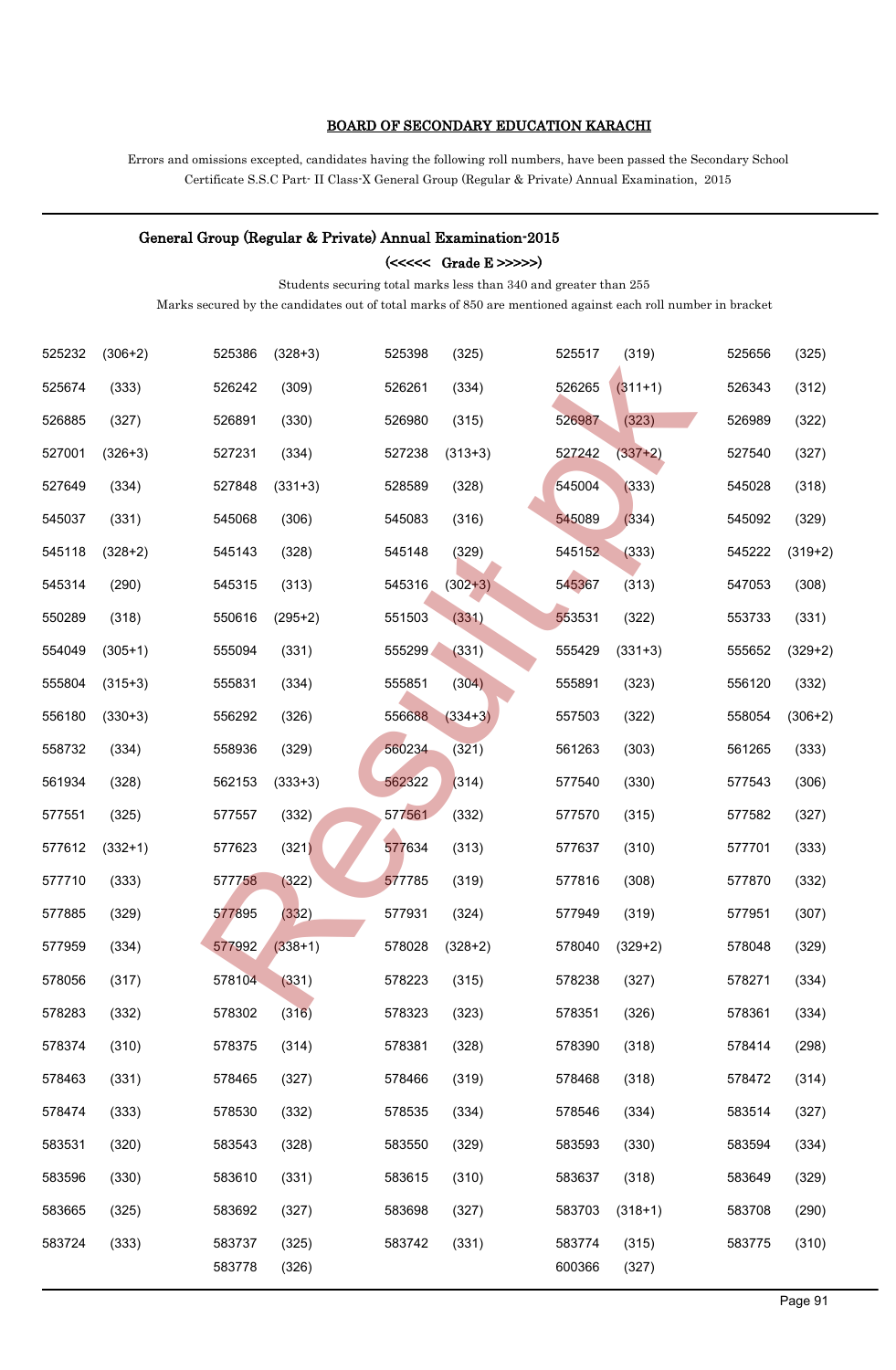#### (<<<<< Grade E >>>>>)

Students securing total marks less than 340 and greater than 255

Marks secured by the candidates out of total marks of 850 are mentioned against each roll number in bracket

| 600458 | (332)     | 601417 | (328)     | 601464        | (312)                              | 603308 | (334)     | 615058 | (305)     |
|--------|-----------|--------|-----------|---------------|------------------------------------|--------|-----------|--------|-----------|
| 615061 | (326)     | 615072 | (332)     | 615093        | (327)                              | 615103 | (321)     | 615117 | (330)     |
| 615135 | (329)     | 615137 | $(325+1)$ | 615138        | $(290+3)$                          | 615152 | $(334+3)$ | 615212 | (327)     |
| 615223 | (328)     | 615238 | (315)     | 615277        | (313)                              | 615280 | (322)     | 615348 | (330)     |
| 615471 | (330)     | 615524 | (327)     | 615525        | (299)                              | 615534 | (322)     | 615602 | $(330+2)$ |
| 615659 | $(335+2)$ | 615681 | (330)     | 615765        | (324)                              | 615890 | (311)     | 615922 | (332)     |
| 618025 | (309)     | 618046 | (314)     | 618122        | (329)                              | 625481 | (333)     | 626094 | (329)     |
| 640021 | (322)     | 640090 | (330)     | 640147        | (334)                              | 640159 | (309)     | 640163 | (292)     |
| 640219 | (332)     | 640258 | $(312+1)$ | 640294        | (322)                              | 640299 | (299)     | 640308 | (328)     |
| 640327 | (332)     | 640330 | (289)     | 643003        | (298)                              | 643012 | (327)     | 643013 | (301)     |
| 643038 | (288)     | 643051 | (328)     | 643053        | (299)                              |        |           |        |           |
|        |           |        |           |               | $(\ll\ll\ll\ll$ End Grade E >>>>>) |        |           |        |           |
|        |           |        |           |               |                                    |        |           |        |           |
|        |           |        |           |               |                                    |        |           |        |           |
|        |           |        |           |               |                                    |        |           |        |           |
|        |           |        |           |               |                                    |        |           |        |           |
|        |           |        |           | $\mathcal{L}$ |                                    |        |           |        |           |
|        |           |        |           |               |                                    |        |           |        |           |
|        |           |        |           |               |                                    |        |           |        |           |
|        |           |        |           |               |                                    |        |           |        |           |
|        |           |        |           |               |                                    |        |           |        |           |
|        |           |        |           |               |                                    |        |           |        |           |
|        |           |        |           |               |                                    |        |           |        |           |
|        |           |        |           |               |                                    |        |           |        |           |
|        |           |        |           |               |                                    |        |           |        |           |
|        |           |        |           |               |                                    |        |           |        |           |
|        |           |        |           |               |                                    |        |           |        |           |
|        |           |        |           |               |                                    |        |           |        |           |
|        |           |        |           |               |                                    |        |           |        |           |
|        |           |        |           |               |                                    |        |           |        |           |
|        |           |        |           |               |                                    |        |           |        |           |
|        |           |        |           |               |                                    |        |           |        | Page 92   |

### (<<<<<End Grade E >>>>>)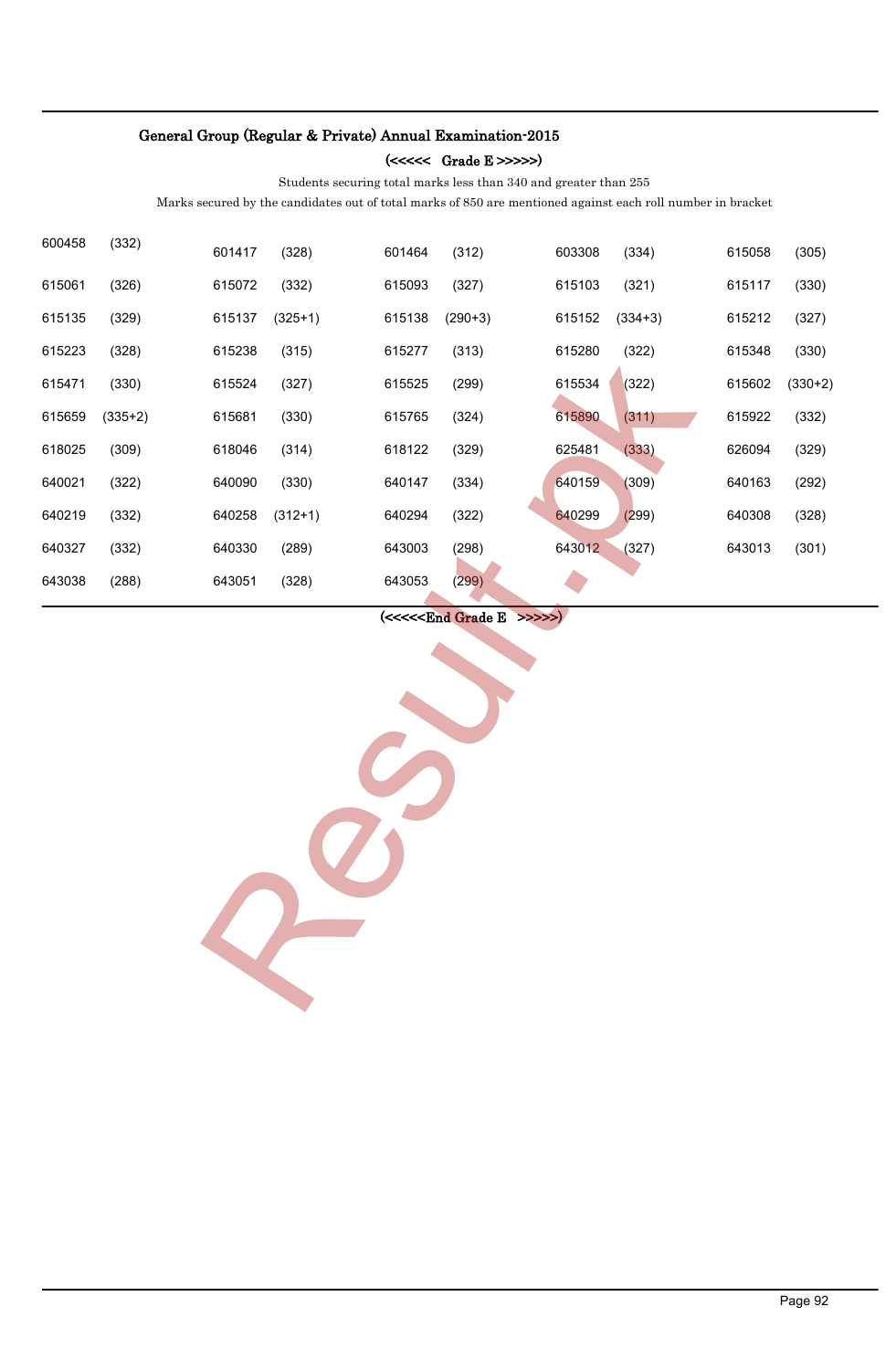### BOARD OF SECONDARY EDUCATION KARACHI

Errors and omissions excepted, candidates having the following roll numbers, have been passed the Secondary School Certificate S.S.C Part- II Class-X General Group (Regular & Private) Annual Examination, 2015

### General Group (Regular & Private) Annual Examination-2015

### Candidates having the following Roll Numbers have been passed in additional subjects

| 644008 | 644017 | 644033 | 644035 | 644038  |
|--------|--------|--------|--------|---------|
| 644045 | 644046 | 644062 |        |         |
|        |        |        |        | Page 93 |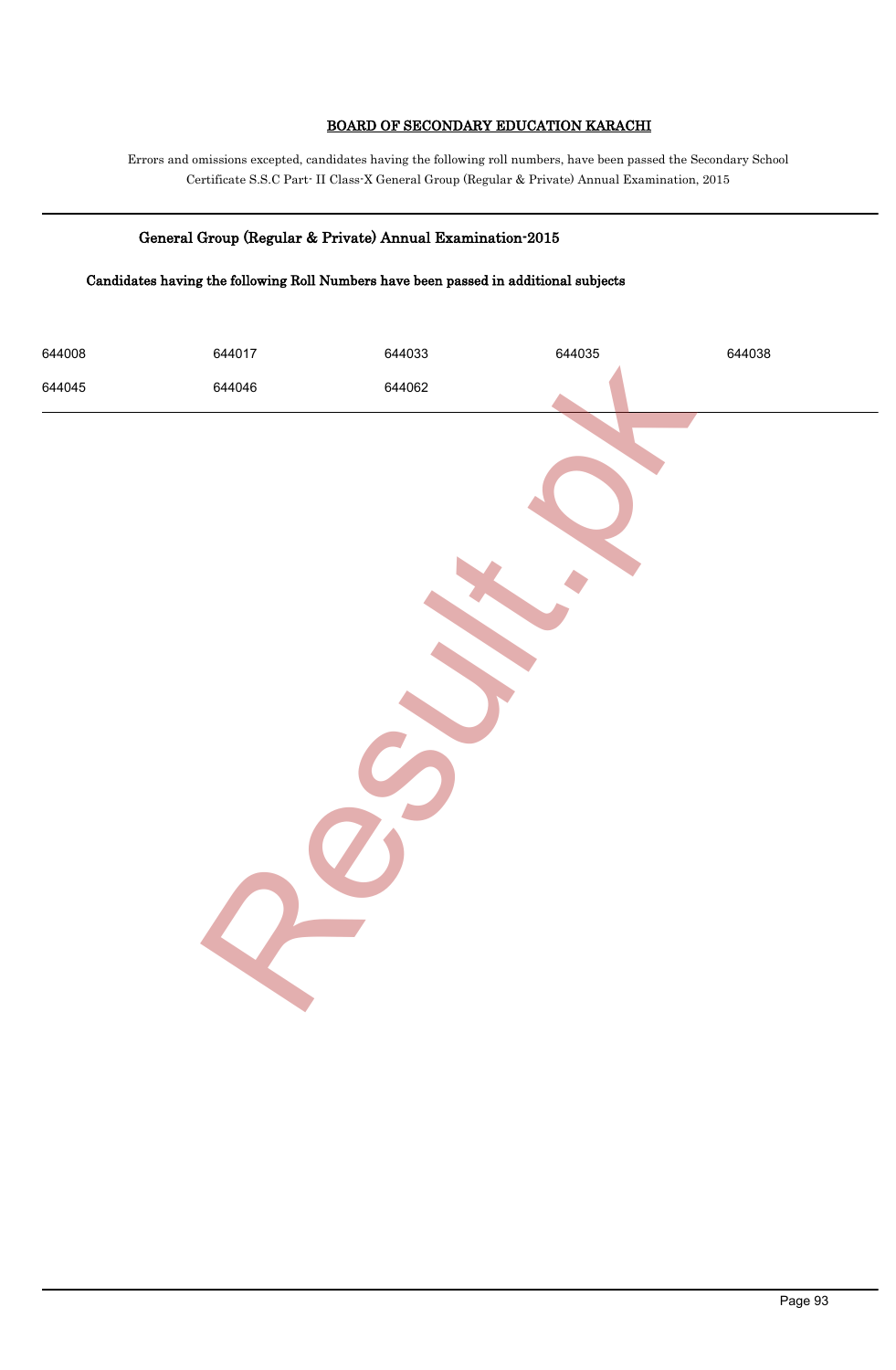Errors and omissions excepted, candidates having the following roll numbers, have been passed the Secondary School Certificate S.S.C Part- II Class-X General Group (Regular & Private) Annual Examination, 2,015

| 540001 | 540009 | 540010 | 540011 | 540012  |
|--------|--------|--------|--------|---------|
| 540013 | 540014 | 540015 | 540016 | 548001  |
| 548002 | 548003 | 548004 | 575002 | 575008  |
| 575013 | 575014 | 575015 | 575018 | 575019  |
| 575020 | 575021 | 575022 | 575023 | 575024  |
| 575025 | 575026 | 575027 | 575028 | 575029  |
| 575030 | 575031 | 575032 | 575033 | 575034  |
| 575035 | 575036 | 575037 | 575038 | 575040  |
| 584001 | 584002 | 584003 | 584004 | 610001  |
| 610002 | 610003 | 610004 | 610005 | 610006  |
| 610007 | 610008 | 610009 | 610010 | 610011  |
| 610012 | 610013 | 610014 | 610015 | 610016  |
| 610017 | 610018 | 610019 | 610020 | 610021  |
| 610022 | 610023 | 610024 | 610025 | 610026  |
| 610027 | 610029 | 610030 | 610031 | 610032  |
| 610033 | 610034 | 610035 | 610036 | 610037  |
| 610038 | 610039 | 610040 | 610041 | 610042  |
| 610043 | 610044 | 610045 | 610046 | 610047  |
| 610048 | 610049 | 610050 | 610051 | 610052  |
| 610053 | 610054 | 610056 | 610057 | 610058  |
| 610059 | 610060 | 610061 | 610062 | 610063  |
| 610064 | 610065 | 610067 | 610068 | 610069  |
| 610070 | 610071 | 610072 | 610073 | 610074  |
| 610075 | 610076 | 610077 | 610078 | 610079  |
| 610080 | 610081 | 610082 | 610083 | 610084  |
| 610085 | 610086 | 610087 | 610088 | 610089  |
| 610090 | 610091 | 610092 | 610093 | 610094  |
| 610095 | 610096 | 610097 | 610098 | 610099  |
| 610100 | 610101 | 610102 | 610103 | 610104  |
| 610105 | 610106 | 610107 | 610108 | 610109  |
|        |        |        |        | Page 94 |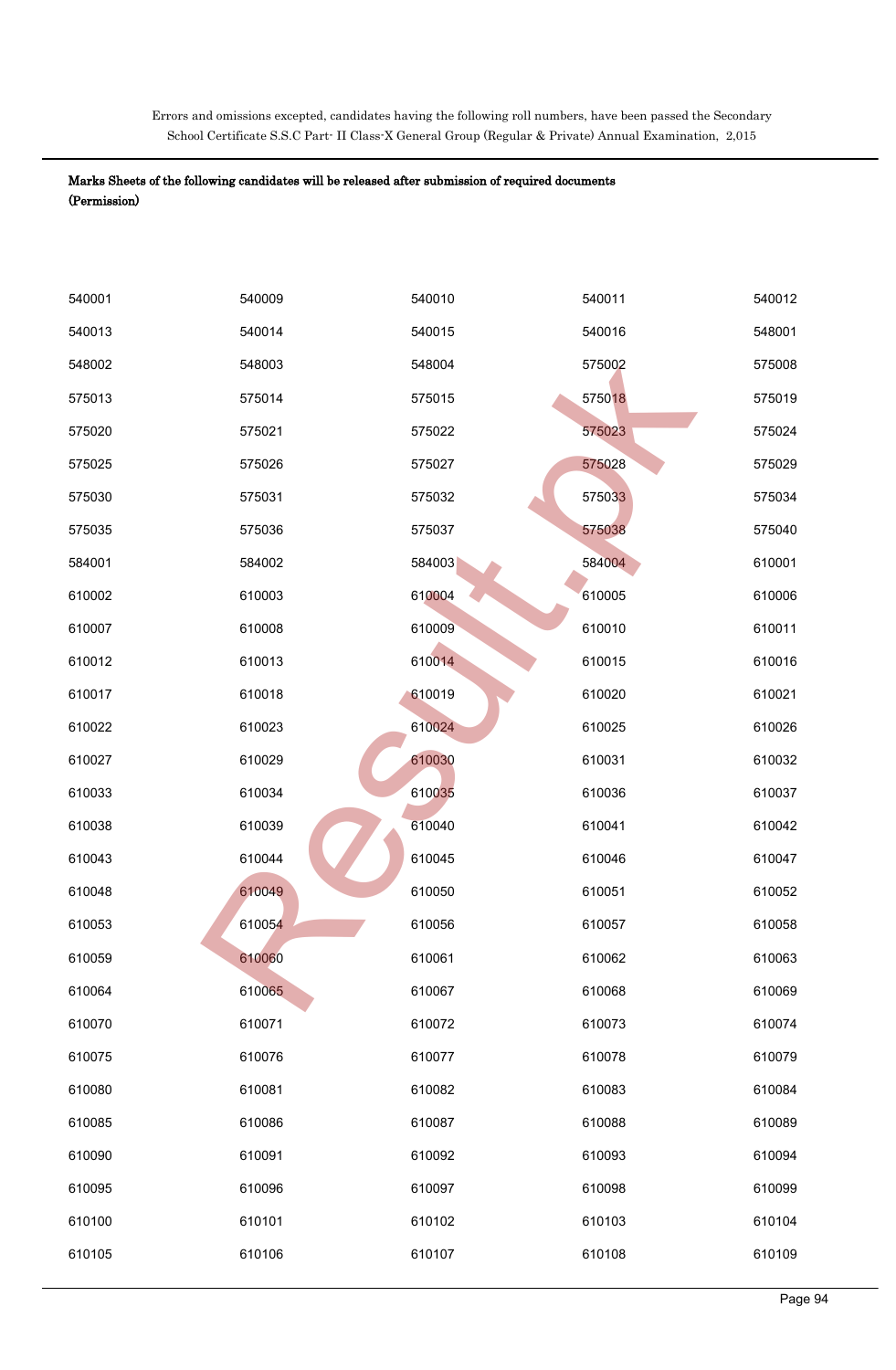| 610110 | 610111 | 610112 | 610113 | 610114  |
|--------|--------|--------|--------|---------|
| 610115 | 610116 | 610120 | 610121 | 610124  |
| 610125 | 610126 | 610127 | 610128 | 610129  |
| 610130 | 610131 | 610132 | 610133 | 610134  |
| 610135 | 610136 | 610137 | 610138 | 610139  |
| 610140 | 610141 | 610142 | 610143 | 610144  |
| 610145 | 610146 | 610147 | 610148 | 610149  |
| 610150 | 610151 | 610152 | 610153 | 610154  |
| 610155 | 610156 | 610157 | 610158 | 610159  |
| 610160 | 610162 | 610164 | 610165 | 610166  |
| 610167 | 610168 | 610169 | 610170 | 610171  |
| 610172 | 610173 | 610175 | 610176 | 610177  |
| 610178 | 610179 | 610180 | 610182 | 610184  |
| 610185 | 610186 | 610188 | 610189 | 610190  |
| 610191 | 610193 | 610194 | 610195 | 610196  |
| 610197 | 610198 | 610199 | 610200 | 610201  |
| 610202 | 610203 | 610204 | 610205 | 610206  |
| 610207 | 610208 | 610209 | 610210 | 610211  |
| 610212 | 610213 | 610214 | 610215 | 610217  |
| 610218 | 610220 | 610222 | 610223 | 610224  |
| 610225 | 610226 | 610227 | 610229 | 610230  |
| 610231 | 610232 | 610233 | 610234 | 610235  |
| 610236 | 610237 | 610238 | 610239 | 610240  |
| 610241 | 610242 | 610243 | 610244 | 610245  |
| 610246 | 610247 | 610248 | 610249 | 610250  |
| 610251 | 610252 | 610253 | 610254 | 610255  |
| 610256 | 610257 | 610258 | 610259 | 610260  |
| 610261 | 610263 | 610264 | 610265 | 610266  |
| 610267 | 610268 | 610269 | 610270 | 610271  |
| 610272 | 610275 | 610276 | 610277 | 610280  |
| 610281 | 610282 | 610283 | 610284 | 610286  |
| 610287 |        | 610288 |        | 610289  |
|        |        |        |        | Page 95 |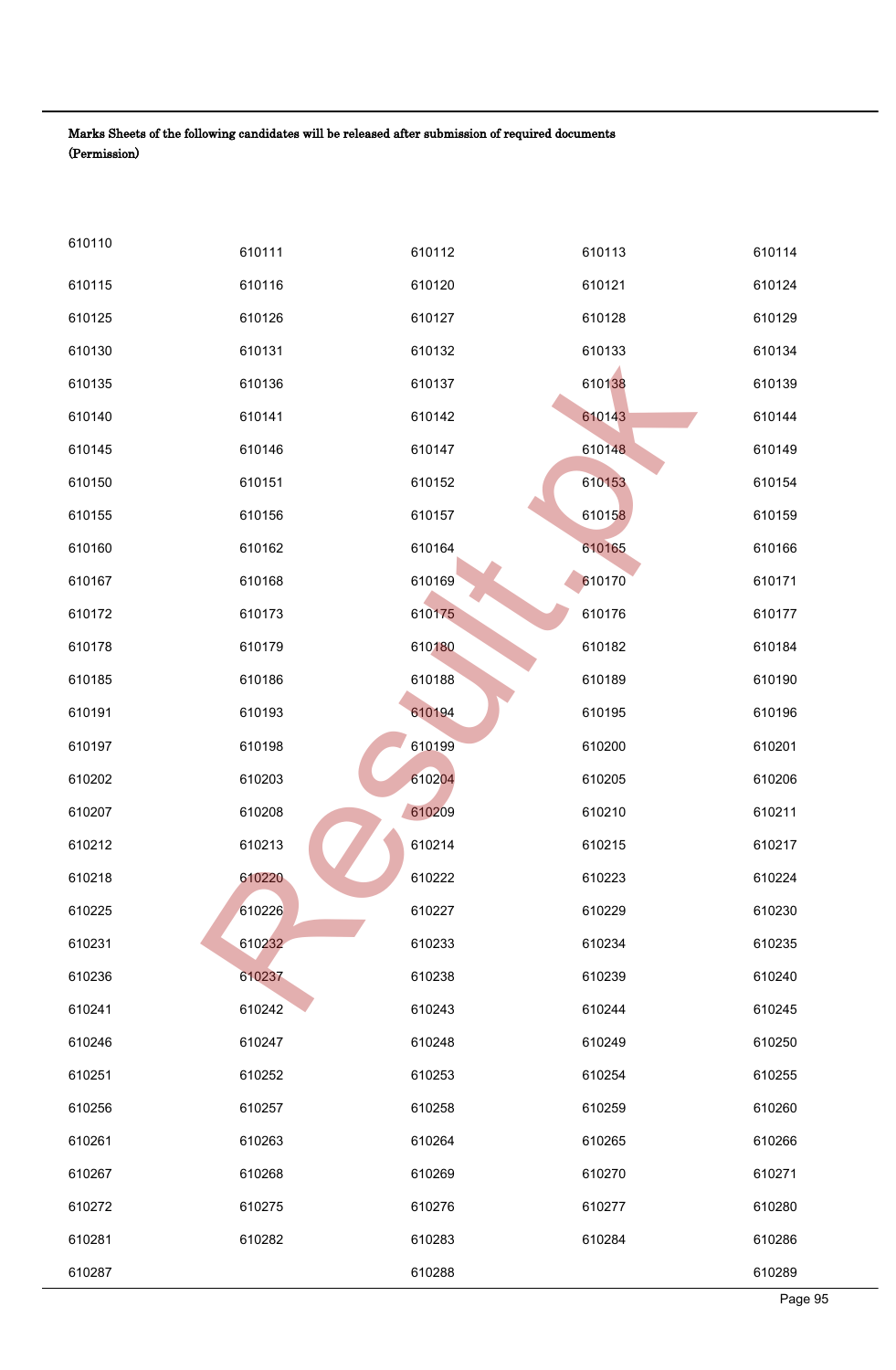|        | 610291 | 610292 | 610293 | 610294  |
|--------|--------|--------|--------|---------|
| 610295 | 610297 | 610298 | 610299 | 610300  |
| 610301 | 610302 | 610304 | 610307 | 610308  |
| 610309 | 610310 | 610311 | 610312 | 610313  |
| 610314 | 610315 | 610316 | 610317 | 610318  |
| 610321 | 610322 | 610323 | 610324 | 610326  |
| 610327 | 610328 | 610329 | 610330 | 610331  |
| 610332 | 610333 | 610335 | 610338 | 610339  |
| 610340 | 610341 | 610342 | 610344 | 610345  |
| 610346 | 610347 | 610349 | 610350 | 610351  |
| 610352 | 610355 | 610356 | 610357 | 610358  |
| 610359 | 610360 | 610362 | 610365 | 610366  |
| 610367 | 610370 | 610371 | 610372 | 610373  |
| 610374 | 610375 | 610380 | 610381 | 610382  |
| 610383 | 610386 | 610387 | 610388 | 610392  |
| 610393 | 610394 | 610395 | 610396 | 610398  |
| 610399 | 610400 | 610401 | 610402 | 610403  |
| 610404 | 610406 | 610411 | 610412 | 610413  |
| 610414 | 610416 | 610417 | 610418 | 610421  |
| 610422 | 610424 | 610426 | 610427 | 610429  |
| 610430 | 610431 | 610433 | 610434 | 610435  |
| 610436 | 610437 | 610438 | 610439 | 610440  |
| 610441 | 610443 | 610445 | 610447 | 610448  |
| 610449 | 610450 | 610451 | 610452 | 610454  |
| 610455 | 610456 | 610457 | 610458 | 610459  |
| 610461 | 610462 | 610463 | 610464 | 610465  |
| 610467 | 610469 | 610470 | 610471 | 610473  |
| 610474 | 610475 | 610476 | 610477 | 610478  |
| 610479 | 610480 | 610481 | 610482 | 610483  |
| 610484 | 610485 | 610486 | 610487 | 610488  |
| 610490 | 610491 | 610492 | 610493 | 610494  |
| 610497 |        | 610498 |        | 610499  |
|        |        |        |        | Page 96 |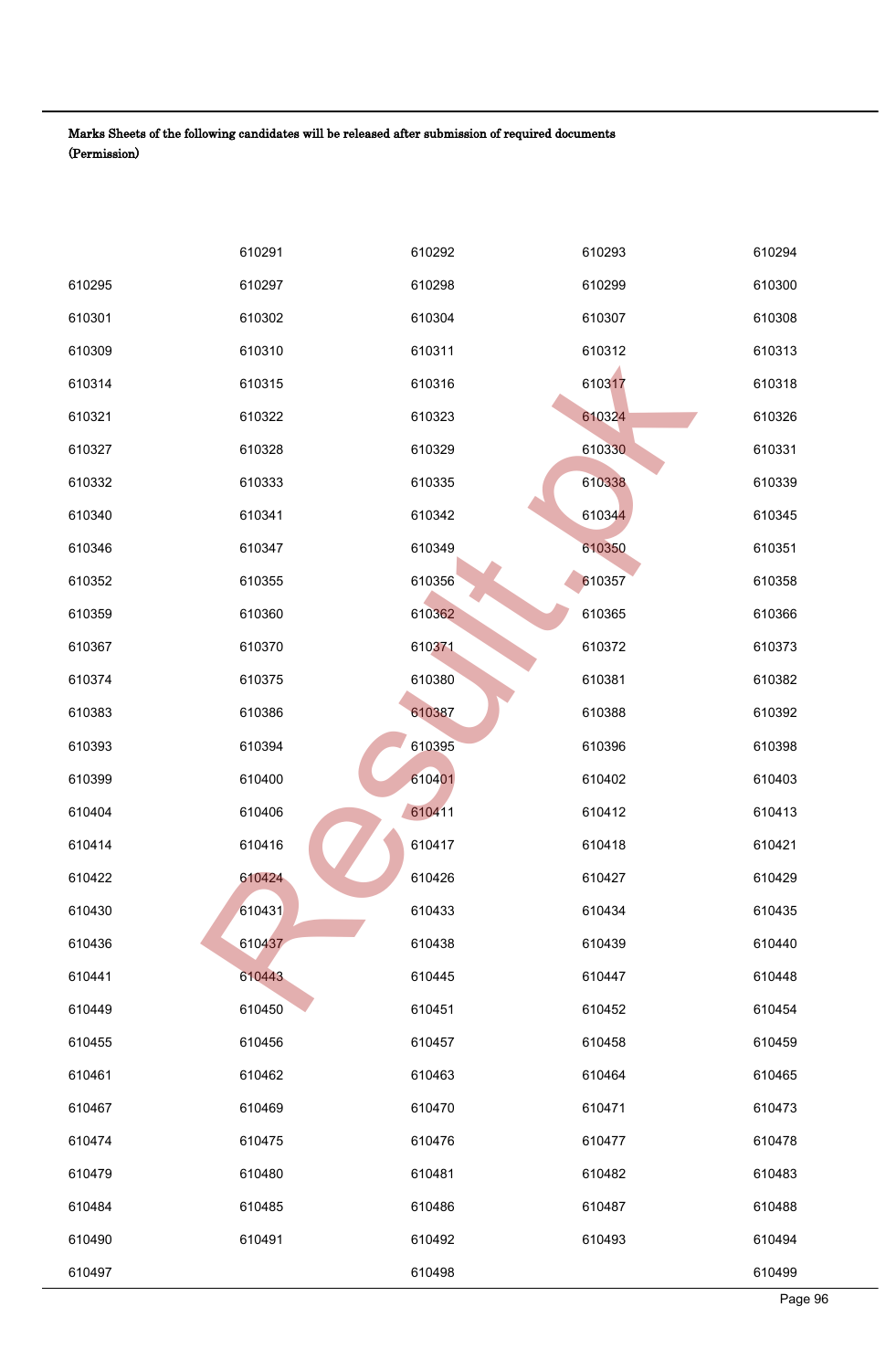|        | 610501 | 610502 | 610503 | 610505  |
|--------|--------|--------|--------|---------|
| 610506 | 610507 | 610509 | 610510 | 610511  |
| 610512 | 610513 | 610514 | 610516 | 610517  |
| 610518 | 610519 | 610520 | 610521 | 610522  |
| 610523 | 610525 | 610526 | 610530 | 610531  |
| 610532 | 610533 | 610534 | 610535 | 610536  |
| 610537 | 610539 | 610540 | 610541 | 610542  |
| 610543 | 610544 | 610545 | 610546 | 610547  |
| 610548 | 610549 | 610550 | 610551 | 610552  |
| 610554 | 610556 | 610557 | 610558 | 610559  |
| 610560 | 610561 | 610562 | 610563 | 610564  |
| 610565 | 610566 | 610567 | 610568 | 610569  |
| 610570 | 610571 | 610572 | 610573 | 610575  |
| 610576 | 610577 | 610578 | 610579 | 610580  |
| 610581 | 610582 | 610584 | 610585 | 610586  |
| 610587 | 610588 | 610589 | 610590 | 610591  |
| 610593 | 610594 | 610595 | 610596 | 610597  |
| 610598 | 610599 | 610600 | 610601 | 610602  |
| 610603 | 610605 | 610606 | 610607 | 610608  |
| 610609 | 610610 | 610611 | 610613 | 610614  |
| 610615 | 610616 | 610617 | 610618 | 610619  |
| 610620 | 610621 | 610622 | 610623 | 610624  |
| 610625 | 610626 | 610627 | 610629 | 610630  |
| 610631 | 610632 | 610633 | 610634 | 610635  |
| 610636 | 610637 | 610638 | 610639 | 610640  |
| 610641 | 610642 | 610643 | 610644 | 610645  |
| 610646 | 610647 | 610648 | 610649 | 610650  |
| 610651 | 610652 | 610653 | 610654 | 610655  |
| 610656 | 610657 | 610658 | 610659 | 610660  |
| 610661 | 610662 | 610663 | 610664 | 610666  |
| 610667 | 610668 | 610669 | 610670 | 610671  |
| 610672 |        | 610673 |        | 610674  |
|        |        |        |        | Page 97 |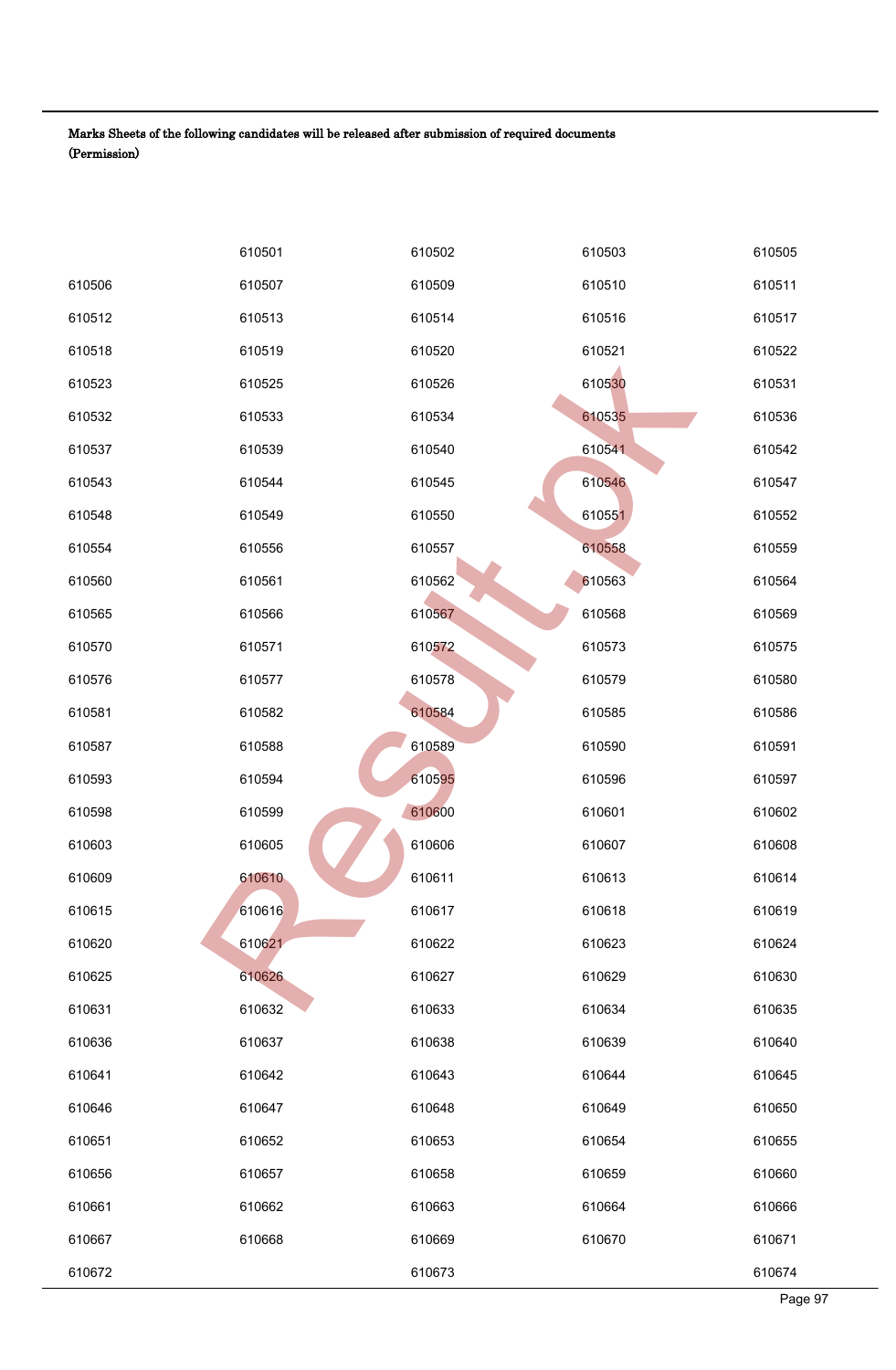|        | 610675 | 610676 | 610677 | 610678  |
|--------|--------|--------|--------|---------|
| 610679 | 610680 | 610681 | 610682 | 610683  |
| 610684 | 610685 | 610686 | 610687 | 610688  |
| 610689 | 610690 | 610691 | 610692 | 610693  |
| 610695 | 610696 | 610697 | 610698 | 610699  |
| 610700 | 610701 | 610702 | 610703 | 610704  |
| 610705 | 610706 | 610707 | 610709 | 610710  |
| 610711 | 610712 | 610713 | 610714 | 610715  |
| 610716 | 610717 | 610718 | 610719 | 610720  |
| 610721 | 610722 | 610723 | 610725 | 610726  |
| 610727 | 610728 | 610729 | 610730 | 610731  |
| 610733 | 610734 | 610735 | 610737 | 610738  |
| 610739 | 610740 | 610741 | 610742 | 610743  |
| 610745 | 610746 | 610747 | 610748 | 610749  |
| 610750 | 610751 | 610752 | 610753 | 610754  |
| 610755 | 610756 | 610757 | 610758 | 610759  |
| 610760 | 610761 | 610762 | 610763 | 610764  |
| 610765 | 610767 | 610768 | 610769 | 610770  |
| 610771 | 610772 | 610773 | 610774 | 610775  |
| 610776 | 610777 | 610778 | 610779 | 610780  |
| 610781 | 610782 | 610783 | 610784 | 610785  |
| 610786 | 610787 | 610788 | 610789 | 610790  |
| 610791 | 610792 | 610793 | 610794 | 610795  |
| 610797 | 610798 | 610799 | 610800 | 610801  |
| 610802 | 610803 | 610804 | 610805 | 610806  |
| 610807 | 610808 | 610809 | 610810 | 610811  |
| 610812 | 610813 | 610814 | 610815 | 610817  |
| 610819 | 610820 | 610821 | 610822 | 610823  |
| 610824 | 610825 | 610826 | 610827 | 610829  |
| 610830 | 610831 | 610832 | 610833 | 610834  |
| 610835 | 610836 | 610837 | 610838 | 610839  |
| 610840 |        | 610841 |        | 610842  |
|        |        |        |        | Page 98 |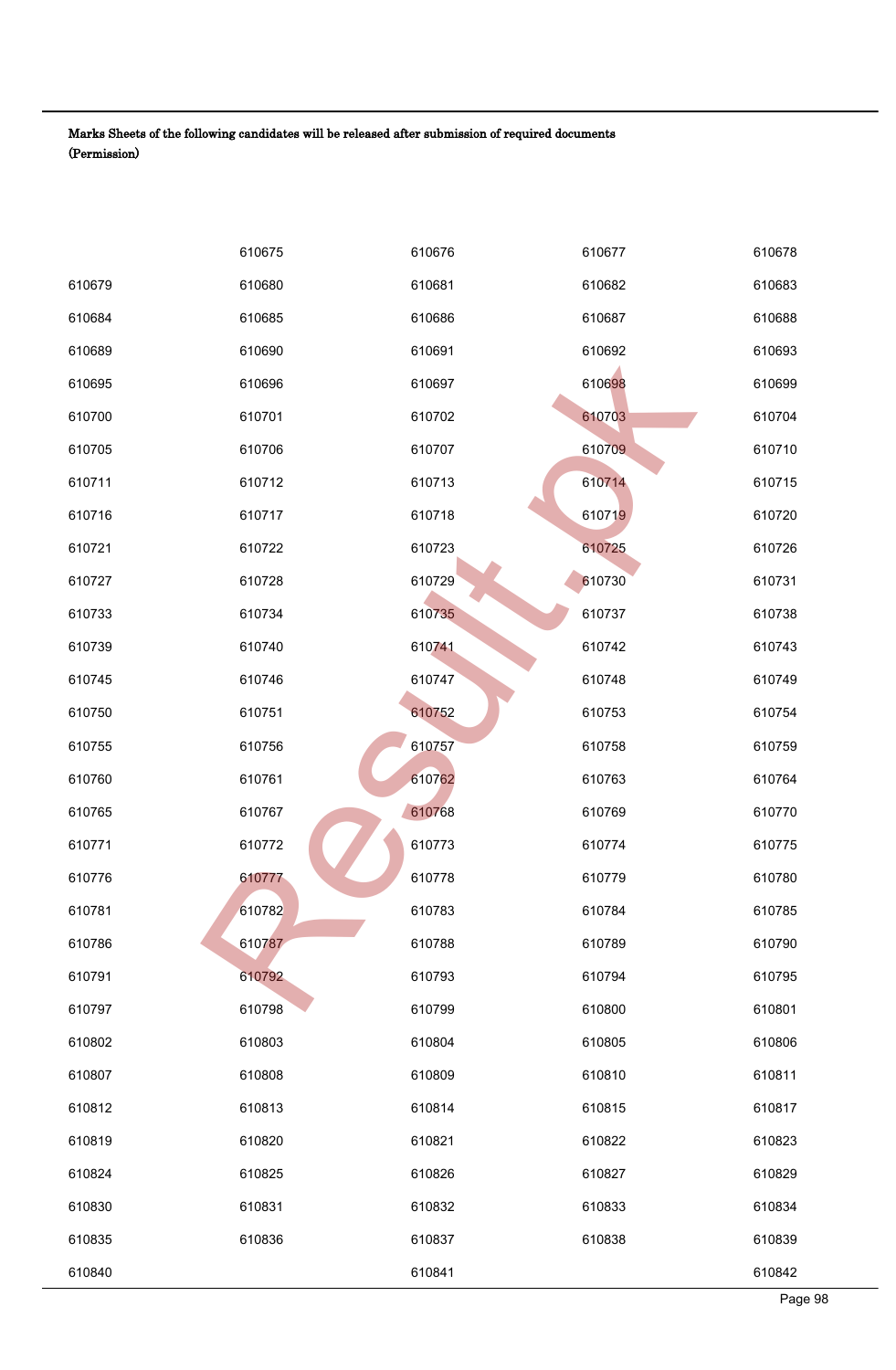|        | 610843 | 610844 | 610845 | 610846  |
|--------|--------|--------|--------|---------|
| 610847 | 610848 | 610849 | 610850 | 610851  |
| 610852 | 610853 | 610855 | 610856 | 610857  |
| 610858 | 610859 | 610860 | 610861 | 610862  |
| 610863 | 610864 | 610865 | 610866 | 610867  |
| 610868 | 610869 | 610870 | 610872 | 610873  |
| 610874 | 610876 | 610877 | 610879 | 610880  |
| 610882 | 610883 | 610884 | 610885 | 610886  |
| 610887 | 610889 | 610890 | 610891 | 610892  |
| 610893 | 610895 | 610896 | 610897 | 610899  |
| 610900 | 610901 | 610902 | 610903 | 610904  |
| 610906 | 610907 | 610908 | 610909 | 610910  |
| 610911 | 610912 | 610914 | 610915 | 610916  |
| 610917 | 610918 | 610919 | 610920 | 610921  |
| 610922 | 610924 | 610925 | 610926 | 610927  |
| 610928 | 610929 | 610930 | 610931 | 610932  |
| 610933 | 610934 | 610935 | 610936 | 610937  |
| 610938 | 610939 | 610940 | 610941 | 610942  |
| 610943 | 610944 | 610945 | 610946 | 610947  |
| 610948 | 610949 | 610950 | 610951 | 610952  |
| 610953 | 610955 | 610956 | 610957 | 610958  |
| 610959 | 610960 | 610961 | 610962 | 610963  |
| 610964 | 610965 | 610966 | 610967 | 610968  |
| 610969 | 610970 | 610971 | 610972 | 610973  |
| 610974 | 610975 | 610976 | 610977 | 610978  |
| 610979 | 610980 | 610981 | 610982 | 610984  |
| 610985 | 610986 | 610987 | 610988 | 610989  |
| 610990 | 610991 | 610992 | 610994 | 610995  |
| 610996 | 610997 | 610998 | 610999 | 611000  |
| 611001 | 611002 | 611003 | 611006 | 611007  |
| 611008 | 611009 | 611010 | 611011 | 611012  |
| 611013 |        | 611014 |        | 611015  |
|        |        |        |        | Page 99 |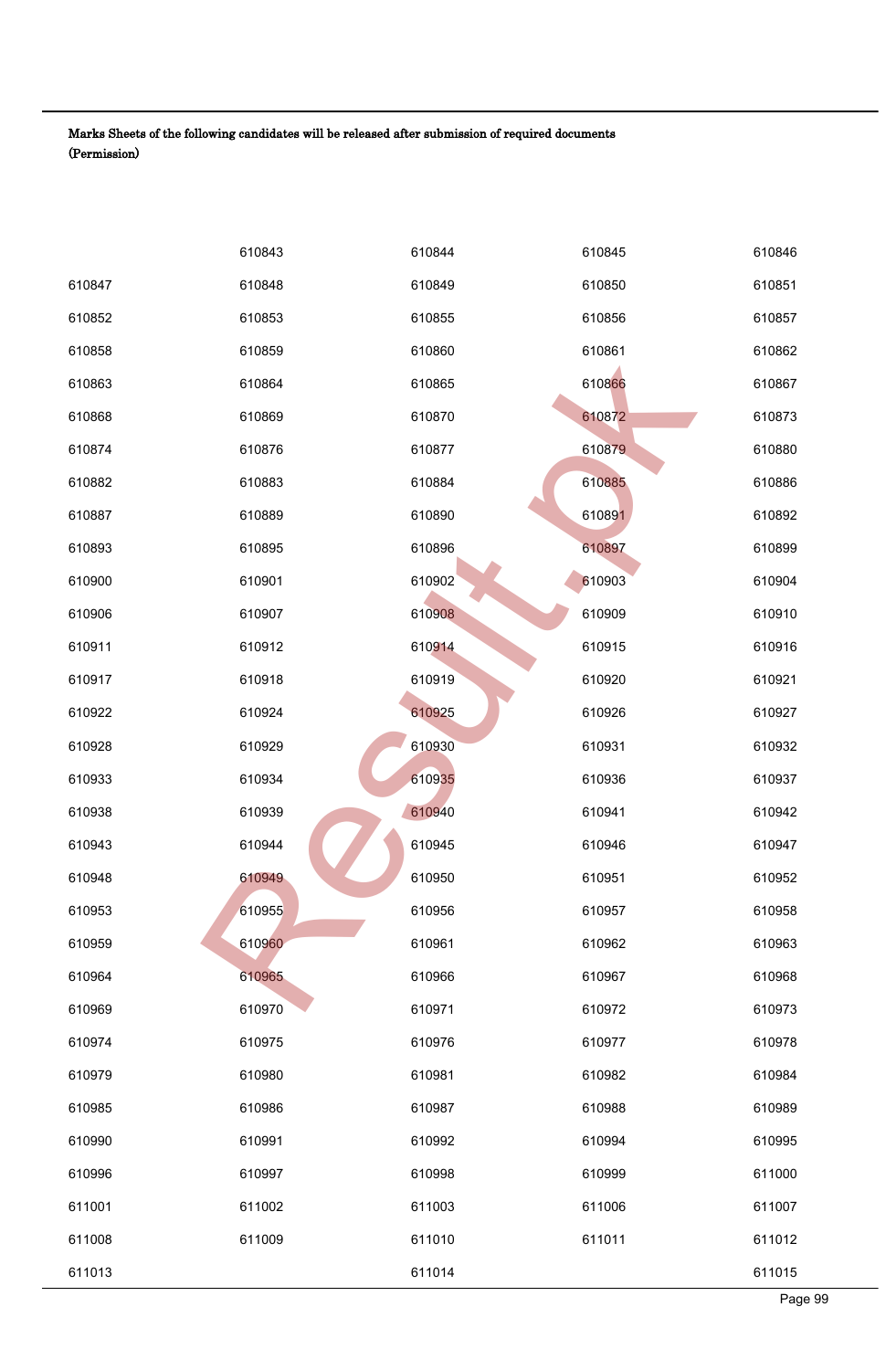|        | 611016 | 611017 | 611018 | 611019   |
|--------|--------|--------|--------|----------|
| 611020 | 611021 | 611022 | 611023 | 611024   |
| 611026 | 611027 | 611028 | 611029 | 611030   |
| 611031 | 611032 | 611033 | 611034 | 611035   |
| 611036 | 611037 | 611038 | 611039 | 611040   |
| 611041 | 611042 | 611043 | 611044 | 611045   |
| 611046 | 611047 | 611048 | 611049 | 611050   |
| 611051 | 611052 | 611053 | 611054 | 611055   |
| 611056 | 611057 | 611058 | 611060 | 611061   |
| 611062 | 611063 | 611064 | 611065 | 611066   |
| 611067 | 611068 | 611069 | 611070 | 611071   |
| 611072 | 611073 | 611074 | 611075 | 611076   |
| 611077 | 611079 | 611080 | 611081 | 611082   |
| 611083 | 611084 | 611085 | 611086 | 611087   |
| 611088 | 611089 | 611090 | 611091 | 611092   |
| 611093 | 611094 | 611095 | 611096 | 611097   |
| 611098 | 611099 | 611100 | 611101 | 611102   |
| 611103 | 611104 | 611105 | 611107 | 611108   |
| 611109 | 611110 | 611111 | 611113 | 611114   |
| 611115 | 611116 | 611117 | 611118 | 611120   |
| 611121 | 618501 | 618502 | 618503 | 618504   |
| 618505 | 618507 | 618508 | 618512 | 618513   |
| 618514 | 618515 | 618516 | 618517 | 619001   |
| 619002 | 619003 | 619004 | 619005 | 619006   |
| 619007 | 619008 | 619009 | 619010 | 619011   |
| 619012 | 619013 | 619014 | 619016 | 619017   |
| 619019 | 619021 | 619023 | 619025 | 619027   |
| 619030 | 619031 | 619032 | 619033 | 619034   |
| 619035 | 619036 | 619037 | 619038 | 619039   |
| 619040 | 619041 | 619042 | 619043 | 619044   |
| 619045 | 619046 | 619047 | 619048 | 619049   |
| 619050 |        | 619051 |        | 619052   |
|        |        |        |        | Page 100 |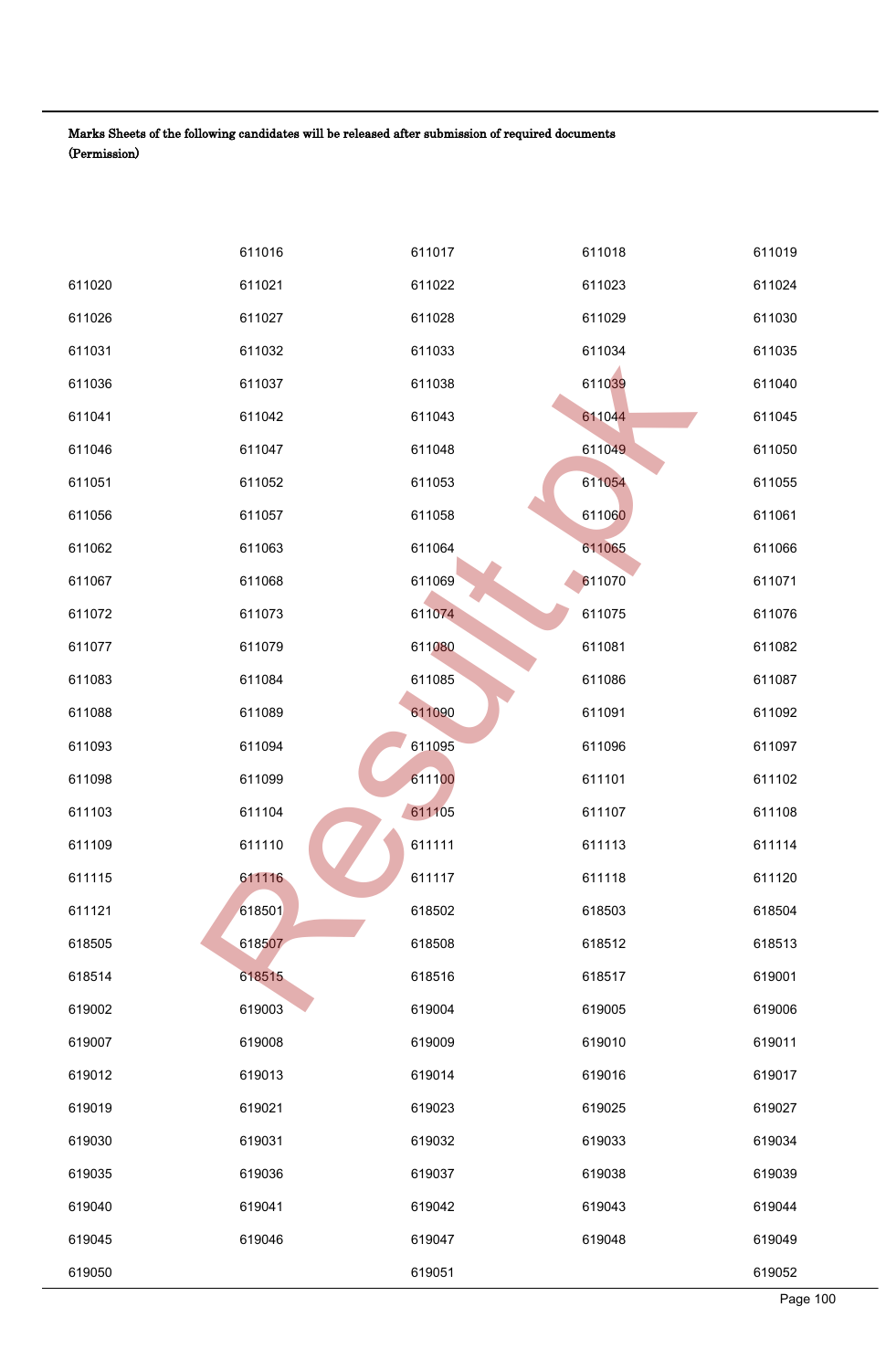|        | 619053 | 619054 | 619055 | 619056   |
|--------|--------|--------|--------|----------|
| 619058 | 619059 | 619060 | 619061 | 619062   |
| 619064 | 619065 | 619066 | 619067 | 619068   |
| 619069 | 619070 | 619071 | 619072 | 619073   |
| 619074 | 619075 | 619076 | 619077 | 619078   |
| 619079 | 619080 | 619081 | 619082 | 619083   |
| 619084 | 619085 | 619086 | 619087 | 619088   |
| 619089 | 619090 | 619091 | 619092 | 619093   |
| 619094 | 619095 | 619096 | 619097 | 619098   |
| 619099 | 619100 | 619101 | 619102 | 619103   |
| 619104 | 619105 | 619107 | 619108 | 619109   |
| 619110 | 619111 | 619112 | 619113 | 619114   |
| 619115 | 619116 | 619117 | 619118 | 619119   |
| 619120 | 619121 | 619122 | 619123 | 619124   |
| 619125 | 619126 | 619127 | 619128 | 619129   |
| 619130 | 619131 | 619132 | 619133 | 619134   |
| 619135 | 619136 | 619137 | 619138 | 619140   |
| 619141 | 619142 | 619143 | 619147 | 619148   |
| 619149 | 619150 | 619151 | 619152 | 619153   |
| 619154 | 619155 | 619156 | 619157 | 619158   |
| 619159 | 619160 | 619161 | 619163 | 619164   |
| 619165 | 619166 | 619167 | 619168 | 619169   |
| 619170 | 619171 | 619172 | 619173 | 619174   |
| 619175 | 619176 | 619177 | 619178 | 619180   |
| 619181 | 619182 | 619183 | 619184 | 619185   |
| 619186 | 619187 | 619189 | 619190 | 619191   |
| 619192 | 619193 | 619194 | 619195 | 619197   |
| 619198 | 619199 | 619200 | 619201 | 619202   |
| 619203 | 619204 | 619205 | 619206 | 619207   |
| 619208 | 619209 | 619210 | 619211 | 619212   |
| 619213 | 619214 | 619215 | 619216 | 619217   |
| 619218 |        | 619219 |        | 619220   |
|        |        |        |        | Page 101 |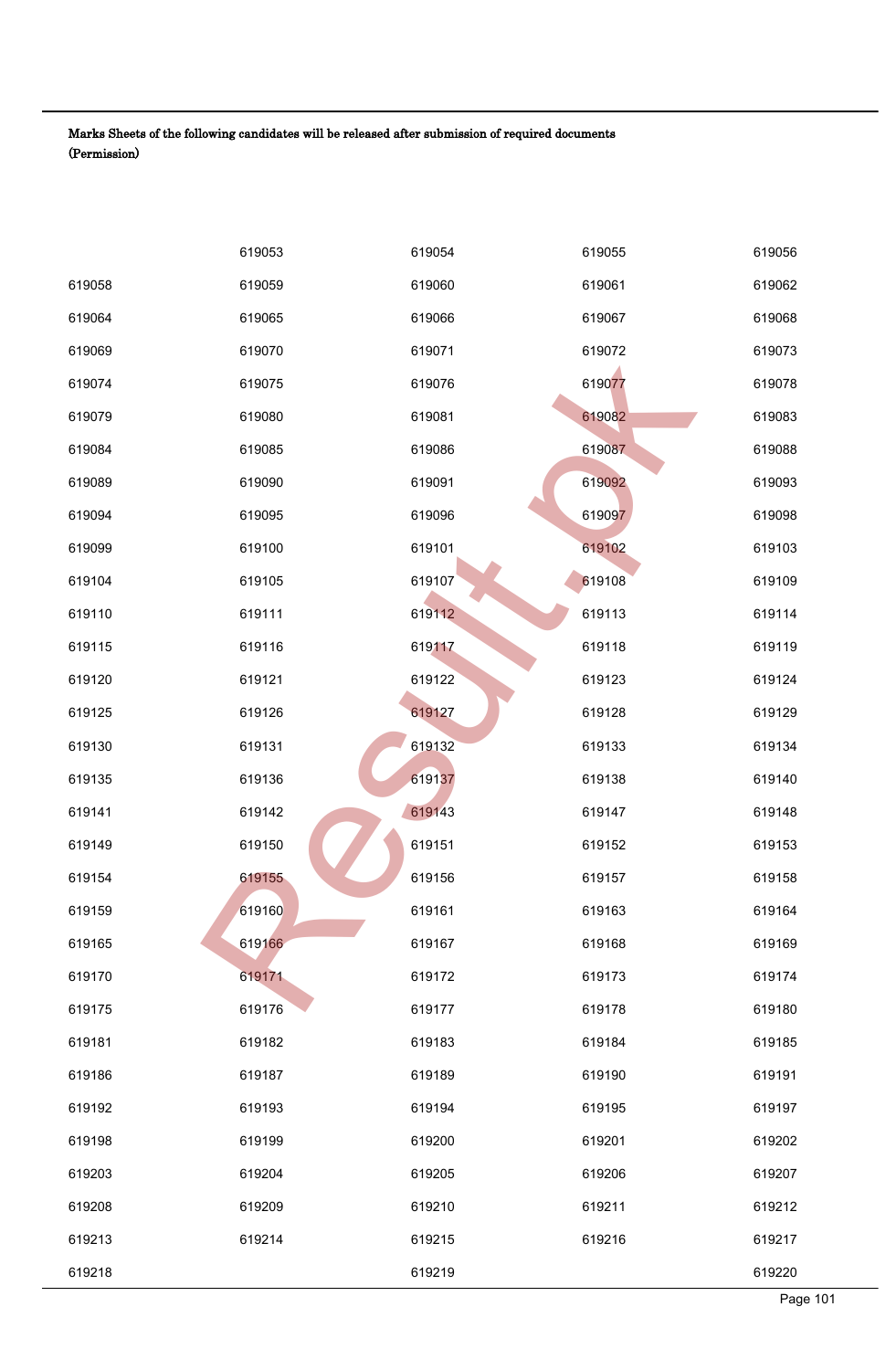|        | 619221 | 619222 | 619401 | 619402   |
|--------|--------|--------|--------|----------|
| 635001 | 635002 | 635003 | 635004 | 635005   |
| 635006 | 635007 | 635008 | 635009 | 635010   |
| 635011 | 635012 | 635013 | 635014 | 635015   |
| 635016 | 635017 | 635018 | 635019 | 635020   |
| 635021 | 635022 | 635023 | 635024 | 635025   |
| 635026 | 635027 | 635028 | 635029 | 635030   |
| 635031 | 635032 | 635033 | 635034 | 635035   |
| 635036 | 635037 | 635038 | 635039 | 635040   |
| 635043 | 635044 | 635045 | 635046 | 635047   |
| 635048 | 635049 | 635050 | 635051 | 635052   |
| 635053 | 635054 | 635055 | 635056 | 635058   |
| 635059 | 635061 | 635062 | 635063 | 635064   |
| 635065 | 635066 | 635067 | 635068 | 635069   |
| 635070 | 635071 | 635072 | 635073 | 635074   |
| 635075 | 635076 | 635077 | 635078 | 635079   |
| 635080 | 635081 | 635082 | 635083 | 635084   |
| 635085 | 635086 | 635087 | 635088 | 635089   |
| 635090 | 635091 | 635092 | 635093 | 635094   |
| 635095 | 635096 | 635099 | 635100 | 635101   |
| 635103 | 635104 | 635105 | 635106 | 635107   |
| 635108 | 635109 | 635110 | 635111 | 635112   |
| 635113 | 635114 | 635115 | 635117 | 635118   |
| 635119 | 635120 | 635121 | 635122 | 635123   |
| 635124 | 635125 | 635126 | 635127 | 635128   |
| 635129 | 635130 | 635131 | 635132 | 635133   |
| 635134 | 635135 | 635136 | 635138 | 635139   |
| 635140 | 635141 | 635143 | 635144 | 635145   |
| 635146 | 635147 | 635148 | 635150 | 635151   |
| 635153 | 635155 | 635156 | 635157 | 635158   |
| 635159 | 635160 | 635161 | 635162 | 635163   |
| 635164 |        | 635165 |        | 635166   |
|        |        |        |        | Page 102 |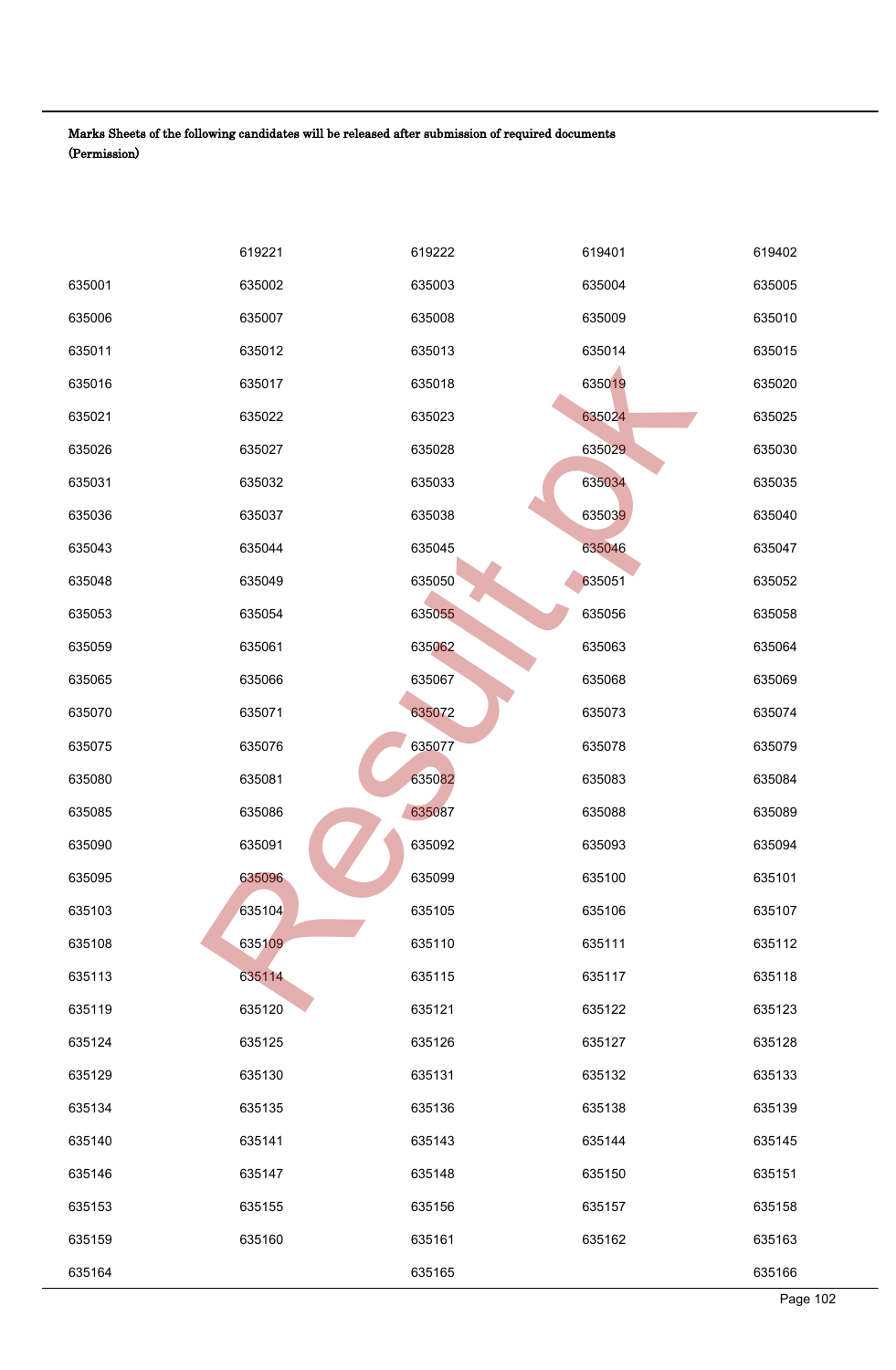|        | 635167 | 635168 | 635169 | 635170   |
|--------|--------|--------|--------|----------|
| 635171 | 635172 | 635173 | 635174 | 635175   |
| 635176 | 635177 | 635178 | 635180 | 635181   |
| 635182 | 635183 | 635184 | 635185 | 635186   |
| 635187 | 635188 | 635189 | 635190 | 635191   |
| 635192 | 635193 | 635194 | 635195 | 635197   |
| 635198 | 635199 | 635200 | 635201 | 635202   |
| 635203 | 635204 | 635206 | 635207 | 635208   |
| 635209 | 635210 | 635211 | 635212 | 635213   |
| 635214 | 635215 | 635216 | 635217 | 635218   |
| 635219 | 635220 | 635221 | 635222 | 635223   |
| 635224 | 635225 | 635226 | 635227 | 635228   |
| 635229 | 635231 | 635232 | 635233 | 635234   |
| 635236 | 635237 | 635239 | 635240 | 635241   |
| 635242 | 635243 | 635244 | 635245 | 635246   |
| 635247 | 635248 | 635249 | 635250 | 635251   |
| 635252 | 635253 | 635254 | 635255 | 635256   |
| 635257 | 635258 | 635259 | 635260 | 635261   |
| 635262 | 635264 | 635265 | 635266 | 635267   |
| 635268 | 635269 | 635270 | 635271 | 635272   |
| 635273 | 635274 | 635275 | 635276 | 635277   |
| 635278 | 635279 | 635280 | 635281 | 635282   |
| 635283 | 635284 | 635285 | 635286 | 635287   |
| 635289 | 635291 | 635292 | 635293 | 635294   |
| 635295 | 635296 | 635297 | 635298 | 635299   |
| 635300 | 635301 | 635304 | 635305 | 635306   |
| 635307 | 635308 | 635311 | 635312 | 635313   |
| 635314 | 635315 | 635316 | 635317 | 635318   |
| 635319 | 635321 | 635322 | 635323 | 635324   |
| 635325 | 635326 | 635327 | 635328 | 635329   |
| 635332 | 635333 | 635334 | 635335 | 635336   |
| 635338 |        | 635339 |        | 635340   |
|        |        |        |        | Page 103 |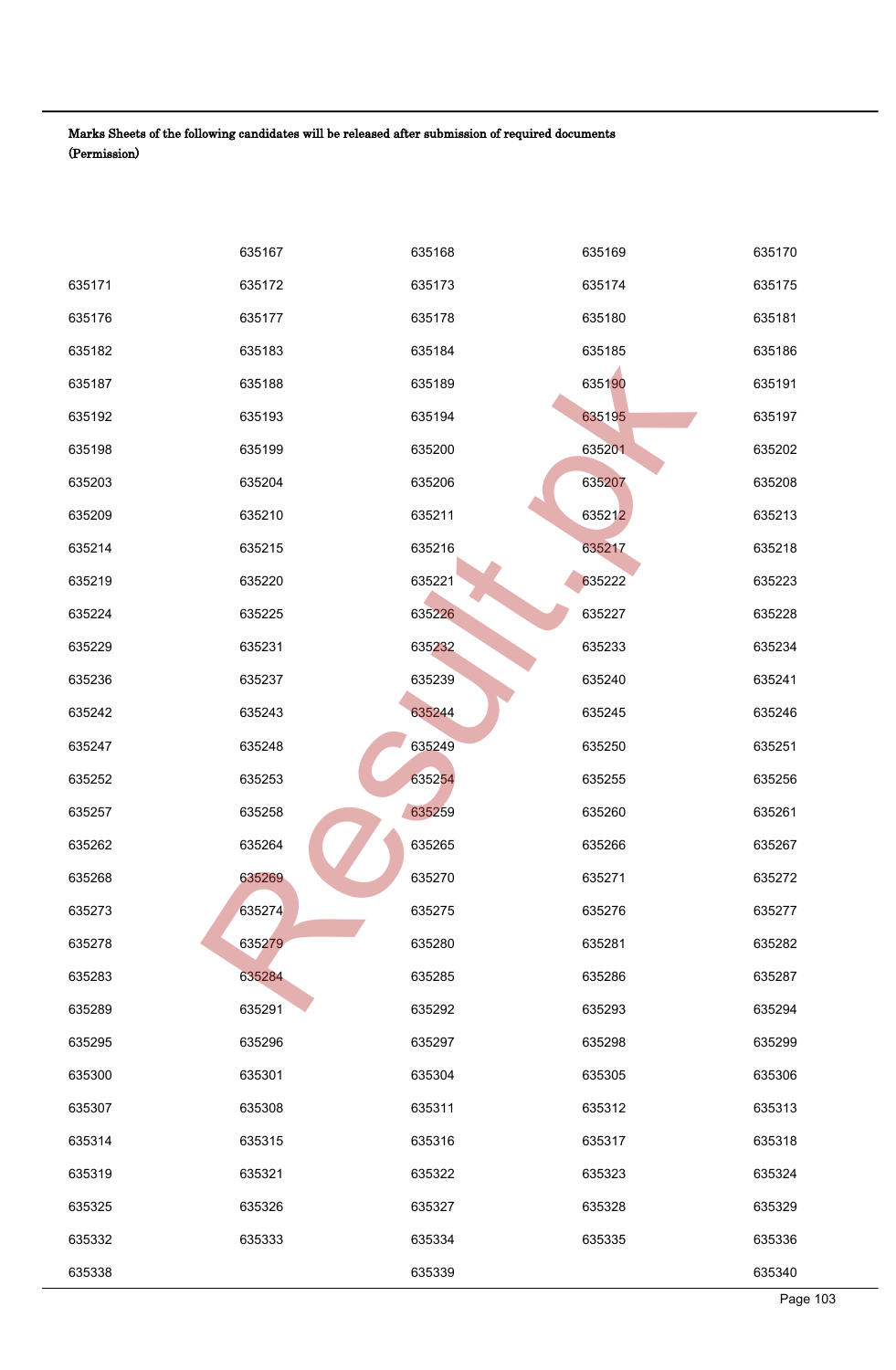|        | 635341 | 635342 | 635344 | 635345   |
|--------|--------|--------|--------|----------|
| 635346 | 635347 | 635348 | 635349 | 635350   |
| 635351 | 635352 | 635353 | 635354 | 635355   |
| 635356 | 635357 | 635358 | 635359 | 635360   |
| 635361 | 635362 | 635363 | 635364 | 635365   |
| 635366 | 635367 | 635368 | 635369 | 635370   |
| 635371 | 635372 | 635373 | 635374 | 635375   |
| 635376 | 635377 | 635379 | 635380 | 635381   |
| 635382 | 635383 | 635384 | 635387 | 635388   |
| 635389 | 643501 | 643502 | 643503 | 643504   |
| 643505 | 643506 | 643507 | 644001 | 644002   |
| 644003 | 644004 | 644005 | 644006 | 644007   |
| 644009 | 644010 | 644011 | 644012 | 644013   |
| 644014 | 644015 | 644016 | 644018 | 644019   |
| 644020 | 644021 | 644022 | 644023 | 644024   |
| 644025 | 644026 | 644027 | 644028 | 644029   |
| 644030 | 644031 | 644032 | 644034 | 644036   |
| 644037 | 644039 | 644040 | 644041 | 644042   |
| 644043 | 644044 | 644047 | 644048 | 644049   |
| 644050 | 644051 | 644052 | 644053 | 644054   |
| 644055 | 644056 | 644057 | 644058 | 644059   |
| 644060 | 644061 | 644063 | 644064 | 644065   |
| 644066 | 644067 | 644068 | 644069 | 644070   |
| 644071 | 644072 | 644073 | 644074 | 644075   |
| 644076 | 644077 | 644078 | 644079 | 644080   |
| 644081 | 644082 | 644083 | 644084 | 644085   |
| 644086 | 644087 | 644088 | 644089 | 644090   |
| 644091 | 644092 | 644093 | 644094 | 644095   |
| 644096 | 644097 | 644099 | 644100 | 644101   |
| 644102 | 644103 | 644104 | 644105 | 644106   |
| 644107 | 644108 |        |        |          |
|        |        |        |        |          |
|        |        |        |        | Page 104 |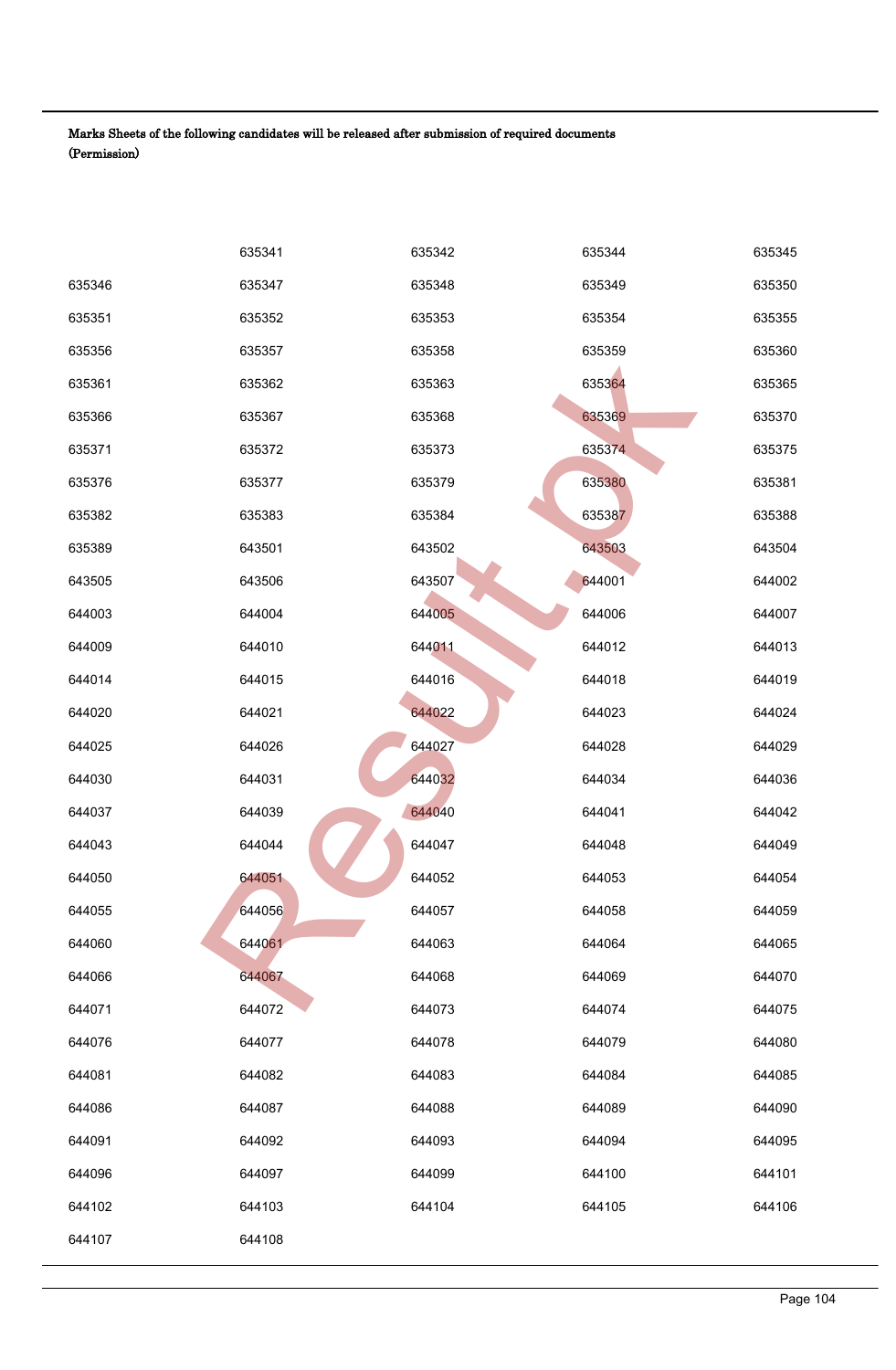Errors and omissions excepted, candidates having the following roll numbers, have been passed the Secondary School Certificate S.S.C Part- II Class-X General Group (Regular & Private) Annual Examination, 2,015